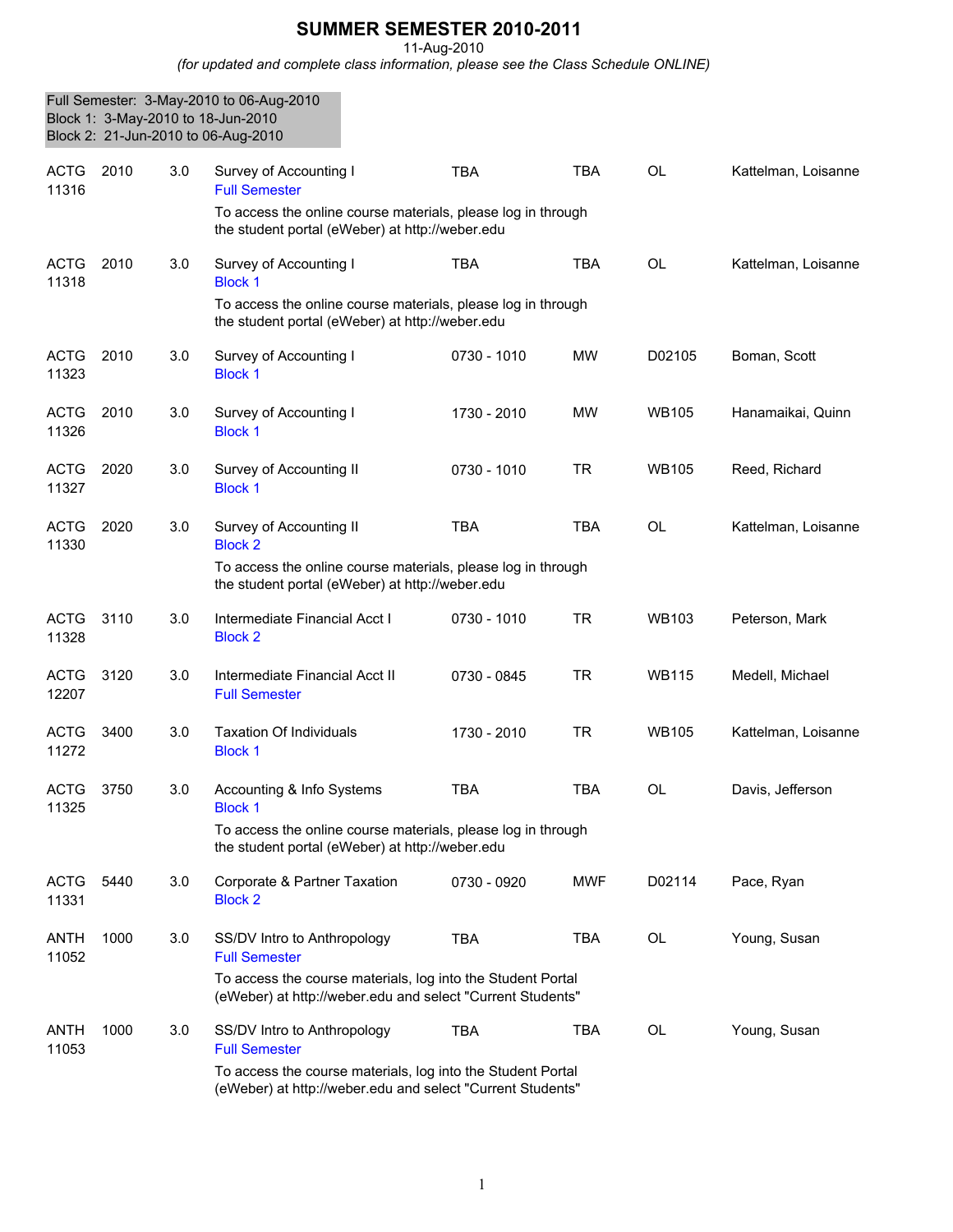| <b>ANTH</b><br>11399 | 1000 | 3.0 | SS/DV Intro to Anthropology<br><b>Block 1</b>                                                                                         | 1730 - 2010 | <b>MW</b>    | D02301      | Davies, Legrande     |
|----------------------|------|-----|---------------------------------------------------------------------------------------------------------------------------------------|-------------|--------------|-------------|----------------------|
| <b>ANTH</b><br>11164 | 1020 | 3.0 | LS/DV Biological Anthropology<br><b>Full Semester</b>                                                                                 | 1730 - 2010 | Τ            | <b>SS28</b> | Niedzwiecki, Stephen |
| ANTH<br>11163        | 2010 | 3.0 | SS/DV Peoples & Cultures World<br><b>Block 2</b>                                                                                      | 1730 - 2010 | <b>TR</b>    | SS103       | Young, Susan         |
| ANTH<br>10986        | 3300 | 3.0 | Archaeological Field Technique<br><b>Block 1</b>                                                                                      | <b>TBA</b>  | <b>MTWRF</b> |             | Arkush, Brooke       |
| ANTH<br>10987        | 3300 | 3.0 | Archaeological Field Technique<br><b>Block 2</b>                                                                                      | <b>TBA</b>  | <b>MTWRF</b> |             | Arkush, Brooke       |
| <b>ANTH</b><br>10988 | 3300 | 3.0 | Archaeological Field Technique<br><b>Full Semester</b>                                                                                | <b>TBA</b>  | <b>MTWRF</b> |             | Arkush, Brooke       |
| <b>ANTH</b><br>11004 | 4830 | 1.0 | Readings and/or Projects<br><b>Full Semester</b>                                                                                      | <b>TBA</b>  | <b>TBA</b>   |             | Holt, Ronald         |
| <b>ANTH</b><br>11005 | 4830 | 1.0 | Readings and/or Projects<br><b>Full Semester</b>                                                                                      | <b>TBA</b>  | <b>TBA</b>   |             | Holt, Ronald         |
| <b>ANTH</b><br>11006 | 4830 | 1.0 | Readings and/or Projects<br><b>Full Semester</b>                                                                                      | <b>TBA</b>  | <b>TBA</b>   |             | Holt, Ronald         |
| <b>ANTH</b><br>11007 | 4890 | 1.0 | Internship in Anthropology<br><b>Full Semester</b>                                                                                    | <b>TBA</b>  | <b>TBA</b>   |             | Holt, Ronald         |
| <b>ANTH</b><br>11008 | 4890 | 1.0 | Internship in Anthropology<br><b>Full Semester</b>                                                                                    | <b>TBA</b>  | <b>TBA</b>   |             | Holt, Ronald         |
| <b>ANTH</b><br>11009 | 4890 | 1.0 | Internship in Anthropology<br><b>Full Semester</b>                                                                                    | <b>TBA</b>  | <b>TBA</b>   |             | Holt, Ronald         |
| <b>ART</b><br>11240  | 1010 | 3.0 | CA Introduction to Visual Arts<br><b>Block 1</b>                                                                                      | <b>TBA</b>  | <b>TBA</b>   | <b>OL</b>   | Stott, Jeremy        |
|                      |      |     | To access the online course materials, please log in through<br>the student portal (eWeber) at http://weber.edu<br>Course Fee \$10.00 |             |              |             |                      |
| <b>ART</b><br>11241  | 1010 | 3.0 | CA Introduction to Visual Arts<br><b>Block 1</b>                                                                                      | <b>TBA</b>  | <b>TBA</b>   | <b>OL</b>   | Simpson, Suzanne     |
|                      |      |     | To access the online course materials, please log in through<br>the student portal (eWeber) at http://weber.edu<br>Course Fee \$10.00 |             |              |             |                      |
| ART<br>11242         | 1010 | 3.0 | CA Introduction to Visual Arts<br><b>Block 2</b>                                                                                      | <b>TBA</b>  | <b>TBA</b>   | <b>OL</b>   | Adams, Amy           |
|                      |      |     | To access the online course materials, please log in through<br>the student portal (eWeber) at http://weber.edu<br>Course Fee \$10.00 |             |              |             |                      |
| ART<br>11243         | 1010 | 3.0 | CA Introduction to Visual Arts<br><b>Block 1</b>                                                                                      | <b>TBA</b>  | <b>TBA</b>   | <b>OL</b>   | Titus, Sarah         |
|                      |      |     | To access the online course materials, please log in through<br>the student portal (eWeber) at http://weber.edu<br>Course Fee \$10.00 |             |              |             |                      |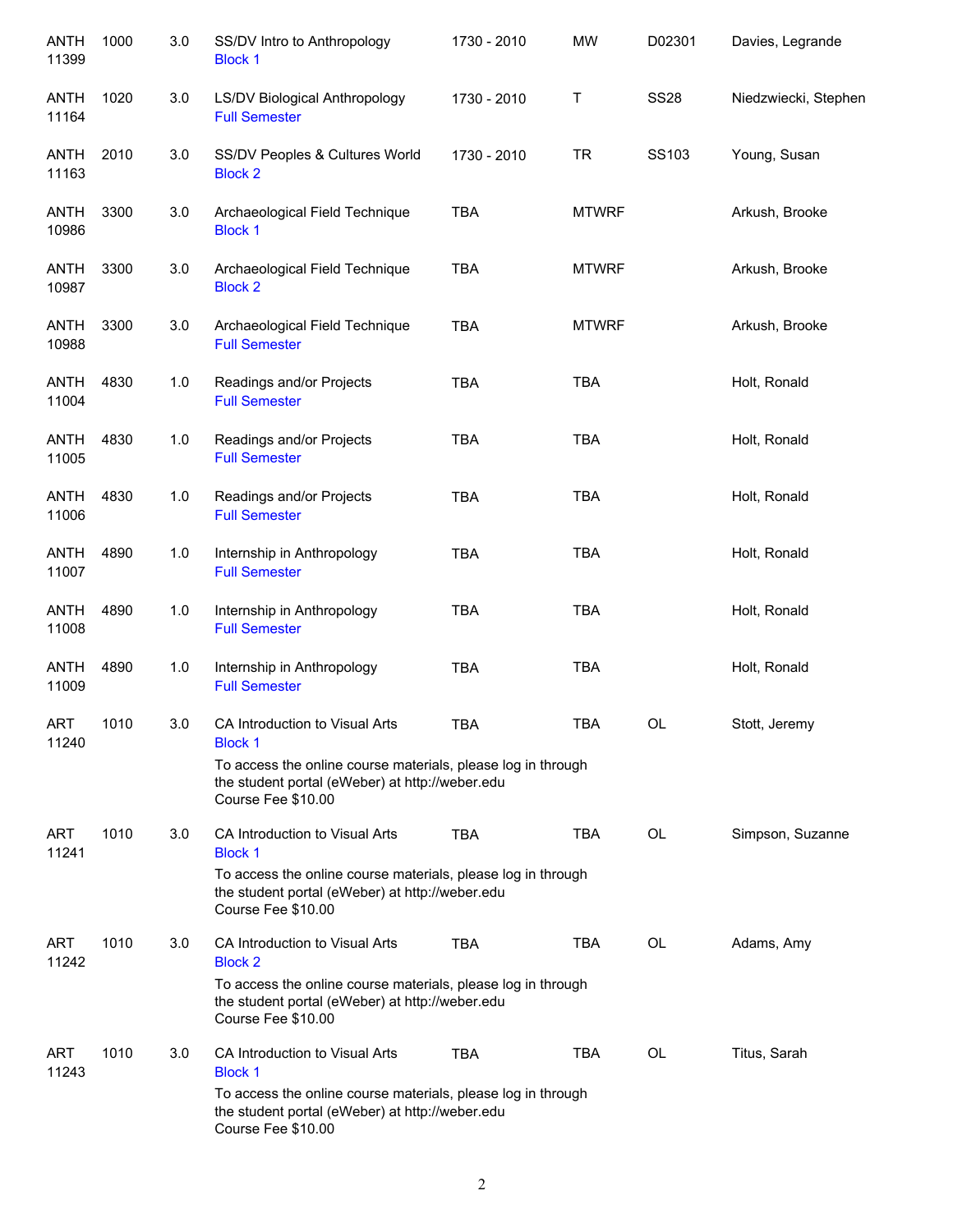| <b>ART</b><br>11244  | 1010  | 3.0 | CA Introduction to Visual Arts<br><b>Block 2</b>                                                                                      | <b>TBA</b>  | <b>TBA</b> | <b>OL</b>    | Stones, Steve      |
|----------------------|-------|-----|---------------------------------------------------------------------------------------------------------------------------------------|-------------|------------|--------------|--------------------|
|                      |       |     | To access the online course materials, please log in through<br>the student portal (eWeber) at http://weber.edu<br>Course Fee \$10.00 |             |            |              |                    |
| <b>ART</b><br>11245  | 1010  | 3.0 | CA Introduction to Visual Arts<br><b>Block 2</b>                                                                                      | <b>TBA</b>  | <b>TBA</b> | OL           | Reynolds, Gretchen |
|                      |       |     | To access the online course materials, please log in through<br>the student portal (eWeber) at http://weber.edu<br>Course Fee \$10.00 |             |            |              |                    |
| <b>ART</b><br>10630  | 1030  | 3.0 | CA Studio Art for NonArt Major<br><b>Block 1</b><br>Course Fee \$15.00                                                                | 1330 - 1720 | <b>MW</b>  | KA306        | Dolberg, Daniel    |
| <b>ART</b><br>10632  | 1030  | 3.0 | CA Studio Art for NonArt Major<br><b>Block 2</b><br>Course Fee \$15.00                                                                | 0830 - 1220 | <b>MW</b>  | KA307        | Stones, Steve      |
| <b>ART</b><br>10621  | 1040  | 3.0 | Orientation to Visual Studies<br><b>Block 1</b><br>Course Fee \$18.00                                                                 | 0900 - 1430 | <b>TR</b>  | KA150        | Choberka, Matthew  |
| <b>ART</b><br>10626  | 1130  | 3.0 | Design: 3D<br><b>Block 2</b><br>Course Fee \$118.00                                                                                   | 1400 - 2000 | <b>MW</b>  | <b>KA168</b> | Adams, Amy         |
| <b>ART</b><br>10706  | 2450  | 3.0 | Photography: Color/Digital<br><b>Block 1</b><br>Course Fee \$143.00                                                                   | 1200 - 1750 | <b>TR</b>  | <b>KA223</b> | Winegar, Joshua    |
| <b>ART</b><br>10707  | 2450  | 3.0 | Photography: Color/Digital<br><b>Block 2</b><br>Course Fee \$143.00                                                                   | 1200 - 1750 | <b>MW</b>  | <b>KA223</b> | Ripplinger, Kent   |
| <b>ART</b><br>10665  | 3420A | 1.0 | <b>Bitmap Imaging</b><br><b>Block 1</b><br>Course Fee \$21.00                                                                         | 0830 - 1420 | <b>MW</b>  | KA210        | Stott, Jeremy      |
| <b>ART</b><br>10666  | 3420B | 1.0 | Vector Drawing<br><b>Block 1</b><br>Course Fee \$21.00                                                                                | 0830 - 1420 | MW         | KA210        | Stott, Jeremy      |
| <b>ART</b><br>11847  | 3420C | 1.0 | Digital Page Composition<br><b>Block 1</b><br>Course Fee \$21.00                                                                      | 0830 - 1420 | <b>MW</b>  | KA210        | Stott, Jeremy      |
| <b>ART</b><br>10669  | 3420D | 1.0 | Design for the Internet<br><b>Block 1</b><br>Course Fee \$21.00                                                                       | 0830 - 1420 | F          | KA210        | Stott, Jeremy      |
| <b>ART</b><br>10677  | 4415  | 3.0 | <b>Design Production</b><br><b>Block 1</b><br>Course Fee \$18.00                                                                      | 0900 - 1450 | <b>TR</b>  | KA210        | Stott, Jeremy      |
| <b>ARTH</b><br>10617 | 1090  | 4.0 | CA Art/Arch: Paleolith-AD1000<br><b>Block 2</b><br>Course Fee \$24.00                                                                 | 1000 - 1330 | <b>TR</b>  | KA143        | Loe, Hikmet        |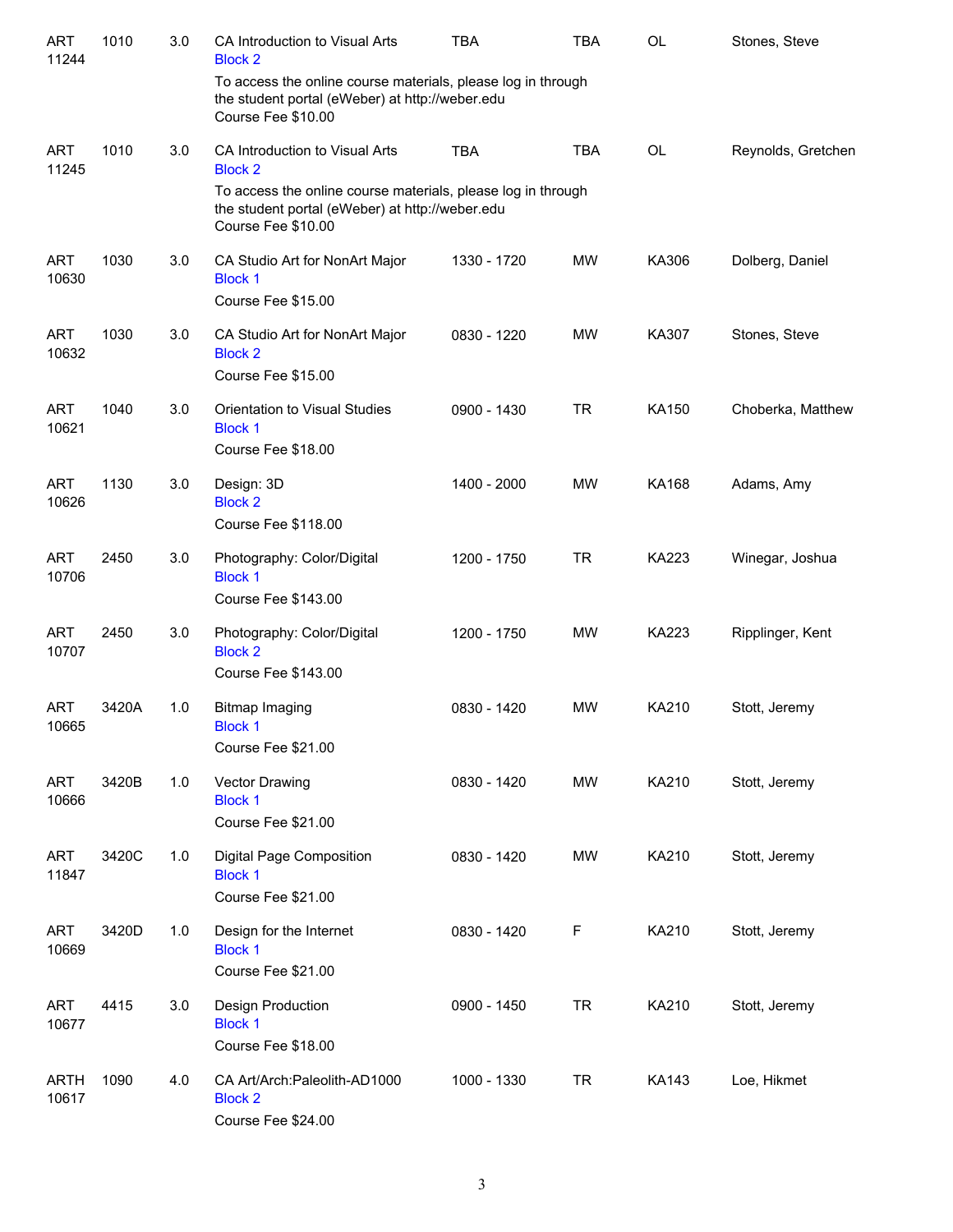| <b>ASL</b><br>10096  | 1010 | 4.0 | First Year Sign Language I<br><b>Block 1</b><br>Course Fee \$8.00                                    | 0830 - 1020 | <b>MTWR</b>  | EH106       | Williams, Amelia       |
|----------------------|------|-----|------------------------------------------------------------------------------------------------------|-------------|--------------|-------------|------------------------|
| <b>ASL</b><br>10097  | 1020 | 4.0 | First Year Sign Language II<br><b>Block 2</b><br>Course Fee \$8.00                                   | 0830 - 1020 | <b>MTWR</b>  | EH115       | Harrop, Scott          |
| <b>ASTR</b><br>11698 | 1040 | 3.0 | PS/SI Elementary Astronomy<br><b>Full Semester</b><br>ASTR 1040 is crosslisted with PHYS 1040.       | 1730 - 2020 | Τ            | LL203       | Kaur, Simranjit        |
| AT<br>11414          | 1300 | 2.0 | First Aid: Resp to Emergencies<br><b>Block 1</b><br>\$15 Lab Fee. Class meets May 8 and May 22 only. | 0800 - 1700 | S            | <b>SW68</b> | Berry, David           |
| AT<br>10622          | 2300 | 3.0 | <b>Emergency Response</b><br><b>Block 1</b><br>\$30 Lab Fee                                          | 0830 - 1110 | <b>TR</b>    | <b>SW68</b> | Berry, David           |
| AT<br>11398          | 3200 | 3.0 | Psychology of Sport & Injury<br><b>Full Semester</b>                                                 | 0930 - 1020 | <b>MWF</b>   | ED303       | Hamson-Utley, Jennifer |
| AT<br>10625          | 3300 | 3.0 | Eval & Care/Lower Extremity<br><b>Block 1</b>                                                        | 1130 - 1410 | <b>TR</b>    | <b>SW68</b> | Bass, Joel             |
| AT<br>10624          | 3301 | 3.0 | Eval & Care/Upper Extremity<br><b>Block 2</b>                                                        | 0830 - 1110 | <b>TR</b>    | <b>SW68</b> | Hamson-Utley, Jennifer |
| <b>ATTC</b><br>10679 | 3880 | 3.0 | Cooperative Practicum<br><b>Full Semester</b>                                                        | 0800 - 1700 | <b>MTWRF</b> |             | Kelly, John            |
| <b>AUSV</b><br>10638 | 2860 | 3.0 | Auto Shop Practice<br><b>Block 1</b>                                                                 | 0800 - 1700 | <b>MTWRF</b> |             | Tate, Justin           |
| <b>AUSV</b><br>10657 | 2860 | 3.0 | Auto Shop Practice<br><b>Block 2</b>                                                                 | 0800 - 1700 | <b>MTWRF</b> |             | Tate, Justin           |
| <b>AUSV</b><br>10667 | 2860 | 3.0 | Auto Shop Practice<br><b>Full Semester</b>                                                           | 0800 - 1700 | <b>MTWRF</b> |             | Speigle, William       |
| <b>AUSV</b><br>10660 | 2880 | 3.0 | Cooperative Practicum<br><b>Block 1</b>                                                              | 0800 - 1700 | <b>MTWRF</b> |             | Griffiths, Robert      |
| <b>AUSV</b><br>10663 | 2880 | 3.0 | Cooperative Practicum<br><b>Block 2</b>                                                              | 0800 - 1700 | <b>MTWRF</b> |             | Griffiths, Robert      |
| <b>AUSV</b><br>10670 | 2880 | 3.0 | Cooperative Practicum<br><b>Full Semester</b>                                                        | 0800 - 1700 | <b>MTWRF</b> |             | Grundvig, Joseph       |
| <b>AUSV</b><br>10673 | 2880 | 3.0 | Cooperative Practicum<br><b>Full Semester</b>                                                        | 0800 - 1700 | <b>MTWRF</b> |             | Roner, Kevin           |
| <b>AUSV</b><br>10678 | 2880 | 3.0 | Cooperative Practicum<br><b>Full Semester</b>                                                        | 0800 - 1700 | <b>MTWRF</b> |             | Kelly, John            |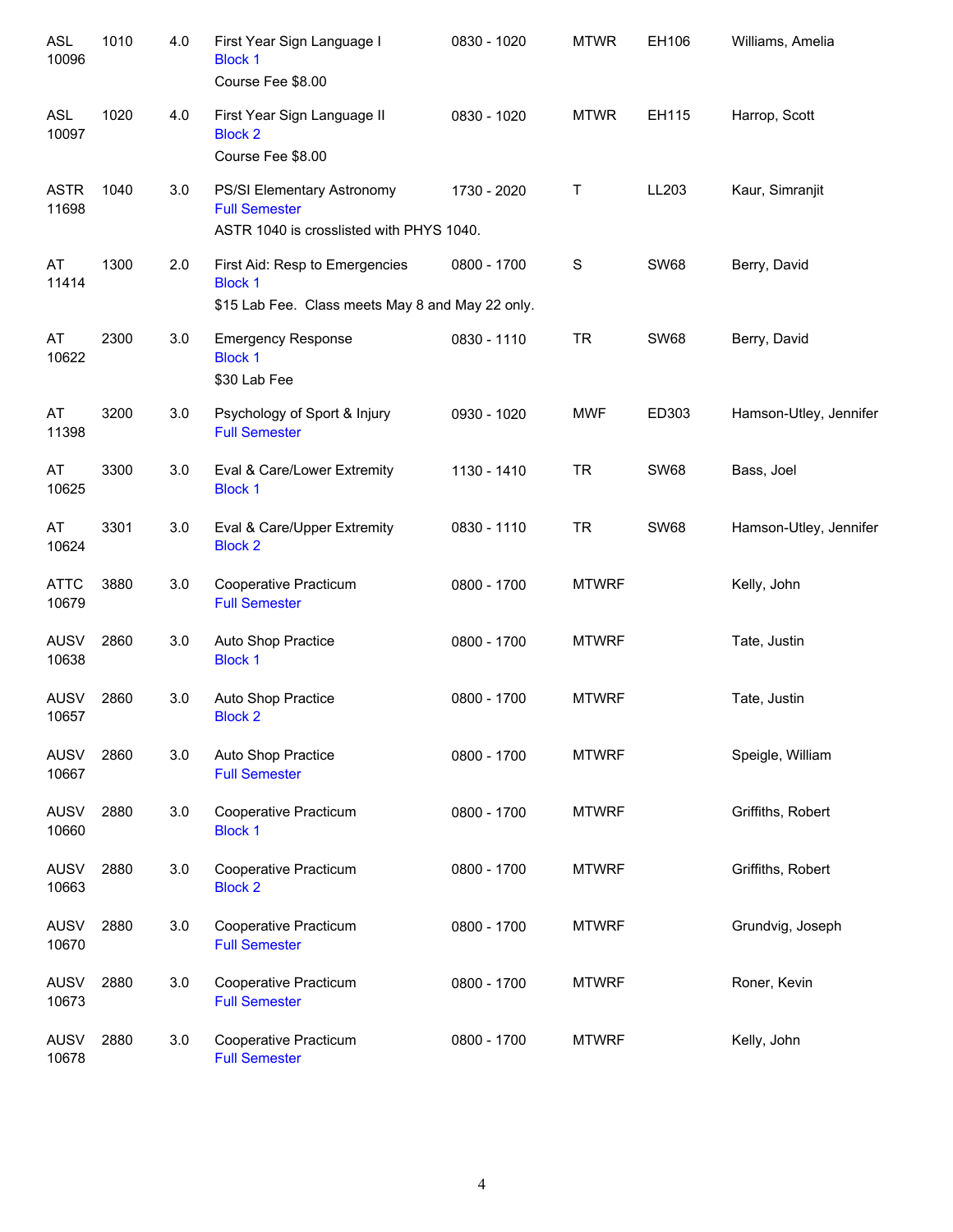| <b>BIS</b><br>10898  | 3800 | 2.0 | BIS Capstone & Grad Prep<br><b>Full Semester</b>                                                                                                  | <b>TBA</b>  | <b>TBA</b> | OL           | Sitzman, Kathleen |
|----------------------|------|-----|---------------------------------------------------------------------------------------------------------------------------------------------------|-------------|------------|--------------|-------------------|
|                      |      |     | To access the online course materials, please log in through<br>the student portal (eWeber) at http://weber.edu and select:<br>"current students" |             |            |              |                   |
| <b>BIS</b><br>10908  | 4800 | 3.0 | <b>BIS Senior Capstone</b><br><b>Full Semester</b>                                                                                                | <b>TBA</b>  | <b>TBA</b> |              | Sitzman, Kathleen |
| <b>BSAD</b><br>11059 | 1010 | 3.0 | Introduction To Business<br><b>Block 2</b>                                                                                                        | <b>TBA</b>  | <b>TBA</b> | <b>OL</b>    | Davis, Brian      |
|                      |      |     | To access the online course materials, please log in through<br>the student portal (eWeber) at http://weber.edu.                                  |             |            |              |                   |
| <b>BSAD</b><br>10253 | 2899 | 0.0 | <b>Business Foundations Assessmnt</b><br><b>Full Semester</b>                                                                                     | <b>TBA</b>  | <b>TBA</b> |              | Nowell, Clifford  |
| <b>BSAD</b><br>11061 | 3000 | 3.0 | Small Business Management<br><b>Full Semester</b>                                                                                                 | <b>TBA</b>  | <b>TBA</b> | <b>OL</b>    | Addams, H         |
|                      |      |     | To access the online course materials, please log in through<br>the student portal (eWeber) at http://weber.edu.                                  |             |            |              |                   |
| <b>BSAD</b><br>10230 | 3200 | 3.0 | <b>Legal Environment of Business</b><br><b>Block 1</b>                                                                                            | 1730 - 2010 | <b>TR</b>  | <b>WB115</b> | Dove, Kenyon      |
| <b>BSAD</b><br>11063 | 3200 | 3.0 | <b>Legal Environment of Business</b><br><b>Full Semester</b>                                                                                      | <b>TBA</b>  | <b>TBA</b> | OL           | Junk, Michael     |
|                      |      |     | To access the online course materials, please log in through<br>the student portal (eWeber) at http://weber.edu.                                  |             |            |              |                   |
| <b>BSAD</b><br>10245 | 3330 | 3.0 | <b>Bus Ethics &amp; Environ Respons</b><br><b>Full Semester</b>                                                                                   | 1630 - 1910 | Т          | <b>WB119</b> | Gomberg, Barry    |
| <b>BSAD</b><br>11065 | 4210 | 3.0 | Survey of Business Law<br><b>Full Semester</b>                                                                                                    | <b>TBA</b>  | <b>TBA</b> | <b>OL</b>    | Junk, Michael     |
|                      |      |     | To access the online course materials, please log in through<br>the student portal (eWeber) at http://weber.edu.                                  |             |            |              |                   |
| <b>BSAD</b><br>11066 | 4620 | 1.0 | <b>Executive Lectures</b><br><b>Block 2</b>                                                                                                       | <b>TBA</b>  | <b>TBA</b> | OL           | Boles, Mary       |
|                      |      |     | To access online course materials, please log in through<br>the online portal (eWeber) at http://weber.edu.                                       |             |            |              |                   |
| <b>BSAD</b><br>11069 | 4780 | 3.0 | Strategic Management<br><b>Block 1</b>                                                                                                            | <b>TBA</b>  | <b>TBA</b> | OL           | Valentin, Erhard  |
|                      |      |     | To access online course materials, please log in through<br>the student portal (eWeber) at http://weber.edu.                                      |             |            |              |                   |
| <b>BSAD</b><br>11071 | 4780 | 3.0 | Strategic Management<br><b>Block 1</b>                                                                                                            | TBA         | <b>TBA</b> | OL           | Valentin, Erhard  |
|                      |      |     | To access online course materials, please log in through<br>the student portal (eWeber) at http://weber.edu.                                      |             |            |              |                   |
| <b>BTNY</b><br>10763 | 1303 | 3.0 | LS Plants in Human Affairs<br><b>Full Semester</b>                                                                                                | <b>TBA</b>  | <b>TBA</b> | OL           | Gatherum, Dawn    |
|                      |      |     | To access the online course materials, please log in through<br>the student portal (eWeber) at http://weber.edu and select:<br>"current students" |             |            |              |                   |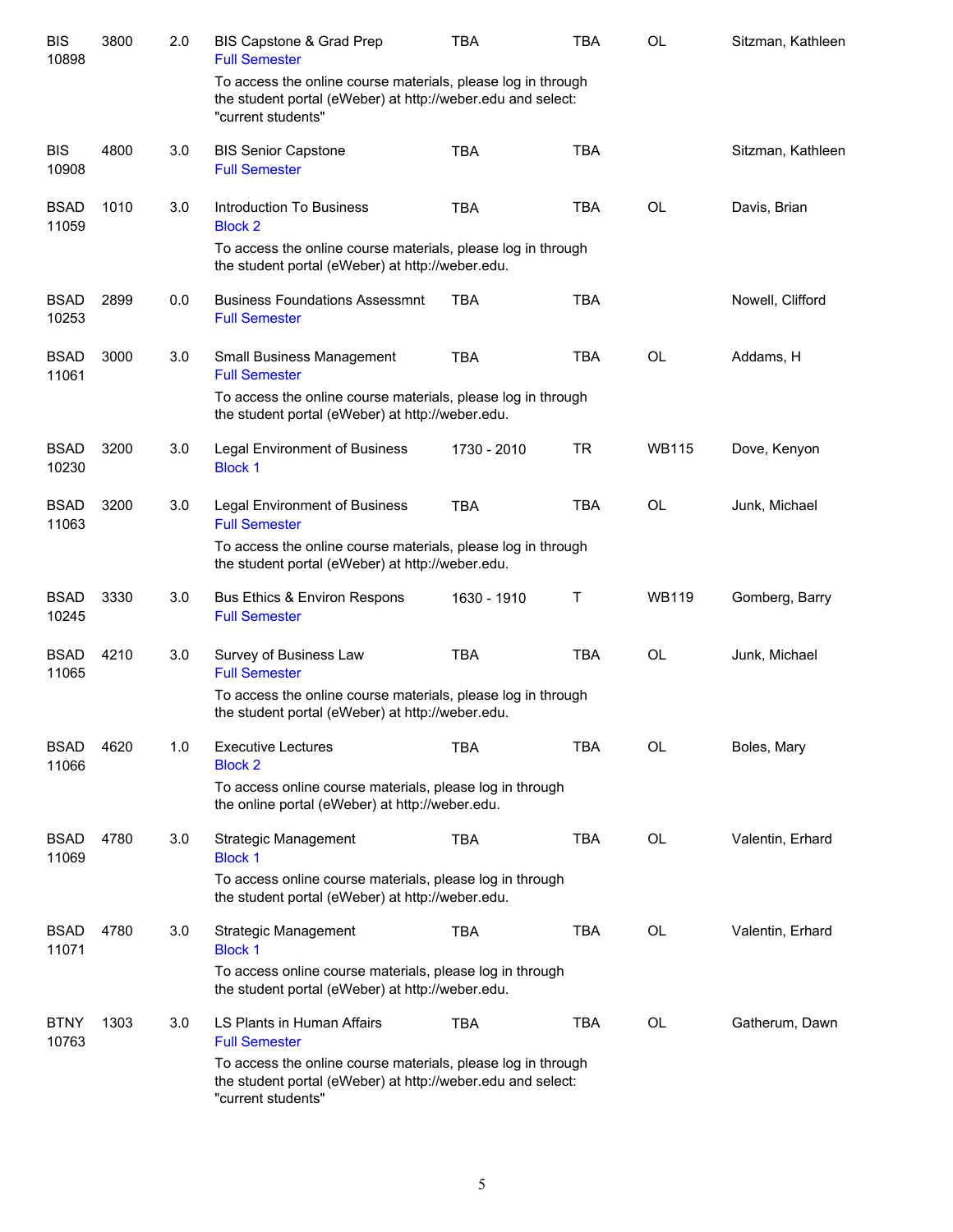| <b>BTNY</b><br>10395 | 1403  | 3.0 | LS Enviroment Appreciation<br><b>Block 1</b>                                                                                                                                                                                                                                                                                                                                    | 0830 - 1110 | <b>MW</b>  | LL129     | Clark, Stephen    |
|----------------------|-------|-----|---------------------------------------------------------------------------------------------------------------------------------------------------------------------------------------------------------------------------------------------------------------------------------------------------------------------------------------------------------------------------------|-------------|------------|-----------|-------------------|
| <b>BTNY</b><br>12311 | 1403  | 3.0 | LS Enviroment Appreciation<br><b>Block 1</b>                                                                                                                                                                                                                                                                                                                                    | 0830 - 1110 | MW         | LL129     | Clark, Stephen    |
| <b>CEET</b><br>11319 | 4890  | 2.0 | Co-op Work Experience<br><b>Full Semester</b>                                                                                                                                                                                                                                                                                                                                   | <b>TBA</b>  | <b>TBA</b> | B4419     | Clapp, William    |
| <b>CEET</b><br>11320 | 4900A | 1.0 | <b>Special Topics</b><br><b>Full Semester</b><br>Course Fee \$5.00                                                                                                                                                                                                                                                                                                              | <b>TBA</b>  | <b>TBA</b> | B4419     | Clapp, William    |
| <b>CEET</b><br>11322 | 4900B | 2.0 | <b>Special Topics</b><br><b>Full Semester</b><br>Course Fee \$10.00                                                                                                                                                                                                                                                                                                             | <b>TBA</b>  | <b>TBA</b> | B4419     | Clapp, William    |
| <b>CEET</b><br>11324 | 4900C | 3.0 | <b>Special Topics</b><br><b>Full Semester</b><br>Course Fee \$15.00                                                                                                                                                                                                                                                                                                             | <b>TBA</b>  | <b>TBA</b> | B4419     | Clapp, William    |
| <b>CEET</b><br>11329 | 4900D | 4.0 | <b>Special Topics</b><br><b>Full Semester</b><br>Course Fee \$20.00                                                                                                                                                                                                                                                                                                             | <b>TBA</b>  | <b>TBA</b> | B4419     | Clapp, William    |
| <b>CHEM</b><br>10398 | 1010  | 3.0 | PS Introductory Chemistry<br><b>Block 1</b>                                                                                                                                                                                                                                                                                                                                     | 0830 - 1120 | <b>MW</b>  | D02301    | Davidson, Charles |
| <b>CHEM</b><br>10431 | 1010  | 3.0 | PS Introductory Chemistry<br><b>Block 2</b>                                                                                                                                                                                                                                                                                                                                     | 0830 - 1110 | <b>TR</b>  | WW116     | Hartman, Laird    |
| <b>CHEM</b><br>10451 | 1010  | 3.0 | PS Introductory Chemistry<br><b>Full Semester</b><br>You have 5 months to complete this course. This course is<br>not intended for Science, Health Science or Nursing<br>degrees.<br>To access the online course materials, please log in through<br>the student portal (eWeber) at http://weber.edu and select:<br>"current students"                                          | <b>TBA</b>  | <b>TBA</b> | OL        | Davidson, Charles |
| <b>CHEM</b><br>10452 | 1010  | 3.0 | PS Introductory Chemistry<br><b>Full Semester</b><br>Paced course. Login on the first day of class for<br>course/assignment information. This course is not<br>intended for Science, Health Science or Nursing<br>degrees.<br>To access the online course materials, please log in through<br>the student portal (eWeber) at http://weber.edu and select:<br>"current students" | TBA         | <b>TBA</b> | <b>OL</b> | More, Michelle    |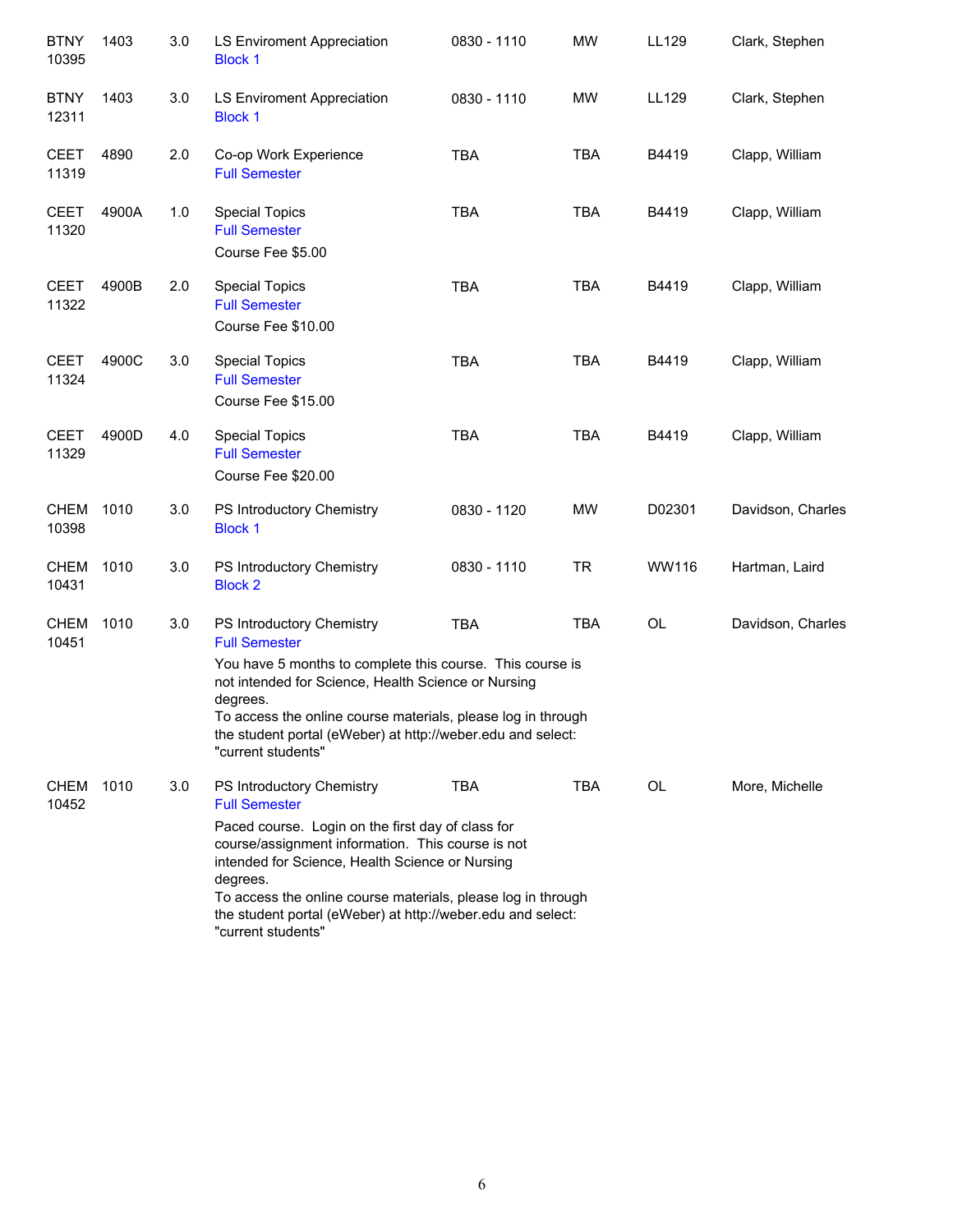| <b>CHEM</b><br>10453 | 1050  | 5.0 | PS/SI Intro to Gen, Organic<br><b>Full Semester</b>                                                                                                                                                                                                                                                                                                                                                                                                                                                                                                                                                                                                                                                                                                                                                                                          | TBA         | <b>TBA</b>  | OL        | Seager, Spencer |
|----------------------|-------|-----|----------------------------------------------------------------------------------------------------------------------------------------------------------------------------------------------------------------------------------------------------------------------------------------------------------------------------------------------------------------------------------------------------------------------------------------------------------------------------------------------------------------------------------------------------------------------------------------------------------------------------------------------------------------------------------------------------------------------------------------------------------------------------------------------------------------------------------------------|-------------|-------------|-----------|-----------------|
|                      |       |     | You must also register for Chem 1050L (Lab) course<br>reference number #10454. This Lab is included in the<br>online course and no attendance on campus is necessary.<br>Paced course. Login on the first day of class for<br>course/assignment info. Course Fee \$30.00<br>To access the online course materials, please log in through<br>the student portal (eWeber) at http://weber.edu and select:<br>"current students"<br>Non-Utah residents taking only online courses, and taking no<br>classes within Utah, pay a lower tuition than regular<br>non-residents. You may visit the following website, review<br>criteria, and call the number indicated to be assigned the<br>correct designations for the lower fee:<br>http://wsuonline.weber.edu/Students/costs.asp                                                               |             |             |           |                 |
| <b>CHEM</b><br>10454 | 1050L | 0.0 | Lab<br><b>Full Semester</b><br>This Lab is exclusively for Chem 1050, course reference<br>number #10453, Dr Seager and Dr Slabaugh's Online course.                                                                                                                                                                                                                                                                                                                                                                                                                                                                                                                                                                                                                                                                                          | TBA         | <b>TBA</b>  | OL        | Seager, Spencer |
| CHEM<br>10258        | 1110  | 5.0 | PS/SI Elementary Chemistry<br><b>Block 1</b><br>YOU MUST REGISTER FOR A LAB WITH THIS CLASS<br>Course Fee \$30.00                                                                                                                                                                                                                                                                                                                                                                                                                                                                                                                                                                                                                                                                                                                            | 0930 - 1120 | <b>MTWR</b> | LL122     | More, Michelle  |
| CHEM 1110<br>10455   |       | 5.0 | <b>PS/SI Elementary Chemistry</b><br><b>Full Semester</b><br>You must also register for Chem 1110L (Lab), course<br>reference number #10456. This Lab is included in the<br>online course and no attendance on campus is necessary.<br>Paced course. Login on the first day of class for<br>course/assignment info. Course Fee \$30.00<br>To access the online course materials, please log in through<br>the student portal (eWeber) at http://weber.edu and select:<br>"current students"<br>Non-Utah residents taking only online courses, and taking no<br>classes within Utah, pay a lower tuition than regular<br>non-residents. You may visit the following website, review<br>criteria, and call the number indicated to be assigned the<br>correct designations for the lower fee:<br>http://wsuonline.weber.edu/Students/costs.asp | TBA         | TBA         | <b>OL</b> | Seager, Spencer |
| <b>CHEM</b><br>10457 | 1110  | 5.0 | <b>PS/SI Elementary Chemistry</b><br><b>Full Semester</b><br>You must also register for Chem 1110L (Lab), course<br>reference number #10458. This Lab is included in the<br>online course and no attendance on campus is necessary.<br>Paced course. Login on the first day of class for<br>course/assignment info. Course Fee \$30.00<br>To access the online course materials, please log in through<br>the student portal (eWeber) at http://weber.edu and select:<br>"current students"<br>Non-Utah residents taking only online courses, and taking no<br>classes within Utah, pay a lower tuition than regular<br>non-residents. You may visit the following website, review<br>criteria, and call the number indicated to be assigned the<br>correct designations for the lower fee:<br>http://wsuonline.weber.edu/Students/costs.asp | TBA         | <b>TBA</b>  | <b>OL</b> | Johnson, Todd   |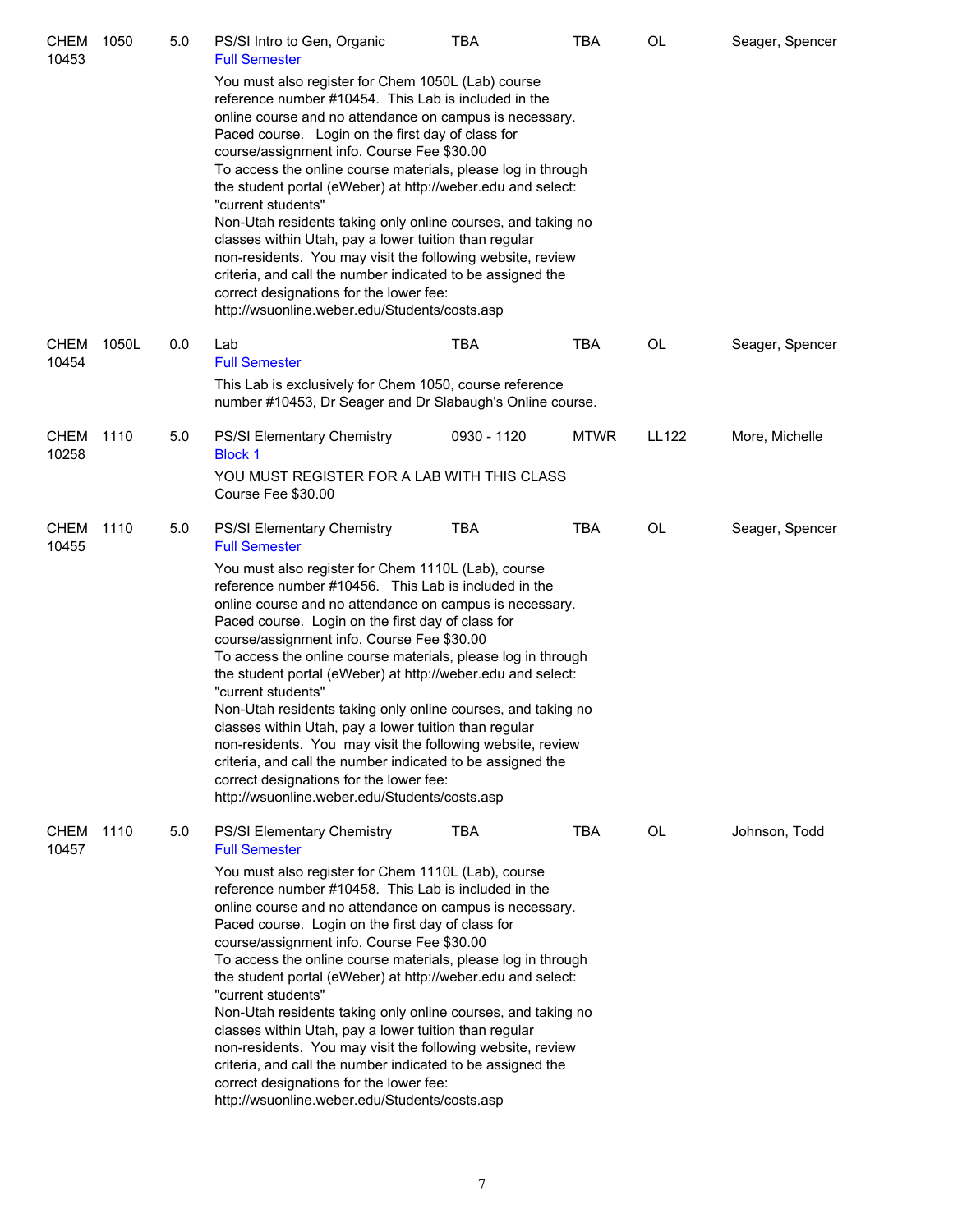| CHEM<br>10259        | 1110L | 0.0 | Lab<br><b>Block 1</b>                                                                                                                                                                                                                                                                                                                                                                                                                                                                                                                                                                                                                                                                                                                                                                                                                    | 1130 - 1420 | TR         | <b>SL527</b> | More, Michelle  |
|----------------------|-------|-----|------------------------------------------------------------------------------------------------------------------------------------------------------------------------------------------------------------------------------------------------------------------------------------------------------------------------------------------------------------------------------------------------------------------------------------------------------------------------------------------------------------------------------------------------------------------------------------------------------------------------------------------------------------------------------------------------------------------------------------------------------------------------------------------------------------------------------------------|-------------|------------|--------------|-----------------|
| <b>CHEM</b><br>10260 | 1110L | 0.0 | Lab<br><b>Block 1</b>                                                                                                                                                                                                                                                                                                                                                                                                                                                                                                                                                                                                                                                                                                                                                                                                                    | 1130 - 1420 | <b>TR</b>  | <b>SL526</b> | More, Michelle  |
| CHEM<br>10456        | 1110L | 0.0 | Lab<br><b>Full Semester</b><br>This Lab is exclusively for Chem 1110, course reference<br>number #10455, Dr Seager and Dr Slabaugh's Online course.                                                                                                                                                                                                                                                                                                                                                                                                                                                                                                                                                                                                                                                                                      | <b>TBA</b>  | <b>TBA</b> | <b>OL</b>    | Seager, Spencer |
| CHEM<br>10458        | 1110L | 0.0 | Lab<br><b>Full Semester</b><br>This Lab is exclusively for Chem 1110, course<br>reference number #10457, Dr Johnson and Dr Lippert's<br>online course.                                                                                                                                                                                                                                                                                                                                                                                                                                                                                                                                                                                                                                                                                   | <b>TBA</b>  | <b>TBA</b> | OL           | Johnson, Todd   |
| CHEM 1115<br>10761   |       | 1.0 | <b>Elementary Chemistry Lab</b><br><b>Full Semester</b><br>To access the online course materials, please log in through<br>the student portal (eWeber) at http://weber.edu and select:<br>"current students"                                                                                                                                                                                                                                                                                                                                                                                                                                                                                                                                                                                                                             | <b>TBA</b>  | <b>TBA</b> | <b>OL</b>    | Seager, Spencer |
| <b>CHEM</b><br>10459 | 1120  | 5.0 | SI Elem Organic Bio-Chemistry<br><b>Full Semester</b><br>You must also register for Chem 1120L (Lab), course<br>reference number #10460. This Lab is included in the<br>online course and no attendance on campus is necessary.<br>Paced course. Login on the first day of class for<br>course/assignment info. Course Fee \$30.00<br>To access the online course materials, please log in through<br>the student portal (eWeber) at http://weber.edu and select:<br>"current students"<br>Non-Utah residents taking only online courses, and taking no<br>classes within Utah, pay a lower tuition that regular<br>non-residents. You may visit the following website, review<br>criteria, and call the number indicated to be assigned the<br>correct designations for the lower fee:<br>http://wsuonline.weber.edu/Students/costs.asp | <b>TBA</b>  | <b>TBA</b> | OL           | Seager, Spencer |
| <b>CHEM</b><br>10460 | 1120L | 0.0 | Lab<br><b>Full Semester</b><br>This Lab is exclusively for Chem 1120, course<br>reference number #10459, Dr Seager and Dr Slabaugh's<br>online course.                                                                                                                                                                                                                                                                                                                                                                                                                                                                                                                                                                                                                                                                                   | <b>TBA</b>  | <b>TBA</b> | OL           | Seager, Spencer |
| <b>CHEM</b><br>12205 | 1125  | 1.0 | Elemen Organic Bio-Chem Lab<br><b>Full Semester</b><br>To access the online course materials, please log in through<br>the student portal (eWeber) at http://weber.edu                                                                                                                                                                                                                                                                                                                                                                                                                                                                                                                                                                                                                                                                   | <b>TBA</b>  | <b>TBA</b> | <b>OL</b>    | Seager, Spencer |
| CHEM<br>10461        | 1200  | 3.0 | Preparation for College Chem<br><b>Full Semester</b><br>Paced course. Login on the first day of class for<br>course/assignment info.<br>To access the online course materials, please log in through<br>the student portal (eWeber) at http://weber.edu and select:<br>"current students"                                                                                                                                                                                                                                                                                                                                                                                                                                                                                                                                                | <b>TBA</b>  | <b>TBA</b> | <b>OL</b>    | Johnson, Todd   |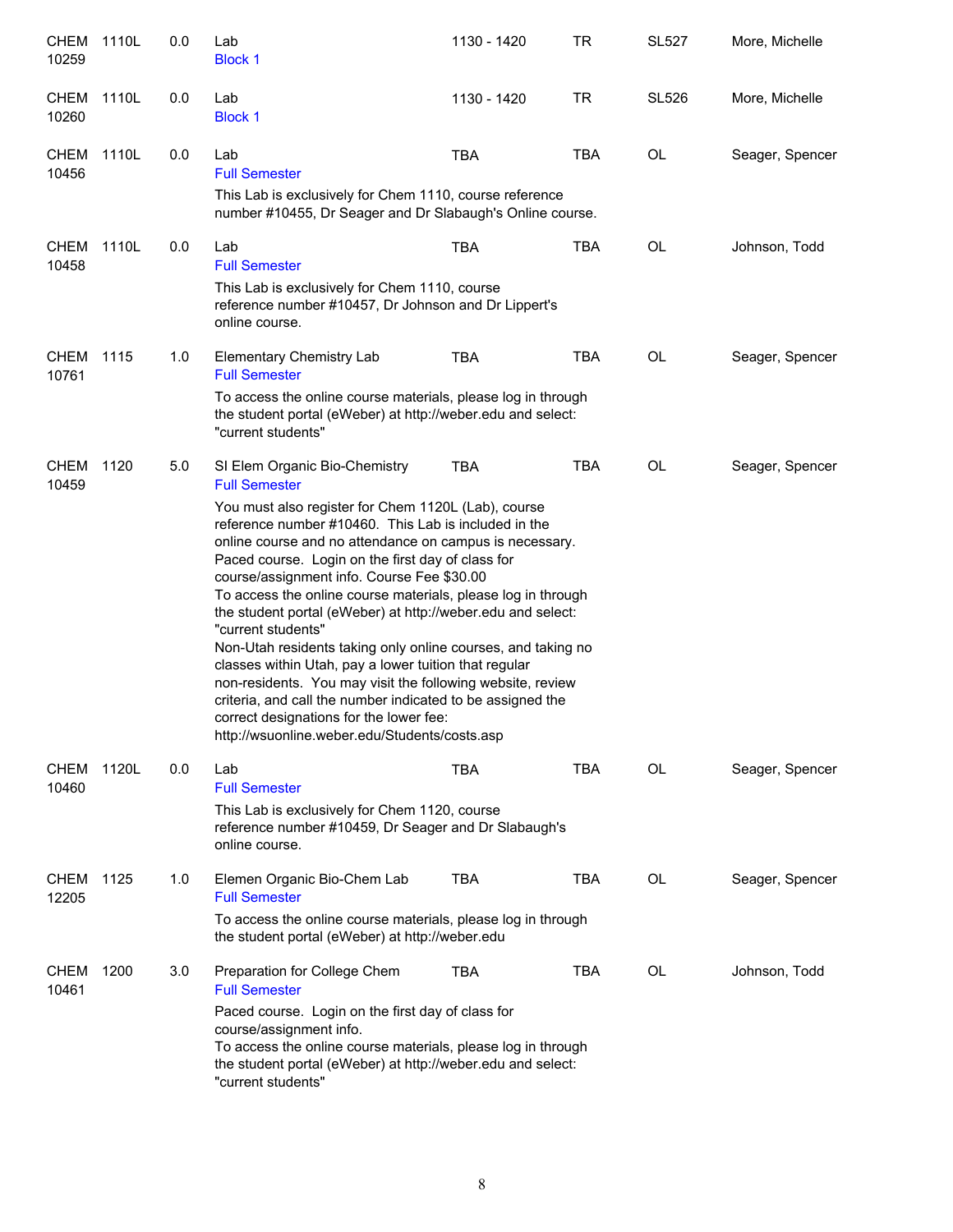| CHEM<br>10261        | 1210  | 5.0 | PS/SI Principles of Chem I<br><b>Block 1</b>                                                                                                                                         | 0730 - 1020 | <b>MTWRF</b> | LL123        | Stoker, H         |
|----------------------|-------|-----|--------------------------------------------------------------------------------------------------------------------------------------------------------------------------------------|-------------|--------------|--------------|-------------------|
|                      |       |     | ***NOTE: THIS CLASS WILL NOT START UNTIL MAY 10, 2010 ****<br>You must register for a lab with this class<br>Course Fee \$35.00                                                      |             |              |              |                   |
| <b>CHEM</b><br>10264 | 1210  | 5.0 | PS/SI Principles of Chem I<br><b>Full Semester</b>                                                                                                                                   | 1700 - 1750 | W            | <b>SL526</b> | Davidson, Charles |
|                      |       |     | THIS IS A HYBRID COURSE. CLASS ATTENDANCE IS ONCE A WEEK FOR<br>1 HOUR FOLLOWED BY A 3 HOUR LAB. YOU MUST REGISTER FOR 1210<br>LAB 10265 0R 10266 WITH THIS CLASS Course Fee \$35.00 |             |              |              |                   |
| <b>CHEM</b><br>10262 | 1210L | 0.0 | Lab<br><b>Block 1</b>                                                                                                                                                                | 1030 - 1520 | TR           | <b>SL531</b> | Stoker, H         |
| <b>CHEM</b><br>10263 | 1210L | 0.0 | Lab<br><b>Block 1</b>                                                                                                                                                                | 1030 - 1520 | <b>TR</b>    | SL532        | Stoker, H         |
| <b>CHEM</b><br>10265 | 1210L | 0.0 | Lab<br><b>Full Semester</b>                                                                                                                                                          | 1800 - 2150 | W            | <b>SL540</b> | Davidson, Charles |
|                      |       |     | THIS LAB IS ONLY FOR THOSE STUDENTS TAKING<br>CHEM 1210 CRN 10264                                                                                                                    |             |              |              |                   |
| <b>CHEM</b><br>10266 | 1210L | 0.0 | Lab<br><b>Full Semester</b>                                                                                                                                                          | 1800 - 2020 | W            | <b>SL526</b> | Davidson, Charles |
|                      |       |     | THIS LAB IS ONLY FOR STUDENTS TAKING CHEM 1210<br>CRN 10264                                                                                                                          |             |              |              |                   |
| <b>CHEM</b><br>10267 | 1220  | 5.0 | SI Principles of Chemistry II<br><b>Block 2</b>                                                                                                                                      | 0730 - 1020 | <b>MTWRF</b> | LL123        | Stoker, H         |
|                      |       |     | YOU MUST REGISTER FOR A LAB WITH THIS CLASS<br>Course Fee \$35.00                                                                                                                    |             |              |              |                   |
| <b>CHEM</b><br>10268 | 1220L | 0.0 | Lab<br><b>Block 2</b>                                                                                                                                                                | 1030 - 1520 | <b>TR</b>    | <b>SL531</b> | Stoker, H         |
| <b>CHEM</b><br>10269 | 1220L | 0.0 | Lab<br><b>Block 2</b>                                                                                                                                                                | 1030 - 1520 | <b>TR</b>    | <b>SL532</b> | Stoker, H         |
| CHEM 2310<br>10270   |       | 5.0 | Organic Chemistry I<br><b>Block 1</b>                                                                                                                                                | 0730 - 0950 | <b>MTWR</b>  | LL122        | Johnson, Todd     |
|                      |       |     | YOU MUST REGISTER FOR A LAB WITH THIS CLASS<br>****NOTE: THIS CLASS WILL NOT BEGIN UNTIL MAY 10, 2010 ****<br>Course Fee \$35.00                                                     |             |              |              |                   |
| <b>CHEM</b><br>10271 | 2310L | 0.0 | Lab<br><b>Block 1</b>                                                                                                                                                                | 1000 - 1250 | <b>MW</b>    | <b>SL621</b> | Johnson, Todd     |
| CHEM<br>10272        | 2310L | 0.0 | Lab<br><b>Block 1</b>                                                                                                                                                                | 0930 - 1220 | <b>MW</b>    | <b>SL621</b> | Johnson, Todd     |
| CHEM<br>12206        | 2310L | 0.0 | Lab<br><b>Full Semester</b>                                                                                                                                                          | 1000 - 1250 | TR           | SL621        | Ashby, Kyle       |
| CHEM<br>10273        | 2320  | 5.0 | Organic Chemistry II<br><b>Block 2</b>                                                                                                                                               | 0730 - 0920 | <b>MTWR</b>  | LL122        | Davies, Don       |
|                      |       |     | YOU MUST REGISTER FOR A LAB WITH THIS CLASS<br>Course Fee \$35.00                                                                                                                    |             |              |              |                   |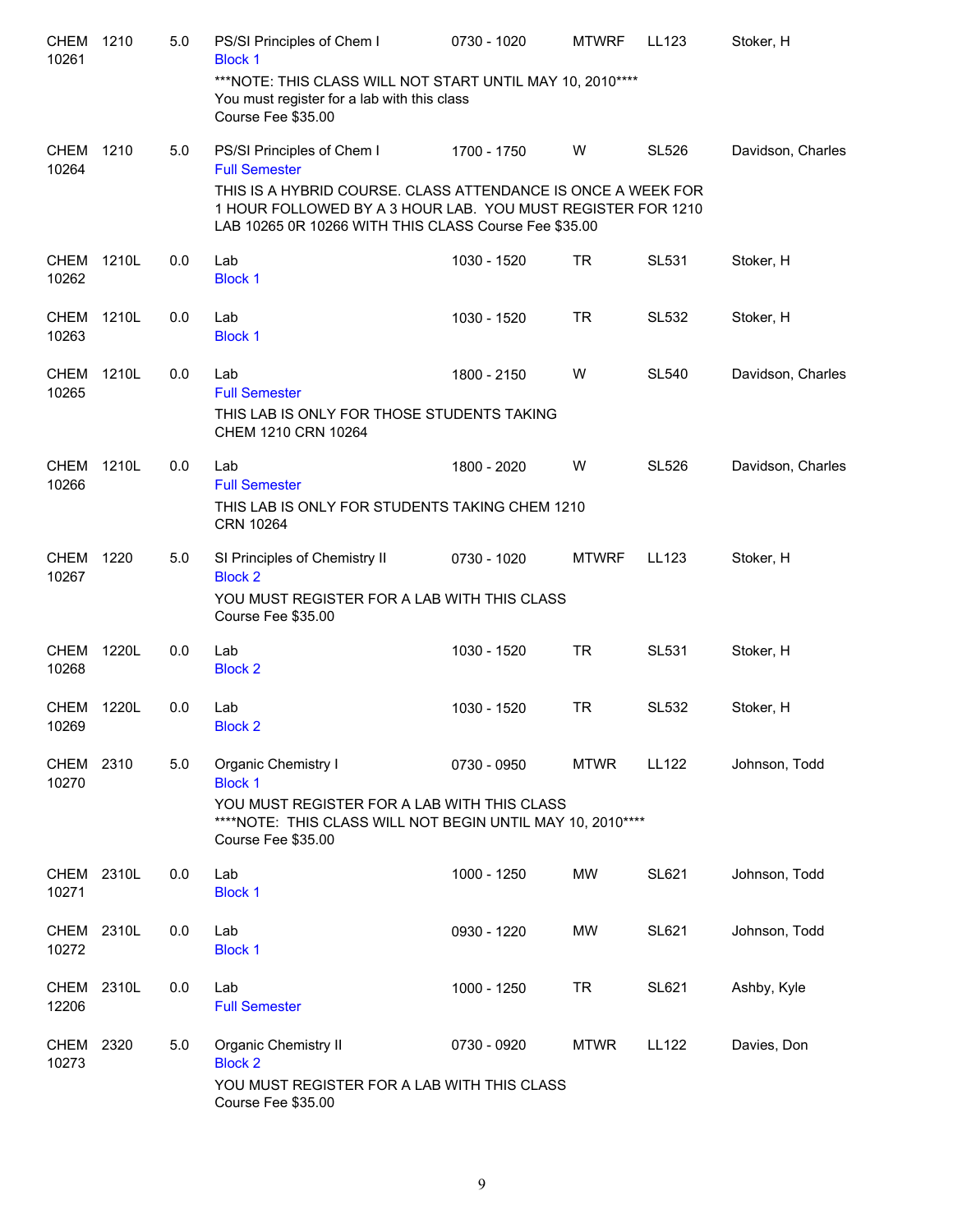| CHEM 2320L<br>10274        |       | 0.0 | Lab<br><b>Block 2</b>                                                                                                                                                                                  | 0930 - 1220 | <b>MW</b>   | <b>SL621</b>                             | Davies, Don     |
|----------------------------|-------|-----|--------------------------------------------------------------------------------------------------------------------------------------------------------------------------------------------------------|-------------|-------------|------------------------------------------|-----------------|
| <b>CHEM</b><br>10275       | 2320L | 0.0 | Lab<br><b>Block 2</b>                                                                                                                                                                                  | 0930 - 1220 | MW          | <b>SL626</b>                             | Davies, Don     |
| <b>CHEM</b><br>12186       | 2890  | 1.0 | Cooperative Work Experience<br><b>Full Semester</b>                                                                                                                                                    | <b>TBA</b>  | <b>TBA</b>  |                                          | Walker, Edward  |
| CHEM 2890<br>12187         |       | 1.0 | Cooperative Work Experience<br><b>Full Semester</b>                                                                                                                                                    | <b>TBA</b>  | <b>TBA</b>  |                                          | Walker, Edward  |
| CHEM 3000<br>10276         |       | 4.0 | Quantitative Analysis<br><b>Block 1</b><br>NOTE: THIS CLASS WILL ONLY BE TAUGHT WITH AN ENROLLMENT<br>OF 5 OR MORE Course Fee \$25.00                                                                  | 0830 - 1020 | <b>MTWR</b> | <b>SL540</b>                             | Lippert, J.     |
| CHEM 3000L<br>10277        |       | 0.0 | Lab<br><b>Block 1</b>                                                                                                                                                                                  |             |             |                                          |                 |
| <b>CHEM 3000L</b><br>10278 |       | 0.0 | Lab<br><b>Block 1</b>                                                                                                                                                                                  | 1030 - 1320 | <b>MW</b>   | SL525                                    | Lippert, J.     |
| CHEM<br>12154              | 4800  | 1.0 | Research & Independent Study<br><b>Full Semester</b><br>Course Fee \$5.00                                                                                                                              | <b>TBA</b>  | <b>TBA</b>  |                                          | Davies, Don     |
| CHEM<br>12180              | 4800  | 1.0 | Research & Independent Study<br><b>Full Semester</b><br>Course Fee \$5.00                                                                                                                              | <b>TBA</b>  | <b>TBA</b>  |                                          | Walker, Edward  |
| CHEM<br>12181              | 4800  | 1.0 | Research & Independent Study<br><b>Full Semester</b><br>Course Fee \$5.00                                                                                                                              | <b>TBA</b>  | <b>TBA</b>  |                                          | Walker, Edward  |
| CHEM<br>12198              | 4800  | 1.0 | Research & Independent Study<br><b>Full Semester</b><br>Course Fee \$5.00                                                                                                                              | <b>TBA</b>  | <b>TBA</b>  |                                          | Walker, Edward  |
| CHEM<br>12230              | 4800  | 1.0 | Research & Independent Study<br><b>Full Semester</b><br>Course Fee \$5.00                                                                                                                              | <b>TBA</b>  | <b>TBA</b>  |                                          | Herzog, Timothy |
| <b>CHF</b><br>10194        | 1400  | 3.0 | Marriage as Interpersonal Proc<br><b>Block 1</b><br>To access the online course materials, please log in through<br>the student portal (eWeber) at http://weber.edu and select:<br>"current students." | <b>TBA</b>  | TBA         | <b>OL</b>                                | Merrill, Chloe  |
| <b>CHF</b><br>10199        | 1500  | 3.0 | SS Human Development<br><b>Block 2</b><br>To access the online course material, please log in through<br>the student portal (eWeber) at http://weber.edu and select:<br>"current students."            | <b>TBA</b>  | <b>TBA</b>  | $\mathsf{OL}% \left( \mathcal{M}\right)$ | Day, Tom        |
| <b>CHF</b><br>10429        | 1500  | 3.0 | SS Human Development<br><b>Block 1</b>                                                                                                                                                                 | 1730 - 2010 | MW          | WW102                                    | Smith, Julee    |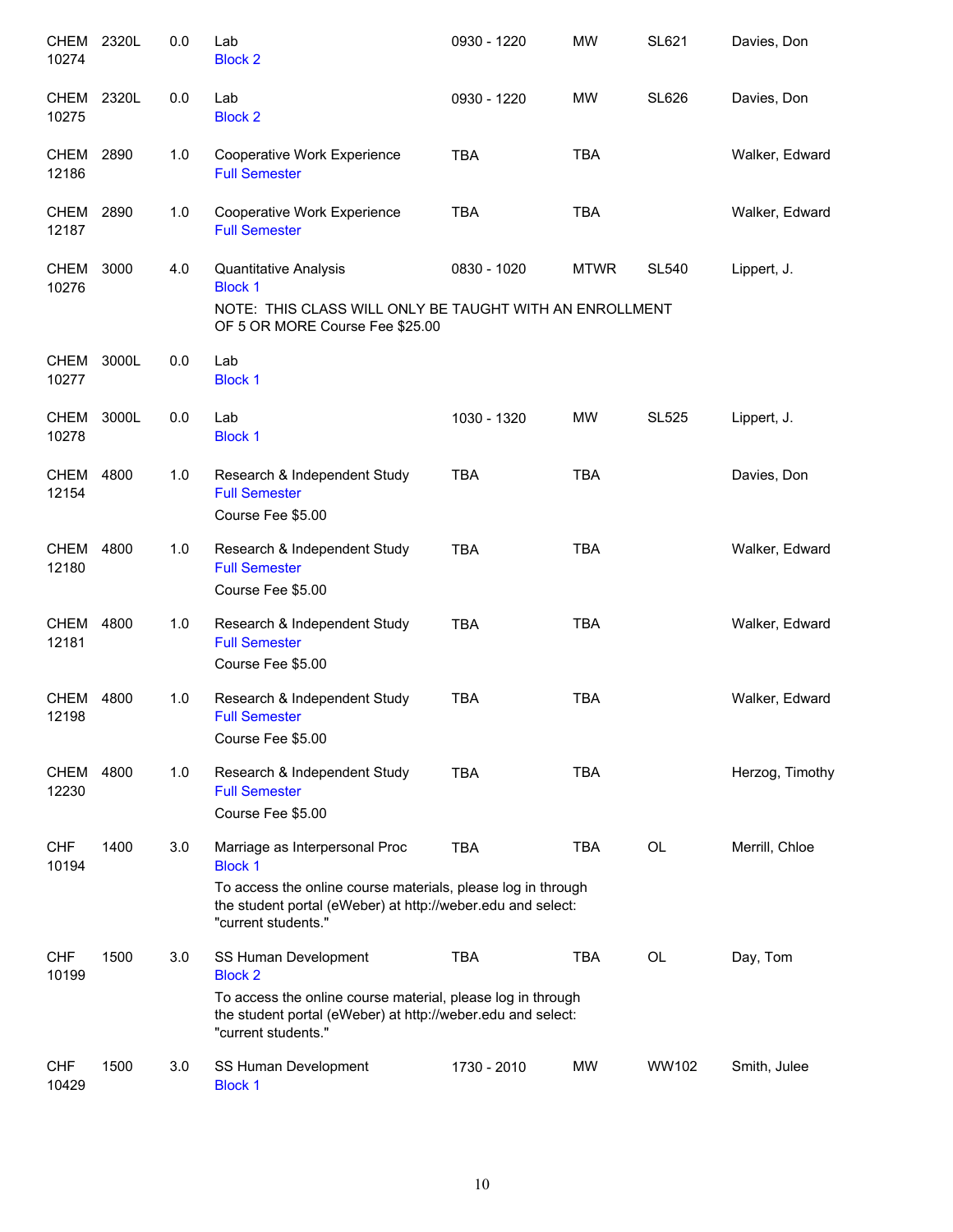| <b>CHF</b><br>10430 | 1500 | 3.0 | SS Human Development<br><b>Block 2</b>                                                                                                             | 1630 - 1910 | <b>TR</b>  | D02320    | Sahin, Volkan      |
|---------------------|------|-----|----------------------------------------------------------------------------------------------------------------------------------------------------|-------------|------------|-----------|--------------------|
| <b>CHF</b><br>11514 | 1500 | 3.0 | SS Human Development<br><b>Block 2</b>                                                                                                             | 1030 - 1310 | <b>TR</b>  | MH341     | Sahin, Volkan      |
| <b>CHF</b><br>11895 | 1500 | 3.0 | SS Human Development<br><b>Block 2</b>                                                                                                             | 1030 - 1310 | <b>TR</b>  | WW102     | Sahin, Volkan      |
|                     |      |     | Interactive Audio Visual Delivery -- EdNet.                                                                                                        |             |            |           |                    |
| <b>CHF</b><br>10201 | 2100 | 3.0 | Family Resource Management<br><b>Full Semester</b>                                                                                                 | <b>TBA</b>  | <b>TBA</b> | OL        | Buck, Joyce        |
|                     |      |     | To access the online course materials, please log in through<br>the student portal (eWeber) at http://weber.edu and select:<br>"current students." |             |            |           |                    |
| <b>CHF</b><br>10195 | 2400 | 3.0 | <b>Family Relations</b><br><b>Block 1</b>                                                                                                          | <b>TBA</b>  | <b>TBA</b> | <b>OL</b> | Schvaneveldt, Paul |
|                     |      |     | To access the online course material, please log in through<br>the student portal (eWeber) at http://weber.edu and select:<br>"current students."  |             |            |           |                    |
| <b>CHF</b><br>10200 | 2500 | 3.0 | Develop of Child Birth - 8<br><b>Block 2</b>                                                                                                       | <b>TBA</b>  | <b>TBA</b> | <b>OL</b> | Qiu, Wei           |
|                     |      |     | To access the online course material, please log in through<br>the student portal (eWeber) at http://weber.edu and select:<br>"current students."  |             |            |           |                    |
| <b>CHF</b><br>11513 | 2610 | 3.0 | Guidance - Development Theory<br><b>Block 1</b>                                                                                                    | 0730 - 1010 | <b>TR</b>  | ED116     | West, Sherrie      |
|                     |      |     | Lecture incorporated w/4 hr Lab schedule                                                                                                           |             |            |           |                    |
| <b>CHF</b><br>11793 | 2620 | 3.0 | <b>Planning Creative Experiences</b><br><b>Block 2</b>                                                                                             | 0730 - 1010 | <b>TR</b>  | ED116     | Sahin, Volkan      |
|                     |      |     | Lecture w/incorporated 6 hr lab schedule                                                                                                           |             |            |           |                    |
| <b>CHF</b><br>11586 | 2900 | 2.0 | <b>Career Development</b><br><b>Full Semester</b>                                                                                                  | <b>TBA</b>  | <b>TBA</b> | OL        | Simons, Betty      |
|                     |      |     | To access the course materials, log into the Student Portal<br>(eWeber) at http://weber.edu and select "Current Students"                          |             |            |           |                    |
| <b>CHF</b><br>10202 | 3150 | 3.0 | Consumer Rights & Responsibil<br><b>Full Semester</b>                                                                                              | <b>TBA</b>  | TBA        | OL        | Buck, Joyce        |
|                     |      |     | To access the online course materials, please log in through<br>the student portal (eWeber) at http://weber.edu and select:<br>"current students." |             |            |           |                    |
| <b>CHF</b><br>10196 | 3550 | 3.0 | <b>Parenting Education</b><br><b>Block 1</b>                                                                                                       | <b>TBA</b>  | <b>TBA</b> | OL        | Schvaneveldt, Paul |
|                     |      |     | To access the online course material, please log in through<br>the student portal (eWeber) at http://weber.edu and select:<br>"current students."  |             |            |           |                    |
| <b>CHF</b><br>10197 | 4400 | 3.0 | The Family in Stress<br><b>Block 1</b>                                                                                                             | <b>TBA</b>  | <b>TBA</b> | OL        | Merrill, Chloe     |
|                     |      |     | To access the online course material, please log in through<br>the student portal (eWeber) at http://weber.edu and select:<br>"current students."  |             |            |           |                    |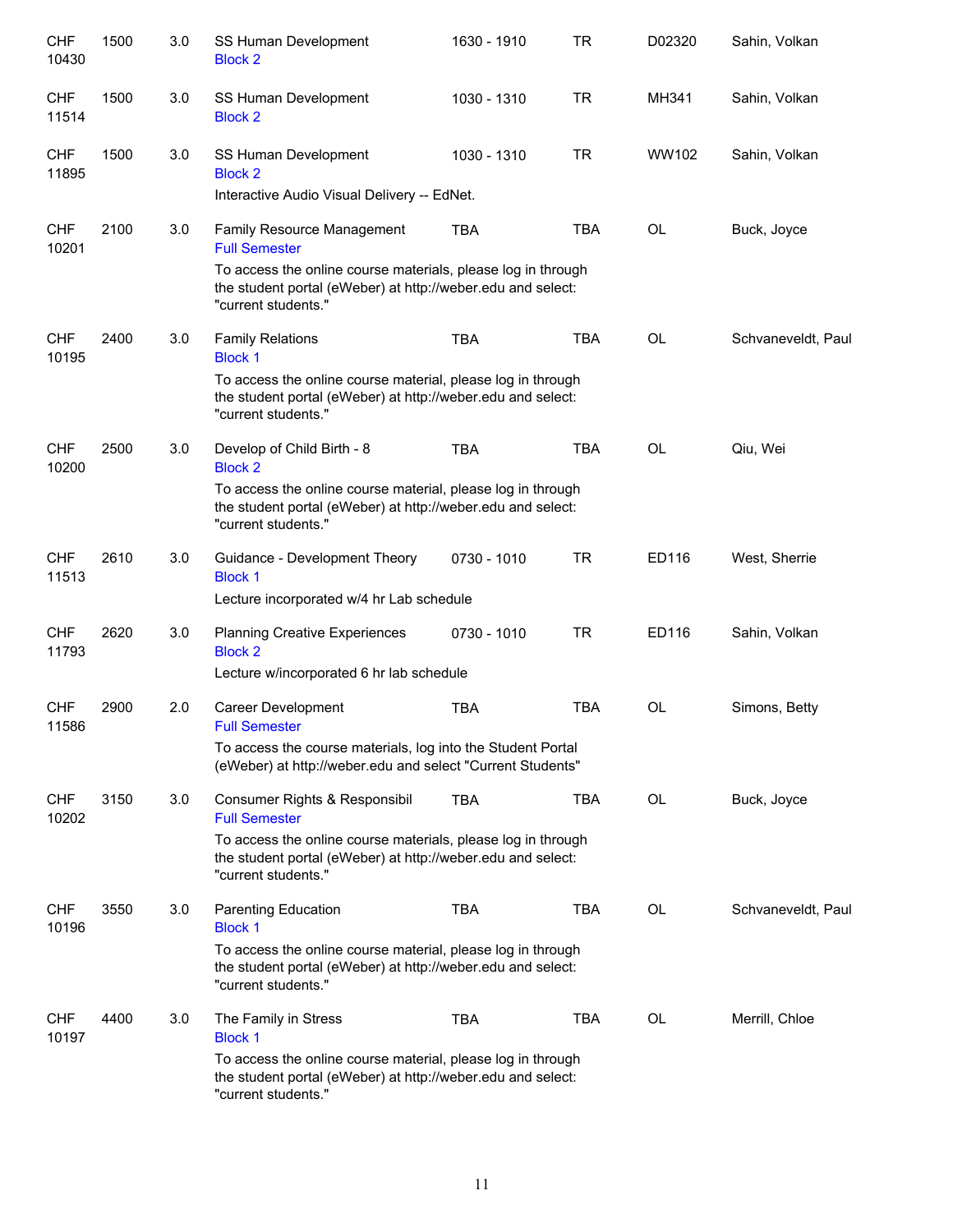| <b>CHF</b><br>10198 | 4500 | 3.0 | Comp Study of Childhood/Adoles<br><b>Block 1</b>                                                                                                  | <b>TBA</b>  | <b>TBA</b> | <b>OL</b>    | Schvaneveldt, Paul     |
|---------------------|------|-----|---------------------------------------------------------------------------------------------------------------------------------------------------|-------------|------------|--------------|------------------------|
|                     |      |     | To access the online course material, please log in through<br>the student portal (eWeber) at http://weber.edu and select:<br>"current students." |             |            |              |                        |
| <b>CHF</b><br>12139 | 4830 | 1.0 | <b>Directed Readings</b><br><b>Full Semester</b>                                                                                                  | <b>TBA</b>  | <b>TBA</b> |              | Merrill, Chloe         |
| <b>CHF</b><br>12353 | 4830 | 1.0 | <b>Directed Readings</b><br><b>Block 2</b>                                                                                                        | <b>TBA</b>  | <b>TBA</b> |              | Buck, Joyce            |
| <b>CHF</b><br>12080 | 4860 | 2.0 | Practicum<br><b>Full Semester</b>                                                                                                                 | <b>TBA</b>  | <b>TBA</b> |              | Buck, Joyce            |
| CJ<br>11387         | 1010 | 3.0 | SS Intro to Criminal Justice<br><b>Full Semester</b>                                                                                              | 0830 - 0920 | <b>MWF</b> | D02320       | McBride, Lavarr        |
| CJ<br>11358         | 1330 | 3.0 | <b>Criminal Law</b><br><b>Full Semester</b>                                                                                                       | <b>TBA</b>  | <b>TBA</b> | <b>OL</b>    | Senjo, Scott           |
|                     |      |     | To access the course materials, log into the Student Portal<br>(eWeber) at http://weber.edu and select "Current Students"                         |             |            |              |                        |
| CJ<br>11390         | 1330 | 3.0 | <b>Criminal Law</b><br><b>Full Semester</b>                                                                                                       | 1730 - 2020 | M          | D02104       | Westmoreland, Fredrick |
| CJ<br>11154         | 1350 | 3.0 | <b>Introduction Forensic Science</b><br><b>Full Semester</b>                                                                                      | 0900 - 1015 | <b>TR</b>  | <b>SS239</b> | Horn, Brent            |
| CJ<br>11362         | 2330 | 3.0 | Juvenile Justice<br><b>Full Semester</b>                                                                                                          | <b>TBA</b>  | <b>TBA</b> | OL           | Bayley, Bruce          |
|                     |      |     | To access the course materials, log into the Student Portal<br>(eWeber) at http://weber.edu and select "Current Students"                         |             |            |              |                        |
| CJ<br>11773         | 3060 | 3.0 | Corrections in the Community<br><b>Full Semester</b><br>Course begins on May 10, 2010.                                                            | 1700 - 1940 | M          | <b>TB105</b> | McBride, Lavarr        |
| CJ<br>11158         | 3270 | 3.0 | Theories - Crime & Delinquency<br><b>Full Semester</b>                                                                                            | 0900 - 1015 | <b>TR</b>  | SS215        | Pilkington, Mitchell   |
| CJ<br>11394         | 3270 | 3.0 | Theories - Crime & Delinquency<br><b>Full Semester</b>                                                                                            | 0900 - 1015 | <b>TR</b>  | D02320       | McBride, Lavarr        |
| CJ<br>11395         | 3300 | 3.0 | Victimology<br><b>Full Semester</b>                                                                                                               | 0930 - 1020 | <b>MWF</b> | D02320       | McBride, Lavarr        |
| CJ<br>11364         | 3360 | 3.0 | DV Prisons-Cont Iss & Dilemmas<br><b>Full Semester</b>                                                                                            | <b>TBA</b>  | <b>TBA</b> | OL           | Chabries, Michael      |
|                     |      |     | To access the course materials, log into the Student Portal<br>(eWeber) at http://weber.edu and select "Current Students"                         |             |            |              |                        |
| CJ<br>11772         | 4160 | 3.0 | Constitutnl Rights/Responsibil<br><b>Full Semester</b><br>Course begins on May 10, 2010.                                                          | 1700 - 1940 | Τ          | <b>TB105</b> | Reed, Scott            |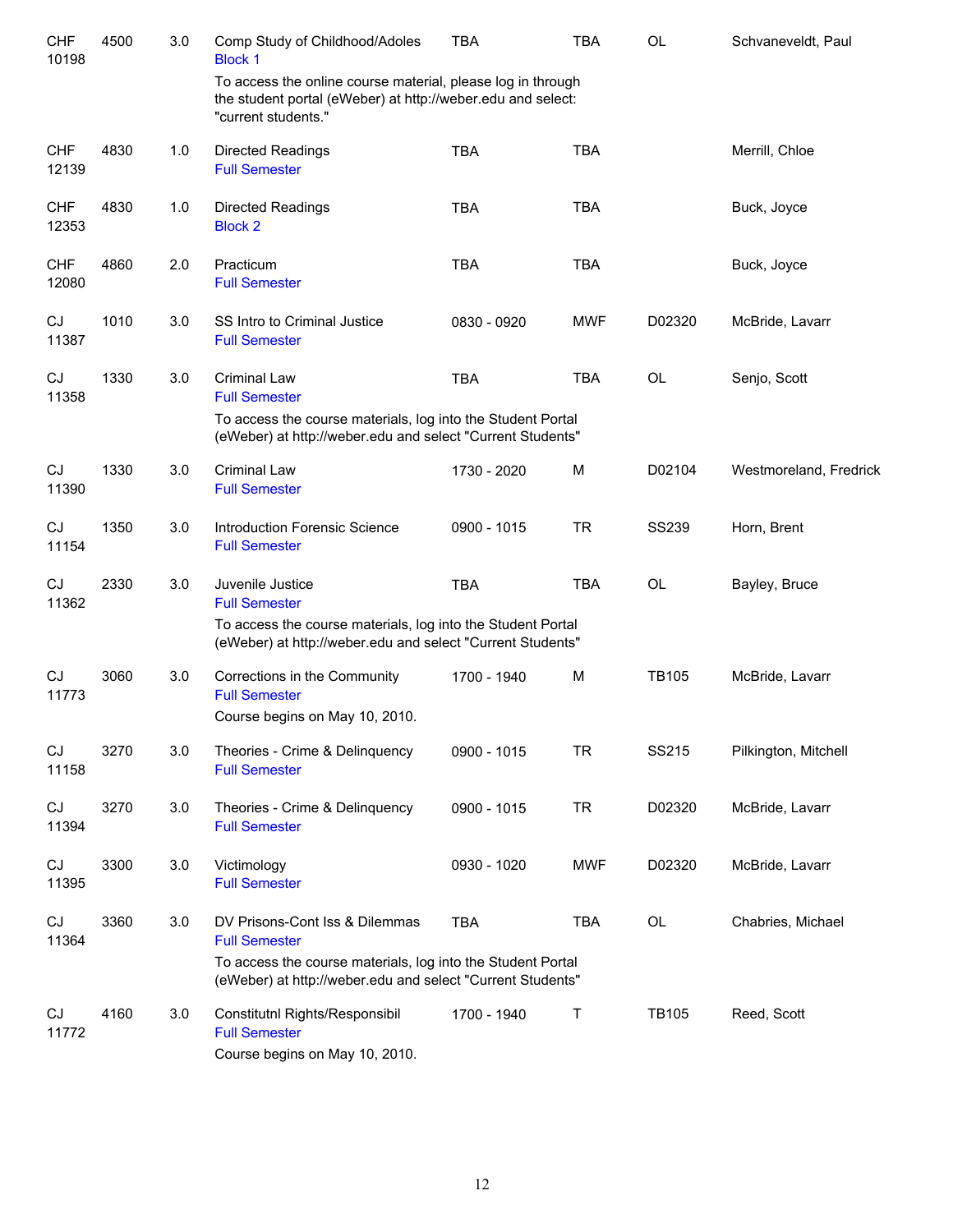| CJ<br>11367         | 4200  | 3.0 | Ethical Issues in CJ<br><b>Full Semester</b>                                                                                                    | <b>TBA</b>  | <b>TBA</b> | <b>OL</b>    | Bayley, Bruce          |
|---------------------|-------|-----|-------------------------------------------------------------------------------------------------------------------------------------------------|-------------|------------|--------------|------------------------|
|                     |       |     | To access the course materials, log into the Student Portal<br>(eWeber) at http://weber.edu and select "Current Students"                       |             |            |              |                        |
| CJ<br>11153         | 4860  | 3.0 | Crim Justice Field Experience<br><b>Full Semester</b>                                                                                           | 1730 - 2020 | W          | SS215        | Heward, Carol Michelle |
| CJ<br>11152         | 4900  | 3.0 | Current Issues in CJ<br><b>Block 2</b>                                                                                                          | 1800 - 2100 | W          | <b>SS226</b> | Gillespie, L           |
| CJ<br>11370         | 4900  | 3.0 | Current Issues in CJ<br><b>Full Semester</b>                                                                                                    | <b>TBA</b>  | <b>TBA</b> | OL           | Chabries, Michael      |
|                     |       |     | To access the course materials, log into the Student Portal<br>(eWeber) at http://weber.edu and select "Current Students"                       |             |            |              |                        |
| CJ<br>12184         | 4950  | 1.0 | Field Trips/Travel Study<br><b>Full Semester</b>                                                                                                | <b>TBA</b>  | <b>TBA</b> |              | Bayley, Bruce          |
| CJ<br>11372         | 4980  | 3.0 | SI Research Methods in CJ<br><b>Full Semester</b>                                                                                               | <b>TBA</b>  | <b>TBA</b> | <b>OL</b>    | Senjo, Scott           |
|                     |       |     | To access the course materials, log into the Student Portal<br>(eWeber) at http://weber.edu and select "Current Students"                       |             |            |              |                        |
| CJ<br>11771         | 4980  | 3.0 | SI Research Methods in CJ<br><b>Full Semester</b>                                                                                               | 1700 - 1940 | M          | TB403        | Haddon, Michael        |
|                     |       |     | Course begins on May 10, 2010.                                                                                                                  |             |            |              |                        |
| CJ<br>11155         | 4990  | 3.0 | <b>Criminal Justice Seminar</b><br><b>Full Semester</b>                                                                                         | 1130 - 1410 | W          | <b>SS226</b> | Chabries, Michael      |
| CJ<br>11774         | 4990  | 3.0 | <b>Criminal Justice Seminar</b><br><b>Full Semester</b>                                                                                         | 1700 - 1940 | R          | <b>TB105</b> | Chabries, Michael      |
|                     |       |     | Course begins on May 10, 2010.                                                                                                                  |             |            |              |                        |
| <b>CLS</b><br>11799 | 1000  | 3.0 | <b>Core Clinical Lab Skills</b><br><b>Full Semester</b>                                                                                         | <b>TBA</b>  | <b>TBA</b> | <b>OL</b>    | Kranek, Cindi          |
|                     |       |     | To access the course materials, log into the Student Portal<br>(eWeber) at http://weber.edu and select "Current Students"<br>Course Fee \$30.00 |             |            |              |                        |
| <b>CLS</b><br>11800 | 1001  | 1.0 | Online Orientation for AAS Deg<br><b>Full Semester</b>                                                                                          | <b>TBA</b>  | <b>TBA</b> | OL           | Daily, Leah            |
|                     |       |     | To access the course materials, log into the Student Portal<br>(eWeber) at http://weber.edu and select "Current Students"<br>Course Fee \$10.00 |             |            |              |                        |
| <b>CLS</b><br>11338 | 1113  | 4.0 | Intro - Clinical Lab Practices<br><b>Block 1</b><br>Course Fee \$40.00                                                                          | 0930 - 1120 | <b>TWR</b> | <b>MH222</b> | Price, Travis          |
| <b>CLS</b><br>11801 | 1113  | 4.0 | Intro - Clinical Lab Practices<br><b>Full Semester</b>                                                                                          | <b>TBA</b>  | TBA        | OL           | Price, Travis          |
|                     |       |     | To access the course materials, log into the Student Portal<br>(eWeber) at http://weber.edu and select "Current Students"<br>Course Fee \$40.00 |             |            |              |                        |
| <b>CLS</b><br>11341 | 1113L | 0.0 | Intro - Clinical Practices Lab<br><b>Block 1</b>                                                                                                | 1230 - 1450 | TR         | MH211        | Price, Travis          |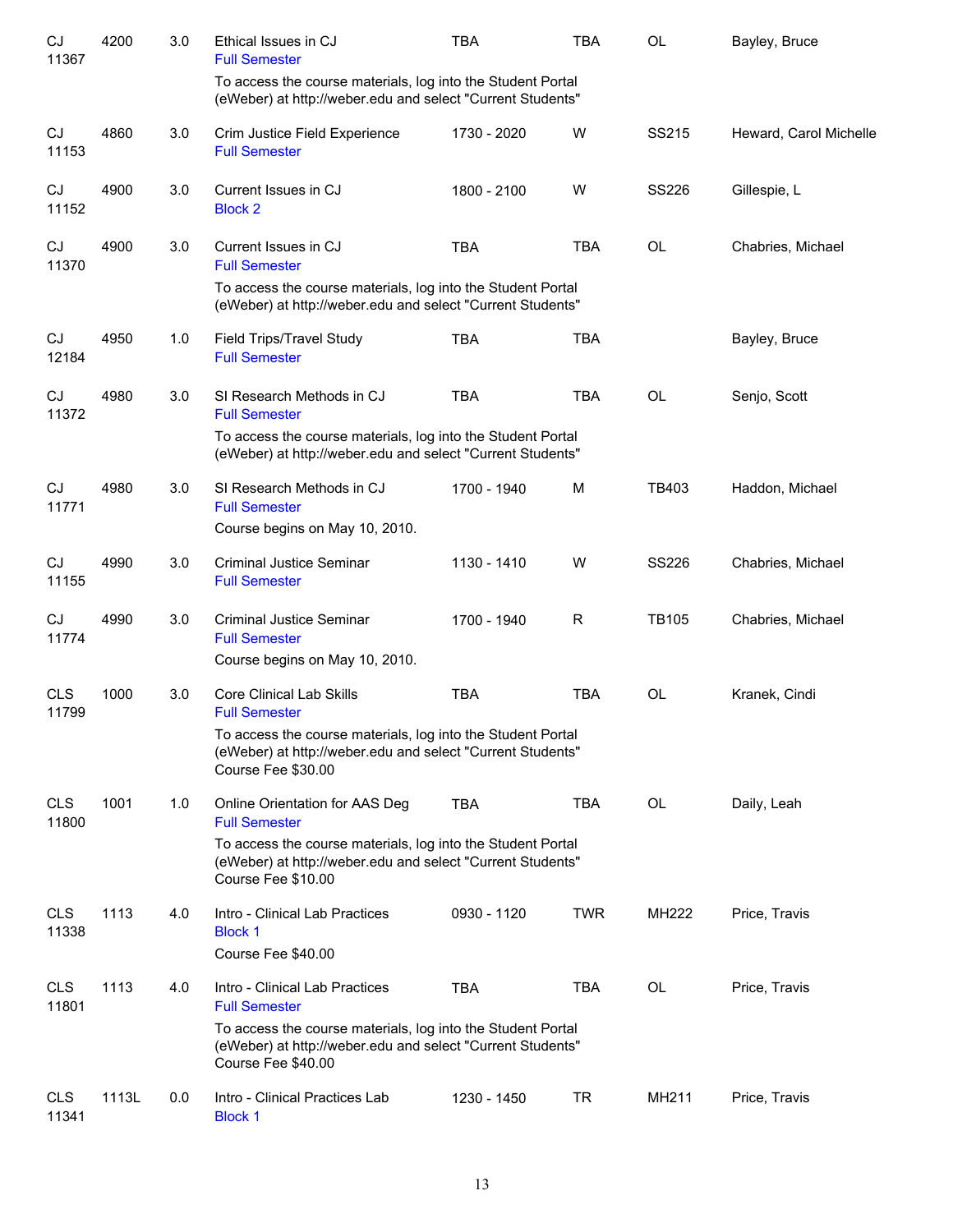| <b>CLS</b><br>11802 | 1113L | 0.0 | Intro - Clinical Practices Lab<br><b>Full Semester</b>                                                                                          | <b>TBA</b>  | <b>TBA</b> | OL        | Price, Travis      |
|---------------------|-------|-----|-------------------------------------------------------------------------------------------------------------------------------------------------|-------------|------------|-----------|--------------------|
|                     |       |     | To access the course materials, log into the Student Portal<br>(eWeber) at http://weber.edu and select "Current Students"                       |             |            |           |                    |
| <b>CLS</b><br>11340 | 1123  | 5.0 | Prin of Hematolgy & Hemostasis<br><b>Block 2</b>                                                                                                | 0930 - 1120 | <b>TWR</b> | MH222     | Hansen-Suchy, Kara |
| <b>CLS</b><br>11803 | 1123  | 5.0 | Prin of Hematolgy & Hemostasis<br><b>Full Semester</b>                                                                                          | <b>TBA</b>  | <b>TBA</b> | OL        | Hansen-Suchy, Kara |
|                     |       |     | To access the course materials, log into the Student Portal<br>(eWeber) at http://weber.edu and select "Current Students"                       |             |            |           |                    |
| <b>CLS</b><br>11343 | 1123L | 0.0 | Lab<br><b>Block 2</b><br>Course Fee \$50.00                                                                                                     | 1230 - 1520 | <b>TWR</b> | MH211     | Hansen-Suchy, Kara |
| <b>CLS</b><br>11804 | 1123L | 0.0 | Lab<br><b>Full Semester</b>                                                                                                                     | <b>TBA</b>  | <b>TBA</b> | <b>OL</b> | Hansen-Suchy, Kara |
|                     |       |     | To access the course materials, log into the Student Portal<br>(eWeber) at http://weber.edu and select "Current Students"<br>Course Fee \$50.00 |             |            |           |                    |
| <b>CLS</b><br>11805 | 2215  | 4.0 | Clinical Immunohematology<br><b>Full Semester</b>                                                                                               | <b>TBA</b>  | <b>TBA</b> | <b>OL</b> | Rhees, Justin      |
|                     |       |     | To access the course materials, log into the Student Portal<br>(eWeber) at http://weber.edu and select "Current Students"                       |             |            |           |                    |
| <b>CLS</b><br>11806 | 2215L | 0.0 | Lab<br><b>Full Semester</b>                                                                                                                     | <b>TBA</b>  | <b>TBA</b> | <b>OL</b> | Rhees, Justin      |
|                     |       |     | To access the course materials, log into the Student Portal<br>(eWeber) at http://weber.edu and select "Current Students"<br>Course Fee \$40.00 |             |            |           |                    |
| <b>CLS</b><br>11416 | 2256  | 1.0 | Sup Clinical Experience I<br><b>Full Semester</b>                                                                                               | <b>TBA</b>  | <b>TBA</b> |           | Hansen-Suchy, Kara |
|                     |       |     | Course Fee \$10.00                                                                                                                              |             |            |           |                    |
| <b>CLS</b><br>11417 | 2257  | 1.0 | <b>Clinical Experience II</b><br><b>Full Semester</b>                                                                                           | <b>TBA</b>  | <b>TBA</b> |           | Hansen-Suchy, Kara |
|                     |       |     | Course Fee \$10.00                                                                                                                              |             |            |           |                    |
| <b>CLS</b><br>11423 | 2830  | 1.0 | <b>Directed Readings</b><br><b>Full Semester</b>                                                                                                | <b>TBA</b>  | <b>TBA</b> |           |                    |
| <b>CLS</b><br>11856 | 3301  | 1.0 | Online Orientation for BS Degr<br><b>Full Semester</b>                                                                                          | <b>TBA</b>  | TBA        | OL        | Daily, Leah        |
|                     |       |     | To access the course materials, log into the Student Portal<br>(eWeber) at http://weber.edu and select "Current Students"<br>Course Fee \$10.00 |             |            |           |                    |
| <b>CLS</b><br>11807 | 4409  | 1.0 | <b>Clinical Correlation</b><br><b>Full Semester</b>                                                                                             | <b>TBA</b>  | <b>TBA</b> | OL        | Simonian, Yasmen   |
|                     |       |     | To access the course materials, log into the Student Portal<br>(eWeber) at http://weber.edu and select "Current Students"                       |             |            |           |                    |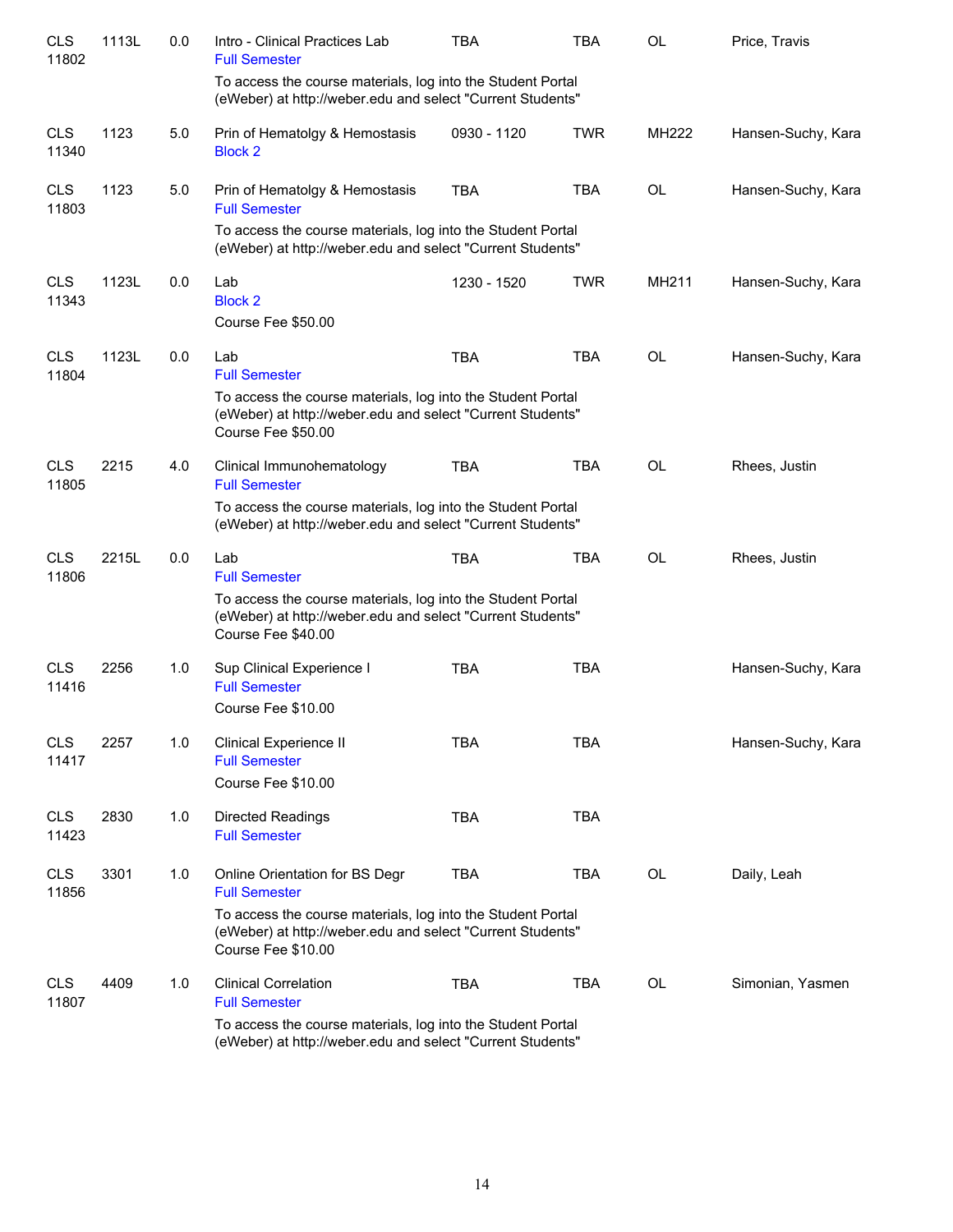| <b>CLS</b><br>11808 | 4414 | 2.0 | Lab Teaching & Supervision I<br><b>Full Semester</b>                                                                                            | <b>TBA</b> | <b>TBA</b> | <b>OL</b> | Maciel, Megan       |
|---------------------|------|-----|-------------------------------------------------------------------------------------------------------------------------------------------------|------------|------------|-----------|---------------------|
|                     |      |     | To access the course materials, log into the Student Portal<br>(eWeber) at http://weber.edu and select "Current Students"<br>Course Fee \$20.00 |            |            |           |                     |
| <b>CLS</b><br>11810 | 4417 | 1.0 | Lab Teaching & Supervision II<br><b>Full Semester</b>                                                                                           | <b>TBA</b> | <b>TBA</b> | <b>OL</b> | Maciel, Megan       |
|                     |      |     | To access the course materials, log into the Student Portal<br>(eWeber) at http://weber.edu and select "Current Students"<br>Course Fee \$10.00 |            |            |           |                     |
| <b>CLS</b><br>11419 | 4453 | 1.0 | Supervised Clinical Exp I<br><b>Full Semester</b>                                                                                               | <b>TBA</b> | <b>TBA</b> |           | Wright, Scott       |
|                     |      |     | Course Fee \$10.00                                                                                                                              |            |            |           |                     |
| <b>CLS</b><br>11420 | 4454 | 1.0 | Supervised Clinical Exp II<br><b>Full Semester</b>                                                                                              | <b>TBA</b> | <b>TBA</b> |           | Wright, Scott       |
|                     |      |     | Course Fee \$10.00                                                                                                                              |            |            |           |                     |
| <b>CLS</b><br>11958 | 4800 | 1.0 | Special Problems<br><b>Full Semester</b>                                                                                                        | <b>TBA</b> | <b>TBA</b> |           |                     |
| <b>CLS</b><br>11809 | 4801 | 1.0 | Research Projects in CLS I<br><b>Full Semester</b>                                                                                              | <b>TBA</b> | <b>TBA</b> | <b>OL</b> | Hawse, Mary         |
|                     |      |     | To access the course materials, log into the Student Portal<br>(eWeber) at http://weber.edu and select "Current Students"<br>Course Fee \$10.00 |            |            |           |                     |
| <b>CLS</b><br>11959 | 4830 | 1.0 | <b>Directed Readings</b><br><b>Full Semester</b>                                                                                                | <b>TBA</b> | <b>TBA</b> |           |                     |
| <b>CLS</b><br>12130 | 4920 | 1.0 | Workshop<br><b>Full Semester</b>                                                                                                                | <b>TBA</b> | <b>TBA</b> | <b>OL</b> | Daily, Leah         |
|                     |      |     | To access the course materials, log into the Student Portal<br>(eWeber) at http://weber.edu and select "Current Students"                       |            |            |           |                     |
| <b>CLS</b><br>11811 | 5101 | 4.0 | Analytical Chemistry Appl/CLS<br><b>Full Semester</b>                                                                                           | TBA        | TBA        | OL        | Rostamkhani, Masoud |
|                     |      |     | To access the course materials, log into the Student Portal<br>(eWeber) at http://weber.edu and select "Current Students"<br>Course Fee \$40.00 |            |            |           |                     |
| <b>CLS</b><br>11812 | 5102 | 3.0 | Clin Appl/Hematology/Hemostasi<br><b>Full Semester</b>                                                                                          | <b>TBA</b> | <b>TBA</b> | <b>OL</b> | Hansen-Suchy, Kara  |
|                     |      |     | To access the course materials, log into the Student Portal<br>(eWeber) at http://weber.edu and select "Current Students"<br>Course Fee \$30.00 |            |            |           |                     |
| <b>CLS</b><br>11813 | 5102 | 3.0 | Clin Appl/Hematology/Hemostasi<br><b>Full Semester</b>                                                                                          | <b>TBA</b> | <b>TBA</b> | OL        | Thomas, Janice      |
|                     |      |     | To access the course materials, log into the Student Portal<br>(eWeber) at http://weber.edu and select "Current Students"<br>Course Fee \$30.00 |            |            |           |                     |
| <b>CLS</b><br>12138 | 5105 | 3.0 | Clinical Immunohematolgy<br><b>Full Semester</b>                                                                                                | <b>TBA</b> | TBA        | <b>OL</b> | Rhees, Justin       |
|                     |      |     | To access the course materials, log into the Student Portal<br>(eWeber) at http://weber.edu and select "Current Students"                       |            |            |           |                     |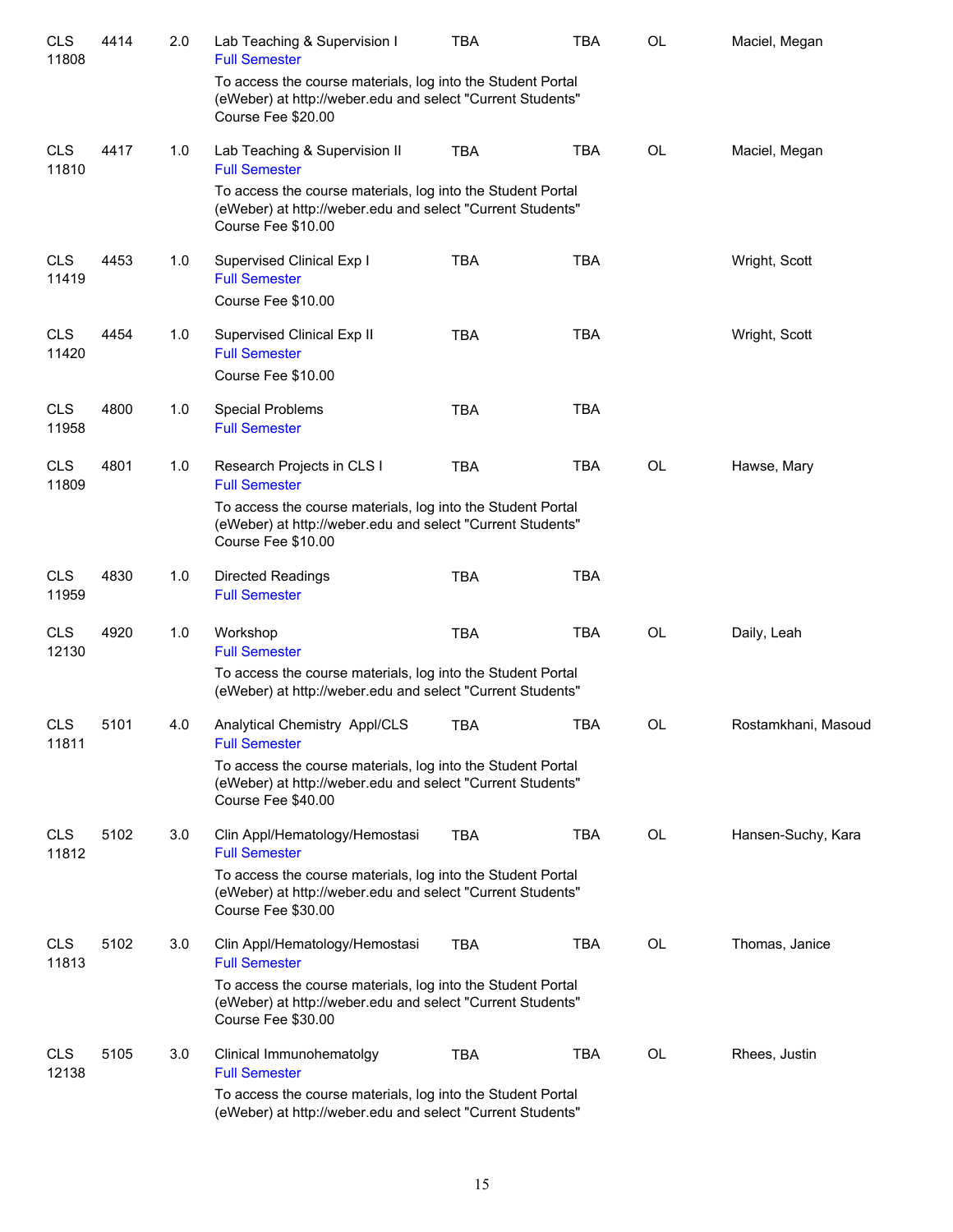| <b>CMT</b><br>11816 | 1100 | 1.0 | <b>Construction Manag Orientation</b><br><b>Block 1</b>                                                         | <b>TBA</b>  | <b>TBA</b> | <b>OL</b> | Hogan, James     |
|---------------------|------|-----|-----------------------------------------------------------------------------------------------------------------|-------------|------------|-----------|------------------|
|                     |      |     | To access the online course materials, please log in through<br>the student portal (eWeber) at http://Weber.edu |             |            |           |                  |
| <b>CMT</b><br>11817 | 1150 | 3.0 | <b>Construction Graphics</b><br><b>Block 1</b>                                                                  | <b>TBA</b>  | <b>TBA</b> | <b>OL</b> | Peterson, Steven |
|                     |      |     | To access online course materials, please log in through<br>the student portal (eWeber) at http://Weber.edu.    |             |            |           |                  |
| <b>CMT</b><br>11818 | 1310 | 3.0 | <b>Commercial Constru Methods/Mat</b><br><b>Block 1</b>                                                         | TBA         | <b>TBA</b> | <b>OL</b> | Soelberg, Chris  |
|                     |      |     | To access online course materials, please log in through<br>the student portal (eWeber) at http://weber.edu.    |             |            |           |                  |
| <b>CMT</b><br>11819 | 2220 | 3.0 | Const Contracts & Specificati<br><b>Block 1</b>                                                                 | <b>TBA</b>  | <b>TBA</b> | <b>OL</b> | Park, Kristen    |
|                     |      |     | To access online course materials, please log in through<br>the student portal (eWeber) at http://weber.edu.    |             |            |           |                  |
| <b>CMT</b><br>11695 | 2340 | 2.0 | <b>Construction Surveying</b><br><b>Block 1</b>                                                                 | 1730 - 1910 | M          | ET238     | Peterson, Steven |
| <b>CMT</b><br>11820 | 2360 | 2.0 | <b>Building Codes &amp; Inspection</b><br><b>Block 1</b>                                                        | <b>TBA</b>  | <b>TBA</b> | <b>OL</b> | Peterson, Steven |
|                     |      |     | To access online course materials, please log in through<br>the student portal (eWeber) at http://weber.edu.    |             |            |           |                  |
| <b>CMT</b><br>11821 | 2640 | 2.0 | <b>Architectural Estimating</b><br><b>Block 1</b>                                                               | <b>TBA</b>  | <b>TBA</b> | <b>OL</b> | Peterson, Steven |
|                     |      |     | To access online course materials, please log in through<br>the student portal (eWeber) at http://weber.edu.    |             |            |           |                  |
| <b>CMT</b><br>11822 | 2880 | 3.0 | Internship<br><b>Full Semester</b>                                                                              | <b>TBA</b>  | <b>TBA</b> | <b>OL</b> | Soelberg, Chris  |
|                     |      |     | To access online course materials, please log in through<br>the student portal (eWeber) at http://weber.edu.    |             |            |           |                  |
| <b>CMT</b><br>11823 | 3260 | 4.0 | Mechanical/Electrical Systems<br><b>Block 1</b>                                                                 | <b>TBA</b>  | <b>TBA</b> | <b>OL</b> | Peterson, Steven |
|                     |      |     | To access online course materials, please log in through<br>the student portal (eWeber) at http://weber.edu.    |             |            |           |                  |
| <b>CMT</b><br>11824 | 4890 | 2.0 | Practicum<br><b>Full Semester</b>                                                                               | <b>TBA</b>  | <b>TBA</b> | OL        | Hogan, James     |
|                     |      |     | To access online course materials, please log in through<br>the student portal (eWeber) at http://weber.edu.    |             |            |           |                  |
| COMM 1020<br>10399  |      | 3.0 | HU Princip Of Public Speaking<br><b>Block 1</b>                                                                 | 0930 - 1120 | <b>MWF</b> | EH314     | Guevara, Omar    |
| COMM<br>10400       | 1020 | 3.0 | HU Princip Of Public Speaking<br><b>Block 1</b>                                                                 | 0730 - 1010 | TR         | EH406     | Bishop, Cynthia  |
| COMM 1020<br>10424  |      | 3.0 | HU Princip Of Public Speaking<br><b>Block 2</b>                                                                 | 1730 - 2010 | <b>MW</b>  | EH314     | Guevara, Omar    |
| COMM 1020<br>10427  |      | 3.0 | HU Princip Of Public Speaking<br><b>Block 2</b>                                                                 | 1030 - 1310 | <b>TR</b>  | EH314     | Guevara, Omar    |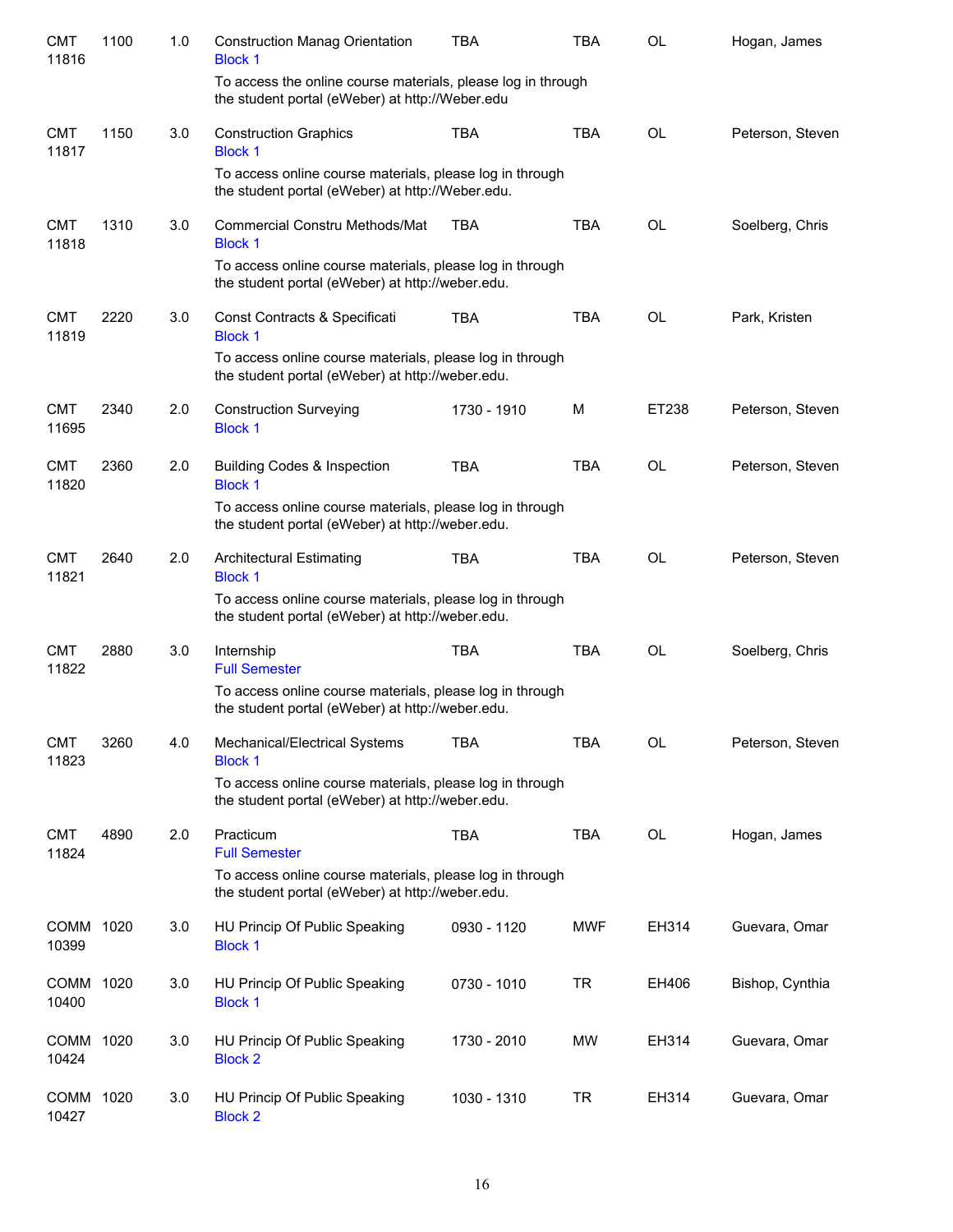| COMM 1020<br>10967   |      | 3.0 | HU Princip Of Public Speaking<br><b>Full Semester</b>                                                                                                                  | 0830 - 1110 | S          | <b>WW108</b> | Berg, David      |
|----------------------|------|-----|------------------------------------------------------------------------------------------------------------------------------------------------------------------------|-------------|------------|--------------|------------------|
| <b>COMM</b><br>10968 | 1020 | 3.0 | HU Princip Of Public Speaking<br><b>Full Semester</b>                                                                                                                  | <b>TBA</b>  | <b>TBA</b> | <b>OL</b>    | Merkley, Mark    |
|                      |      |     | To access the online course materials, please log in through<br>the student portal (eWeber) at http://weber.edu and enter<br>your Wildcat username and password.       |             |            |              |                  |
| COMM 1020<br>10969   |      | 3.0 | HU Princip Of Public Speaking<br><b>Block 1</b>                                                                                                                        | 0730 - 1010 | <b>TR</b>  | D02113       | Frandsen, Bruce  |
| COMM 1020<br>10970   |      | 3.0 | HU Princip Of Public Speaking<br><b>Block 1</b>                                                                                                                        | <b>TBA</b>  | <b>TBA</b> | <b>OL</b>    | Johns, Rebecca   |
|                      |      |     | To access the online course materials, please log in through<br>the student portal (eWeber) at http://weber.edu and select:<br>"current students"                      |             |            |              |                  |
| COMM 1020<br>10976   |      | 3.0 | HU Princip Of Public Speaking<br><b>Block 2</b>                                                                                                                        | 0730 - 1010 | <b>TR</b>  | D02324       | Noel, Howard     |
| COMM 1130<br>10401   |      | 3.0 | Media Writing<br><b>Block 1</b><br>Prerequisite: Proficiency in word processing.                                                                                       | 0730 - 1010 | <b>TR</b>  | EH410        | Noel, Howard     |
| COMM 1500<br>11512   |      | 3.0 | Intro to Mass Communication<br><b>Full Semester</b><br>To access the online course materials, please log in through<br>the student portal (eWeber) at http://weber.edu | <b>TBA</b>  | <b>TBA</b> | <b>OL</b>    | Sanders, Anthony |
| COMM 2110<br>10425   |      | 3.0 | HU CBL Intrprsnl/Sm Group Comm<br><b>Block 2</b>                                                                                                                       | 1730 - 2010 | <b>MW</b>  | EH406        | Scott, Constance |
| COMM 2110<br>10426   |      | 3.0 | HU CBL Intrprsnl/Sm Group Comm<br><b>Block 2</b>                                                                                                                       | 0730 - 1010 | <b>TR</b>  | EH406        | Hafen, Susan     |
| COMM 2110<br>10428   |      | 3.0 | HU CBL Intrprsnl/Sm Group Comm<br><b>Block 2</b>                                                                                                                       | 1730 - 2010 | <b>TR</b>  | EH406        | Bishop, Cynthia  |
| COMM 2110<br>10814   |      | 3.0 | HU CBL Intrprsnl/Sm Group Comm<br><b>Block 1</b>                                                                                                                       | 0730 - 1010 | <b>TR</b>  | EH406        | Bishop, Cynthia  |
| COMM 2110<br>10977   |      | 3.0 | HU CBL Intrprsnl/Sm Group Comm<br><b>Block 2</b>                                                                                                                       | 1030 - 1310 | <b>TR</b>  | D02324       | Rampton, Russ    |
| COMM 2730<br>10418   |      | 1.0 | Radio Production Workshop<br><b>Full Semester</b>                                                                                                                      | 1330 - 1610 | <b>TR</b>  | SU           | Sanders, Anthony |
|                      |      |     | At least one shift of 4 hrs. per week is required. Hours to<br>be arranged. Prerequisite: COMM 1560 or permission of<br>instructor.                                    |             |            |              |                  |
| COMM 2920<br>12329   |      | 1.0 | Workshop<br><b>Block 1</b>                                                                                                                                             | 0930 - 2230 | <b>TWR</b> |              |                  |
| COMM 2920<br>12331   |      | 1.0 | Workshop<br><b>Block 2</b>                                                                                                                                             | 0800 - 1600 | <b>MTW</b> |              |                  |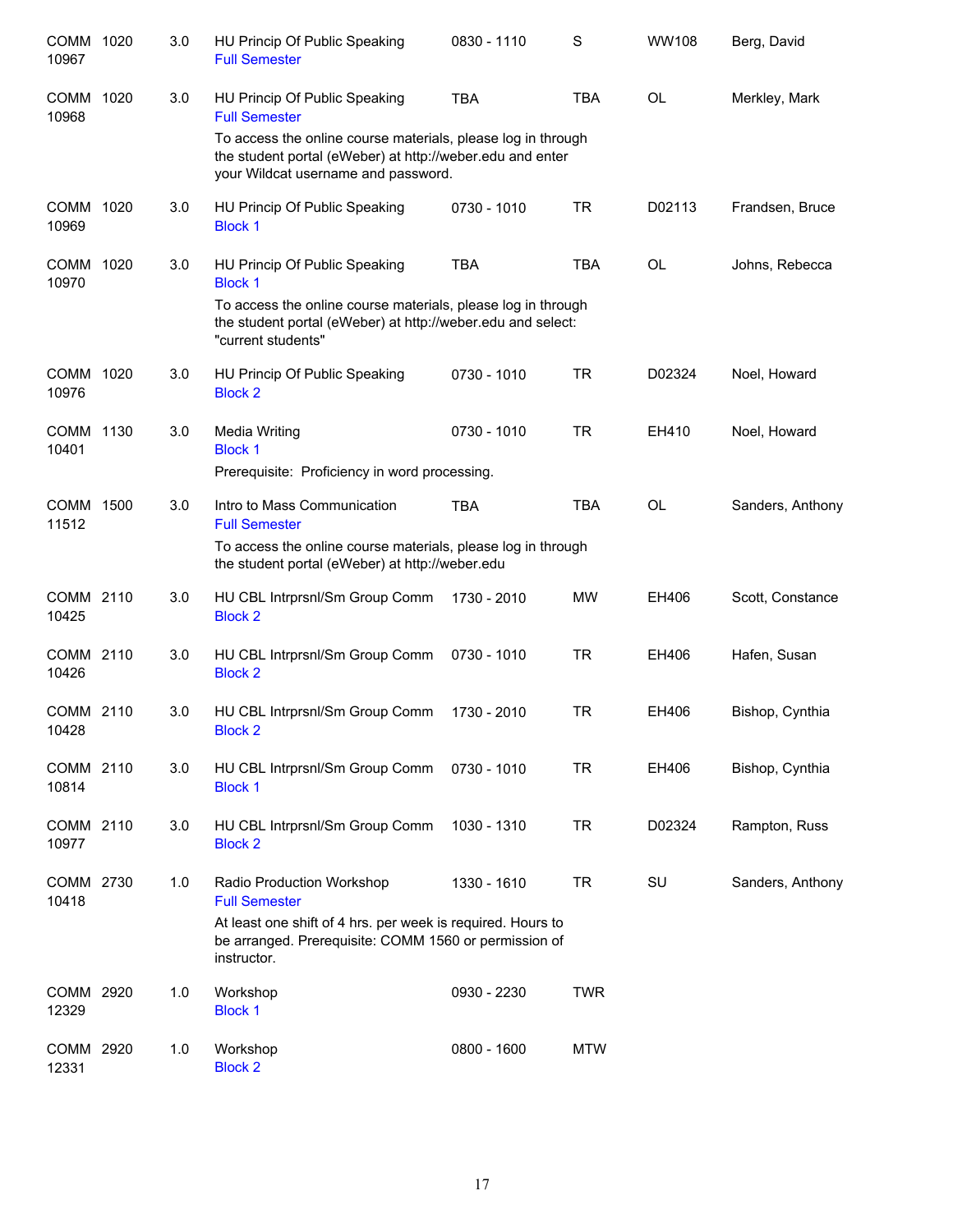| COMM 3000<br>10403 | 3.0 | <b>Communication Theory</b><br><b>Block 1</b>                                                                                                                                                                                                                                                          | 1030 - 1310 | TR         | EH314 | Packer, Colleen   |
|--------------------|-----|--------------------------------------------------------------------------------------------------------------------------------------------------------------------------------------------------------------------------------------------------------------------------------------------------------|-------------|------------|-------|-------------------|
|                    |     | Prerequisites for Comm.majors, minors & BIS students: COMM<br>1020, 1130, 2110 & acceptance in program. Prerequisite for<br>non-Comm students: advanced standing. For Comm. majors,<br>minors & BIS students, COMM 3000 is a pre-requisitie or a<br>co-requisite for all upper-division Comm. courses. |             |            |       |                   |
| COMM 3150<br>10813 | 3.0 | SI Comm. Research Methods<br><b>Block 1</b>                                                                                                                                                                                                                                                            | 0930 - 1120 | <b>MWF</b> | EH410 | Singh, Mukhbir    |
|                    |     | Prerequisites for Comm. majors, minors & BIS students:<br>COMM 1020, 1130, 2110 & acceptance in program; pre/co-<br>requisite, COMM 3000. Prerequisites or non-communication<br>students: quantitative literacy and advanced standing.                                                                 |             |            |       |                   |
| COMM 3440<br>10432 | 3.0 | <b>Public Relations Writing</b><br><b>Block 1</b>                                                                                                                                                                                                                                                      | 1030 - 1310 | TR         | EH410 | Noel, Howard      |
|                    |     | Spring only class, offered in summers as needed.<br>Prerequisite for Comm. majors, minors & BIS students: COMM<br>1020, 1130, 2110, 3400 and acceptance in program; pre/co-<br>requisite, COMM 3000. Prerequisite for non-Comm. students:<br>COMM 1130 or permission of instructor.                    |             |            |       |                   |
| COMM 3650<br>10420 | 3.0 | Communication Law<br><b>Block 1</b>                                                                                                                                                                                                                                                                    | 1730 - 2010 | TR         | EH406 | Guevara, Omar     |
|                    |     | Prerequisites for Comm. majors, minors & BIS students:<br>COMM 1020, 1130, 2110 & acceptance in program; pre/co-<br>requisite, COMM 3000. Prerequisite for non-COMM students:<br>advanced standing.                                                                                                    |             |            |       |                   |
| COMM 4800<br>10404 | 1.0 | Spec Study/Indiv Projects<br><b>Full Semester</b>                                                                                                                                                                                                                                                      | 0930 - 1120 | м          | EH305 | Josephson, Sheree |
|                    |     | This class is 14 weeks, but will meet FTF one time.<br>Prerequisites for Comm majors, minors & BIS students; COMM<br>1020, 1130, 2110, 3000, 3150, acceptance in program and<br>permission of instructor.                                                                                              |             |            |       |                   |
| COMM 4800<br>10406 | 1.0 | Spec Study/Indiv Projects<br><b>Full Semester</b>                                                                                                                                                                                                                                                      | 0930 - 1120 | м          | EH305 | Josephson, Sheree |
|                    |     | This class will meet one time, Monday, May 3.<br>Prerequisites for Comm. majors, minors & BIS students: COMM<br>1020, 1130, 2110, 3000, 3150, acceptance in program and<br>permission of instructor.                                                                                                   |             |            |       |                   |
| COMM 4800<br>10407 | 1.0 | Spec Study/Indiv Projects<br><b>Full Semester</b>                                                                                                                                                                                                                                                      | 0930 - 1120 | м          | EH305 | Josephson, Sheree |
|                    |     | This class meets one time on Monday, May 3.<br>Prerequisites for Comm. majors, minors & BIS students: COMM<br>1020, 1130, 2110, 3000, 3150, acceptance in program, and<br>permission of instructor.                                                                                                    |             |            |       |                   |
| COMM 4890<br>10408 | 1.0 | Co-op Work Exper<br><b>Full Semester</b>                                                                                                                                                                                                                                                               | 0930 - 1120 | М          | EH305 | Josephson, Sheree |
|                    |     | This class will meet one time, Monday, May 3.<br>Prerequisites: COMM major with junior or senior standing.<br>pre/co-requisite: COMM 3000.                                                                                                                                                             |             |            |       |                   |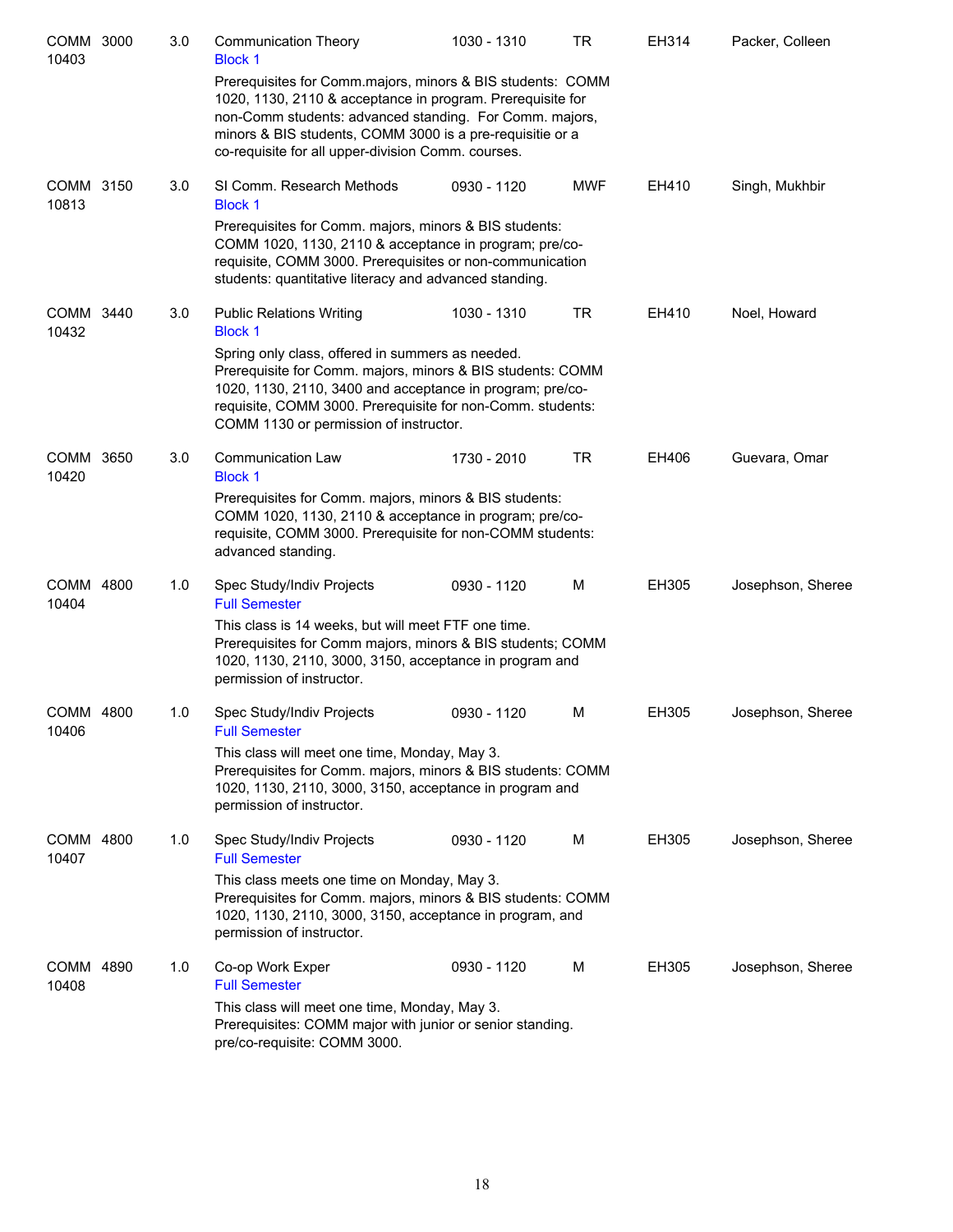| COMM 4890<br>10409   |      | 1.0 | Co-op Work Exper<br><b>Full Semester</b>                                                                                                                                     | 0930 - 1120 | M          | EH305     | Josephson, Sheree |
|----------------------|------|-----|------------------------------------------------------------------------------------------------------------------------------------------------------------------------------|-------------|------------|-----------|-------------------|
|                      |      |     | This class meets one time, Monday, May 3.<br>Prerequisites: COMM major & junior or senior standing.<br>Pre/co-requisite: COMM 3000.                                          |             |            |           |                   |
| COMM 4890<br>10410   |      | 1.0 | Co-op Work Exper<br><b>Full Semester</b>                                                                                                                                     | 0930 - 1120 | M          | EH305     | Josephson, Sheree |
|                      |      |     | This class will meeting one time on May 3.<br>Prerequisites: COMM major with junior or senior standing.<br>Pre/co-requisite: COMM 3000.                                      |             |            |           |                   |
| COMM 4990<br>10402   |      | 3.0 | Senior Seminar<br><b>Full Semester</b>                                                                                                                                       | 0730 - 1010 | <b>TR</b>  | EH314     | Packer, Colleen   |
|                      |      |     | Prerequisites: Comm. major, COMM 3000, COMM SI 3150, and<br>senior-level standing. This course will be taught as a<br>hybrid class. Students will not be meeting every week. |             |            |           |                   |
| <b>CONC</b><br>10111 | 0001 | 1.0 | <b>Concurrent Nursing</b><br><b>Full Semester</b>                                                                                                                            | <b>TBA</b>  | <b>TBA</b> |           |                   |
| CONC<br>10112        | 0002 | 1.0 | Off Campus Programs<br><b>Full Semester</b>                                                                                                                                  | <b>TBA</b>  | <b>TBA</b> |           |                   |
| CS<br>11829          | 1010 | 3.0 | Intro to Interactive Entertain<br><b>Full Semester</b>                                                                                                                       | 1730 - 1845 | <b>TR</b>  | D02312    | Hilton, Spencer   |
| CS<br>11837          | 1010 | 3.0 | Intro to Interactive Entertain<br><b>Full Semester</b>                                                                                                                       | <b>TBA</b>  | <b>TBA</b> | <b>OL</b> | Anderson, Gregory |
|                      |      |     | To access the online course materials, please log in through<br>the student portal (eWeber) at http://weber.edu.                                                             |             |            |           |                   |
| CS<br>11833          | 1030 | 4.0 | Foundations - Computer Science<br><b>Full Semester</b>                                                                                                                       | 1930 - 2120 | <b>TR</b>  | D02312    | Hilton, Spencer   |
|                      |      |     | Course Fee \$20.00                                                                                                                                                           |             |            |           |                   |
| CS<br>11839          | 1030 | 4.0 | Foundations - Computer Science<br><b>Full Semester</b>                                                                                                                       | <b>TBA</b>  | <b>TBA</b> | <b>OL</b> | Hilton, Spencer   |
|                      |      |     | To access the online course materials, please log in through<br>the student portal (eWeber) at http://weber.edu.<br>Course Fee \$20.00                                       |             |            |           |                   |
| CS<br>11840          | 1400 | 4.0 | SI Fundamentals of Programng<br><b>Full Semester</b>                                                                                                                         | <b>TBA</b>  | <b>TBA</b> | OL        | Anderson, Gregory |
|                      |      |     | To access the online course materials, please log in through<br>the student portal (eWeber) at http://weber.edu.<br>Course Fee \$20.00                                       |             |            |           |                   |
| CS<br>11834          | 1410 | 4.0 | SI Object-Oriented Programming<br><b>Full Semester</b>                                                                                                                       | 1930 - 2120 | <b>MW</b>  | D02312    | Peterson, Bradley |
|                      |      |     | Course Fee \$20.00                                                                                                                                                           |             |            |           |                   |
| CS<br>11841          | 2350 | 4.0 | World Wide Web & Internet<br><b>Full Semester</b>                                                                                                                            | <b>TBA</b>  | <b>TBA</b> | OL        | Fry, Richard      |
|                      |      |     | To access the online course materials, please log in through<br>the student portal (eWeber) at http://weber.edu.<br>Course Fee \$30.00                                       |             |            |           |                   |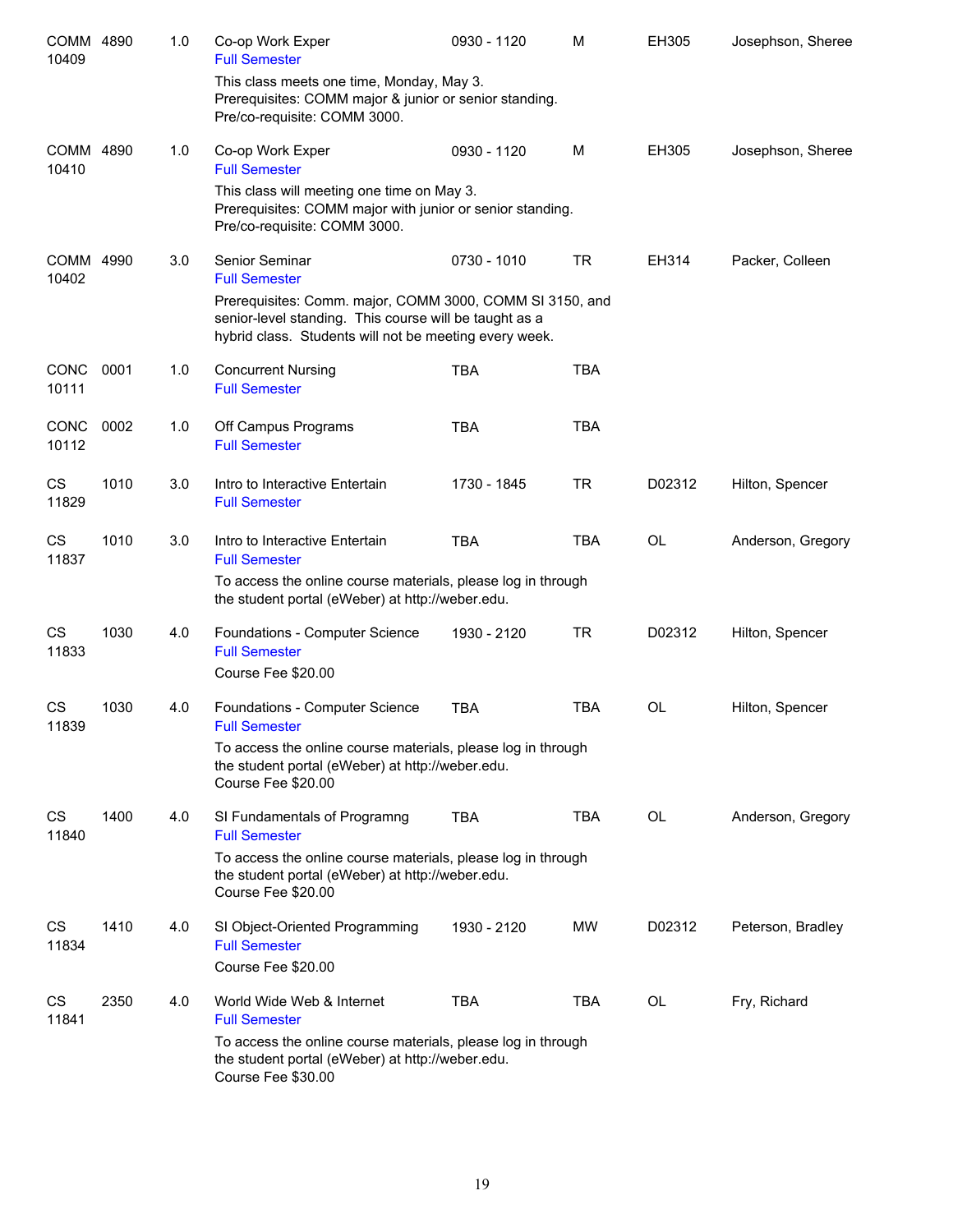| CS<br>11835        | 2420 | 4.0 | SI Data Structures & Algorithm<br><b>Full Semester</b>                                                                                      | 1730 - 1920 | <b>MW</b>   | D02312       | Peterson, Bradley |
|--------------------|------|-----|---------------------------------------------------------------------------------------------------------------------------------------------|-------------|-------------|--------------|-------------------|
|                    |      |     | Course Fee \$20.00                                                                                                                          |             |             |              |                   |
| <b>CS</b><br>11843 | 2550 | 4.0 | Database Design & Application<br><b>Full Semester</b>                                                                                       | <b>TBA</b>  | <b>TBA</b>  | <b>OL</b>    | Hilton, Robert    |
|                    |      |     | To access the online course materials, please log in through<br>the student portal (eWeber) at http://weber.edu.<br>Course Fee \$20.00      |             |             |              |                   |
| <b>CS</b><br>11844 | 2650 | 4.0 | SI Comp Architecture/Organiz<br><b>Full Semester</b>                                                                                        | <b>TBA</b>  | <b>TBA</b>  | <b>OL</b>    | Hilton, Robert    |
|                    |      |     | To access the online course materials, please log in through<br>the student portal (eWeber) at http://weber.edu.<br>Course Fee \$20.00      |             |             |              |                   |
| <b>CS</b><br>11842 | 2705 | 4.0 | Network Fundamentals/Design<br><b>Full Semester</b>                                                                                         | <b>TBA</b>  | <b>TBA</b>  | <b>OL</b>    | Weidman, Drew     |
|                    |      |     | To access the online course materials, please log in through<br>the student portal (eWeber) at http://weber.edu.<br>Course Fee \$20.00      |             |             |              |                   |
| CS<br>10909        | 2800 | 1.0 | Individual Projects and Resear<br><b>Full Semester</b>                                                                                      | <b>TBA</b>  | <b>TBA</b>  |              | Weidman, Drew     |
| <b>CS</b><br>10910 | 2800 | 1.0 | Individual Projects and Resear<br><b>Full Semester</b>                                                                                      | <b>TBA</b>  | <b>TBA</b>  |              | Weidman, Drew     |
| <b>CS</b><br>10912 | 2800 | 1.0 | Individual Projects and Resear<br><b>Full Semester</b>                                                                                      | <b>TBA</b>  | <b>TBA</b>  |              | Weidman, Drew     |
| <b>CS</b><br>10913 | 2800 | 1.0 | Individual Projects and Resear<br><b>Full Semester</b>                                                                                      | <b>TBA</b>  | <b>TBA</b>  |              | Weidman, Drew     |
| <b>CS</b><br>10918 | 2890 | 1.0 | Coop Work Experience<br><b>Full Semester</b>                                                                                                | <b>TBA</b>  | <b>TBA</b>  |              | Weidman, Drew     |
| CS<br>10919        | 2890 | 1.0 | Coop Work Experience<br><b>Full Semester</b>                                                                                                | <b>TBA</b>  | <b>TBA</b>  |              | Weidman, Drew     |
| <b>CS</b><br>10920 | 2890 | 1.0 | Coop Work Experience<br><b>Full Semester</b>                                                                                                | <b>TBA</b>  | <b>TBA</b>  |              | Weidman, Drew     |
| CS<br>10921        | 2890 | 1.0 | Coop Work Experience<br><b>Full Semester</b>                                                                                                | <b>TBA</b>  | <b>TBA</b>  |              | Weidman, Drew     |
| <b>CS</b><br>12136 | 4350 | 4.0 | Adv Internet Programming<br><b>Full Semester</b><br>Course Fee \$20.00                                                                      | 1730 - 1920 | MW          | SM130        | Brown, Jason      |
| <b>CS</b><br>11836 | 4780 | 4.0 | <b>Object Oriented Windows</b><br><b>Full Semester</b><br>Course Fee \$20.00                                                                | 1930 - 2120 | <b>MW</b>   | D02314       | Cowder, Shawn     |
| <b>CS</b><br>11825 | 4790 | 4.0 | N-Tier Web Programming<br><b>Full Semester</b>                                                                                              | 1730 - 1920 | $\mathsf T$ | <b>SM130</b> | Fry, Richard      |
|                    |      |     | This is a Hybrid course. The class will meet on Tuesday<br>nights, 5:30-7:20pm. There will also be an online portion.<br>Course fee \$20.00 |             |             |              |                   |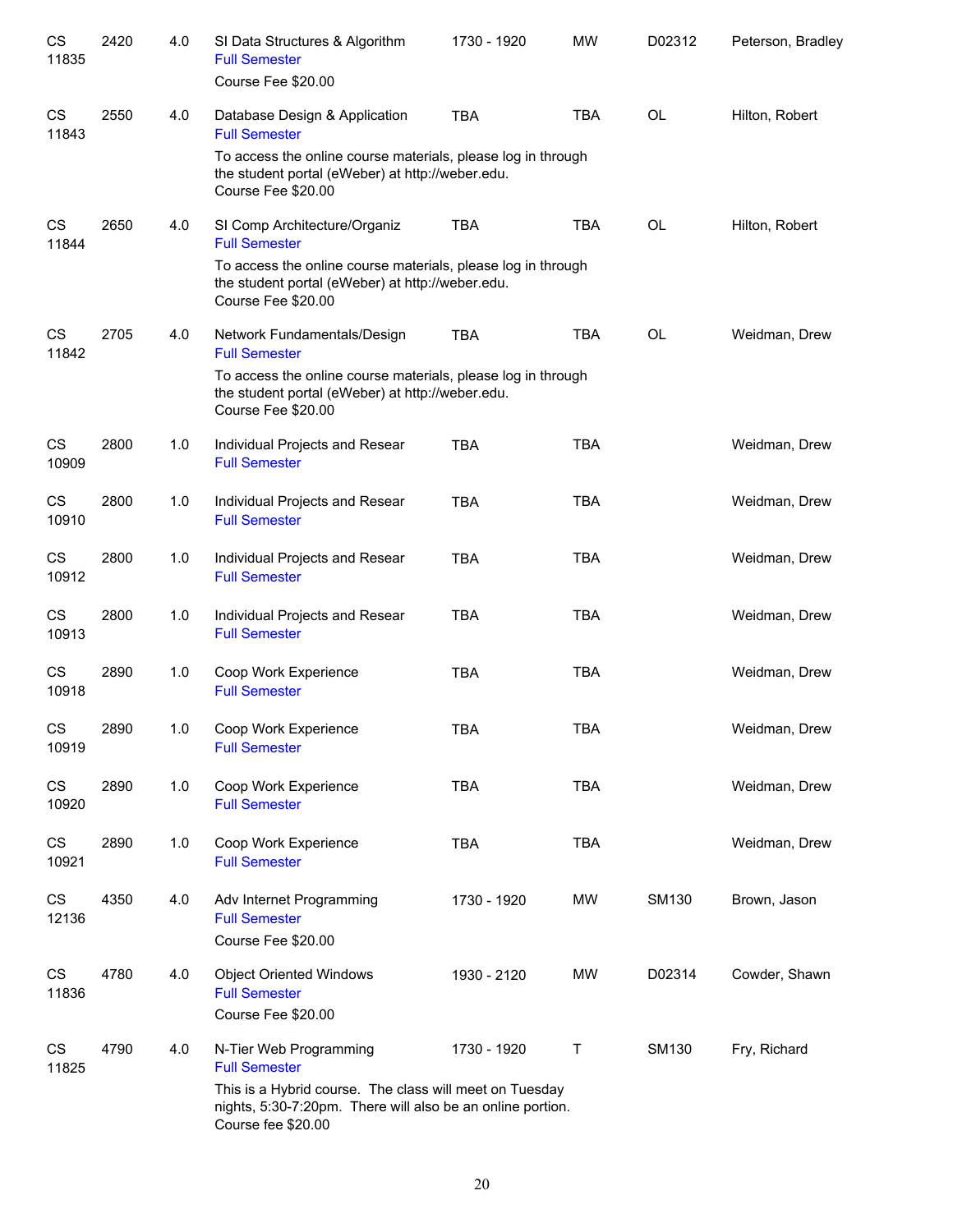| CS<br>10914          | 4800 | 1.0 | Individual Projects & Research<br><b>Full Semester</b><br>Course Fee \$7.50                                | <b>TBA</b>                 | <b>TBA</b>               |                            | Weidman, Drew    |
|----------------------|------|-----|------------------------------------------------------------------------------------------------------------|----------------------------|--------------------------|----------------------------|------------------|
| CS<br>10915          | 4800 | 1.0 | Individual Projects & Research<br><b>Full Semester</b><br>Course Fee \$15.00                               | <b>TBA</b>                 | <b>TBA</b>               |                            | Weidman, Drew    |
| CS<br>10916          | 4800 | 1.0 | Individual Projects & Research<br><b>Full Semester</b><br>Course Fee \$22.50                               | <b>TBA</b>                 | <b>TBA</b>               |                            | Weidman, Drew    |
| CS<br>10917          | 4800 | 1.0 | Individual Projects & Research<br><b>Full Semester</b><br>Course Fee \$30.00                               | <b>TBA</b>                 | <b>TBA</b>               |                            | Weidman, Drew    |
| CS<br>10922          | 4890 | 1.0 | Cooperative Work Experience<br><b>Full Semester</b>                                                        | <b>TBA</b>                 | <b>TBA</b>               |                            | Weidman, Drew    |
| CS<br>10923          | 4890 | 1.0 | Cooperative Work Experience<br><b>Full Semester</b>                                                        | <b>TBA</b>                 | <b>TBA</b>               |                            | Weidman, Drew    |
| CS<br>10924          | 4890 | 1.0 | Cooperative Work Experience<br><b>Full Semester</b>                                                        | <b>TBA</b>                 | <b>TBA</b>               |                            | Weidman, Drew    |
| CS<br>10925          | 4890 | 1.0 | Cooperative Work Experience<br><b>Full Semester</b>                                                        | <b>TBA</b>                 | <b>TBA</b>               |                            | Weidman, Drew    |
| <b>DANC</b><br>11380 | 1010 | 3.0 | CA/DV Introduction to Dance<br><b>Block 1</b><br>This class will meet during the 1st seven-week block, May | 1730 - 1920<br>1730 - 1920 | <b>MWF</b><br><b>MWF</b> | <b>SG71</b><br><b>SG72</b> | Sowerby, Amanda  |
|                      |      |     | 3rd to June 18th.                                                                                          |                            |                          |                            |                  |
| <b>DANC</b><br>11381 | 1010 | 3.0 | CA/DV Introduction to Dance<br><b>Block 2</b>                                                              | 1730 - 2010<br>1730 - 2010 | <b>TR</b><br><b>TR</b>   | <b>SG71</b><br><b>SG72</b> | Hamblin, Michael |
|                      |      |     | This class will meet during the 2nd seven-week block, June<br>21st to August 6th.                          |                            |                          |                            |                  |
| <b>DANC</b><br>11515 | 1200 | 1.0 | Modern I<br><b>Block 1</b>                                                                                 | 0930 - 1120                | <b>MTWR</b>              | <b>BC38</b>                | Bokinskie, Emily |
|                      |      |     | This class will meet during the 1st seven-week block,<br>May 3rd to June 18th.                             |                            |                          |                            |                  |
| <b>DANC</b><br>11383 | 2490 | 1.0 | Modern II<br><b>Block 1</b>                                                                                | 0930 - 1120                | <b>MTWR</b>              | <b>BC38</b>                | Bokinskie, Emily |
|                      |      |     | This class will meet during the 1st seven-week block, May<br>3rd to June 18th.                             |                            |                          |                            |                  |
| <b>DANC</b><br>11393 | 3860 | 1.0 | <b>Field Experience</b><br><b>Full Semester</b>                                                            | <b>TBA</b>                 | <b>TBA</b>               |                            | Sowerby, Amanda  |
|                      |      |     | See instructor before the end of Spring semester. BC 213A                                                  |                            |                          |                            |                  |
| <b>DANC</b><br>10396 | 4800 | 1.0 | Individual Study<br><b>Full Semester</b><br>By permission only.                                            | <b>TBA</b>                 | <b>TBA</b>               |                            | Lawrence, Joanne |
| <b>DMS</b><br>11653  | 4120 | 3.0 | SI Quality Assurance<br><b>Full Semester</b><br>Coure Fee \$9.00                                           | <b>TBA</b>                 | <b>TBA</b>               |                            | Kawamura, Diane  |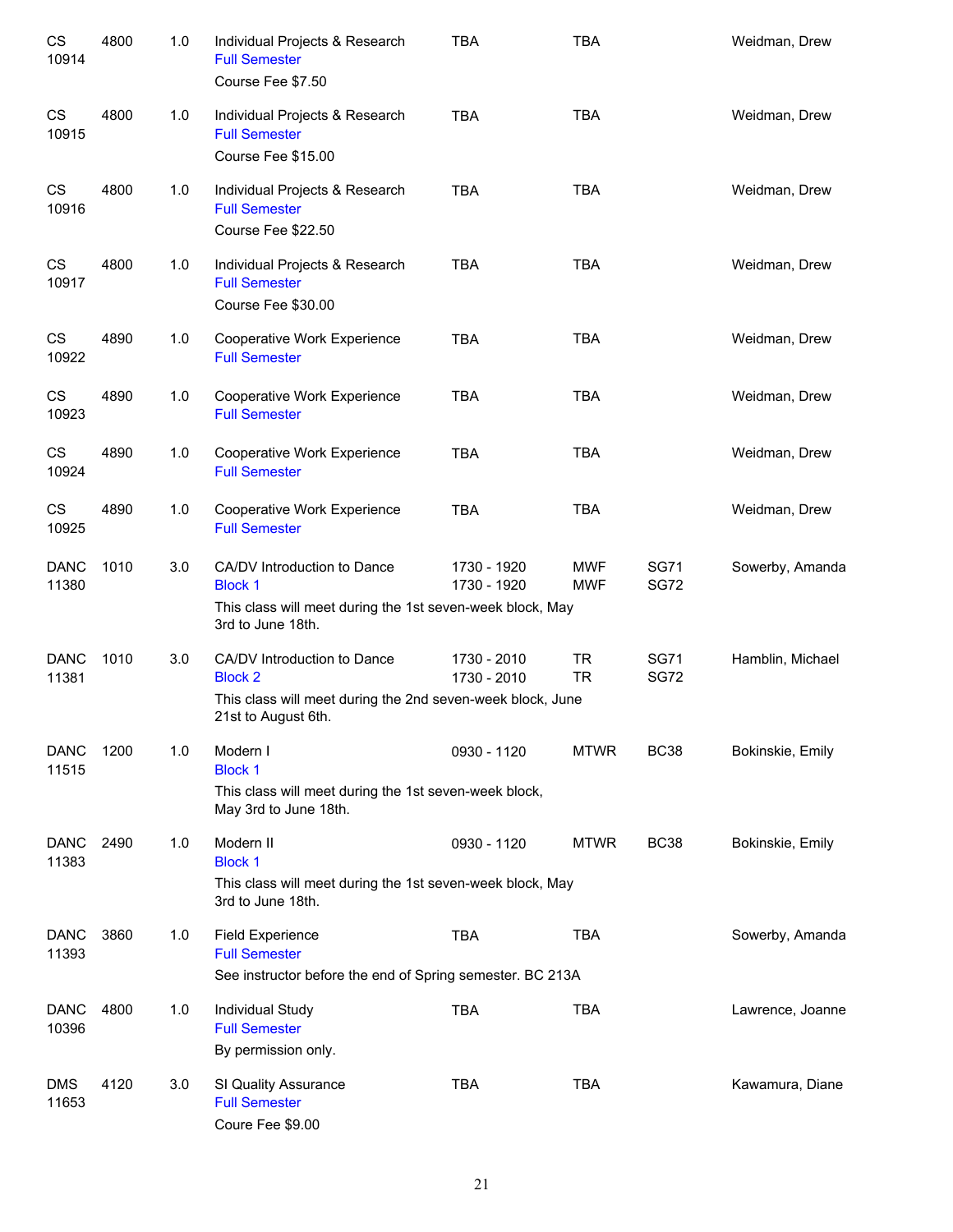| <b>DMS</b><br>11966 | 4120 | 3.0 | SI Quality Assurance<br><b>Full Semester</b><br>Course Fee \$9.00  | <b>TBA</b> | <b>TBA</b> |    | Kawamura, Diane    |
|---------------------|------|-----|--------------------------------------------------------------------|------------|------------|----|--------------------|
| <b>DMS</b><br>11967 | 4120 | 3.0 | SI Quality Assurance<br><b>Full Semester</b><br>Course Fee \$9.00  | <b>TBA</b> | <b>TBA</b> |    | Kawamura, Diane    |
| <b>DMS</b><br>11970 | 4120 | 3.0 | SI Quality Assurance<br><b>Full Semester</b><br>Course Fee \$9.00  | <b>TBA</b> | <b>TBA</b> |    | Kawamura, Diane    |
| <b>DMS</b><br>11973 | 4120 | 3.0 | SI Quality Assurance<br><b>Full Semester</b><br>Course Fee \$9.00  | <b>TBA</b> | <b>TBA</b> |    | Kawamura, Diane    |
| <b>DMS</b><br>11620 | 4230 | 3.0 | Cardiac Sonography III<br><b>Full Semester</b><br>Coure Fee \$9.00 | <b>TBA</b> | <b>TBA</b> |    | Devenport, Michael |
| <b>DMS</b><br>11606 | 4801 | 1.0 | Individualized Research<br><b>Full Semester</b>                    | <b>TBA</b> | <b>TBA</b> |    | Kawamura, Diane    |
| <b>DMS</b><br>11658 | 4801 | 1.0 | Individualized Research<br><b>Full Semester</b>                    | <b>TBA</b> | <b>TBA</b> |    | Kawamura, Diane    |
| <b>DMS</b><br>11968 | 4801 | 1.0 | Individualized Research<br><b>Full Semester</b>                    | <b>TBA</b> | <b>TBA</b> |    | Kawamura, Diane    |
| <b>DMS</b><br>11972 | 4801 | 1.0 | Individualized Research<br><b>Full Semester</b>                    | <b>TBA</b> | <b>TBA</b> |    | Kawamura, Diane    |
| <b>DMS</b><br>11976 | 4801 | 1.0 | Individualized Research<br><b>Full Semester</b>                    | <b>TBA</b> | <b>TBA</b> |    | Kawamura, Diane    |
| <b>DMS</b><br>12278 | 4801 | 1.0 | Individualized Research<br><b>Full Semester</b>                    | <b>TBA</b> | <b>TBA</b> | MH | Kawamura, Diane    |
| <b>DMS</b><br>12279 | 4801 | 1.0 | Individualized Research<br><b>Full Semester</b>                    | <b>TBA</b> | <b>TBA</b> | MH | Kawamura, Diane    |
| <b>DMS</b><br>12280 | 4801 | 1.0 | Individualized Research<br><b>Full Semester</b>                    | <b>TBA</b> | <b>TBA</b> |    | Kawamura, Diane    |
| <b>DMS</b><br>12281 | 4801 | 1.0 | Individualized Research<br><b>Full Semester</b>                    | <b>TBA</b> | <b>TBA</b> |    | Kawamura, Diane    |
| <b>DMS</b><br>12282 | 4801 | 1.0 | Individualized Research<br><b>Full Semester</b>                    | <b>TBA</b> | <b>TBA</b> | MH | Kawamura, Diane    |
| <b>DMS</b><br>12283 | 4801 | 1.0 | Individualized Research<br><b>Full Semester</b>                    | <b>TBA</b> | <b>TBA</b> | MH | Kawamura, Diane    |
| <b>DMS</b><br>12284 | 4801 | 1.0 | Individualized Research<br><b>Full Semester</b>                    | <b>TBA</b> | <b>TBA</b> |    | Kawamura, Diane    |
| <b>DMS</b><br>12285 | 4801 | 1.0 | Individualized Research<br><b>Full Semester</b>                    | <b>TBA</b> | <b>TBA</b> |    | Kawamura, Diane    |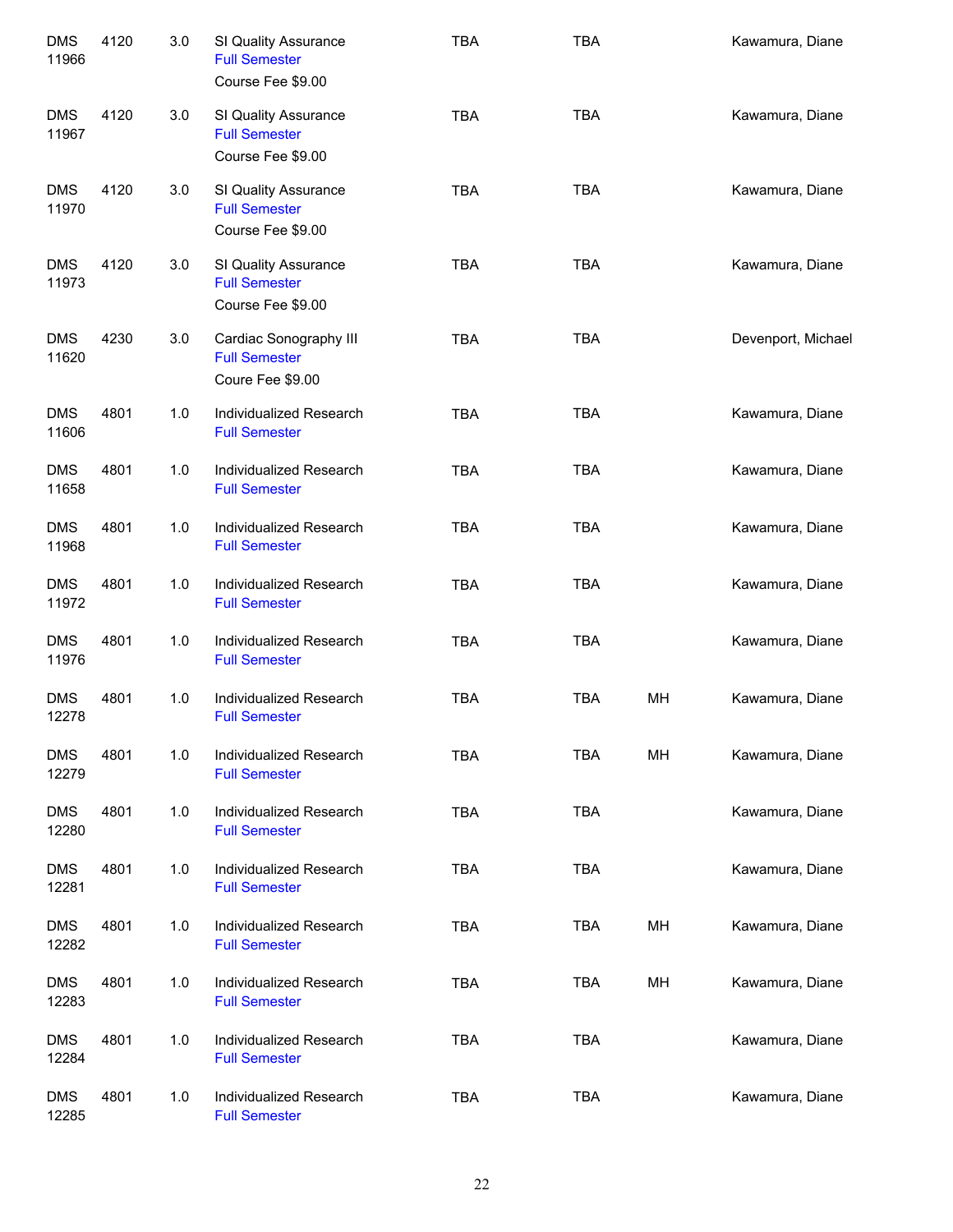| <b>DMS</b><br>12286  | 4801 | 1.0 | Individualized Research<br><b>Full Semester</b>                                                                                                   | <b>TBA</b>  | <b>TBA</b> |                  | Kawamura, Diane   |
|----------------------|------|-----|---------------------------------------------------------------------------------------------------------------------------------------------------|-------------|------------|------------------|-------------------|
| <b>DMS</b><br>12287  | 4801 | 1.0 | Individualized Research<br><b>Full Semester</b>                                                                                                   | <b>TBA</b>  | <b>TBA</b> |                  | Kawamura, Diane   |
| <b>DMS</b><br>11621  | 4812 | 3.0 | Cardiac Clinical II<br><b>Full Semester</b>                                                                                                       | <b>TBA</b>  | <b>TBA</b> |                  | Nolan, Tanya      |
| <b>DMS</b><br>11656  | 4822 | 3.0 | Medical Clincal II<br><b>Full Semester</b>                                                                                                        | <b>TBA</b>  | <b>TBA</b> |                  | Nolan, Tanya      |
| <b>DMS</b><br>11971  | 4822 | 3.0 | Medical Clincal II<br><b>Full Semester</b>                                                                                                        | <b>TBA</b>  | <b>TBA</b> |                  | Nolan, Tanya      |
| <b>DMS</b><br>11659  | 4833 | 3.0 | Vascular Clinical III<br><b>Full Semester</b>                                                                                                     | <b>TBA</b>  | <b>TBA</b> |                  | Jurkiewicz, Terri |
| <b>DMS</b><br>11974  | 4833 | 3.0 | Vascular Clinical III<br><b>Full Semester</b>                                                                                                     | <b>TBA</b>  | <b>TBA</b> |                  | Jurkiewicz, Terri |
| <b>DMS</b><br>11660  | 4913 | 1.0 | Vascular Comprehensive Review<br><b>Full Semester</b>                                                                                             | <b>TBA</b>  | <b>TBA</b> |                  | Jurkiewicz, Terri |
| <b>DMS</b><br>11975  | 4913 | 1.0 | Vascular Comprehensive Review<br><b>Full Semester</b>                                                                                             | <b>TBA</b>  | <b>TBA</b> |                  | Jurkiewicz, Terri |
| <b>ECON</b><br>10310 | 1010 | 3.0 | SS Econ as a Social Science<br><b>Block 1</b>                                                                                                     | 0930 - 1120 | MWF        | <b>WB110</b>     | Froerer, Deana    |
| <b>ECON</b><br>10323 | 2010 | 3.0 | SS Principles of Microeconomic<br><b>Block 1</b>                                                                                                  | 1730 - 2010 | <b>TR</b>  | <b>WB114</b>     | Roberts, Wade     |
| <b>ECON</b><br>10347 | 2020 | 3.0 | SS Principles of Macroeconomic<br><b>Block 2</b>                                                                                                  | 0830 - 1020 | <b>MWF</b> | <b>WB104</b>     | Skocki, Ronald    |
| <b>ECON</b><br>11857 | 2899 | 0.0 | <b>Econ Foundations Assessment</b><br><b>Full Semester</b>                                                                                        | TBA         | <b>TBA</b> |                  | Stevenson, Doris  |
| <b>ECON</b><br>12171 | 4800 | 1.0 | Independent Research<br><b>Full Semester</b>                                                                                                      | <b>TBA</b>  | <b>TBA</b> |                  | Stevenson, Doris  |
| <b>ECON</b><br>12289 | 4800 | 1.0 | Independent Research<br><b>Full Semester</b>                                                                                                      | <b>TBA</b>  | <b>TBA</b> |                  | Stevenson, Doris  |
| <b>ECON</b><br>11858 | 4920 | 1.0 | Workshop<br><b>Full Semester</b>                                                                                                                  | <b>TBA</b>  | <b>TBA</b> |                  | Stevenson, Doris  |
| <b>EDUC</b><br>10712 | 1010 | 3.0 | <b>Exploring Teaching</b><br><b>Block 1</b>                                                                                                       | 0930 - 1210 | <b>TR</b>  | ED <sub>15</sub> | Rasmussen, Jack   |
| <b>EDUC</b><br>10825 | 1010 | 3.0 | <b>Exploring Teaching</b><br><b>Block 1</b>                                                                                                       | <b>TBA</b>  | <b>TBA</b> | OL               | Hadley, Kristin   |
|                      |      |     | To access the online course materials, please log in through<br>the student portal (eWeber) at http://weber.edu and select:<br>"current students" |             |            |                  |                   |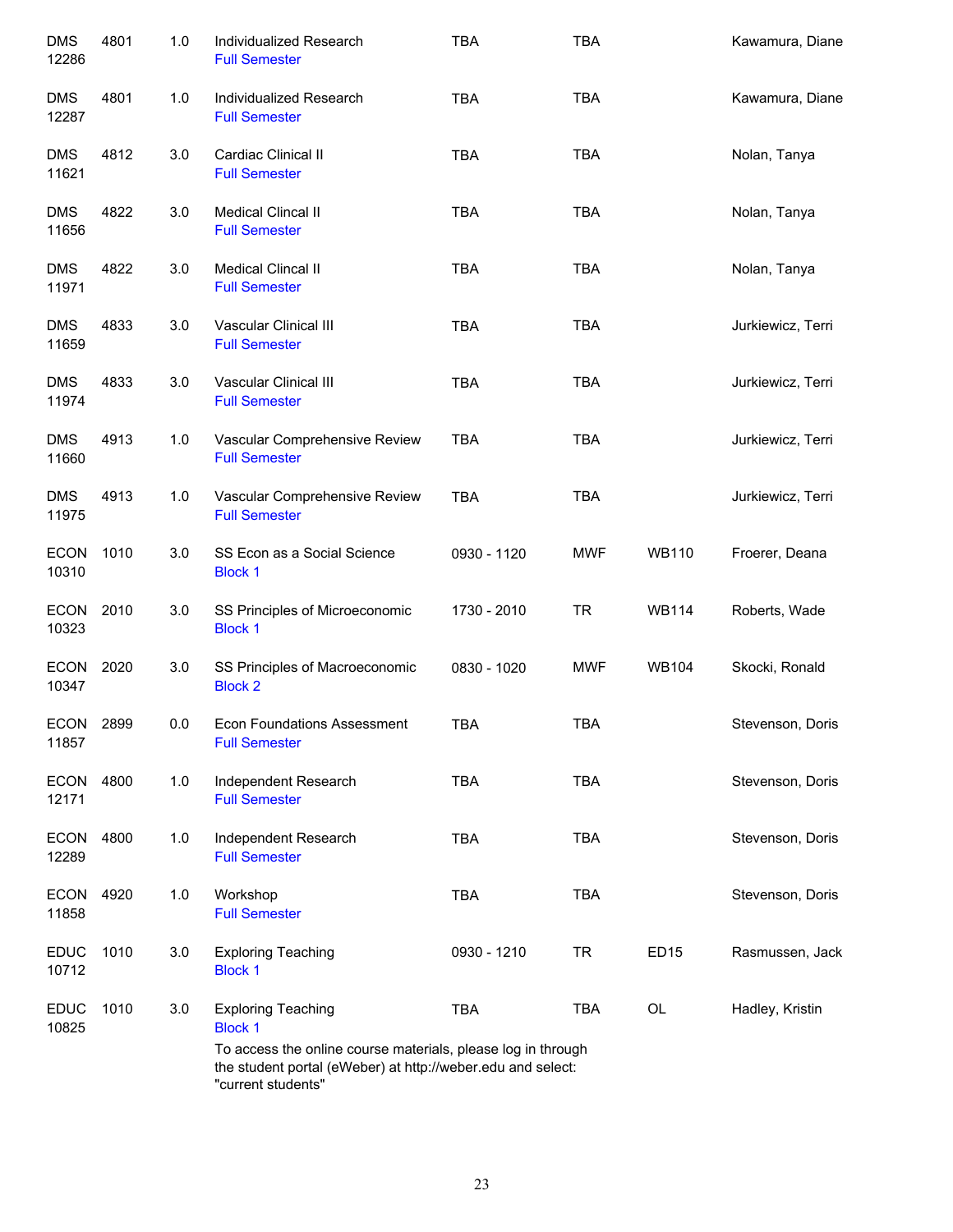| <b>EDUC</b><br>10826 | 1010  | 3.0   | <b>Exploring Teaching</b><br><b>Block 1</b>                                                                                                       | <b>TBA</b>  | <b>TBA</b> | <b>OL</b>   | Alexander, Melina |
|----------------------|-------|-------|---------------------------------------------------------------------------------------------------------------------------------------------------|-------------|------------|-------------|-------------------|
|                      |       |       | To access the online course materials, please log in through<br>the student portal (eWeber) at http://weber.edu and select:<br>"current students" |             |            |             |                   |
| <b>EDUC</b><br>10481 | 1105  | 3.0   | Introduction to the University<br><b>Block 1</b>                                                                                                  | 1100 - 1250 | <b>TWR</b> | SC141       | Hawkins, Hanalee  |
| <b>EDUC</b><br>10759 | 1105  | 3.0   | Introduction to the University<br><b>Block 2</b>                                                                                                  | 0930 - 1210 | <b>TR</b>  | D02222      | Jensen, Lynette   |
| <b>EDUC</b><br>10760 | 1105  | 3.0   | Introduction to the University<br><b>Block 1</b>                                                                                                  | 1500 - 1740 | <b>TR</b>  | D02222      | Drake, Lori       |
| <b>EDUC</b><br>10716 | 2000  | 3.0   | Soc Studies for Elem Teachers<br><b>Block 2</b>                                                                                                   | 1030 - 1210 | <b>MWF</b> | ED330       | Bittner, Nancy    |
| <b>EDUC</b><br>10717 | 3110  | 2.0   | Instructional Technology<br><b>Block 1</b>                                                                                                        | 0830 - 1200 | Τ          | ED303       | Napper, Vicki     |
| <b>EDUC</b><br>10479 | 3170  | 0.0   | FYE Mentor Leadership<br><b>Block 1</b>                                                                                                           | <b>TBA</b>  | <b>TBA</b> |             | Grob, Jill        |
| <b>EDUC</b><br>10482 | 3170  | 0.0   | FYE Mentor Leadership<br><b>Block 2</b>                                                                                                           | <b>TBA</b>  | <b>TBA</b> |             | Grob, Jill        |
| <b>EDUC</b><br>11159 | 3200D | 3.0   | DV Foundations of Diversity<br><b>Full Semester</b>                                                                                               | 1630 - 1910 | MW         | <b>ED15</b> | Alexander, Melina |
| <b>EDUC</b><br>10718 | 3370  | 2.0   | Adv Instructional Technology<br><b>Block 1</b><br>Course Fee \$5.00                                                                               | 0830 - 1200 | R          | ED303       | Napper, Vicki     |
| <b>EDUC</b><br>10713 | 3850  | 1.0   | <b>BIS Internship</b><br><b>Full Semester</b>                                                                                                     | <b>TBA</b>  | <b>TBA</b> |             | Sitzman, Kathleen |
| <b>EDUC</b><br>10714 | 3850  | $1.0$ | <b>BIS Internship</b><br><b>Full Semester</b>                                                                                                     | <b>TBA</b>  | TBA        |             | Sitzman, Kathleen |
| <b>EDUC</b><br>10715 | 3850  | $1.0$ | <b>BIS Internship</b><br><b>Full Semester</b>                                                                                                     | <b>TBA</b>  | <b>TBA</b> |             | Sitzman, Kathleen |
| <b>EDUC</b><br>10719 | 4270  | 3.0   | Literacy Strategies<br><b>Block 1</b>                                                                                                             | 1630 - 1910 | <b>TR</b>  | ED319       | Byrd, David       |
| <b>EDUC</b><br>12254 | 4550  | 3.0   | Instruct Content/Elem Spec Ed<br><b>Block 1</b>                                                                                                   | <b>TBA</b>  | <b>TBA</b> |             | Butler, Frances   |
| <b>EDUC</b><br>11964 | 4670C | 4.0   | <b>Student Teaching</b><br><b>Block 2</b>                                                                                                         | <b>TBA</b>  | <b>TBA</b> |             | Butler, Frances   |
| <b>EDUC</b><br>10827 | 4740  | 1.0   | Partnerships ESL/Bilingual<br><b>Block 1</b>                                                                                                      | <b>TBA</b>  | <b>TBA</b> | OL          | Byrd, David       |
|                      |       |       | To access the online course materials, please log in through<br>the student portal (eWeber) at http://weber.edu and select:<br>"current students" |             |            |             |                   |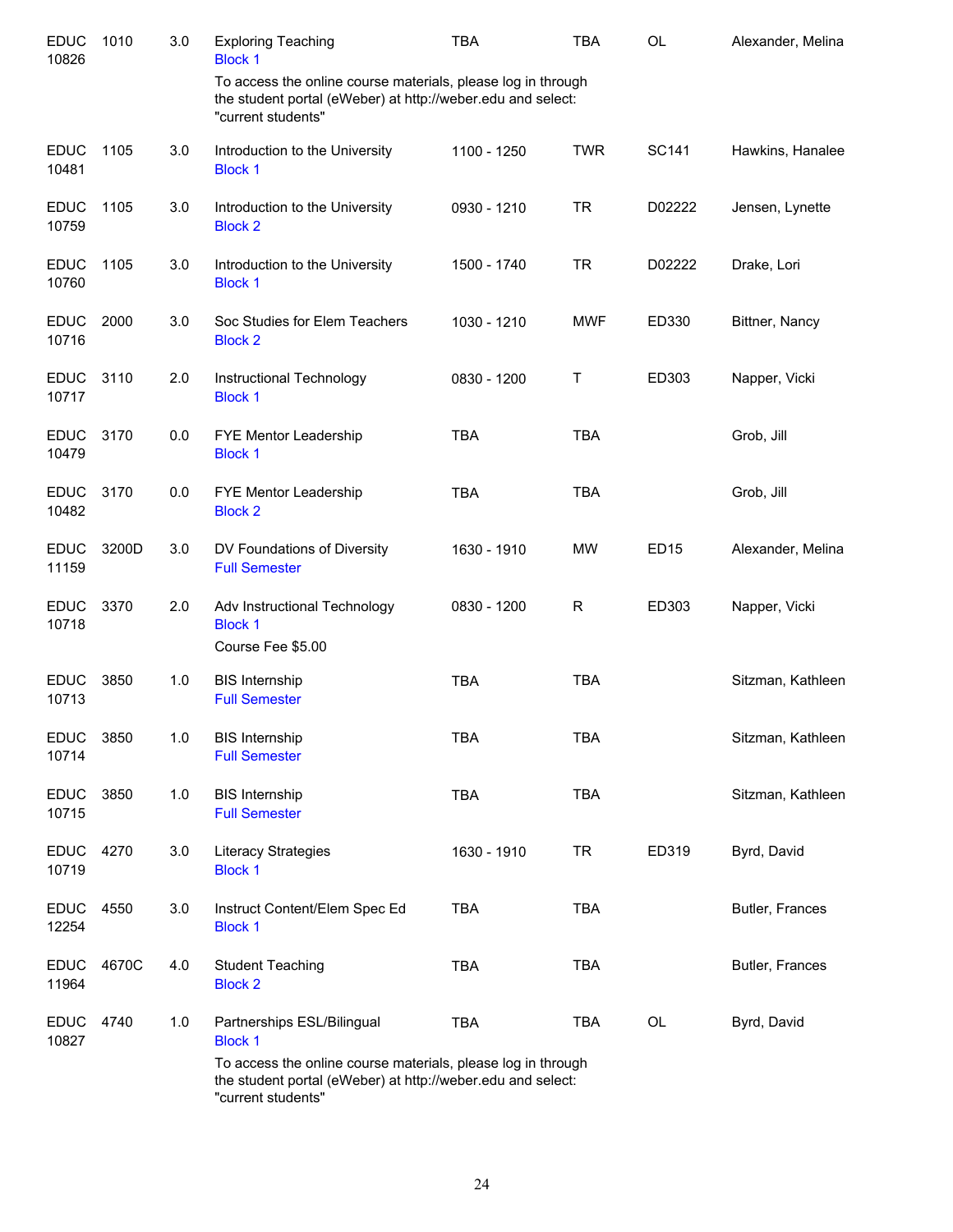| <b>EDUC</b><br>10720 | 4800 | 3.0 | <b>BIS Senior Capstone</b><br><b>Full Semester</b>                                       | <b>TBA</b>                 | <b>TBA</b>       |        | Sitzman, Kathleen |
|----------------------|------|-----|------------------------------------------------------------------------------------------|----------------------------|------------------|--------|-------------------|
| <b>EDUC</b><br>10721 | 4920 | 1.0 | Workshop<br><b>Block 1</b><br>To be held in the WSU Stadium Skybox Suites on June 11-12, | 0800 - 1600<br>0800 - 1300 | F<br>S           |        | Mitchell, Judith  |
|                      |      |     | 2010. Course Fee \$40.00                                                                 |                            |                  |        |                   |
| <b>EDUC</b><br>10926 | 5860 | 1.0 | Practicum in Education<br><b>Full Semester</b>                                           | <b>TBA</b>                 | <b>TBA</b>       |        | Eliason, Claudia  |
| <b>EDUC</b><br>10815 | 5920 | 0.5 | Workshop<br><b>Block 1</b>                                                               | 0800 - 1600<br>0800 - 1300 | F<br>$\mathbf S$ |        | Mitchell, Judith  |
|                      |      |     | To be held in the WSU Stadium Skybox Suites on June 11-12,<br>2010. Course Fee \$40.00   |                            |                  |        |                   |
| <b>EDUC</b><br>12325 | 5920 | 0.5 | Workshop<br><b>Block 1</b>                                                               | 0800 - 1600                | <b>MW</b>        |        |                   |
| <b>ENGL</b><br>10493 | 0955 | 6.0 | Dev College Reading/Writing<br><b>Full Semester</b>                                      | 0730 - 0845                | <b>TR</b>        | EH205  | Call, Christy     |
| <b>ENGL</b><br>10494 | 0955 | 6.0 | Dev College Reading/Writing<br><b>Full Semester</b>                                      | 0730 - 0845                | MW               | EH205  | Marchant, Becky   |
| <b>ENGL</b><br>10495 | 0955 | 6.0 | Dev College Reading/Writing<br><b>Full Semester</b>                                      | 0900 - 1015                | <b>MW</b>        | EH203  | Asay, Toni        |
| <b>ENGL</b><br>10496 | 0955 | 6.0 | Dev College Reading/Writing<br><b>Full Semester</b>                                      | 1030 - 1145                | <b>TR</b>        | EH219  | Marchant, Becky   |
| <b>ENGL</b><br>10497 | 0955 | 6.0 | Dev College Reading/Writing<br><b>Full Semester</b>                                      | 1730 - 2010                | W                | D02322 | Kelly, Brooke     |
| <b>ENGL</b><br>11534 | 0955 | 6.0 | Dev College Reading/Writing<br><b>Full Semester</b>                                      | 0830 - 0920                | <b>MTWRF</b>     | A12    | Rigby, Donna      |
| <b>ENGL</b><br>11901 | 0955 | 6.0 | Dev College Reading/Writing<br><b>Full Semester</b>                                      | 0900 - 1015                | <b>TR</b>        | EH205  | Call, Christy     |
| <b>ENGL</b><br>11902 | 0955 | 6.0 | Dev College Reading/Writing<br><b>Full Semester</b>                                      | 1030 - 1145                | MW               | EH203  | Asay, Toni        |
| <b>ENGL</b><br>11904 | 0955 | 6.0 | Dev College Reading/Writing<br><b>Full Semester</b>                                      | 1730 - 2010                | Т                | EH220  | Marchant, Becky   |
| <b>ENGL</b><br>10502 | 1010 | 3.0 | <b>EN Introduct College Writing</b><br><b>Block 2</b>                                    | 0730 - 1010                | MW               | EH206  | Whitby, Emily     |
| <b>ENGL</b><br>10504 | 1010 | 3.0 | <b>EN Introduct College Writing</b><br><b>Block 2</b>                                    | 0730 - 1010                | <b>TR</b>        | EH203  | Prothero, Walter  |
| <b>ENGL</b><br>10549 | 1010 | 3.0 | <b>EN Introduct College Writing</b><br><b>Block 1</b>                                    | 1030 - 1310                | <b>MW</b>        | EH217  | Wade, Leslie      |
| <b>ENGL</b><br>10552 | 1010 | 3.0 | <b>EN Introduct College Writing</b><br><b>Block 1</b>                                    | 1030 - 1310                | <b>TR</b>        | EH203  | Pollett, William  |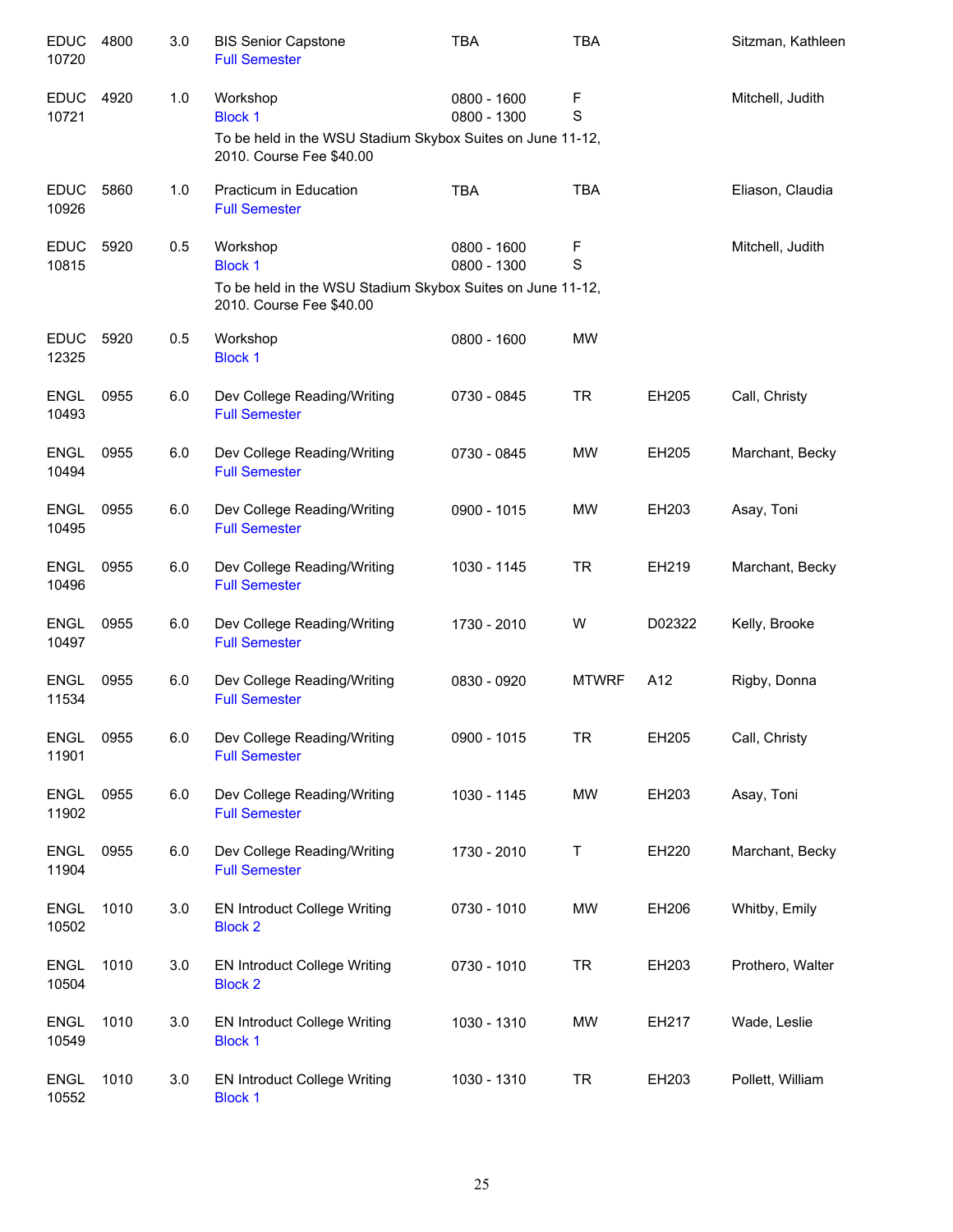| <b>ENGL</b><br>10567 | 1010 | 3.0 | <b>EN Introduct College Writing</b><br><b>Block 1</b>                                                                                             | 1730 - 2010 | <b>MW</b>  | EH203        | Whitby, Emily    |
|----------------------|------|-----|---------------------------------------------------------------------------------------------------------------------------------------------------|-------------|------------|--------------|------------------|
| <b>ENGL</b><br>10569 | 1010 | 3.0 | <b>EN Introduct College Writing</b><br><b>Block 1</b>                                                                                             | 1730 - 2010 | <b>TR</b>  | EH203        | Wilkinson, Sunni |
| ENGL<br>10862        | 1010 | 3.0 | <b>EN Introduct College Writing</b><br><b>Block 2</b>                                                                                             | 0730 - 1010 | <b>MW</b>  | D02105       | Vause, Sarah     |
|                      |      |     | Computer component added to this face-to-face class.                                                                                              |             |            |              |                  |
| <b>ENGL</b><br>10863 | 1010 | 3.0 | <b>EN Introduct College Writing</b><br><b>Block 1</b>                                                                                             | 1730 - 2010 | TR         | D02106       | Drott, Jolynn    |
| ENGL<br>10867        | 1010 | 3.0 | <b>EN Introduct College Writing</b><br><b>Full Semester</b>                                                                                       | <b>TBA</b>  | <b>TBA</b> | OL           | Luper, A         |
|                      |      |     | To access the online course materials, please log in through<br>the student portal (eWeber) at http://weber.edu and select:<br>"current students" |             |            |              |                  |
| <b>ENGL</b><br>10872 | 1010 | 3.0 | <b>EN Introduct College Writing</b><br><b>Full Semester</b>                                                                                       | <b>TBA</b>  | TBA        | OL           | Peterson, Levi   |
|                      |      |     | To access the online course material, please log in through<br>the student portal (eWeber) at http://weber.edu and select:<br>"current students." |             |            |              |                  |
| <b>ENGL</b><br>10873 | 1010 | 3.0 | <b>EN Introduct College Writing</b><br><b>Full Semester</b>                                                                                       | <b>TBA</b>  | <b>TBA</b> | <b>OL</b>    | Triplett, Joan   |
|                      |      |     | To access the online course material, please log in through<br>the student portal (eWeber) at http://weber.edu and select:<br>"current students." |             |            |              |                  |
| <b>ENGL</b><br>10874 | 1010 | 3.0 | <b>EN Introduct College Writing</b><br><b>Full Semester</b>                                                                                       | <b>TBA</b>  | <b>TBA</b> | <b>OL</b>    | Stott, Laura     |
|                      |      |     | To access the online course material, please log in through<br>the student portal (eWeber) at http://weber.edu and select:<br>"current students"  |             |            |              |                  |
| <b>ENGL</b><br>10875 | 1010 | 3.0 | <b>EN Introduct College Writing</b><br><b>Full Semester</b>                                                                                       | TBA         | <b>TBA</b> | OL           | Hudson, Kyra     |
|                      |      |     | To access the online course material, please log in through<br>the student portal (eWeber) at http://weber.edu and select:<br>"current students." |             |            |              |                  |
| <b>ENGL</b><br>10876 | 1010 | 3.0 | <b>EN Introduct College Writing</b><br><b>Full Semester</b>                                                                                       | <b>TBA</b>  | <b>TBA</b> | OL           | Peterson, Levi   |
|                      |      |     | To access the online course material, please log in through<br>the student portal (eWeber) at http://weber.edu and select:<br>"current students." |             |            |              |                  |
| <b>ENGL</b><br>10901 | 1010 | 3.0 | <b>EN Introduct College Writing</b><br><b>Block 2</b>                                                                                             | 1030 - 1310 | <b>TR</b>  | <b>WW108</b> | Carper, Donald   |
| <b>ENGL</b><br>10902 | 1010 | 3.0 | <b>EN Introduct College Writing</b><br><b>Block 2</b>                                                                                             | 1730 - 2010 | <b>MW</b>  | WW102        | Brown, Teri      |
| <b>ENGL</b><br>12248 | 1010 | 3.0 | EN Introduct College Writing<br><b>Full Semester</b>                                                                                              | <b>TBA</b>  | TBA        | OL           | Hudson, Kyra     |
|                      |      |     | To access the online course materials, please log in through<br>the student portal (eWeber) at http://weber.edu                                   |             |            |              |                  |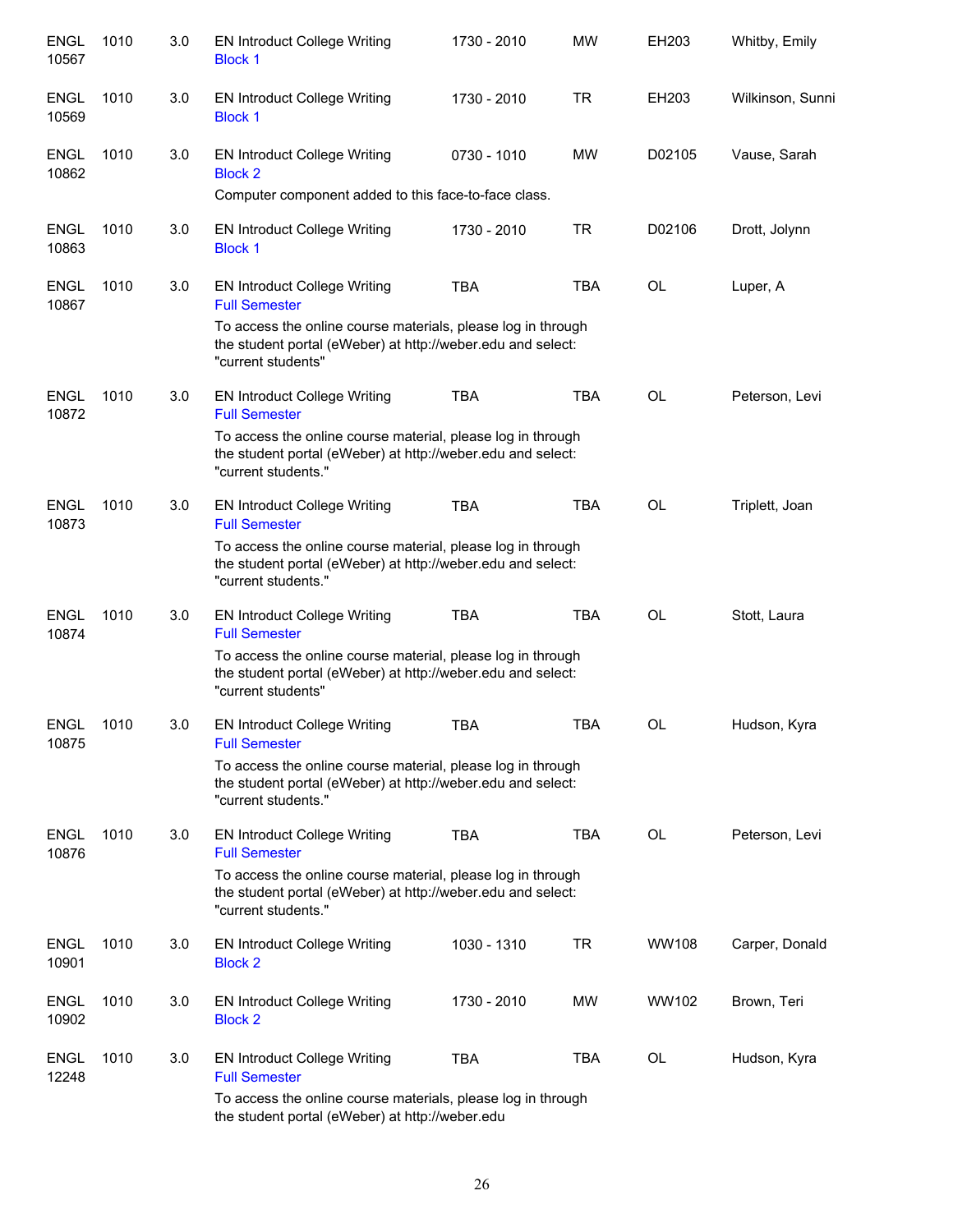| <b>ENGL</b><br>10586 | 2010 | 3.0 | EN Intermed College Writing<br><b>Block 2</b>                                                                                                     | 0730 - 1010 | <b>MW</b>  | EH215     | Schaffer, Edward     |
|----------------------|------|-----|---------------------------------------------------------------------------------------------------------------------------------------------------|-------------|------------|-----------|----------------------|
| <b>ENGL</b><br>10588 | 2010 | 3.0 | EN Intermed College Writing<br><b>Block 2</b>                                                                                                     | 0730 - 1010 | <b>TR</b>  | EH215     | Schaffer, Edward     |
| <b>ENGL</b><br>10590 | 2010 | 3.0 | EN Intermed College Writing<br><b>Block 1</b>                                                                                                     | 1030 - 1310 | <b>MW</b>  | EH218     | Harper, Gavin        |
| <b>ENGL</b><br>10592 | 2010 | 3.0 | EN Intermed College Writing<br><b>Block 1</b>                                                                                                     | 1030 - 1310 | TR         | EH218     | Marchant, Rodney     |
|                      |      |     | COMPUTER COMPONENT ADDED TO THIS FACE-TO-FACE CLASS.                                                                                              |             |            |           |                      |
| <b>ENGL</b><br>10595 | 2010 | 3.0 | <b>EN Intermed College Writing</b><br><b>Block 1</b>                                                                                              | 1730 - 2010 | <b>TR</b>  | EH204     | Wheelwright, Cheyney |
| <b>ENGL</b><br>10864 | 2010 | 3.0 | EN Intermed College Writing<br><b>Block 2</b>                                                                                                     | 1030 - 1310 | <b>TR</b>  | D02322    | Vause, Sarah         |
|                      |      |     | Computer component added to this face-to-face class.                                                                                              |             |            |           |                      |
| <b>ENGL</b><br>10865 | 2010 | 3.0 | EN Intermed College Writing<br><b>Block 2</b>                                                                                                     | 0730 - 1010 | <b>MW</b>  | D02104    | Brown, Teri          |
| <b>ENGL</b><br>10866 | 2010 | 3.0 | <b>EN Intermed College Writing</b><br><b>Block 2</b>                                                                                              | 1730 - 2010 | <b>TR</b>  | D02106    | Summers, Kaydee      |
| <b>ENGL</b><br>10877 | 2010 | 3.0 | EN Intermed College Writing<br><b>Full Semester</b>                                                                                               | <b>TBA</b>  | <b>TBA</b> | <b>OL</b> | Sheridan, Deborah    |
|                      |      |     | To access the online course material, please log in through<br>the student portal (eWeber) at http://weber.edu and select:<br>"current students." |             |            |           |                      |
| <b>ENGL</b><br>10879 | 2010 | 3.0 | EN Intermed College Writing<br><b>Full Semester</b>                                                                                               | <b>TBA</b>  | <b>TBA</b> | <b>OL</b> | Luper, A             |
|                      |      |     | To access the online course material, please log in through<br>the student portal (eWeber) at http://weber.edu and select:<br>"current students." |             |            |           |                      |
| <b>ENGL</b><br>10880 | 2010 | 3.0 | EN Intermed College Writing<br><b>Full Semester</b>                                                                                               | <b>TBA</b>  | <b>TBA</b> | OL        | Smith, Brigette      |
|                      |      |     | To access the online course material, please log in through<br>the student portal (eWeber) at http://weber.edu and select:<br>"current students." |             |            |           |                      |
| <b>ENGL</b><br>10882 | 2010 | 3.0 | EN Intermed College Writing<br><b>Full Semester</b>                                                                                               | <b>TBA</b>  | <b>TBA</b> | OL        | Reddy, Prasanna      |
|                      |      |     | To access the online course material, please log in through<br>the student portal (eWeber) at http://weber.edu and select:<br>"current students." |             |            |           |                      |
| <b>ENGL</b><br>10883 | 2010 | 3.0 | EN Intermed College Writing<br><b>Full Semester</b>                                                                                               | <b>TBA</b>  | <b>TBA</b> | OL        | Sheridan, Deborah    |
|                      |      |     | To access the online course material, please log in through<br>the student portal (eWeber) at http://weber.edu and select:<br>"current students." |             |            |           |                      |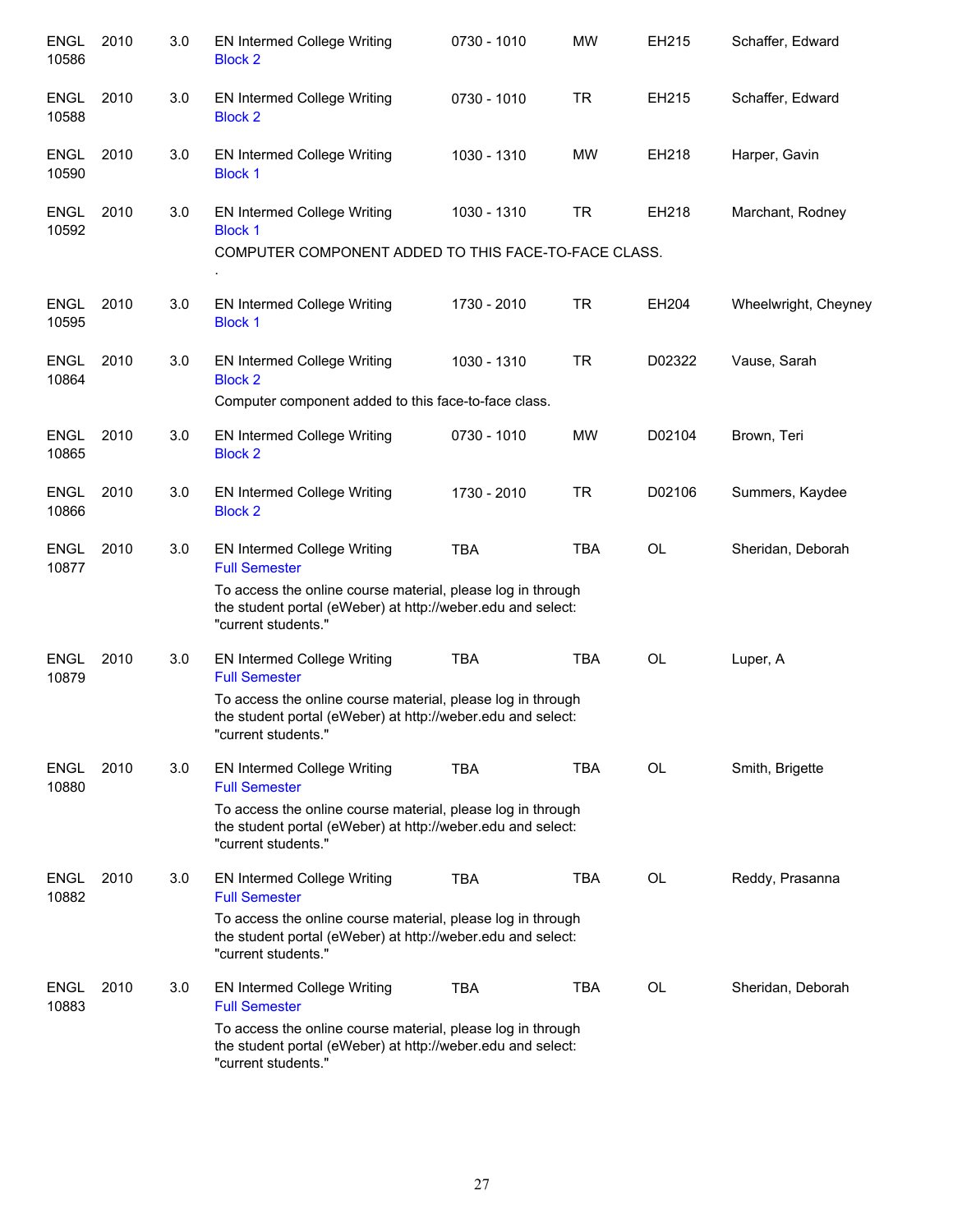| <b>ENGL</b><br>10884 | 2010 | 3.0 | <b>EN Intermed College Writing</b><br><b>Full Semester</b>                                                                                        | <b>TBA</b>  | <b>TBA</b> | OL        | Hamer, Jan               |
|----------------------|------|-----|---------------------------------------------------------------------------------------------------------------------------------------------------|-------------|------------|-----------|--------------------------|
|                      |      |     | To access the online course material, please log in through<br>the student portal (eWeber) at http://weber.edu and select:<br>"current students." |             |            |           |                          |
| <b>ENGL</b><br>10885 | 2010 | 3.0 | <b>EN Intermed College Writing</b><br><b>Full Semester</b>                                                                                        | <b>TBA</b>  | <b>TBA</b> | OL        | Smith, Brigette          |
|                      |      |     | To access the online course material, please log in through<br>the student portal (eWeber) at http://weber.edu and select:<br>"current students." |             |            |           |                          |
| <b>ENGL</b><br>10886 | 2010 | 3.0 | <b>EN Intermed College Writing</b><br><b>Full Semester</b>                                                                                        | <b>TBA</b>  | <b>TBA</b> | OL        | Hamer, Jan               |
|                      |      |     | To access the online course material, please log in through<br>the student portal (eWeber) at http://weber.edu and select:<br>"current students." |             |            |           |                          |
| <b>ENGL</b><br>10906 | 2010 | 3.0 | EN Intermed College Writing<br><b>Block 1</b>                                                                                                     | 1730 - 2010 | MW         | WW103     | Borup, Byron             |
| <b>ENGL</b><br>11792 | 2010 | 3.0 | <b>EN Intermed College Writing</b><br><b>Block 1</b>                                                                                              | 1730 - 2010 | <b>MW</b>  | EH205     | Wa Nyatetu-Waigwa, Wanga |
| <b>ENGL</b><br>12249 | 2010 | 3.0 | <b>EN Intermed College Writing</b><br><b>Full Semester</b>                                                                                        | <b>TBA</b>  | <b>TBA</b> | <b>OL</b> | Hamer, Jan               |
|                      |      |     | To access the online course materials, please log in through<br>the student portal (eWeber) at http://weber.edu                                   |             |            |           |                          |
| <b>ENGL</b><br>11564 | 2100 | 3.0 | <b>Technical Writing</b><br><b>Full Semester</b>                                                                                                  | <b>TBA</b>  | TBA        | OL        | Egan, Stacie             |
|                      |      |     | To access the online course materials, please log in through<br>the student portal (eWeber) at http://weber.edu                                   |             |            |           |                          |
| <b>ENGL</b><br>10596 | 2200 | 3.0 | HU/DV Intro to Literature<br><b>Block 1</b>                                                                                                       | 0730 - 1010 | <b>TR</b>  | EH219     | Houtz, Susan             |
| <b>ENGL</b><br>10887 | 2200 | 3.0 | HU/DV Intro to Literature<br><b>Full Semester</b>                                                                                                 | TBA         | <b>TBA</b> | OL        | Reddy, Prasanna          |
|                      |      |     | To access the online course material, please log in through<br>the student portal (eWeber) at http://weber.edu and select:<br>"current students." |             |            |           |                          |
| <b>ENGL</b><br>10597 | 2220 | 3.0 | HU/DV Introduction to Fiction<br><b>Block 2</b>                                                                                                   | 0730 - 1010 | <b>MW</b>  | EH219     | Prothero, Walter         |
| <b>ENGL</b><br>10889 | 2220 | 3.0 | HU/DV Introduction to Fiction<br><b>Full Semester</b>                                                                                             | <b>TBA</b>  | <b>TBA</b> | OL        | Deeter, Ronald           |
|                      |      |     | To access the online course material, please log in through<br>the student portal (eWeber) at http://weber.edu and select:<br>"current students." |             |            |           |                          |
| ENGL<br>10598        | 2830 | 1.0 | <b>Directed Readings</b><br><b>Full Semester</b><br>NEED TO PICK UP CONTRACT FORM FROM ENGLISH DEPT. OFFICE,                                      | <b>TBA</b>  | <b>TBA</b> |           | Herndon, Kathleen        |
|                      |      |     | EH 413.                                                                                                                                           |             |            |           |                          |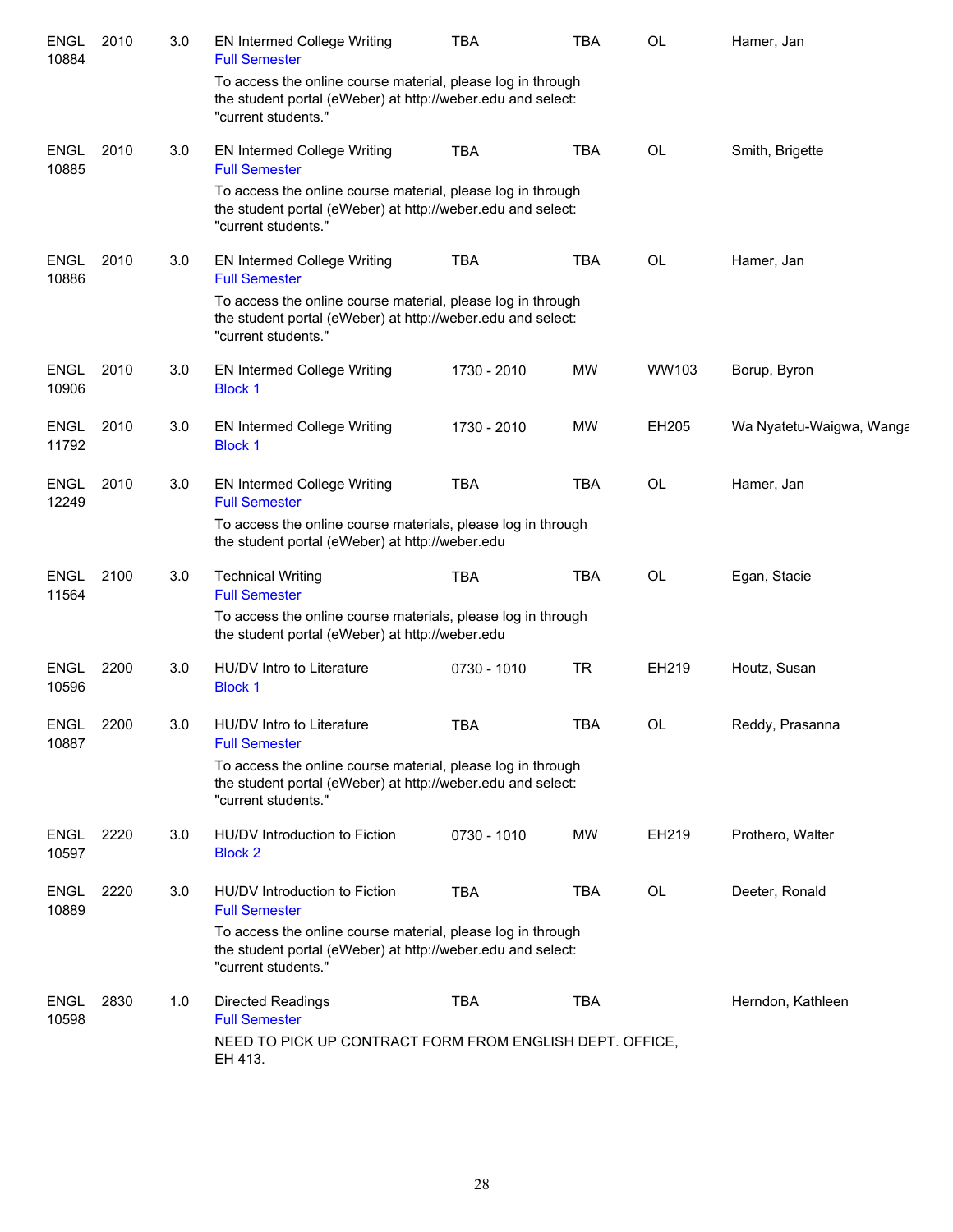| <b>ENGL</b><br>10599 | 2830 | 1.0 | <b>Directed Readings</b><br><b>Full Semester</b>                                                                                                  | <b>TBA</b>  | <b>TBA</b> |           | Herndon, Kathleen |
|----------------------|------|-----|---------------------------------------------------------------------------------------------------------------------------------------------------|-------------|------------|-----------|-------------------|
|                      |      |     | NEED TO PICK UP CONTRACT FORM FROM ENGLISH DEPT. OFFICE,<br>EH 413.                                                                               |             |            |           |                   |
| <b>ENGL</b><br>10600 | 2830 | 1.0 | <b>Directed Readings</b><br><b>Full Semester</b>                                                                                                  | <b>TBA</b>  | <b>TBA</b> |           | Herndon, Kathleen |
|                      |      |     | NEED TO PICK UP CONTRACT FORM FROM ENGLISH DEPT. OFFICE,<br>EH 413.                                                                               |             |            |           |                   |
| <b>ENGL</b><br>11346 | 3010 | 3.0 | SI Intro to Linguistics<br><b>Block 1</b>                                                                                                         | 1030 - 1310 | <b>MW</b>  | EH219     | LeTourneau, Mark  |
| <b>ENGL</b><br>11347 | 3030 | 3.0 | Structure of English<br><b>Block 2</b>                                                                                                            | 1330 - 1610 | MW.        | SS231     | McKay, Susan      |
| <b>ENGL</b><br>10890 | 3100 | 3.0 | Professional/Technical Writing<br><b>Full Semester</b>                                                                                            | <b>TBA</b>  | <b>TBA</b> | <b>OL</b> | Egan, Stacie      |
|                      |      |     | To access the online course material, please log in through<br>the student portal (eWeber) at http://weber.edu and select:<br>"current students." |             |            |           |                   |
| <b>ENGL</b><br>10768 | 3250 | 3.0 | <b>Advanced Fiction Writng</b><br><b>Block 2</b>                                                                                                  | 1030 - 1310 | <b>TR</b>  | EH403     | Deeter, Ronald    |
| <b>ENGL</b><br>10769 | 3300 | 3.0 | <b>Childrens Literature</b><br><b>Block 2</b>                                                                                                     | 0730 - 1010 | <b>MW</b>  | EH403     | Olson, Eleanor    |
| <b>ENGL</b><br>10770 | 3300 | 3.0 | <b>Childrens Literature</b><br><b>Block 2</b>                                                                                                     | 1030 - 1310 | <b>MW</b>  | EH403     | Olson, Eleanor    |
| <b>ENGL</b><br>10771 | 3510 | 3.0 | <b>HU/DV World Literature</b><br><b>Block 1</b>                                                                                                   | 0730 - 1010 | <b>TR</b>  | EH217     | Roghaar, Brad     |
| <b>ENGL</b><br>11561 | 3520 | 3.0 | <b>HU Literature of Natural World</b><br><b>Full Semester</b>                                                                                     | <b>TBA</b>  | <b>TBA</b> | <b>OL</b> | Vause, L          |
|                      |      |     | To access the online course materials, please log in through<br>the student portal (eWeber) at http://weber.edu                                   |             |            |           |                   |
| <b>ENGL</b><br>11562 | 3750 | 3.0 | HU Themes & Ideas - Literature<br><b>Full Semester</b>                                                                                            | <b>TBA</b>  | <b>TBA</b> | OL        | Vause, L          |
|                      |      |     | To access the online course materials, please log in through<br>the student portal (eWeber) at http://weber.edu                                   |             |            |           |                   |
| <b>ENGL</b><br>10772 | 4420 | 3.0 | Phonology/Syntax for ESL Teach<br><b>Block 2</b>                                                                                                  | 1230 - 1500 | MW         | EH406     | Conrad, Timothy   |
| <b>ENGL</b><br>10773 | 4450 | 3.0 | <b>ESL/Bilin Assessment: Theory</b><br><b>Block 2</b>                                                                                             | 1330 - 1610 | <b>TR</b>  | EH203     | Curtis, Giana     |
| <b>ENGL</b><br>12124 | 4530 | 3.0 | America Lit: Realism/Naturalis<br><b>Block 2</b>                                                                                                  | 1030 - 1310 | MW         | EH215     | McShane, Becky    |
| <b>ENGL</b><br>10774 | 4540 | 3.0 | American Lit: Modern<br><b>Block 1</b>                                                                                                            | 1030 - 1310 | <b>TR</b>  | EH217     | Roghaar, Brad     |
| <b>ENGL</b><br>10775 | 4550 | 3.0 | American Lit: Contemporary<br><b>Block 2</b>                                                                                                      | 1730 - 2010 | <b>TR</b>  | EH403     | Deeter, Ronald    |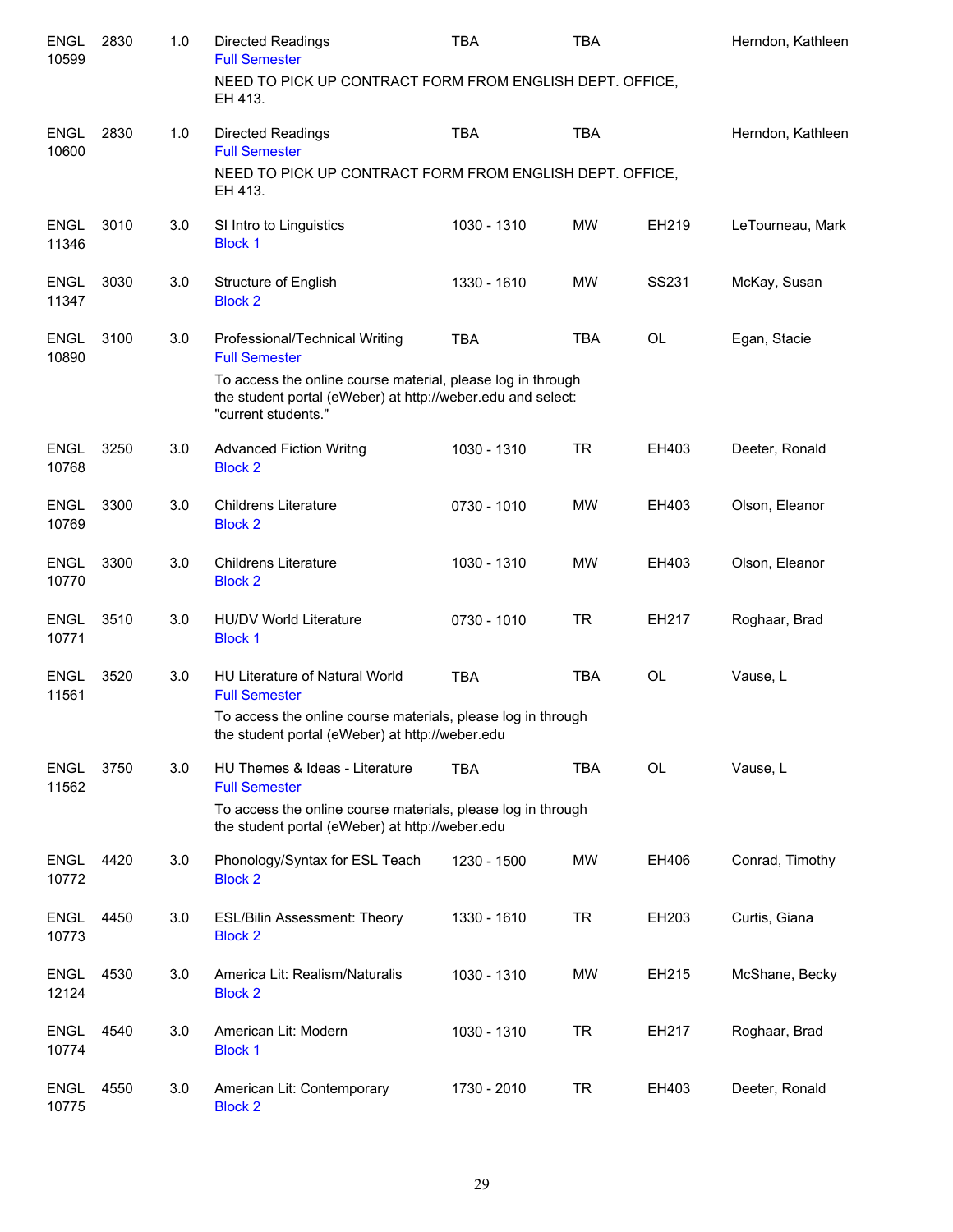| <b>ENGL</b><br>10776 | 4630 | 3.0 | British Lit: Neoclassic/Romant<br><b>Block 2</b>                                                                | 0730 - 1010 | <b>MW</b>   | EH217 | Cheney, Merlin       |
|----------------------|------|-----|-----------------------------------------------------------------------------------------------------------------|-------------|-------------|-------|----------------------|
| <b>ENGL</b><br>10777 | 4640 | 3.0 | British Lit: Victorian<br><b>Block 2</b>                                                                        | 1030 - 1310 | <b>TR</b>   | EH206 | Vause, L             |
| <b>ENGL</b><br>11563 | 4710 | 3.0 | <b>Eminent Authors</b><br><b>Full Semester</b>                                                                  | <b>TBA</b>  | <b>TBA</b>  | OL    | Vause, L             |
|                      |      |     | To access the online course materials, please log in through<br>the student portal (eWeber) at http://weber.edu |             |             |       |                      |
| <b>ENGL</b><br>10778 | 4830 | 1.0 | Directed Readings<br><b>Full Semester</b>                                                                       | <b>TBA</b>  | <b>TBA</b>  |       | Herndon, Kathleen    |
|                      |      |     | NEED TO PICK UP CONTRACT FORM FROM ENGLISH DEPT.,<br>EH 413.                                                    |             |             |       |                      |
| <b>ENGL</b><br>10779 | 4830 | 1.0 | <b>Directed Readings</b><br><b>Full Semester</b>                                                                | <b>TBA</b>  | <b>TBA</b>  |       | Herndon, Kathleen    |
|                      |      |     | NEED TO PICK UP CONTRACT FORM FROM ENGLISH DEPT.,<br>EH 413.                                                    |             |             |       |                      |
| <b>ENGL</b><br>10780 | 4830 | 1.0 | <b>Directed Readings</b><br><b>Full Semester</b>                                                                | <b>TBA</b>  | <b>TBA</b>  |       | Herndon, Kathleen    |
| <b>ENGR</b><br>12203 | 2250 | 4.0 | <b>Electrical Circuits</b><br><b>Full Semester</b>                                                              | 0730 - 0920 | <b>TR</b>   | B4417 | Ward, Jeffrey        |
| <b>ESL</b><br>11585  | 0010 | 2.0 | Language Foundations I<br><b>Full Semester</b>                                                                  | 0930 - 1030 | <b>MTWR</b> | EH270 | McKay, Susan         |
| <b>ESL</b><br>11716  | 0015 | 2.0 | Language Foundations II<br><b>Block 2</b>                                                                       | 0930 - 1030 | <b>MTWR</b> | EH270 | Curtis, Giana        |
| <b>ESL</b><br>11594  | 0020 | 2.0 | <b>Begining Reading I</b><br><b>Block 1</b>                                                                     | 1040 - 1140 | <b>MTWR</b> | EH270 | Thomas Hansen, Karen |
| <b>ESL</b><br>11717  | 0025 | 2.0 | <b>Beginning Reading II</b><br><b>Block 2</b>                                                                   | 1030 - 1120 | <b>MTWR</b> | EH217 | Szalay, Eva          |
| <b>ESL</b><br>11635  | 0030 | 2.0 | <b>Basic Conversation I</b><br><b>Block 1</b>                                                                   | 1230 - 1330 | <b>MTWR</b> | EH270 | Callahan, Jenny      |
| <b>ESL</b><br>11715  | 0035 | 2.0 | <b>Basic Conversation II</b><br><b>Block 2</b>                                                                  | 1230 - 1330 | <b>MTWR</b> | EH270 | Callahan, Jenny      |
| <b>ESL</b><br>11637  | 0110 | 2.0 | Written Communication I<br><b>Block 1</b>                                                                       | 0930 - 1030 | <b>MTWR</b> | EH216 | Heslop, Brian        |
| <b>ESL</b><br>11718  | 0110 | 2.0 | Written Communication I<br><b>Block 2</b>                                                                       | 0930 - 1030 | <b>MTWR</b> | EH216 | McKay, Susan         |
| <b>ESL</b><br>11643  | 0120 | 2.0 | Topics In English<br><b>Block 1</b>                                                                             | 1040 - 1140 | <b>MTWR</b> | EH216 | McKay, Susan         |
| <b>ESL</b><br>11719  | 0120 | 2.0 | Topics In English<br><b>Block 2</b>                                                                             | 1040 - 1140 | <b>MTWR</b> | EH216 | McKay, Susan         |
| ESL<br>11645         | 0130 | 2.0 | <b>Basic English Communication</b><br><b>Block 1</b>                                                            | 1230 - 1330 | <b>MTWR</b> | EH216 | Rivera, Ada          |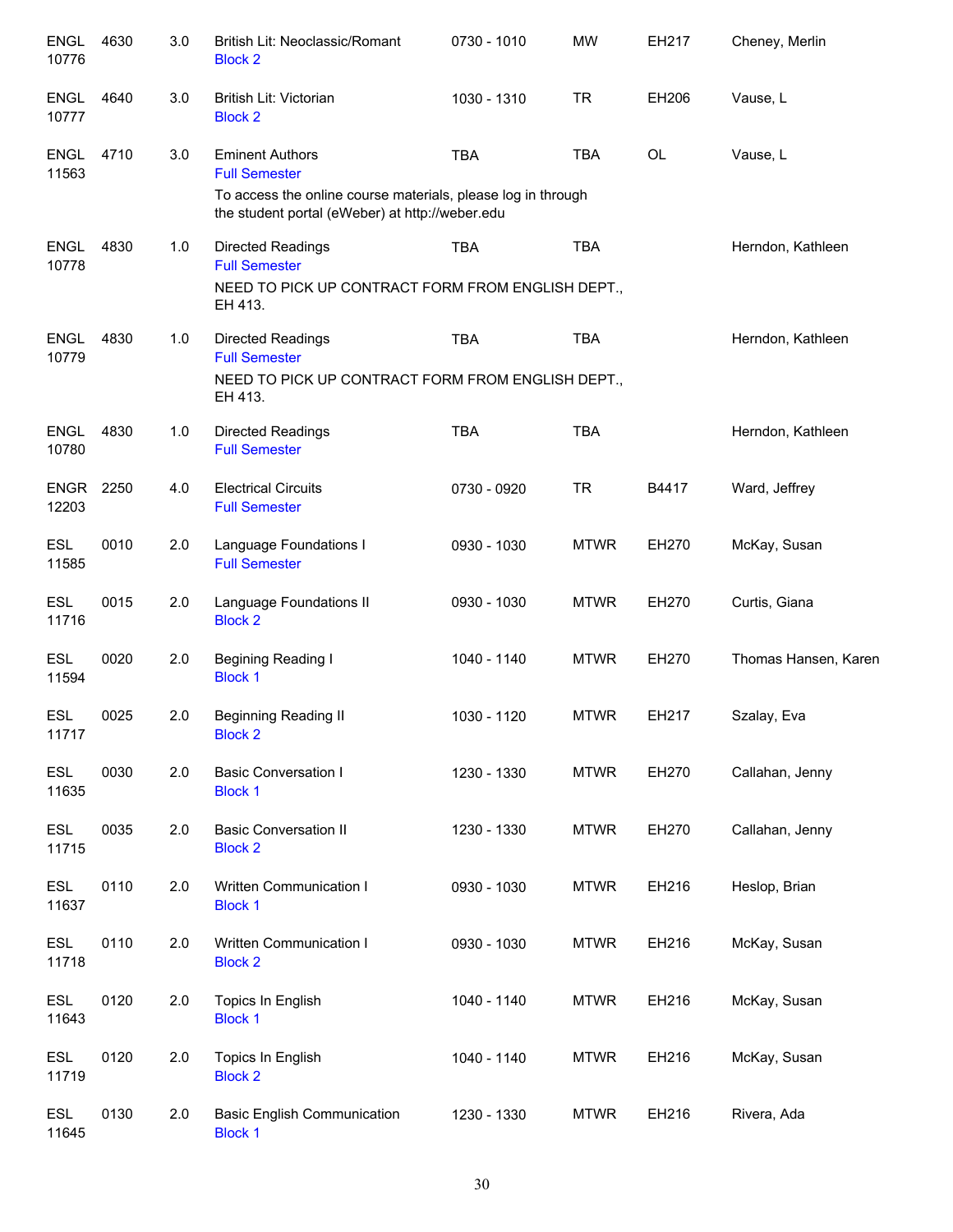| <b>ESL</b><br>11720 | 0130 | 2.0 | <b>Basic English Communication</b><br><b>Block 2</b> | 1230 - 1330                | <b>MTWR</b>     | EH216          | Rodriguez Mesa, Monica |
|---------------------|------|-----|------------------------------------------------------|----------------------------|-----------------|----------------|------------------------|
| <b>ESL</b><br>11650 | 0141 | 2.0 | <b>Grammar Foundations I</b><br><b>Block 1</b>       | 1340 - 1440                | <b>MTWR</b>     | EH216          | Wheelwright, Cheyney   |
| <b>ESL</b><br>11651 | 0150 | 1.0 | Pronunciation I<br><b>Block 1</b>                    | 1450 - 1550                | MW              | EH216          | Wheelwright, Cheyney   |
| <b>ESL</b><br>11652 | 1210 | 2.0 | Written Communication II<br><b>Block 1</b>           | 0930 - 1030                | <b>MTWR</b>     | EH116          | Nicholes, Holly        |
| <b>ESL</b><br>11753 | 1210 | 2.0 | Written Communication II<br><b>Block 2</b>           | 0930 - 1030<br>0930 - 1030 | MW<br><b>TR</b> | EH104<br>EH106 | Szalay, Eva            |
| <b>ESL</b><br>11654 | 1220 | 2.0 | Topics In Learning English<br><b>Block 1</b>         | 1040 - 1140                | <b>MTWR</b>     | EH116          | Curtis, Giana          |
| <b>ESL</b><br>11754 | 1220 | 2.0 | Topics In Learning English<br><b>Block 2</b>         | 1040 - 1140                | <b>MTWR</b>     | EH116          | Curtis, Giana          |
| <b>ESL</b><br>11655 | 1230 | 2.0 | Interpersonal Communication<br><b>Block 1</b>        | 1230 - 1330                | <b>MTWR</b>     | EH116          | Thomas Hansen, Karen   |
| <b>ESL</b><br>11755 | 1230 | 2.0 | Interpersonal Communication<br><b>Block 2</b>        | 1230 - 1330                | <b>MTWR</b>     | EH406          | Conrad, Timothy        |
| <b>ESL</b><br>11657 | 1241 | 2.0 | <b>Grammar Foundations II</b><br><b>Block 1</b>      | 1330 - 1510                | <b>TR</b>       | EH116          | Szalay, Eva            |
| <b>ESL</b><br>11756 | 1241 | 2.0 | <b>Grammar Foundations II</b><br><b>Block 2</b>      | 1340 - 1510                | <b>MW</b>       | EH106          | Szalay, Eva            |
| <b>ESL</b><br>11661 | 1250 | 1.0 | Pronunciation II<br><b>Block 1</b>                   | 1450 - 1550                | <b>MW</b>       | EH116          | Thomas Hansen, Karen   |
| <b>ESL</b><br>11757 | 1250 | 1.0 | Pronunciation II<br><b>Block 2</b>                   | 0820 - 0920                | <b>TR</b>       | EH116          | Sheridan, Deborah      |
| <b>ESL</b><br>11672 | 2310 | 2.0 | Written Communication III<br><b>Block 1</b>          | 0930 - 1030                | <b>MTWR</b>     | EH315          | Lifferth, Lara         |
| <b>ESL</b><br>11758 | 2310 | 2.0 | Written Communication III<br><b>Block 2</b>          | 0930 - 1030                | <b>MTWR</b>     | EH315          | Sheridan, Deborah      |
| ESL<br>12294        | 2310 | 2.0 | Written Communication III<br><b>Block 2</b>          | 0930 - 1020                | <b>MTWR</b>     | EH220          | McKay, Susan           |
| <b>ESL</b><br>11673 | 2320 | 2.0 | Topics for Academic Purposes I<br><b>Block 1</b>     | 1040 - 1140                | <b>MTWR</b>     | EH315          | Lifferth, Lara         |
| <b>ESL</b><br>11759 | 2320 | 2.0 | Topics for Academic Purposes I<br><b>Block 2</b>     | 1040 - 1140                | <b>MTWR</b>     | EH315          | Sheridan, Deborah      |
| <b>ESL</b><br>12295 | 2320 | 2.0 | Topics for Academic Purposes I<br><b>Block 2</b>     | 1030 - 1120                | <b>MTWR</b>     | EH220          | Reimann, Amy           |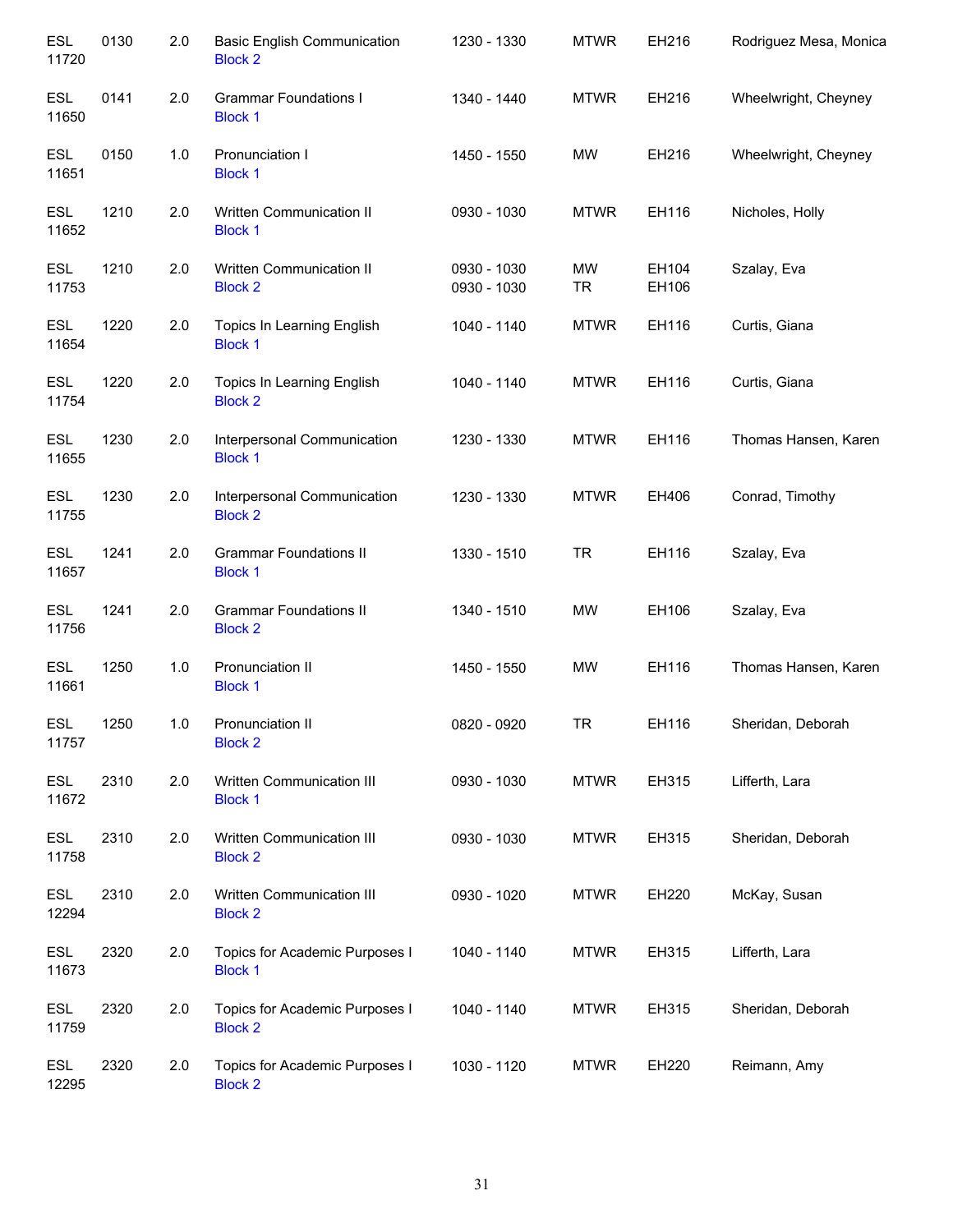| <b>ESL</b><br>11702 | 2330 | 2.0 | Academic Communication I<br><b>Block 1</b>       | 1230 - 1330 | <b>MTWR</b> | EH315 | Curtis, Giana        |
|---------------------|------|-----|--------------------------------------------------|-------------|-------------|-------|----------------------|
| <b>ESL</b><br>11760 | 2330 | 2.0 | Academic Communication I<br><b>Block 2</b>       | 1230 - 1330 | <b>MTWR</b> | EH315 | Curtis, Giana        |
| <b>ESL</b><br>11703 | 2341 | 2.0 | Advanced Grammar I<br><b>Block 1</b>             | 1340 - 1540 | <b>MW</b>   | EH315 | Curtis, Giana        |
| ESL<br>11761        | 2341 | 2.0 | <b>Advanced Grammar I</b><br><b>Block 2</b>      | 1340 - 1540 | <b>MW</b>   | EH315 | Curtis, Giana        |
| ESL<br>12273        | 2341 | 2.0 | Advanced Grammar I<br><b>Block 1</b>             | 1330 - 1510 | MW          | EH220 | Szalay, Eva          |
| <b>ESL</b><br>11704 | 2410 | 2.0 | Written Communication IV<br><b>Block 1</b>       | 0930 - 1030 | <b>MTWR</b> | EH117 | Reimann, Amy         |
| <b>ESL</b><br>11762 | 2410 | 2.0 | Written Communication IV<br><b>Block 2</b>       | 0930 - 1030 | <b>MTWR</b> | EH117 | Wheelwright, Cheyney |
| <b>ESL</b><br>11705 | 2420 | 2.0 | Topics - Academic Purposes II<br><b>Block 1</b>  | 1040 - 1140 | <b>MTWR</b> | EH107 | Nicholes, Holly      |
| <b>ESL</b><br>11763 | 2420 | 2.0 | Topics - Academic Purposes II<br><b>Block 2</b>  | 1040 - 1140 | <b>MTWR</b> | EH107 | Wheelwright, Cheyney |
| <b>ESL</b><br>11706 | 2430 | 2.0 | Academic Communication II<br><b>Block 1</b>      | 1230 - 1330 | <b>MTWR</b> | EH107 | Reimann, Amy         |
| <b>ESL</b><br>11764 | 2430 | 2.0 | Academic Communication II<br><b>Block 2</b>      | 1230 - 1330 | <b>MTWR</b> | EH107 | Sheridan, Deborah    |
| <b>ESL</b><br>11708 | 2441 | 2.0 | <b>Advanced Grammar II</b><br><b>Block 1</b>     | 1340 - 1440 | <b>MTWR</b> | EH117 | Nicholes, Holly      |
| <b>ESL</b><br>11765 | 2441 | 2.0 | Advanced Grammar II<br><b>Block 2</b>            | 1130 - 1220 | <b>MTWR</b> | EH204 | McKay, Susan         |
| ESL<br>12320        | 2441 | 2.0 | Advanced Grammar II<br><b>Block 2</b>            | 1330 - 1510 | <b>TR</b>   | EH220 | Wheelwright, Cheyney |
| ESL<br>11709        | 2510 | 3.0 | Written Communication V<br><b>Block 1</b>        | 1340 - 1630 | <b>TR</b>   | EH118 | Curtis, Giana        |
| ESL<br>11710        | 2510 | 3.0 | Written Communication V<br><b>Block 1</b>        | 1730 - 2020 | MW          | EH107 | Heslop, Brian        |
| ESL<br>11766        | 2510 | 3.0 | Written Communication V<br><b>Block 2</b>        | 1340 - 1630 | <b>TR</b>   | EH118 | Sheridan, Deborah    |
| ESL<br>11711        | 2520 | 3.0 | Variable Topics-Academic Study<br><b>Block 1</b> | 1340 - 1630 | <b>MW</b>   | EH107 | Reimann, Amy         |
| ESL<br>11712        | 2520 | 3.0 | Variable Topics-Academic Study<br><b>Block 1</b> | 1730 - 2020 | <b>TR</b>   | EH107 | Heslop, Brian        |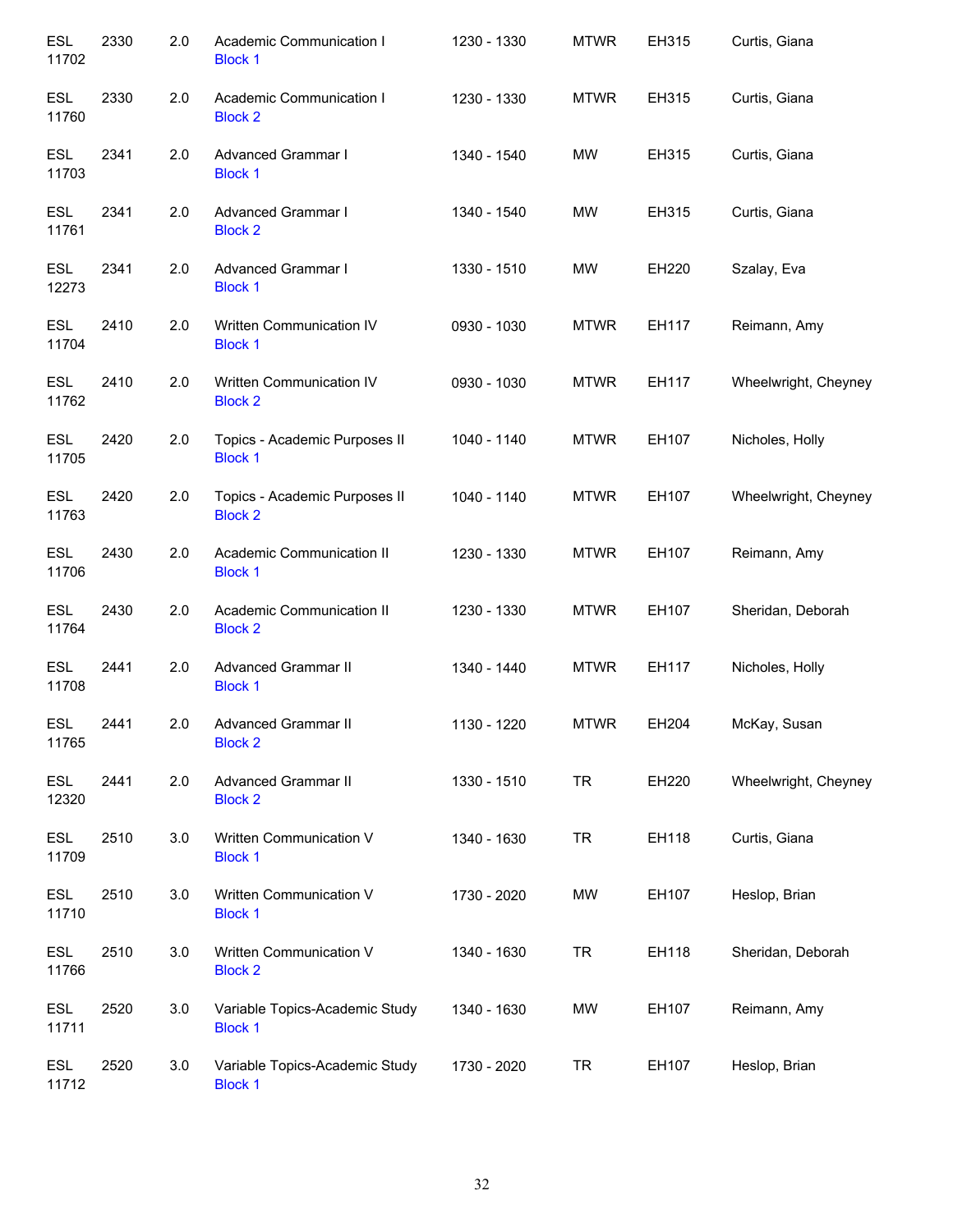| <b>ESL</b><br>11768 | 2520 | 3.0   | Variable Topics-Academic Study<br><b>Block 2</b>                                                                | 1340 - 1630 | <b>MW</b>  | EH107        | Sheridan, Deborah |
|---------------------|------|-------|-----------------------------------------------------------------------------------------------------------------|-------------|------------|--------------|-------------------|
| <b>ESL</b><br>11770 | 2520 | 3.0   | Variable Topics-Academic Study<br><b>Block 2</b>                                                                | 1330 - 1620 | MW         | EH219        | Heslop, Brian     |
| <b>FIN</b><br>11074 | 1010 | 3.0   | <b>Personal Finance</b><br><b>Full Semester</b>                                                                 | <b>TBA</b>  | <b>TBA</b> | OL           | Livingston, E     |
|                     |      |       | To access online course materials, please log in through<br>the student portal (eWeber) at http://weber.edu.    |             |            |              |                   |
| <b>FIN</b><br>10247 | 3200 | 3.0   | <b>Financial Management</b><br><b>Block 1</b>                                                                   | 1030 - 1310 | <b>TR</b>  | <b>WB121</b> | Morgan, Terrilyn  |
| <b>FIN</b><br>10248 | 3200 | 3.0   | <b>Financial Management</b><br><b>Block 1</b>                                                                   | 1730 - 1920 | <b>MWF</b> | <b>WB121</b> | Morgan, Terrilyn  |
| <b>FIN</b><br>10249 | 3350 | 3.0   | <b>Financial Institutions</b><br><b>Block 1</b>                                                                 | 0730 - 1010 | <b>TR</b>  | <b>WB120</b> | Morgan, Terrilyn  |
| <b>FIN</b><br>11075 | 3400 | 3.0   | Real Estate Principles & Pract<br><b>Full Semester</b>                                                          | <b>TBA</b>  | <b>TBA</b> | <b>OL</b>    | Handley, William  |
|                     |      |       | To access online course materials, please log in through<br>the student portal (eWeber) at http://weber.edu.    |             |            |              |                   |
| <b>FIN</b><br>10254 | 4860 | 3.0   | Finance Internship<br><b>Full Semester</b>                                                                      | <b>TBA</b>  | <b>TBA</b> |              | Russell, Stephen  |
| FL.<br>10098        | 4990 | 0.5   | Senior Assessment<br><b>Full Semester</b>                                                                       | <b>TBA</b>  | <b>TBA</b> |              | Mathews, Thomas   |
| <b>GEO</b><br>11470 | 1030 | 3.0   | PS/SI Earthquakes & Volcanoes<br><b>Block 2</b>                                                                 | 1030 - 1220 | <b>MWF</b> | LL124        | Nielsen, Gregory  |
| <b>GEO</b><br>11494 | 1030 | 3.0   | PS/SI Earthquakes & Volcanoes<br><b>Block 1</b>                                                                 | 1730 - 2010 | <b>MW</b>  | D02320       | Larsen, David     |
| GEO<br>11226        | 1060 | 3.0   | PS Environmental Geosciences<br><b>Full Semester</b>                                                            | TBA         | TBA        | OL           | Matyjasik, Marek  |
|                     |      |       | To access the online course materials, please log in through<br>the student portal (eWeber) at http://weber.edu |             |            |              |                   |
| GEO<br>11231        | 1110 | 3.0   | PS/SI Dynam Earth: Physical Geo<br><b>Full Semester</b>                                                         | <b>TBA</b>  | <b>TBA</b> | OL           | Matyjasik, Marek  |
|                     |      |       | To access the online course materials, please log in through<br>the student portal (eWeber) at http://weber.edu |             |            |              |                   |
| GEO<br>11471        | 4510 | 4.0   | Geology Field Camp<br><b>Block 1</b>                                                                            | TBA         | <b>TBA</b> |              | Yonkee, W         |
|                     |      |       | CLASS DURATION: MAY 7, 2010 TO JUNE 4, 2010.<br>FIELD TRIP TOWESTERN WYOMING AND UTAH<br>ESTIMATED COST: \$500  |             |            |              |                   |
| GEO<br>12135        | 4800 | 1.0   | Independent Research<br><b>Block 1</b>                                                                          | <b>TBA</b>  | <b>TBA</b> |              | Matyjasik, Marek  |
| GEO<br>12288        | 4800 | $1.0$ | Independent Research<br><b>Full Semester</b>                                                                    | <b>TBA</b>  | <b>TBA</b> |              | Matyjasik, Marek  |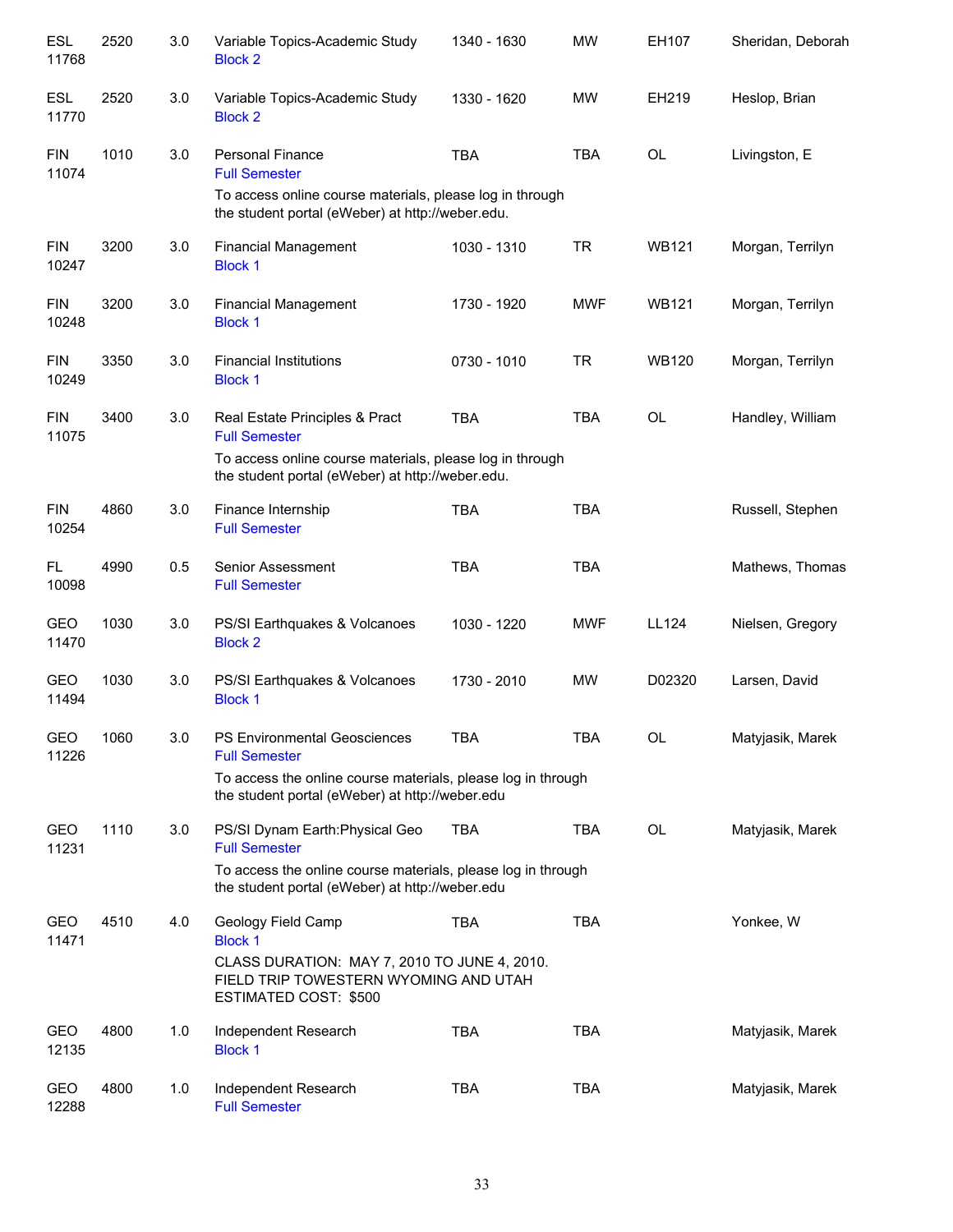| <b>GEOG</b><br>11105 | 1000 | 3.0 | PS/SI Natural Envmnts of Earth<br><b>Block 1</b>                                                                                                                                        | 0830 - 1020 | <b>MWF</b> | <b>SS318</b> | Lang, Anna        |
|----------------------|------|-----|-----------------------------------------------------------------------------------------------------------------------------------------------------------------------------------------|-------------|------------|--------------|-------------------|
| <b>GEOG</b><br>11106 | 1000 | 3.0 | PS/SI Natural Envmnts of Earth<br><b>Block 2</b>                                                                                                                                        | 0930 - 1120 | <b>MWF</b> | <b>SS318</b> | Lang, Anna        |
| <b>GEOG</b><br>11184 | 1000 | 3.0 | PS/SI Natural Envmnts of Earth<br><b>Block 1</b>                                                                                                                                        | 1030 - 1310 | <b>MWF</b> | WW116        | Dickie, Wendy     |
| <b>GEOG</b><br>11852 | 1000 | 3.0 | PS/SI Natural Envmnts of Earth<br><b>Block 1</b>                                                                                                                                        | 0930 - 1210 | <b>TR</b>  | D02114       | Hadfield, Kimball |
| GEOG<br>11107        | 1002 | 1.0 | Map Reading & Land Navigation<br><b>Block 1</b>                                                                                                                                         | 1800 - 2000 | Т          | <b>SS318</b> | Hanniger, Kurt    |
|                      |      |     | Students will meet in the classroom on the following days:<br>Tues. May 4, Tues. May 11 and Tues. May 18 from 6:00-8:00 pm<br>Field day will be Sat., May 22 from 9:00 am until 5:00 pm |             |            |              |                   |
| <b>GEOG</b><br>11108 | 1300 | 3.0 | SS/DV Places & Peoples World<br><b>Block 1</b>                                                                                                                                          | 0930 - 1210 | <b>TR</b>  | <b>SS318</b> | Gurgel, Klaus     |
| GEOG 4800<br>11109   |      | 1.0 | Individual Research<br><b>Full Semester</b>                                                                                                                                             | <b>TBA</b>  | <b>TBA</b> |              | Elliott, Harold   |
| GEOG 4800<br>11110   |      | 1.0 | Individual Research<br><b>Full Semester</b>                                                                                                                                             | <b>TBA</b>  | <b>TBA</b> |              | Elliott, Harold   |
| GEOG 4800<br>11111   |      | 1.0 | Individual Research<br><b>Full Semester</b>                                                                                                                                             | <b>TBA</b>  | <b>TBA</b> |              | Elliott, Harold   |
| GEOG 4800<br>11112   |      | 1.0 | Individual Research<br><b>Full Semester</b>                                                                                                                                             | <b>TBA</b>  | <b>TBA</b> |              | Dorsey, Bryan     |
| GEOG 4800<br>11113   |      | 1.0 | Individual Research<br><b>Full Semester</b>                                                                                                                                             | <b>TBA</b>  | <b>TBA</b> |              | Dorsey, Bryan     |
| GEOG 4800<br>11114   |      | 1.0 | Individual Research<br><b>Full Semester</b>                                                                                                                                             | <b>TBA</b>  | <b>TBA</b> |              | Dorsey, Bryan     |
| GEOG<br>11115        | 4800 | 1.0 | Individual Research<br><b>Full Semester</b>                                                                                                                                             | <b>TBA</b>  | <b>TBA</b> |              | Ewert, Eric       |
| GEOG 4800<br>11116   |      | 1.0 | <b>Individual Research</b><br><b>Full Semester</b>                                                                                                                                      | <b>TBA</b>  | <b>TBA</b> |              | Ewert, Eric       |
| GEOG 4800<br>11117   |      | 1.0 | Individual Research<br><b>Full Semester</b>                                                                                                                                             | <b>TBA</b>  | <b>TBA</b> |              | Ewert, Eric       |
| GEOG<br>11118        | 4800 | 1.0 | Individual Research<br><b>Full Semester</b>                                                                                                                                             | <b>TBA</b>  | <b>TBA</b> |              | Lang, Anna        |
| GEOG 4800<br>11119   |      | 1.0 | Individual Research<br><b>Full Semester</b>                                                                                                                                             | <b>TBA</b>  | TBA        |              | Lang, Anna        |
| GEOG<br>11120        | 4800 | 1.0 | Individual Research<br><b>Full Semester</b>                                                                                                                                             | <b>TBA</b>  | <b>TBA</b> |              | Lang, Anna        |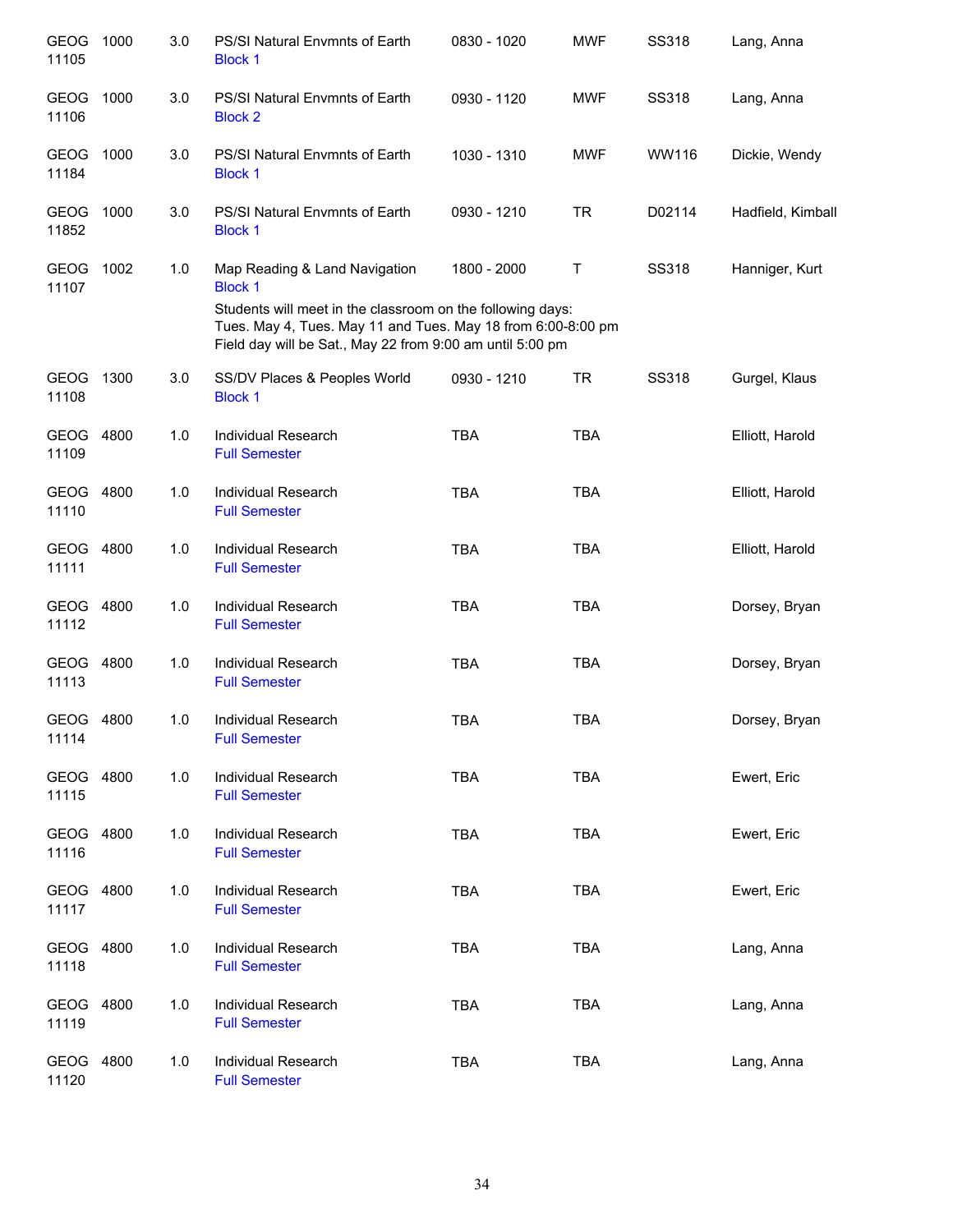| GEOG 4890<br>11121   |      | 1.0 | Cooperative Work Experience<br><b>Full Semester</b>                                                                                                                                             | <b>TBA</b> | <b>TBA</b> |    | Dorsey, Bryan          |
|----------------------|------|-----|-------------------------------------------------------------------------------------------------------------------------------------------------------------------------------------------------|------------|------------|----|------------------------|
| GEOG<br>11122        | 4890 | 1.0 | Cooperative Work Experience<br><b>Full Semester</b>                                                                                                                                             | <b>TBA</b> | <b>TBA</b> |    | Dorsey, Bryan          |
| GEOG 4890<br>11123   |      | 1.0 | Cooperative Work Experience<br><b>Full Semester</b>                                                                                                                                             | <b>TBA</b> | <b>TBA</b> |    | Dorsey, Bryan          |
| GEOG 4890<br>11124   |      | 1.0 | Cooperative Work Experience<br><b>Full Semester</b>                                                                                                                                             | <b>TBA</b> | <b>TBA</b> |    | Ewert, Eric            |
| GEOG 4890<br>11125   |      | 1.0 | Cooperative Work Experience<br><b>Full Semester</b>                                                                                                                                             | <b>TBA</b> | <b>TBA</b> |    | Ewert, Eric            |
| GEOG<br>11126        | 4890 | 1.0 | Cooperative Work Experience<br><b>Full Semester</b>                                                                                                                                             | <b>TBA</b> | <b>TBA</b> |    | Ewert, Eric            |
| <b>GERT</b><br>10710 | 3600 | 3.0 | SI Social Statistics<br><b>Block 2</b>                                                                                                                                                          | <b>TBA</b> | <b>TBA</b> | OL | Kennedy-Pressey, Kerry |
|                      |      |     | To access the online course materials, please log in through<br>the student portal (eWeber) at http://weber.edu and select:<br>"current students"                                               |            |            |    |                        |
| <b>GERT</b><br>11055 | 4830 | 2.0 | Readings and/or Projects<br><b>Full Semester</b>                                                                                                                                                | <b>TBA</b> | <b>TBA</b> |    | Bigler, Mark           |
|                      |      |     | Instructor permission required to register for this class.<br>Call the Social Work & Gerontology Office for more<br>information, 801-626-6157.                                                  |            |            |    |                        |
| <b>GERT</b><br>10745 | 4860 | 2.0 | Introductory Field Practicum<br><b>Full Semester</b>                                                                                                                                            | <b>TBA</b> | <b>TBA</b> |    | Vigil, Steven          |
|                      |      |     | Contact Steve Vigil or Social Work Department for permission<br>to register for class. Time, Day and Location to be<br>announced. Call 801-626-6157 for more information.<br>Course Fee \$10.00 |            |            |    |                        |
| <b>GRMN</b><br>11025 | 3850 | 1.0 | Study Abroad<br><b>Full Semester</b>                                                                                                                                                            | <b>TBA</b> | <b>TBA</b> |    | Daines, Erika          |
| <b>GRMN</b><br>12201 | 4830 | 1.0 | <b>Directed Readings</b><br><b>Full Semester</b>                                                                                                                                                | <b>TBA</b> | <b>TBA</b> |    | Daines, Erika          |
| <b>GRMN</b><br>11026 | 4850 | 1.0 | Study Abroad<br><b>Full Semester</b>                                                                                                                                                            | <b>TBA</b> | <b>TBA</b> |    | Daines, Erika          |
| <b>HAS</b><br>11256  | 3000 | 3.0 | The Health Care System<br><b>Block 1</b>                                                                                                                                                        | <b>TBA</b> | <b>TBA</b> | OL | Dahlkemper, Richard    |
|                      |      |     | To access the course materials, log into the Student Portal<br>(eWeber) at http://weber.edu and select "Current Students"                                                                       |            |            |    |                        |
| HAS<br>11197         | 3020 | 3.0 | Health Care Marketing<br><b>Block 1</b>                                                                                                                                                         | <b>TBA</b> | TBA        | OL | Dahlkemper, Richard    |
|                      |      |     | To access the course materials, log into the Student Portal<br>(eWeber) at http://weber.edu and select "Current Students"                                                                       |            |            |    |                        |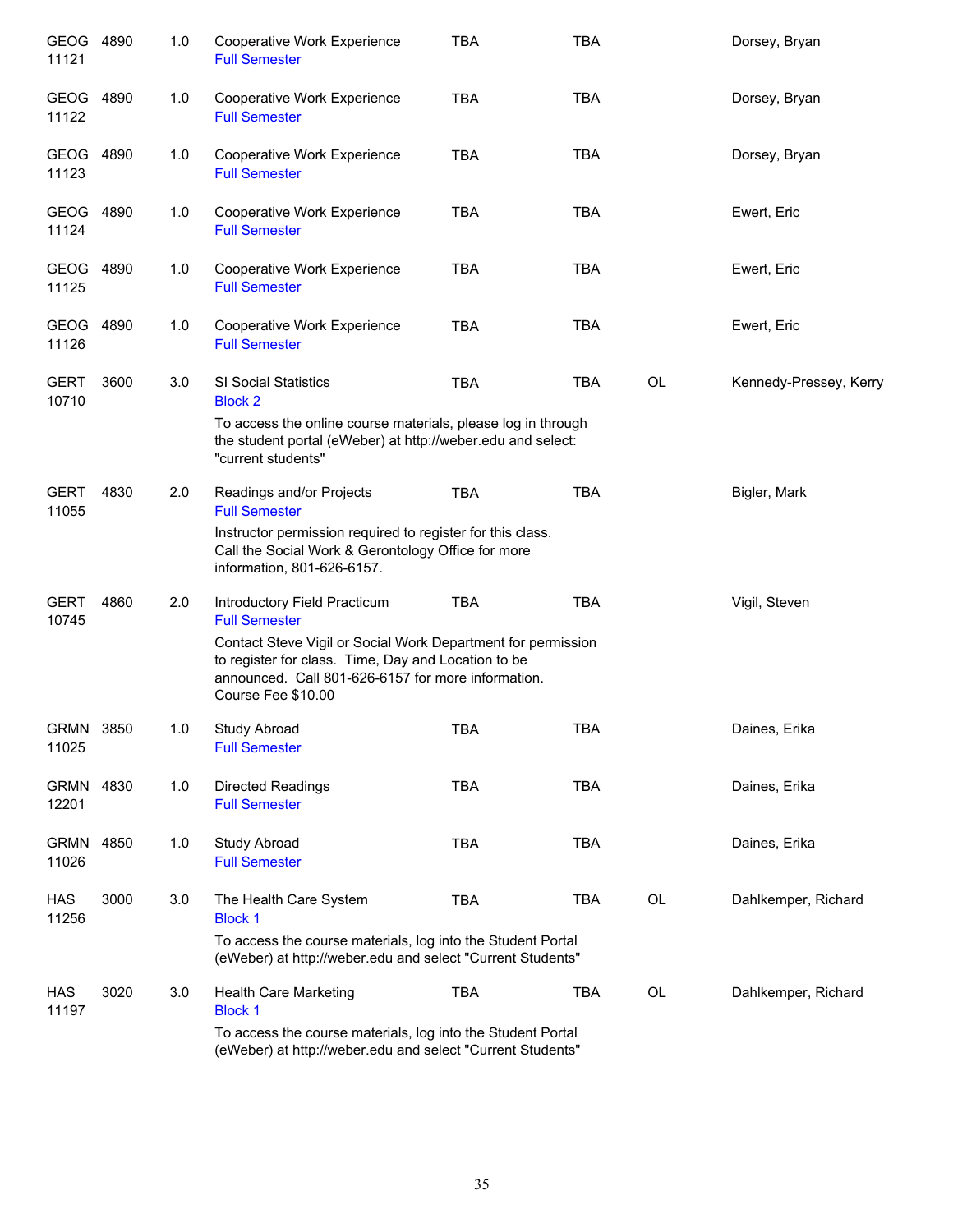| <b>HAS</b><br>11198  | 3150 | 3.0 | Com Health Agencies & Services<br><b>Block 1</b>                                                                          | <b>TBA</b> | <b>TBA</b> | OL        | Johnson, Kenneth |
|----------------------|------|-----|---------------------------------------------------------------------------------------------------------------------------|------------|------------|-----------|------------------|
|                      |      |     | To access the course materials, log into the Student Portal<br>(eWeber) at http://weber.edu and select "Current Students" |            |            |           |                  |
| <b>HAS</b><br>11199  | 3190 | 3.0 | DV Cultural Divers in Patient<br><b>Block 1</b>                                                                           | <b>TBA</b> | <b>TBA</b> | <b>OL</b> | Johnson, Kenneth |
|                      |      |     | To access the course materials, log into the Student Portal<br>(eWeber) at http://weber.edu and select "Current Students" |            |            |           |                  |
| <b>HAS</b><br>11255  | 3240 | 3.0 | Human Resource Develpmnt HC<br><b>Full Semester</b>                                                                       | <b>TBA</b> | <b>TBA</b> | OL        | Moss, Cory       |
|                      |      |     | To access the course materials, log into the Student Portal<br>(eWeber) at http://weber.edu and select "Current Students" |            |            |           |                  |
| <b>HAS</b><br>11257  | 3260 | 3.0 | Administrative/Supervisor Theo<br><b>Block 1</b>                                                                          | <b>TBA</b> | <b>TBA</b> | <b>OL</b> | Burton, Lloyd    |
|                      |      |     | To access the course materials, log into the Student Portal<br>(eWeber) at http://weber.edu and select "Current Students" |            |            |           |                  |
| <b>HAS</b><br>11258  | 4620 | 3.0 | International Health Care<br><b>Block 1</b>                                                                               | <b>TBA</b> | <b>TBA</b> | <b>OL</b> | Brady, Sharen    |
|                      |      |     | To access the course materials, log into the Student Portal<br>(eWeber) at http://weber.edu and select "Current Students" |            |            |           |                  |
| HIM<br>11259         | 2300 | 3.0 | Diagnosis Coding<br><b>Full Semester</b>                                                                                  | <b>TBA</b> | <b>TBA</b> | <b>OL</b> | Carter, Darcy    |
|                      |      |     | To access the course materials, log into the Student Portal<br>(eWeber) at http://weber.edu and select "Current Students" |            |            |           |                  |
| HIM<br>11260         | 2320 | 3.0 | Ambulatory/Physician Office Co<br><b>Full Semester</b>                                                                    | <b>TBA</b> | <b>TBA</b> | <b>OL</b> | Merkley, Heather |
|                      |      |     | To access the course materials, log into the Student Portal<br>(eWeber) at http://weber.edu and select "Current Students" |            |            |           |                  |
| HIM<br>11261         | 2330 | 2.0 | Class Systems Topics/Reimburse<br><b>Full Semester</b>                                                                    | <b>TBA</b> | <b>TBA</b> | <b>OL</b> | Shaw, Patricia   |
|                      |      |     | To access the course materials, log into the Student Portal<br>(eWeber) at http://weber.edu and select "Current Students" |            |            |           |                  |
| HIM<br>11262         | 3000 | 3.0 | <b>Computer Applications in HIth</b><br><b>Block 1</b>                                                                    | <b>TBA</b> | <b>TBA</b> | OL        | Merkley, Heather |
|                      |      |     | To access the course materials, log into the Student Portal<br>(eWeber) at http://weber.edu and select "Current Students" |            |            |           |                  |
| HIM<br>11263         | 3200 | 3.0 | SI Epidemiology & Biostatistic<br><b>Full Semester</b>                                                                    | <b>TBA</b> | <b>TBA</b> | OL        | Burton, Lloyd    |
|                      |      |     | To access the course materials, log into the Student Portal<br>(eWeber) at http://weber.edu and select "Current Students" |            |            |           |                  |
| HIM<br>11264         | 3300 | 3.0 | Intro Quality Improve Hith Car<br><b>Full Semester</b>                                                                    | <b>TBA</b> | <b>TBA</b> | <b>OL</b> | Shaw, Patricia   |
|                      |      |     | To access the course materials, log into the Student Portal<br>(eWeber) at http://weber.edu and select "Current Students" |            |            |           |                  |
| <b>HIST</b><br>11060 | 1500 | 3.0 | SS World History to 1500<br><b>Block 2</b>                                                                                | <b>TBA</b> | <b>TBA</b> | OL        | Francis, Stephen |
|                      |      |     | To access the online materials, please log in through<br>the student portal (eWeber) at http://weber.edu.                 |            |            |           |                  |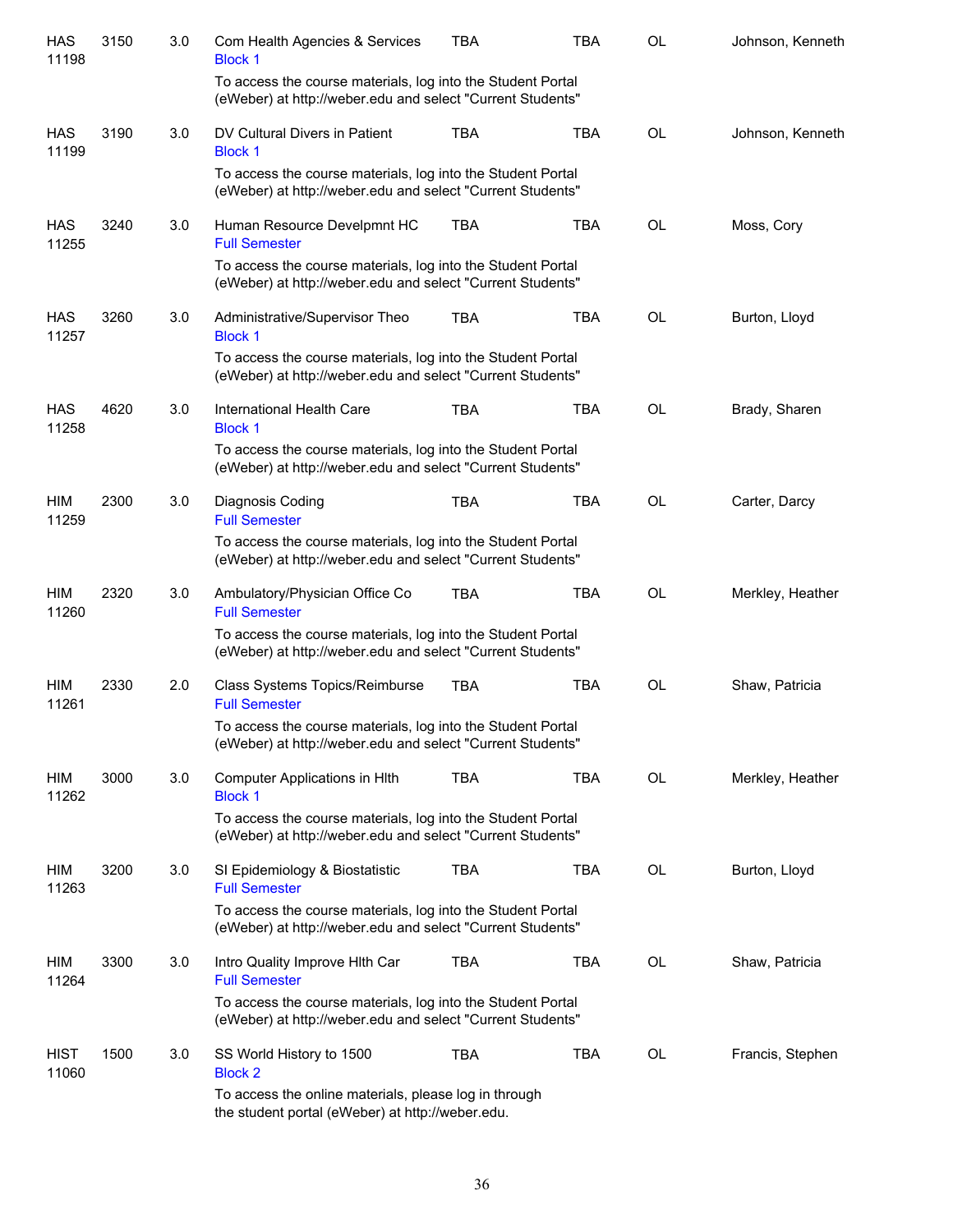| <b>HIST</b><br>11137 | 1500 | 3.0 | SS World History to 1500<br><b>Full Semester</b>                                                                 | 0930 - 1020 | <b>MWF</b> | D02106       | Schmidt, Brent    |
|----------------------|------|-----|------------------------------------------------------------------------------------------------------------------|-------------|------------|--------------|-------------------|
| <b>HIST</b><br>10817 | 1510 | 3.0 | SS/DV World Hist 1500 to Pres<br><b>Full Semester</b>                                                            | 0900 - 1015 | <b>TR</b>  | SS201        | Schmidt, Brent    |
| <b>HIST</b><br>10847 | 1510 | 3.0 | SS/DV World Hist 1500 to Pres<br><b>Block 2</b>                                                                  | 0930 - 1210 | <b>TR</b>  | SS231        | Ibarguen, John    |
| <b>HIST</b><br>11062 | 1510 | 3.0 | SS/DV World Hist 1500 to Pres<br><b>Block 2</b><br>To access the online course materials, please log in through  | <b>TBA</b>  | <b>TBA</b> | <b>OL</b>    | Francis, Stephen  |
|                      |      |     | the student portal (eWeber) at http://weber.edu.                                                                 |             |            |              |                   |
| <b>HIST</b><br>10819 | 1700 | 3.0 | Al American Civilization<br><b>Full Semester</b>                                                                 | 1730 - 2010 | W          | SS219        | Hedges, Andrew    |
| <b>HIST</b><br>10820 | 1700 | 3.0 | Al American Civilization<br><b>Full Semester</b>                                                                 | 1730 - 2010 | Τ          | SS219        | Waite, Ryan       |
| <b>HIST</b><br>10822 | 1700 | 3.0 | Al American Civilization<br><b>Full Semester</b>                                                                 | 1730 - 2010 | W          | D02104       | Smith, Tracey     |
| <b>HIST</b><br>10842 | 1700 | 3.0 | Al American Civilization<br><b>Block 1</b>                                                                       | 0930 - 1120 | <b>MWF</b> | SS219        | Greenwell, Scott  |
| <b>HIST</b><br>10845 | 1700 | 3.0 | Al American Civilization<br><b>Block 1</b>                                                                       | 1730 - 2010 | <b>TR</b>  | <b>SS274</b> | Kronmiller, Jay   |
| <b>HIST</b><br>10850 | 1700 | 3.0 | Al American Civilization<br><b>Block 2</b>                                                                       | 0930 - 1120 | <b>MWF</b> | SS219        | Reynolds, Dynette |
| <b>HIST</b><br>10927 | 1700 | 3.0 | Al American Civilization<br><b>Block 1</b>                                                                       | 0930 - 1210 | <b>TR</b>  | SS219        | Sillito, John     |
| <b>HIST</b><br>11068 | 1700 | 3.0 | Al American Civilization<br><b>Full Semester</b>                                                                 | <b>TBA</b>  | <b>TBA</b> | <b>OL</b>    | Sessions, Gene    |
|                      |      |     | To access the online course materials, please log in through<br>the student portal (eWeber) at http://weber.edu. |             |            |              |                   |
| <b>HIST</b><br>11072 | 1700 | 3.0 | Al American Civilization<br><b>Full Semester</b>                                                                 | <b>TBA</b>  | <b>TBA</b> | <b>OL</b>    | Vickers, Vikki    |
|                      |      |     | To access the online course materials, please log in through<br>the student portal (eWeber) at http://weber.edu. |             |            |              |                   |
| <b>HIST</b><br>11157 | 1700 | 3.0 | Al American Civilization<br><b>Block 1</b>                                                                       | 0930 - 1210 | <b>TR</b>  | D02112       | Greenwell, Scott  |
| <b>HIST</b><br>11080 | 2700 | 3.0 | Al History of the U.S. to 1877<br><b>Full Semester</b>                                                           | <b>TBA</b>  | <b>TBA</b> | <b>OL</b>    | MacKay, Kathryn   |
|                      |      |     | To access the online course materials, please log in through<br>the student portal (eWeber) at http://weber.edu. |             |            |              |                   |
| <b>HIST</b><br>11083 | 2710 | 3.0 | Al Hist of the U.S. Since 1877<br><b>Full Semester</b>                                                           | <b>TBA</b>  | <b>TBA</b> | <b>OL</b>    | MacKay, Kathryn   |
|                      |      |     | To access the online course materials, please log in through<br>the student portal (eWeber) at http://weber.edu. |             |            |              |                   |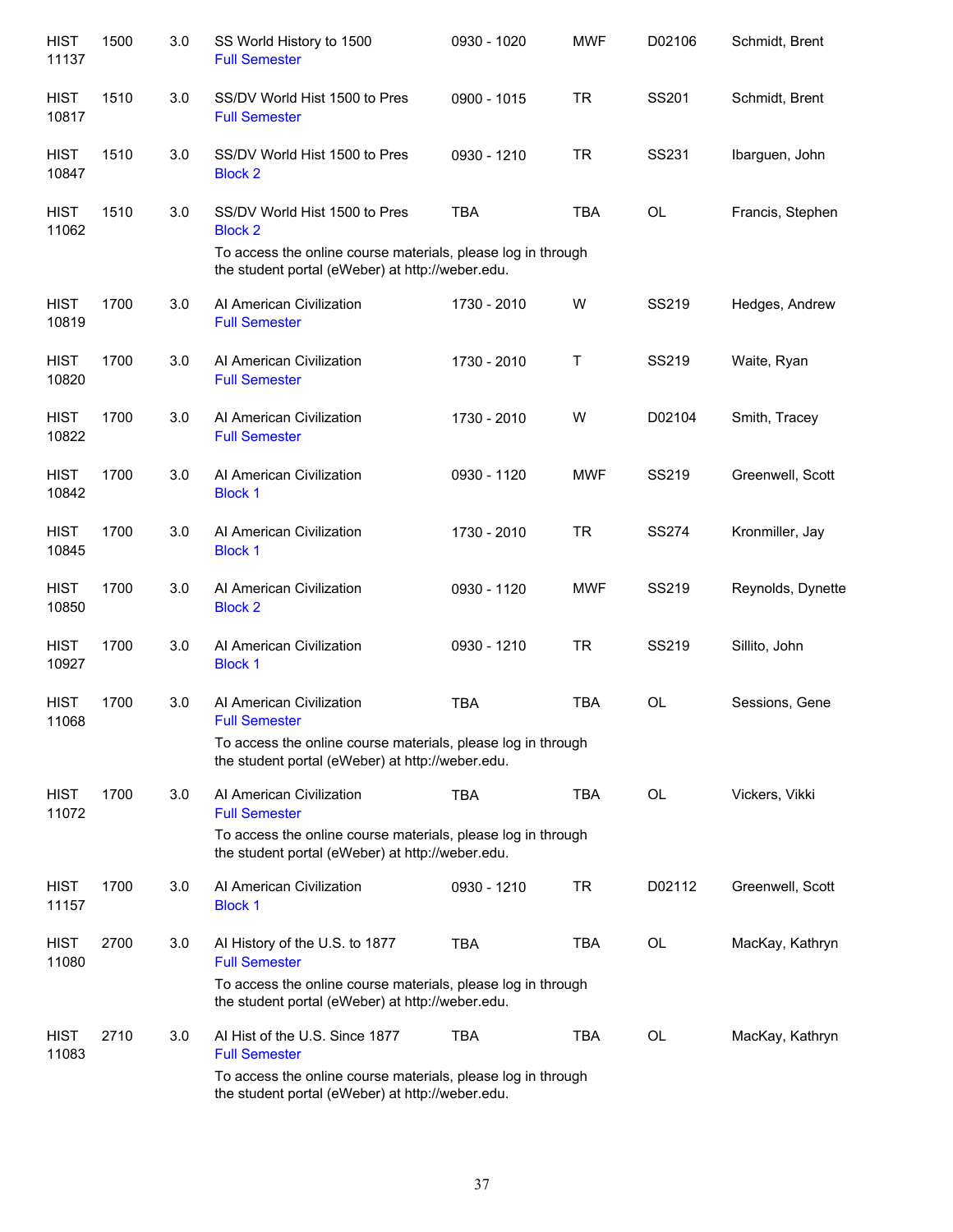| <b>HIST</b><br>10818 | 3000 | 3.0 | SI Investigating History<br><b>Full Semester</b>                                                                 | 1230 - 1510 | W          | SS213           | Sillito, John   |
|----------------------|------|-----|------------------------------------------------------------------------------------------------------------------|-------------|------------|-----------------|-----------------|
| <b>HIST</b><br>11076 | 3030 | 3.0 | DV African-American History<br><b>Block 1</b>                                                                    | <b>TBA</b>  | <b>TBA</b> | <b>OL</b>       | Vickers, Vikki  |
|                      |      |     | To access the online course materials, please log in through<br>the student portal (eWeber) at http://weber.edu. |             |            |                 |                 |
| <b>HIST</b><br>12160 | 4130 | 3.0 | History Of Utah<br><b>Block 2</b>                                                                                | 0930 - 1220 | <b>TR</b>  | D <sub>02</sub> | Sillito, John   |
| <b>HIST</b><br>11027 | 4510 | 3.0 | DV Twentieth Century World<br><b>Block 2</b>                                                                     | 1730 - 2010 | <b>TR</b>  | <b>SS274</b>    | Swedin, Eric    |
| <b>HIST</b><br>10849 | 4720 | 3.0 | Issues and Topics in European<br><b>Block 2</b><br>POST SOVIET RUSSIA                                            | 0930 - 1210 | <b>TR</b>  | SS217           | Larkin, Larae   |
| <b>HIST</b><br>10848 | 4730 | 3.0 | Issues in Global History<br><b>Block 2</b><br><b>HISTORY OF BRAZIL</b>                                           | 1730 - 2010 | <b>TR</b>  | SS217           | Ibarguen, John  |
| <b>HIST</b><br>10823 | 4830 | 1.0 | <b>Directed Readings</b><br><b>Full Semester</b>                                                                 | <b>TBA</b>  | <b>TBA</b> |                 | Matt, Susan     |
| <b>HIST</b><br>10824 | 4830 | 1.0 | Directed Readings<br><b>Full Semester</b>                                                                        | <b>TBA</b>  | <b>TBA</b> |                 | Matt, Susan     |
| <b>HIST</b><br>10828 | 4830 | 1.0 | Directed Readings<br><b>Full Semester</b>                                                                        | <b>TBA</b>  | <b>TBA</b> |                 | Matt, Susan     |
| <b>HIST</b><br>10829 | 4860 | 1.0 | Internship in Historical Study<br><b>Full Semester</b>                                                           | <b>TBA</b>  | <b>TBA</b> |                 | MacKay, Kathryn |
| <b>HIST</b><br>10830 | 4860 | 1.0 | Internship in Historical Study<br><b>Full Semester</b>                                                           | <b>TBA</b>  | <b>TBA</b> |                 | MacKay, Kathryn |
| <b>HIST</b><br>10831 | 4860 | 1.0 | Internship in Historical Study<br><b>Full Semester</b>                                                           | <b>TBA</b>  | TBA        |                 | MacKay, Kathryn |
| <b>HIST</b><br>10832 | 4860 | 1.0 | Internship in Historical Study<br><b>Full Semester</b>                                                           | TBA         | TBA        |                 | MacKay, Kathryn |
| <b>HIST</b><br>10833 | 4860 | 1.0 | Internship in Historical Study<br><b>Full Semester</b>                                                           | TBA         | <b>TBA</b> |                 | MacKay, Kathryn |
| <b>HIST</b><br>10834 | 4860 | 1.0 | Internship in Historical Study<br><b>Full Semester</b>                                                           | <b>TBA</b>  | <b>TBA</b> |                 | MacKay, Kathryn |
| <b>HIST</b><br>10835 | 4890 | 1.0 | Cooperative Work Experience<br><b>Full Semester</b>                                                              | <b>TBA</b>  | <b>TBA</b> |                 | Matt, Susan     |
| <b>HIST</b><br>10836 | 4890 | 1.0 | Cooperative Work Experience<br><b>Full Semester</b>                                                              | TBA         | <b>TBA</b> |                 | Matt, Susan     |
| <b>HIST</b><br>10837 | 4890 | 1.0 | Cooperative Work Experience<br><b>Full Semester</b>                                                              | <b>TBA</b>  | TBA        |                 | Matt, Susan     |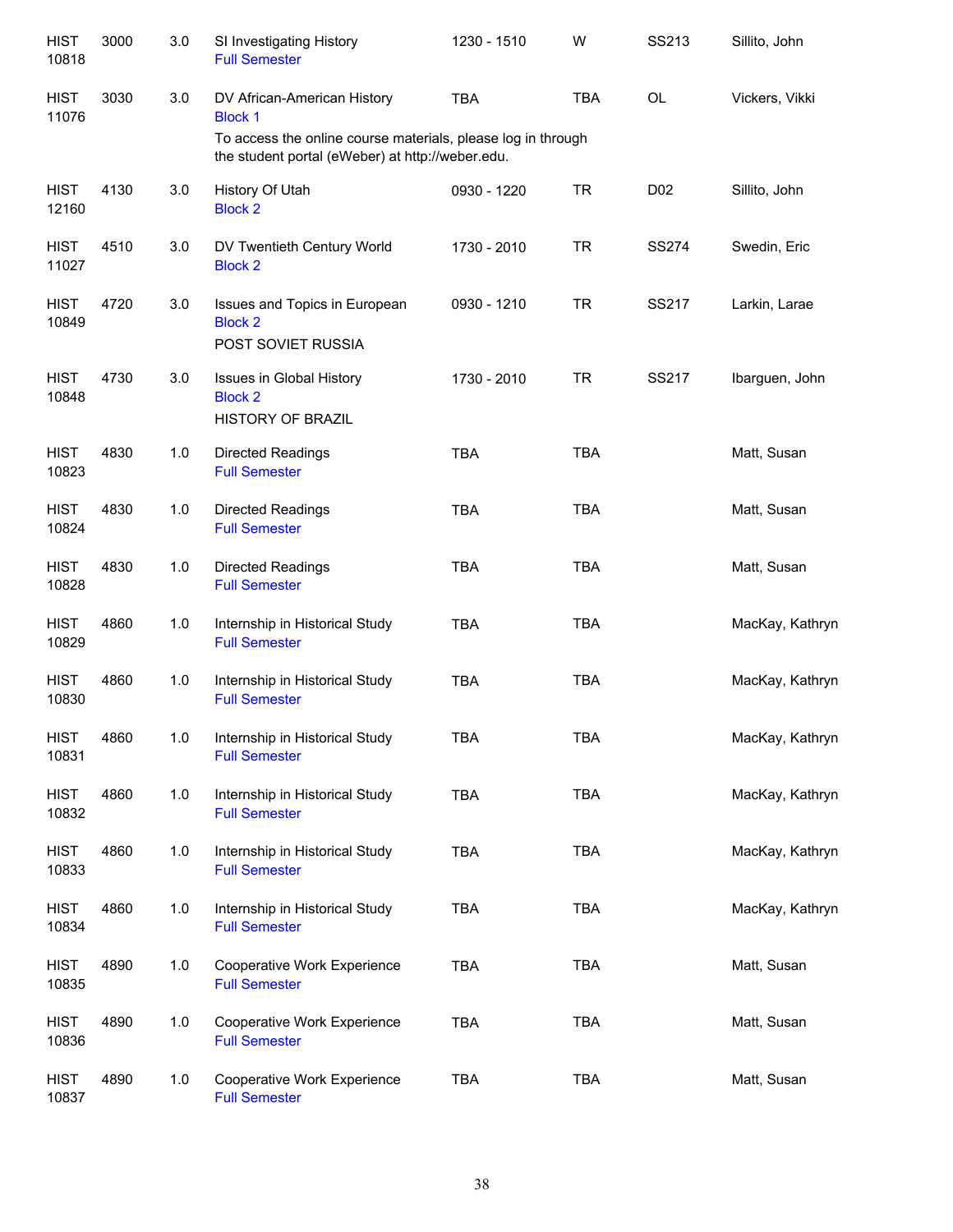| <b>HIST</b><br>10838 | 4890 | 1.0     | Cooperative Work Experience<br><b>Full Semester</b>                                                                                                                  | <b>TBA</b>  | <b>TBA</b>  |             | Matt, Susan             |
|----------------------|------|---------|----------------------------------------------------------------------------------------------------------------------------------------------------------------------|-------------|-------------|-------------|-------------------------|
| <b>HIST</b><br>10839 | 4890 | 1.0     | Cooperative Work Experience<br><b>Full Semester</b>                                                                                                                  | <b>TBA</b>  | <b>TBA</b>  |             | Matt, Susan             |
| <b>HIST</b><br>10840 | 4890 | 1.0     | Cooperative Work Experience<br><b>Full Semester</b>                                                                                                                  | <b>TBA</b>  | <b>TBA</b>  |             | Matt, Susan             |
| <b>HIST</b><br>11145 | 4990 | 3.0     | Senior Seminar<br><b>Full Semester</b>                                                                                                                               | 1730 - 2010 | W           | D02105      | Swedin, Eric            |
| <b>HLTH</b><br>10729 | 1030 | 3.0     | SS Healthy Lifestyles<br><b>Full Semester</b>                                                                                                                        | <b>TBA</b>  | <b>TBA</b>  | OL          | Eisenbarth, Christopher |
|                      |      |         | To access the online course materials, please log in through<br>the student portal (eWeber) at http://weber.edu and select:<br>"current students" Course Fee \$10.00 |             |             |             |                         |
| <b>HLTH</b><br>10731 | 1030 | 3.0     | SS Healthy Lifestyles<br><b>Full Semester</b>                                                                                                                        | <b>TBA</b>  | <b>TBA</b>  | <b>OL</b>   | Olpin, Shanyn           |
|                      |      |         | To access the online course materials, please log in through<br>the student portal (eWeber) at http://weber.edu and select:<br>"current students" Course Fee \$10.00 |             |             |             |                         |
| <b>HLTH</b><br>10728 | 1110 | 3.0     | <b>Stress Management</b><br><b>Full Semester</b>                                                                                                                     | <b>TBA</b>  | <b>TBA</b>  | OL          | Olpin, Michael          |
|                      |      |         | To access the online course materials, please log in through<br>the student portal (eWeber) at http://weber.edu and select:<br>"current students" Course Fee \$10.00 |             |             |             |                         |
| <b>HLTH</b><br>11415 | 1300 | 2.0     | First Aid: Resp to Emergencies<br><b>Block 1</b>                                                                                                                     | 0800 - 1700 | $\mathbf S$ | <b>SW68</b> | Berry, David            |
|                      |      |         | \$15 Lab Fee. Class meets May 8 and May 22 only.                                                                                                                     |             |             |             |                         |
| <b>HLTH</b><br>10623 | 2300 | $3.0\,$ | <b>Emergency Response</b><br><b>Block 1</b><br>\$30 Lab Fee                                                                                                          | 0830 - 1110 | <b>TR</b>   | <b>SW68</b> | Berry, David            |
| <b>HLTH</b><br>10616 | 2400 | 3.0     | Art of Emotional Wellness<br><b>Block 1</b>                                                                                                                          | 1030 - 1220 | <b>MWF</b>  | <b>SW62</b> | Olpin, Michael          |
| <b>HLTH</b><br>10730 | 3000 | 3.0     | Foundations of Hith Promotion<br><b>Full Semester</b>                                                                                                                | <b>TBA</b>  | TBA         | OL          | Eisenbarth, Christopher |
|                      |      |         | To access the online course materials, please log in through<br>the student portal (eWeber) at http://weber.edu and select:<br>"current students"                    |             |             |             |                         |
| <b>HLTH</b><br>10615 | 3200 | 3.0     | Methods in Health Education<br><b>Block 1</b>                                                                                                                        | 0830 - 1020 | <b>MWF</b>  | <b>SW62</b> | Olpin, Michael          |
| <b>HLTH</b><br>10732 | 3400 | 3.0     | Substance Abuse Prevention<br><b>Full Semester</b>                                                                                                                   | <b>TBA</b>  | TBA         | OL          | Cost, Patricia          |
|                      |      |         | To access the online course materials, please log in through<br>the student portal (eWeber) at http://weber.edu and select:<br>"current students"                    |             |             |             |                         |
| <b>HLTH</b><br>10618 | 3500 | 3.0     | Human Sexuality<br><b>Block 1</b>                                                                                                                                    | 0930 - 1210 | <b>TR</b>   | <b>SW62</b> | Cost, Patricia          |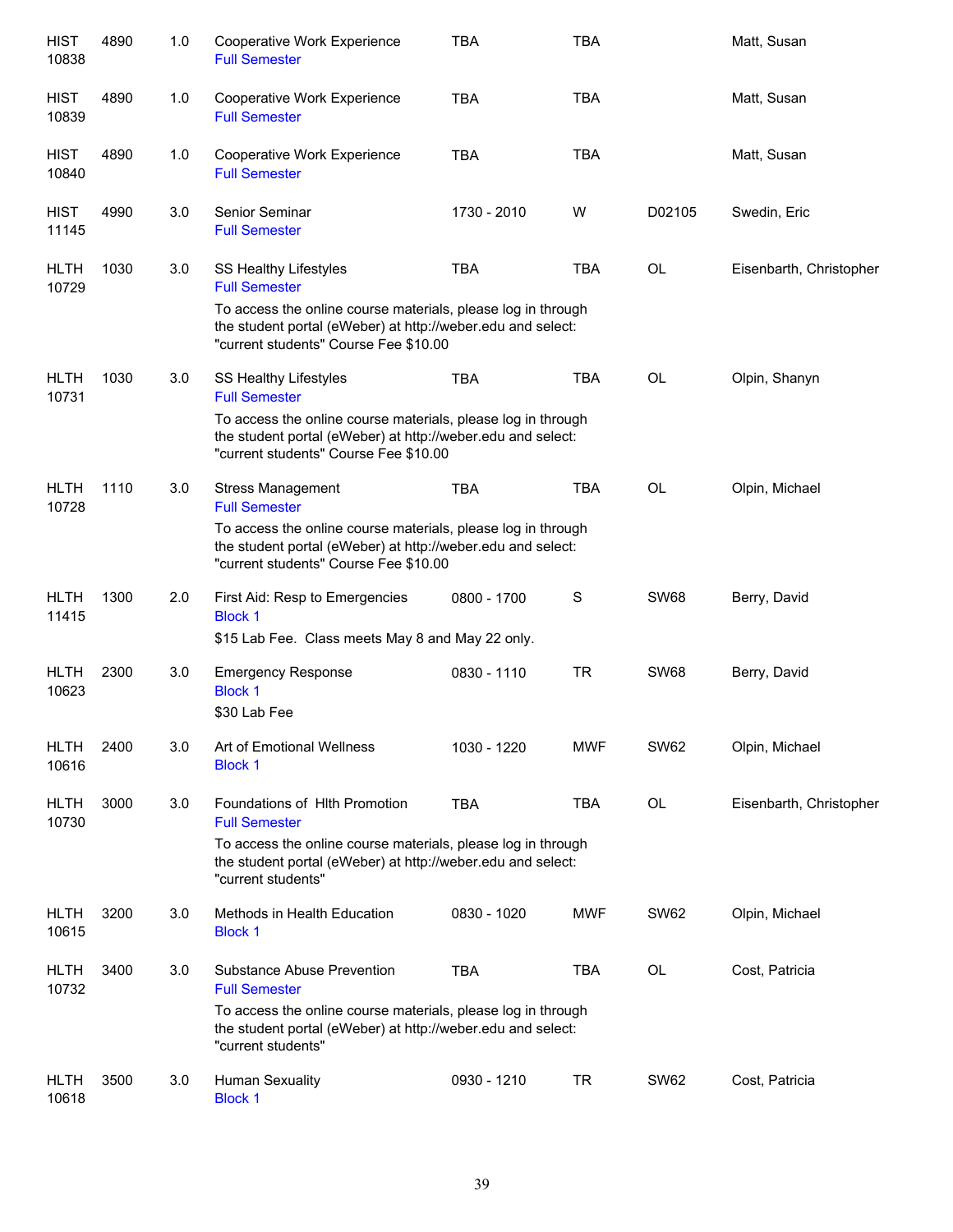| <b>HLTH</b><br>10733 | 3500 | 3.0 | <b>Human Sexuality</b><br><b>Full Semester</b>                                                                                                                                                                                | <b>TBA</b>  | <b>TBA</b> | <b>OL</b>   | Cost, Patricia    |
|----------------------|------|-----|-------------------------------------------------------------------------------------------------------------------------------------------------------------------------------------------------------------------------------|-------------|------------|-------------|-------------------|
|                      |      |     | To access the online course materials, please log in through<br>the student portal (eWeber) at http://weber.edu and select:<br>"current students"                                                                             |             |            |             |                   |
| <b>HLTH</b><br>10619 | 4300 | 2.0 | Health Ed in Elementary School<br><b>Block 1</b>                                                                                                                                                                              | 1330 - 1520 | <b>TR</b>  | <b>SW62</b> | Cost, Patricia    |
| <b>HLTH</b><br>10664 | 4860 | 2.0 | <b>Field Experience</b><br><b>Full Semester</b>                                                                                                                                                                               | 1430 - 1520 | <b>TR</b>  | <b>SW80</b> | Olpin, Michael    |
|                      |      |     | Instructor approval required, contact<br>molpin@weber.edu                                                                                                                                                                     |             |            |             |                   |
| <b>HLTH</b><br>10671 | 4860 | 2.0 | <b>Field Experience</b><br><b>Full Semester</b>                                                                                                                                                                               | 1430 - 1520 | <b>TR</b>  | <b>SW80</b> | Olpin, Michael    |
|                      |      |     | Instructor approval required, contact<br>molpin@weber.edu                                                                                                                                                                     |             |            |             |                   |
| <b>HLTH</b><br>10672 | 4860 | 2.0 | <b>Field Experience</b><br><b>Full Semester</b>                                                                                                                                                                               | 1430 - 1520 | <b>TR</b>  | <b>SW80</b> | Olpin, Michael    |
|                      |      |     | Instructor approval required,<br>contact molpin@weber.edu                                                                                                                                                                     |             |            |             |                   |
| <b>HLTH</b><br>10674 | 4860 | 2.0 | <b>Field Experience</b><br><b>Full Semester</b>                                                                                                                                                                               | 1430 - 1520 | <b>TR</b>  | <b>SW80</b> | Olpin, Michael    |
|                      |      |     | Instructor approval required,<br>contact molpin@weber.edu                                                                                                                                                                     |             |            |             |                   |
| <b>HLTH</b><br>10676 | 4860 | 2.0 | <b>Field Experience</b><br><b>Full Semester</b>                                                                                                                                                                               | 1430 - 1520 | <b>TR</b>  | <b>SW80</b> | Olpin, Michael    |
|                      |      |     | Instructor approval required, contact<br>molpin@weber.edu                                                                                                                                                                     |             |            |             |                   |
| <b>HLTH</b><br>10620 | 6300 | 2.0 | Health Ed in Elementary School<br><b>Block 1</b>                                                                                                                                                                              | 1330 - 1520 | <b>TR</b>  | <b>SW62</b> | Cost, Patricia    |
| <b>HTHS</b><br>10978 | 1101 | 2.0 | <b>Medical Terminolgy</b><br><b>Full Semester</b>                                                                                                                                                                             | <b>TBA</b>  | <b>TBA</b> | OL          | Hoffman, Rosemary |
|                      |      |     | To access the course materials, log into the Student Portal<br>(eWeber) at http://weber.edu and select "Current Students"                                                                                                     |             |            |             |                   |
| <b>HTHS</b><br>10979 | 1101 | 2.0 | <b>Medical Terminolgy</b><br><b>Full Semester</b>                                                                                                                                                                             | <b>TBA</b>  | TBA        | OL          | Nichols, Roger    |
|                      |      |     | To access the course materials, log into the Student Portal<br>(eWeber) at http://weber.edu and select "Current Students"                                                                                                     |             |            |             |                   |
| <b>HTHS</b><br>10980 | 1110 | 4.0 | LS Biomedical Core Lecture<br><b>Full Semester</b>                                                                                                                                                                            | <b>TBA</b>  | TBA        | OL          | Hutchins, James   |
|                      |      |     | \$30 lab fee. Must also register for lab 10982 to complete<br>registration. Buy new course materials from WSU<br>bookstore. Do not buy used. If so, pay additional<br>\$145 license fee plus additional for study notes book. |             |            |             |                   |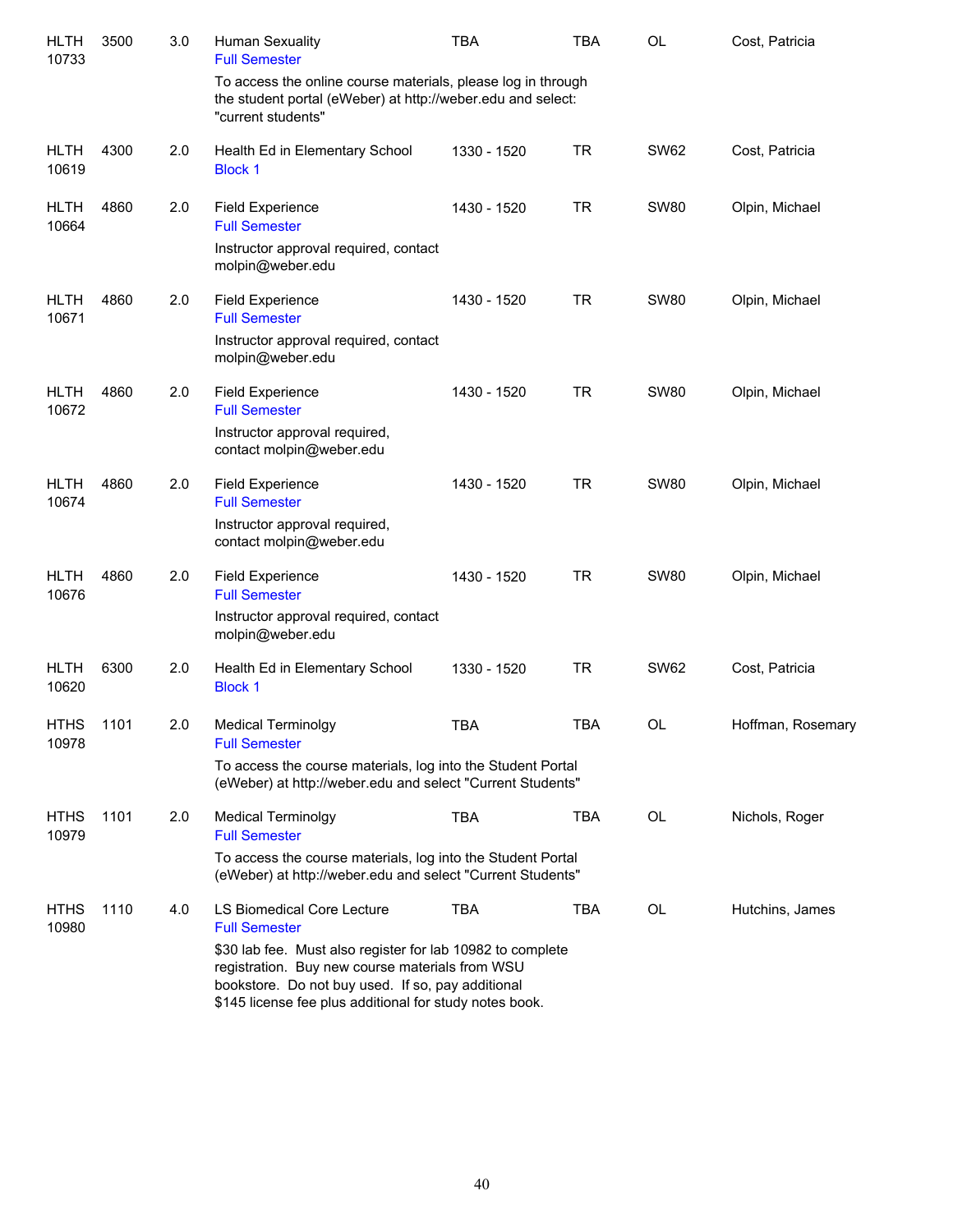| <b>HTHS</b><br>10981 | 1110  | 4.0 | LS Biomedical Core Lecture<br><b>Full Semester</b>                                                                                                                                                                                                                                                                                                                                                                                                                                                                                              | <b>TBA</b>  | <b>TBA</b> | <b>OL</b> | Gundy, LeAnne     |
|----------------------|-------|-----|-------------------------------------------------------------------------------------------------------------------------------------------------------------------------------------------------------------------------------------------------------------------------------------------------------------------------------------------------------------------------------------------------------------------------------------------------------------------------------------------------------------------------------------------------|-------------|------------|-----------|-------------------|
|                      |       |     | Must also take lab CRN10983. \$30 lab fee.<br>Must purchase class materials from WSU bookstore<br>Do not purchase used materials. If so, must also<br>buy \$145 license and additional fee for course<br>study notes book.                                                                                                                                                                                                                                                                                                                      |             |            |           |                   |
| <b>HTHS</b><br>11028 | 1110  | 4.0 | LS Biomedical Core Lecture<br><b>Full Semester</b>                                                                                                                                                                                                                                                                                                                                                                                                                                                                                              | 1630 - 1750 | <b>MW</b>  | MH341     | Richardson, Brent |
|                      |       |     | Must also register for 1110 Lab from Richardson, CRN<br>11029 or 11030. \$30 lab fee. Buy new course material from<br>WSU bookstore. Do not buy used materials. If so<br>must also buy \$145 license and additional fee for<br>study guide book.                                                                                                                                                                                                                                                                                                |             |            |           |                   |
| <b>HTHS</b><br>11034 | 1110  | 4.0 | LS Biomedical Core Lecture<br><b>Full Semester</b>                                                                                                                                                                                                                                                                                                                                                                                                                                                                                              | 0930 - 1050 | TW         | MH304     | Hutchins, James   |
|                      |       |     | Must also register for one of these labs: CRN11035, 11036,<br>11037, 11038. New class materials must be purchased from<br>WSU bookstore. Do not purchase used books or must<br>also purchase license for lab at \$145 and copy of study<br>guide from Wiley at additonal cost. Lab fee \$30                                                                                                                                                                                                                                                     |             |            |           |                   |
| <b>HTHS</b><br>10982 | 1110L | 0.0 | <b>Biomed Core Lab</b><br><b>Full Semester</b>                                                                                                                                                                                                                                                                                                                                                                                                                                                                                                  | <b>TBA</b>  | <b>TBA</b> | OL        | Hutchins, James   |
|                      |       |     | To access the course materials, log into the Student Portal<br>(eWeber) at http://weber.edu and select "Current Students"                                                                                                                                                                                                                                                                                                                                                                                                                       |             |            |           |                   |
| <b>HTHS</b><br>10983 | 1110L | 0.0 | <b>Biomed Core Lab</b><br><b>Full Semester</b>                                                                                                                                                                                                                                                                                                                                                                                                                                                                                                  | <b>TBA</b>  | <b>TBA</b> | OL        | Gundy, LeAnne     |
|                      |       |     | To access the course materials, log into the Student Portal<br>(eWeber) at http://weber.edu and select "Current Students"                                                                                                                                                                                                                                                                                                                                                                                                                       |             |            |           |                   |
| <b>HTHS</b><br>11029 | 1110L | 0.0 | <b>Biomed Core Lab</b><br><b>Full Semester</b>                                                                                                                                                                                                                                                                                                                                                                                                                                                                                                  | 1800 - 1950 | W          | MH107     | Richardson, Brent |
|                      |       |     | Must also register for lecture from Richardson<br>CRN 11028. Lab fee \$30. Buy new course<br>materials from WSU Bookstore. Do not buy<br>used materials. If so, must also buy \$145<br>license and additional for study guide book.                                                                                                                                                                                                                                                                                                             |             |            |           |                   |
| <b>HTHS</b><br>11030 | 1110L | 0.0 | <b>Biomed Core Lab</b><br><b>Full Semester</b>                                                                                                                                                                                                                                                                                                                                                                                                                                                                                                  | 1800 - 1950 | м          | MH107     | Richardson, Brent |
|                      |       |     | Must also register for 1110 lecture from Richardson.<br>\$30 lab fee. Buy new class materials from WSU<br>bookstore. Do not buy used course materials. If so,<br>must also buy \$145 license and additional fee for<br>study guide book.                                                                                                                                                                                                                                                                                                        |             |            |           |                   |
| <b>HTHS</b><br>11035 | 1110L | 0.0 | <b>Biomed Core Lab</b><br><b>Full Semester</b><br>Lab free \$30. Must also register for lecture CRN 11034.<br>New class materials can only be purchased from WSU<br>bookstore. Do not purchase used materials. If you do,<br>there is an additional \$145 license fee and additional<br>for the study notes book.<br>Use class materials from 1110. If you don't have these,<br>only buy new class materials from WSU bookstore. Do<br>not buy used materials; if so, buy additional \$145<br>license and additional cost for study guide book. | 1300 - 1450 | м          | MH107     | Burr, Justin      |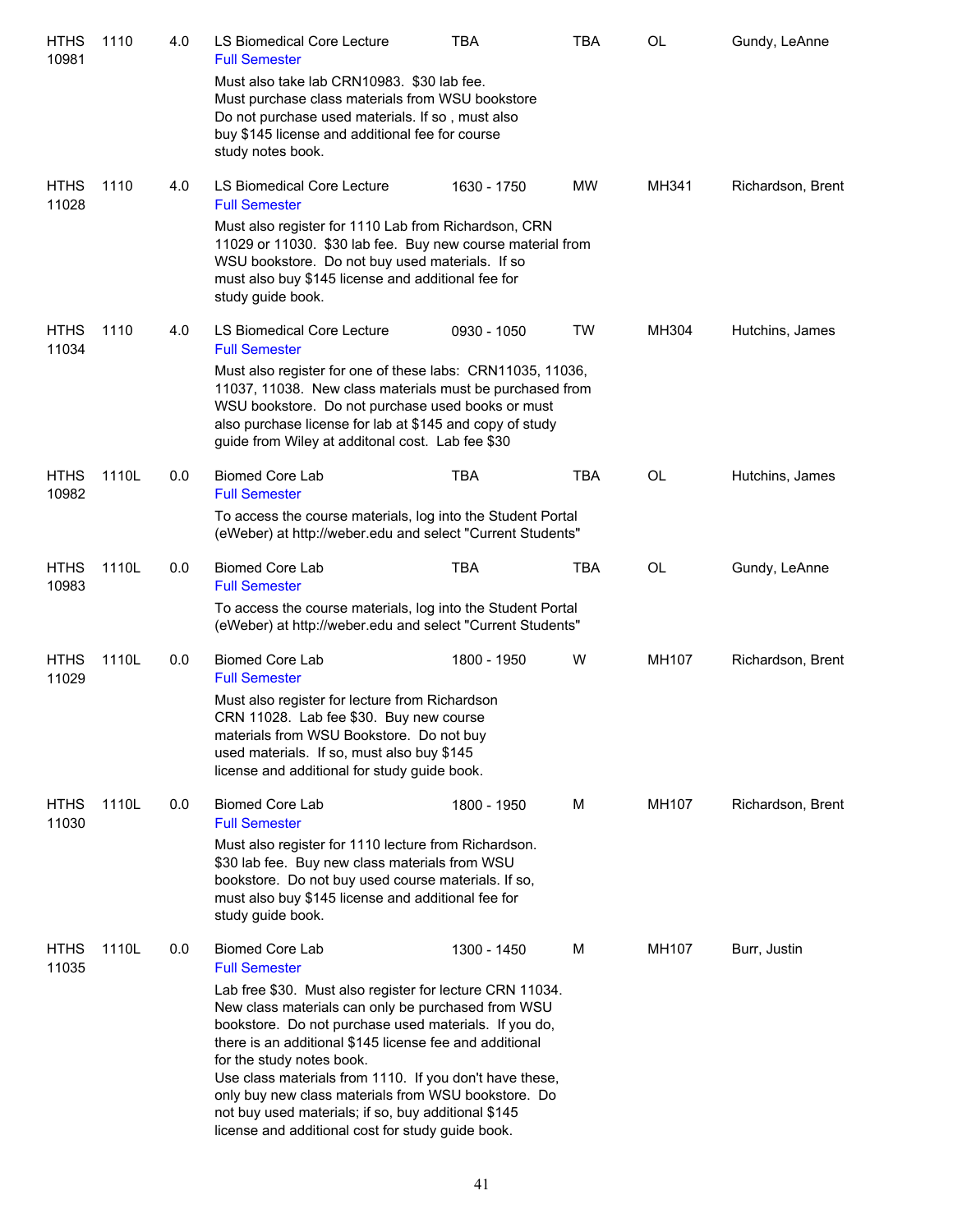| <b>HTHS</b><br>11036 | 1110L | 0.0 | <b>Biomed Core Lab</b><br><b>Full Semester</b>                                                                                                                                                                                                                                                                                                                                  | 0930 - 1120 | R          | MH107 | Burr, Justin      |
|----------------------|-------|-----|---------------------------------------------------------------------------------------------------------------------------------------------------------------------------------------------------------------------------------------------------------------------------------------------------------------------------------------------------------------------------------|-------------|------------|-------|-------------------|
|                      |       |     | New ourse materials must be purchased<br>from the WSU Bookstore. Do not purchase used<br>materials. You must also register for the lecture<br><b>CRN 11034</b>                                                                                                                                                                                                                  |             |            |       |                   |
| <b>HTHS</b><br>11037 | 1110L | 0.0 | <b>Biomed Core Lab</b><br><b>Full Semester</b>                                                                                                                                                                                                                                                                                                                                  | 1100 - 1250 | Τ          | MH107 | Burr, Justin      |
|                      |       |     | You must also register for the lecture<br>CRN 11034. New course materials can only be purchased<br>at the WSU bookstore. Do not purchase used materials.<br>If so, buy \$145 license and additional fee for study<br>notes book.                                                                                                                                                |             |            |       |                   |
| <b>HTHS</b><br>11038 | 1110L | 0.0 | <b>Biomed Core Lab</b><br><b>Full Semester</b>                                                                                                                                                                                                                                                                                                                                  | 1500 - 1650 | M          | MH107 | Burr, Justin      |
|                      |       |     | You must also register for lecture<br>CRN 11034. New class materials can only be<br>purchased at the WSU bookstore. Do not<br>purchase used materials. If you do, there<br>is an additional \$145 license fee and fee<br>for the study notes book.                                                                                                                              |             |            |       |                   |
| <b>HTHS</b><br>10984 | 1111  | 4.0 | <b>Biomedical Core Lecture</b><br><b>Full Semester</b>                                                                                                                                                                                                                                                                                                                          | <b>TBA</b>  | TBA        | OL    | DeFriez, Curtis   |
|                      |       |     | Must take lab CRN 10990. \$30 lab fee.<br>Purchase new course materials only at WSU<br>bookstore. Do not purchase used materials.<br>If so, must also buy \$145 license and additonal<br>fee for study notes book. Materials same for<br>1110 and 1110L.                                                                                                                        |             |            |       |                   |
| <b>HTHS</b><br>10985 | 1111  | 4.0 | <b>Biomedical Core Lecture</b><br><b>Full Semester</b>                                                                                                                                                                                                                                                                                                                          | TBA         | <b>TBA</b> | OL    | Chugg, Kraig      |
|                      |       |     | Must register for CRN 10989. Lab fee \$30<br>Must purchase new course materials from<br>WSU bookstore. Do not purchase used<br>materials; if so, must buy \$145 license and<br>pay for study notes book. Materials same<br>for 1110 and 1110L.                                                                                                                                  |             |            |       |                   |
| <b>HTHS</b><br>11031 | 1111  | 4.0 | <b>Biomedical Core Lecture</b><br><b>Full Semester</b>                                                                                                                                                                                                                                                                                                                          | 1630 - 1750 | TR         | MH341 | Richardson, Brent |
|                      |       |     | Must also register for lab from Richardson. CRNs<br>11032 or 11033. Use same new course materials as<br>1110. If you you do not have these, buy new<br>course materials from WSU bookstore. Do not<br>buy used; if so, must also buy \$145 license and<br>additional fee for study guide book. Course Fee \$30.00                                                               |             |            |       |                   |
| <b>HTHS</b><br>11039 | 1111  | 4.0 | <b>Biomedical Core Lecture</b><br><b>Full Semester</b>                                                                                                                                                                                                                                                                                                                          | 1030 - 1150 | <b>TW</b>  | MH117 | Chugg, Kraig      |
|                      |       |     | Must register for one of these labs: CRN 11010, 11041,<br>11042, \$30 lab fee. Course materials same as 1110.<br>purchased from WSU bookstore. Do not purchase<br>used materials.<br>If you don't have these, purchase new course materials<br>from WSU bookstore. Do not buy used materials. If so,<br>must also buy \$145 license and additional fee for study<br>notes book. |             |            |       |                   |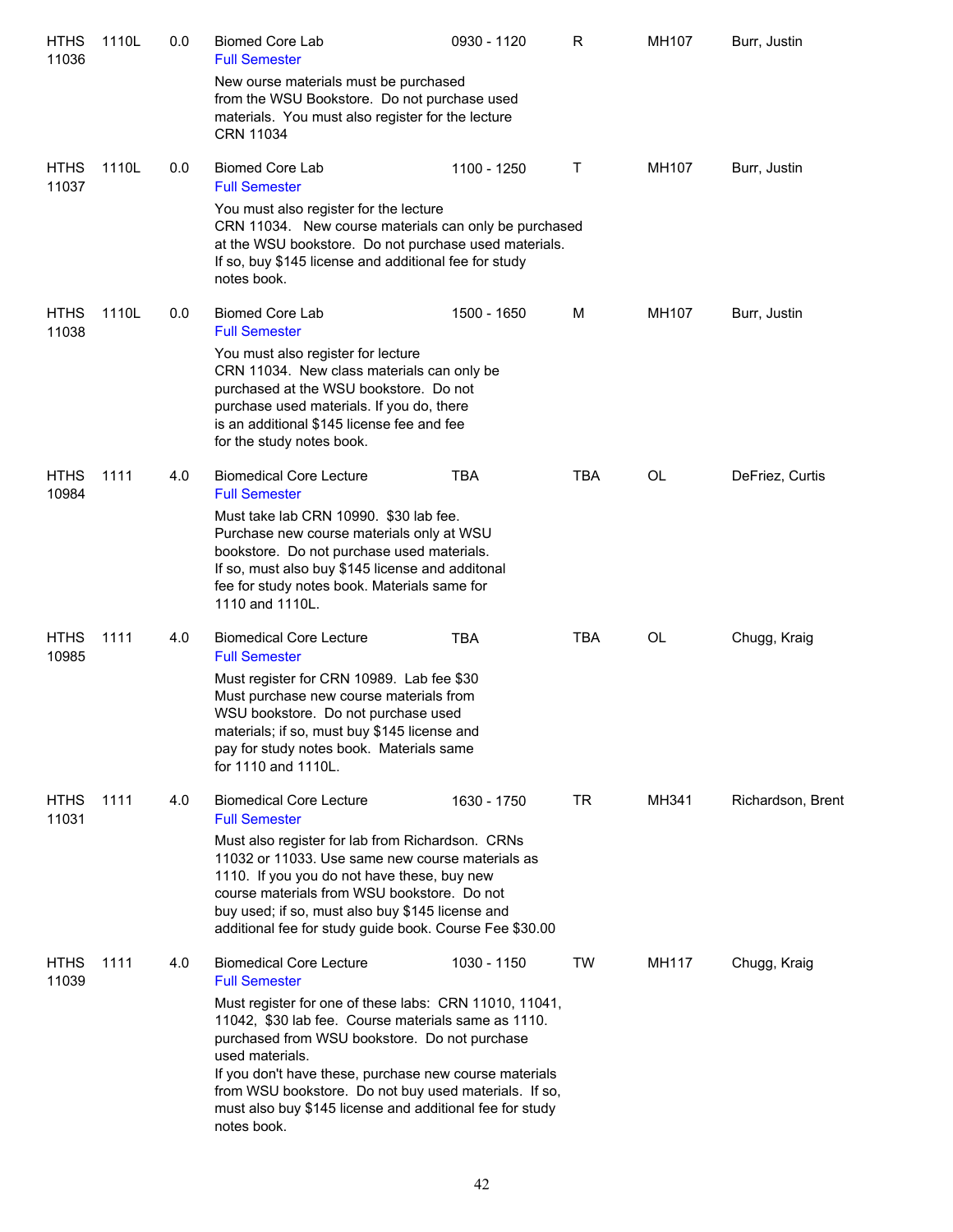| <b>HTHS</b><br>10989 | 1111L | 0.0 | <b>Biomed Core Lab</b><br><b>Full Semester</b>                                                                                                                                                                                                                                                                                                                     | <b>TBA</b>  | <b>TBA</b> | OL    | Chugg, Kraig      |
|----------------------|-------|-----|--------------------------------------------------------------------------------------------------------------------------------------------------------------------------------------------------------------------------------------------------------------------------------------------------------------------------------------------------------------------|-------------|------------|-------|-------------------|
|                      |       |     | To access the course materials, log into the Student Portal<br>(eWeber) at http://weber.edu and select "Current Students"<br>\$30 lab fee. Buy new course materials at WSU bookstore.<br>Course materials same for 1110 and 1110L. Do not buy<br>used materials if you did not take 1110. If so, buy<br>\$145 license and additional fee for study notes book.     |             |            |       |                   |
| <b>HTHS</b><br>10990 | 1111L | 0.0 | <b>Biomed Core Lab</b><br><b>Full Semester</b>                                                                                                                                                                                                                                                                                                                     | <b>TBA</b>  | TBA        | OL    | DeFriez, Curtis   |
|                      |       |     | To access the course materials, log into the Student Portal<br>(eWeber) at http://weber.edu and select "Current Students"<br>\$30 lab fee. Buy new course materials from WSU bookstore.<br>Same materials for 1110 and 1110L if you had that class.<br>Do not buy used materials; if so, must buy additional \$145<br>license and additional for study notes book. |             |            |       |                   |
| <b>HTHS</b><br>11032 | 1111L | 0.0 | <b>Biomed Core Lab</b><br><b>Full Semester</b>                                                                                                                                                                                                                                                                                                                     | 1800 - 1950 | Τ          | MH107 | Richardson, Brent |
|                      |       |     | \$30 lab fee. Must also register for Richardson's lecture<br>CRN 11031. Same new course materials as for 1110.<br>If you don't have these, buy new course materials from<br>WSU bookstore. Do not buy used materials. If so,<br>must also buy \$145 license and additional fee for<br>study notes book.                                                            |             |            |       |                   |
| <b>HTHS</b><br>11033 | 1111L | 0.0 | <b>Biomed Core Lab</b><br><b>Full Semester</b>                                                                                                                                                                                                                                                                                                                     | 1800 - 1950 | R          | MH107 | Richardson, Brent |
|                      |       |     | \$30 lab fee. Must also register for Richardson's lecture<br>CRN 11031. Same new course materials as for 1110.<br>If you don't have these, buy new course materials<br>from the WSU bookstore. Do not buy used materials.<br>If so, must also purchase \$145 license and additional<br>fee for study guide book.                                                   |             |            |       |                   |
| <b>HTHS</b><br>11040 | 1111L | 0.0 | <b>Biomed Core Lab</b><br><b>Full Semester</b>                                                                                                                                                                                                                                                                                                                     | 1500 - 1650 | Τ          | MH107 | Lofthouse, Lisa   |
|                      |       |     | Must also register for 1110 lecture, CRN 11039.<br>\$30 lab fee. Use new course materials from 1110.<br>If you don't have these, buy new course materials<br>from WSU bookstore. Do not buy used; if so, must<br>also buy \$145 license and additional for study guide.                                                                                            |             |            |       |                   |
| <b>HTHS</b><br>11041 | 1111L | 0.0 | <b>Biomed Core Lab</b><br><b>Full Semester</b>                                                                                                                                                                                                                                                                                                                     | 1200 - 1350 | W          | MH107 | Burr, Justin      |
|                      |       |     | \$30 lab fee. Must also register for 1111 lecture.<br>Use new course materials from 1110. If don't have<br>these, buy new course materials from WSU bookstore.<br>Do not buy used. If so, must buy \$145 license and<br>additional fee for study notes book.                                                                                                       |             |            |       |                   |
| <b>HTHS</b><br>11042 | 1111L | 0.0 | <b>Biomed Core Lab</b><br><b>Full Semester</b>                                                                                                                                                                                                                                                                                                                     | 1300 - 1450 | Τ          | MH107 | Lofthouse, Lisa   |
|                      |       |     | \$30 lab fee. Must also register for 1111 lecture CRN 11039.<br>Use same new course materials from 1110. If you don't have<br>these, buy new course materials from WSU bookstore. Do<br>not buy used materials. If so, must also buy \$145 license<br>and additional amount for study guide book.                                                                  |             |            |       |                   |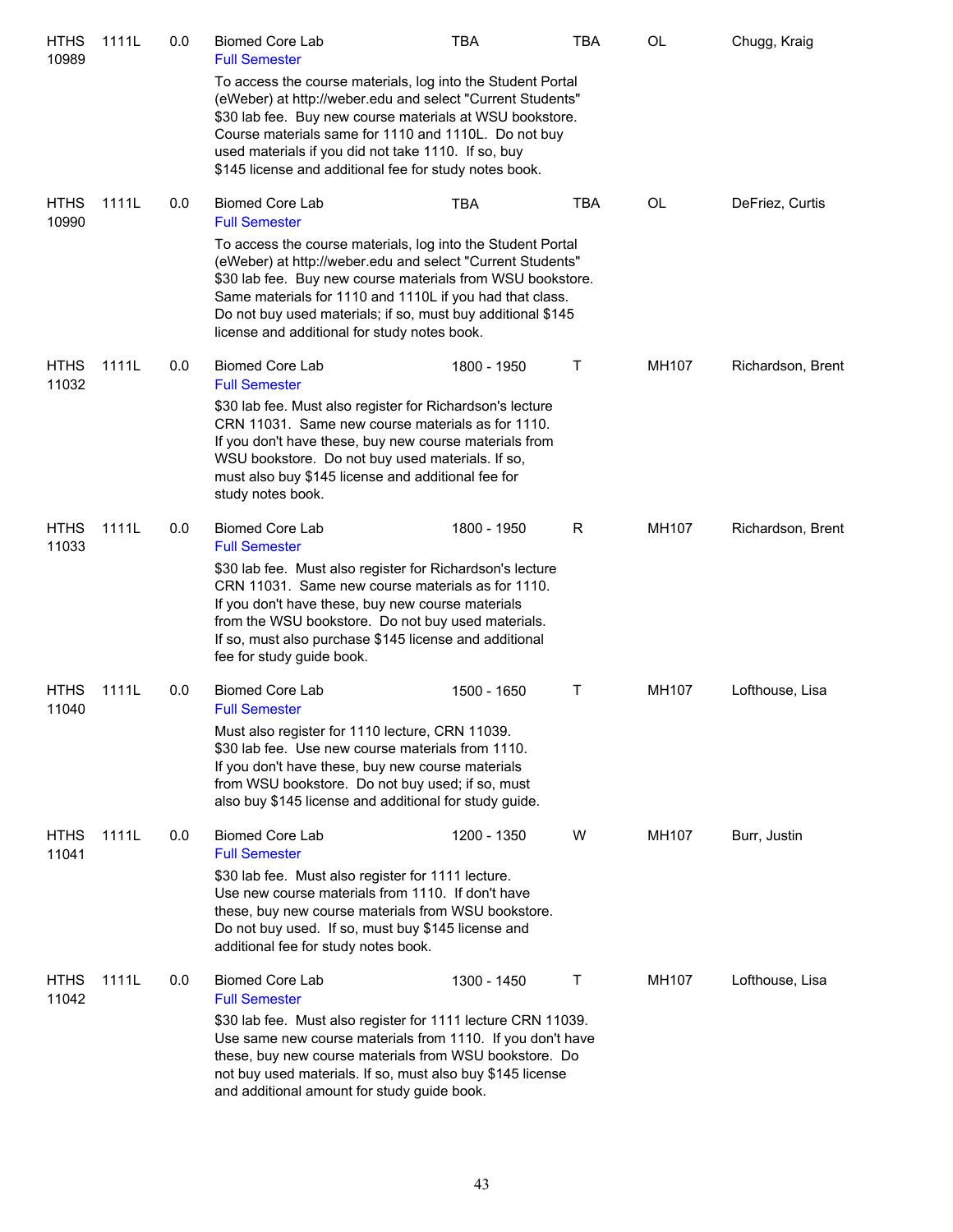| <b>HTHS</b><br>10991 | 2230 | 3.0 | Introductory Pathophysiology<br><b>Full Semester</b>                                                                             | <b>TBA</b>  | TBA        | <b>OL</b> | Chugg, Kraig         |
|----------------------|------|-----|----------------------------------------------------------------------------------------------------------------------------------|-------------|------------|-----------|----------------------|
|                      |      |     | To access the course materials, log into the Student Portal<br>(eWeber) at http://weber.edu and select "Current Students"        |             |            |           |                      |
| <b>HTHS</b><br>11043 | 2230 | 3.0 | Introductory Pathophysiology<br><b>Full Semester</b>                                                                             | 0830 - 0950 | TW         | MH101     | Chugg, Kraig         |
| <b>HTHS</b><br>10998 | 2231 | 1.0 | Intro Pathophysiology Lab<br><b>Full Semester</b>                                                                                | <b>TBA</b>  | <b>TBA</b> | <b>OL</b> | Chugg, Kraig         |
|                      |      |     | Lab is recommended, not required.<br>Lab fee \$20. Must also purchase<br>PhysioEx8 materials from WSU bookstore<br>for this lab. |             |            |           |                      |
| <b>HTHS</b><br>11044 | 2231 | 1.0 | Intro Pathophysiology Lab<br><b>Full Semester</b>                                                                                | 1000 - 1150 | T          | MH414     | Henderson, Frederick |
|                      |      |     | \$20 lab fee. This lab is highly recommended, but not<br>mandatory.                                                              |             |            |           |                      |
| <b>HTHS</b><br>11045 | 2231 | 1.0 | Intro Pathophysiology Lab<br><b>Full Semester</b>                                                                                | 1000 - 1150 | W          | MH107     | Dean, Nicholas       |
|                      |      |     | This lab is recommended, but not manditory.<br>\$20 lab fee.                                                                     |             |            |           |                      |
| <b>HTHS</b><br>11046 | 2231 | 1.0 | Intro Pathophysiology Lab<br><b>Full Semester</b>                                                                                | 1200 - 1350 | R          | MH414     | Henderson, Frederick |
|                      |      |     | This lab is highly recommended, but not manditory<br>\$20 lab fee.                                                               |             |            |           |                      |
| <b>HTHS</b><br>11001 | 2240 | 3.0 | Introduction to Pharmacology<br><b>Full Semester</b>                                                                             | <b>TBA</b>  | <b>TBA</b> | <b>OL</b> | DeFriez, Curtis      |
|                      |      |     | To access the course materials, log into the Student Portal<br>(eWeber) at http://weber.edu and select "Current Students"        |             |            |           |                      |
| <b>HTHS</b><br>11584 | 2904 | 1.0 | Info Resources in HIth Prof<br><b>Full Semester</b>                                                                              | <b>TBA</b>  | <b>TBA</b> | <b>OL</b> | Davis, Garad M       |
|                      |      |     | To access the online course materials, please log in through<br>the student portal (eWeber) at http://weber.edu                  |             |            |           |                      |
| <b>HTHS</b><br>11002 | 3240 | 3.0 | Intro to Pharmacology<br><b>Full Semester</b>                                                                                    | <b>TBA</b>  | <b>TBA</b> | OL        | DeFriez, Curtis      |
|                      |      |     | To access the course materials, log into the Student Portal<br>(eWeber) at http://weber.edu and select "Current Students"        |             |            |           |                      |
| <b>HTHS</b><br>12169 | 3328 | 2.0 | Pathophysiology Cells & Tissue<br><b>Full Semester</b>                                                                           | <b>TBA</b>  | <b>TBA</b> | OL        | Clayton, Cathryn     |
|                      |      |     | To access the online course materials, please log on through<br>the student portal (eWeber) at http://weber.edu.                 |             |            |           |                      |
| <b>HTHS</b><br>12170 | 3329 | 2.0 | Pathophysiology Organs/Systems<br><b>Full Semester</b>                                                                           | <b>TBA</b>  | <b>TBA</b> | OL        | Clayton, Cathryn     |
|                      |      |     | To access the online course materials, please log in through<br>the student portal (eWeber) at http://weber.edu.                 |             |            |           |                      |
| IDT<br>10962         | 1010 | 3.0 | Introduction - Interior Design<br><b>Full Semester</b>                                                                           | <b>TBA</b>  | <b>TBA</b> | OL        | Slabaugh, Cherie     |
|                      |      |     | To access the course materials, log into the Student Portal<br>(eWeber) at http://weber.edu and select "Current Students"        |             |            |           |                      |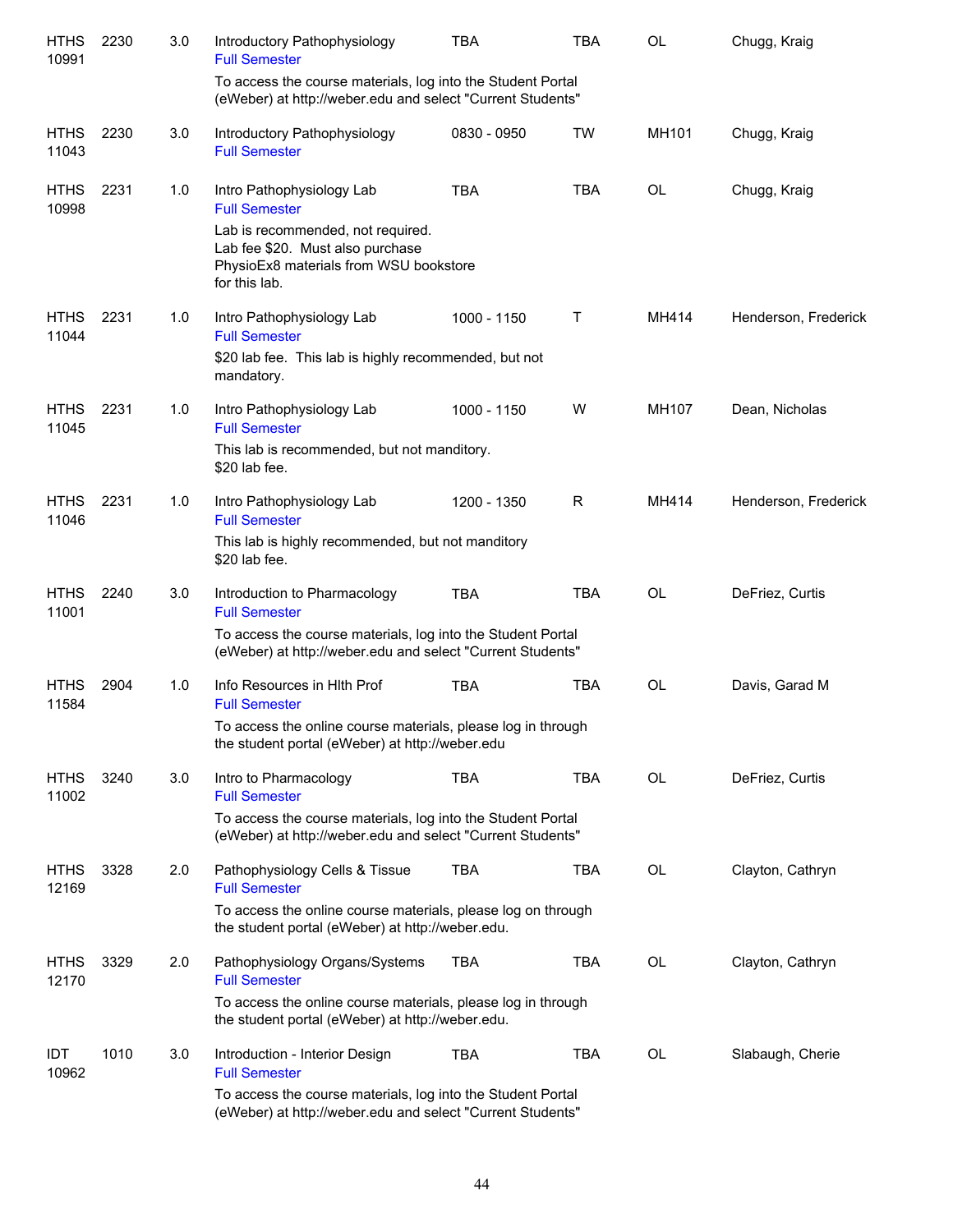| IDT<br>10450         | 4860 | 3.0 | Internship for Interior Design<br><b>Full Semester</b>                                                                                                              | <b>TBA</b>  | <b>TBA</b> |           | Slabaugh, Cherie  |  |  |
|----------------------|------|-----|---------------------------------------------------------------------------------------------------------------------------------------------------------------------|-------------|------------|-----------|-------------------|--|--|
| <b>IST</b><br>10433  | 1100 | 3.0 | <b>SS The Wired Society</b><br><b>Full Semester</b>                                                                                                                 | <b>TBA</b>  | <b>TBA</b> | <b>OL</b> | Painter, Ava      |  |  |
|                      |      |     | To access the online course materials, please log in through<br>the student portal (eWeber) at http://weber.edu and select:<br>"current students" Course Fee \$5.00 |             |            |           |                   |  |  |
| <b>IST</b><br>11350  | 1100 | 3.0 | <b>SS The Wired Society</b><br><b>Full Semester</b>                                                                                                                 | <b>TBA</b>  | <b>TBA</b> | <b>OL</b> | Fernandez, Luke   |  |  |
|                      |      |     | To access the online course materials, please log in through<br>the student portal (eWeber) at http://weber.edu<br>Course Fee \$5.00                                |             |            |           |                   |  |  |
| <b>IST</b><br>10435  | 2010 | 1.0 | TE Business Computer Skills<br><b>Full Semester</b>                                                                                                                 | <b>TBA</b>  | <b>TBA</b> | OL        | Harris, G         |  |  |
|                      |      |     | To access the online course materials, please log in through<br>the student portal (eWeber) at http://weber.edu and select:<br>"current students" Course Fee \$5.00 |             |            |           |                   |  |  |
| <b>IST</b><br>10436  | 2010 | 1.0 | TE Business Computer Skills<br><b>Full Semester</b>                                                                                                                 | <b>TBA</b>  | <b>TBA</b> | <b>OL</b> | Harris, G         |  |  |
|                      |      |     | To access the online course materials, please log in through<br>the student portal (eWeber) at http://weber.edu and select:<br>"current students" Course Fee \$5.00 |             |            |           |                   |  |  |
| <b>IST</b><br>10437  | 2010 | 1.0 | TE Business Computer Skills<br><b>Full Semester</b>                                                                                                                 | <b>TBA</b>  | <b>TBA</b> | <b>OL</b> | Harris, G         |  |  |
|                      |      |     | To access the online course materials, please log in through<br>the student portal (eWeber) at http://weber.edu and select:<br>"current students" Course Fee \$5.00 |             |            |           |                   |  |  |
| <b>IST</b><br>10439  | 3110 | 3.0 | Information Technology/Busines<br><b>Block 1</b>                                                                                                                    | TBA         | <b>TBA</b> | <b>OL</b> | Song, Seokwoo     |  |  |
|                      |      |     | To access the online course materials, please log in through<br>the student portal (eWeber) at http://weber.edu and select:<br>"current students" Course Fee \$5.00 |             |            |           |                   |  |  |
| <b>IST</b><br>10442  | 3110 | 3.0 | Information Technology/Busines<br><b>Block 1</b>                                                                                                                    | TBA         | <b>TBA</b> | OL        | Belflower, Shelly |  |  |
|                      |      |     | To access the online course materials, please log in through<br>the student portal (eWeber) at http://weber.edu and select:<br>"current students" Course Fee \$5.00 |             |            |           |                   |  |  |
| <b>IST</b><br>10446  | 3710 | 3.0 | Global Issues in I.T.<br><b>Block 1</b>                                                                                                                             | <b>TBA</b>  | <b>TBA</b> | <b>OL</b> | Yu, Zhuolin       |  |  |
|                      |      |     | To access the online course materials, please log in through<br>the student portal (eWeber) at http://weber.edu and select:<br>"current students" Course Fee \$5.00 |             |            |           |                   |  |  |
| <b>IST</b><br>10447  | 6800 | 1.0 | <b>Directed Studies</b><br><b>Full Semester</b>                                                                                                                     | <b>TBA</b>  | <b>TBA</b> | <b>OL</b> | Harris, G         |  |  |
|                      |      |     | To access the online course materials, please log in through<br>the student portal (eWeber) at http://weber.edu and select:<br>"current students"                   |             |            |           |                   |  |  |
| <b>LIBS</b><br>11235 | 1704 | 1.0 | TD Information Navigator<br><b>Block 2</b>                                                                                                                          | 1030 - 1200 | Τ          | LI138     | Kinikin, Janae    |  |  |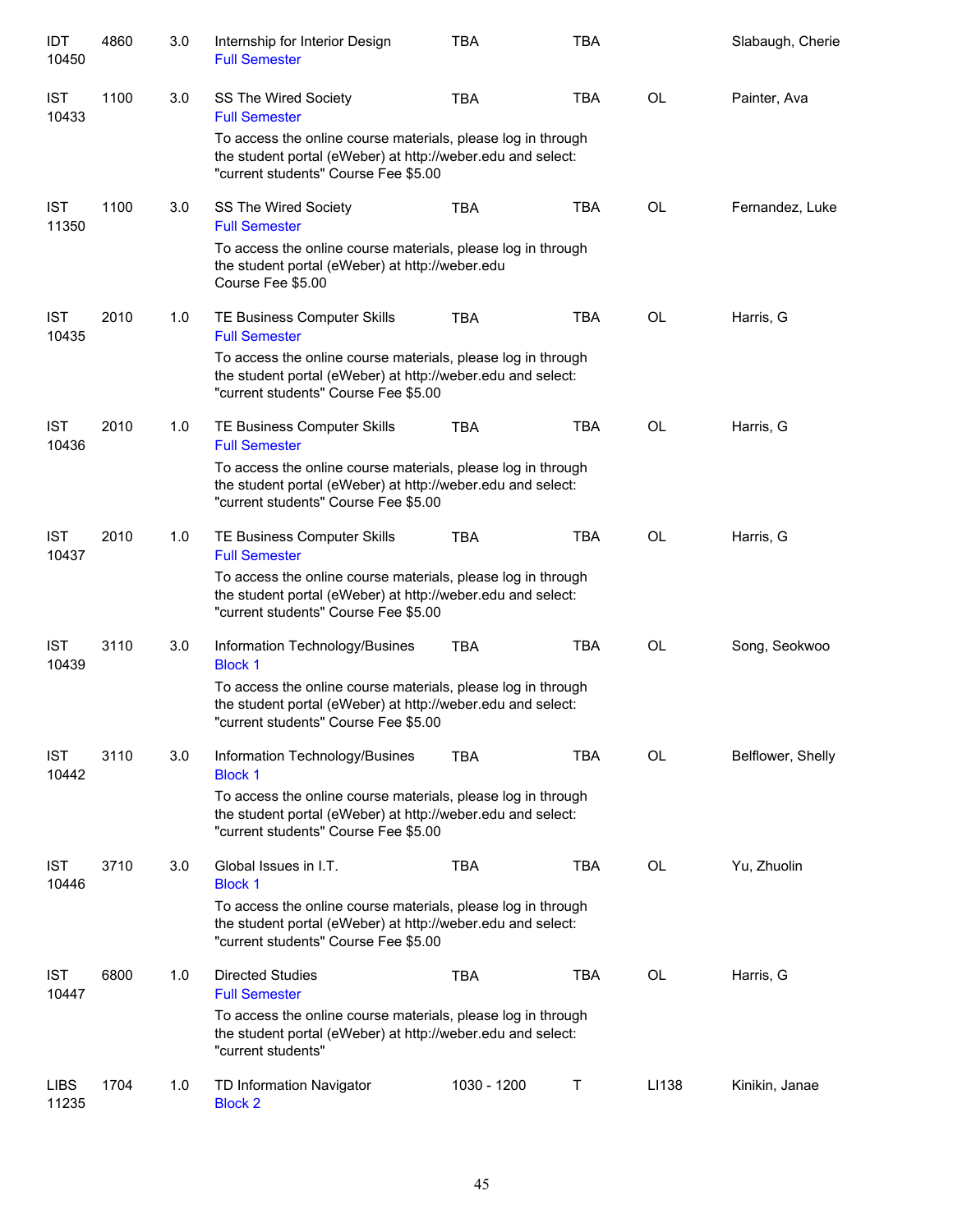| <b>LIBS</b><br>11560 | 1704 | 1.0 | TD Information Navigator<br><b>Block 2</b>                                                                      | 0830 - 0920 | <b>TR</b>  | LI31      | Christensen, Evan  |
|----------------------|------|-----|-----------------------------------------------------------------------------------------------------------------|-------------|------------|-----------|--------------------|
| <b>LIBS</b><br>11577 | 1704 | 1.0 | TD Information Navigator<br><b>Block 1</b>                                                                      | <b>TBA</b>  | <b>TBA</b> | <b>OL</b> | Carpenter, Gerald  |
|                      |      |     | To access the online course materials, please log in through<br>the student portal (eWeber) at http://weber.edu |             |            |           |                    |
| <b>LIBS</b><br>11578 | 1704 | 1.0 | TD Information Navigator<br><b>Block 2</b>                                                                      | <b>TBA</b>  | <b>TBA</b> | <b>OL</b> | Jackson, Shaun     |
|                      |      |     | To access the online course materials, please log in through<br>the student portal (eWeber) at http://weber.edu |             |            |           |                    |
| <b>LIBS</b><br>11579 | 1704 | 1.0 | TD Information Navigator<br><b>Full Semester</b>                                                                | <b>TBA</b>  | <b>TBA</b> | OL        | Baker, Lesli       |
|                      |      |     | To access the online course materials, please log in through<br>the student portal (eWeber) at http://weber.edu |             |            |           |                    |
| <b>LIBS</b><br>11580 | 1704 | 1.0 | TD Information Navigator<br><b>Full Semester</b>                                                                | <b>TBA</b>  | <b>TBA</b> | <b>OL</b> | Eissinger, Richard |
|                      |      |     | To access the online course materials, please log in through<br>the student portal (eWeber) at http://weber.edu |             |            |           |                    |
| <b>LIBS</b><br>11581 | 1704 | 1.0 | TD Information Navigator<br><b>Full Semester</b>                                                                | <b>TBA</b>  | <b>TBA</b> | <b>OL</b> | Slade, Keith       |
|                      |      |     | To access the online course materials, please log in through<br>the student portal (eWeber) at http://weber.edu |             |            |           |                    |
| <b>LIBS</b><br>11582 | 1704 | 1.0 | TD Information Navigator<br><b>Block 2</b>                                                                      | <b>TBA</b>  | <b>TBA</b> | <b>OL</b> | Zedney, Francis    |
|                      |      |     | To access the online course materials, please log in through<br>the student portal (eWeber) at http://weber.edu |             |            |           |                    |
| <b>LIBS</b><br>11593 | 1704 | 1.0 | TD Information Navigator<br><b>Block 2</b>                                                                      | 0930 - 1100 | R          | LI106     | Davis, Garad M     |
| <b>LIBS</b><br>11960 | 1704 | 1.0 | TD Information Navigator<br><b>Block 1</b>                                                                      | <b>TBA</b>  | <b>TBA</b> | <b>OL</b> | Jackson, Shaun     |
|                      |      |     | To access the online course materials, please log in through<br>the student portal (eWeber) at http://weber.edu |             |            |           |                    |
| <b>LIBS</b><br>11583 | 2904 | 1.0 | Info Resources in Hith Prof<br><b>Full Semester</b>                                                             | <b>TBA</b>  | TBA        | OL        | Davis, Garad M     |
|                      |      |     | To access the online course materials, please log in through<br>the student portal (eWeber) at http://weber.edu |             |            |           |                    |
| <b>LING</b><br>12204 | 4990 | 3.0 | <b>Centering Experience</b><br><b>Full Semester</b>                                                             | <b>TBA</b>  | TBA        |           | LeTourneau, Mark   |
| <b>MACC</b><br>11274 | 6120 | 3.0 | Financial Accounting/Report<br><b>Block 1</b>                                                                   | 1830 - 2110 | TR         | D02105    | Deppe, Larry       |
| <b>MACC</b><br>11275 | 6440 | 3.0 | Exempt Entities & State/Local<br><b>Block 1</b>                                                                 | 1530 - 1810 | MW         | D02114    | Pace, Ryan         |
| <b>MACC</b><br>11277 | 6460 | 3.0 | Adv Corporate Taxation<br><b>Block 1</b>                                                                        | 1830 - 2110 | MW         | D02114    | Pace, Ryan         |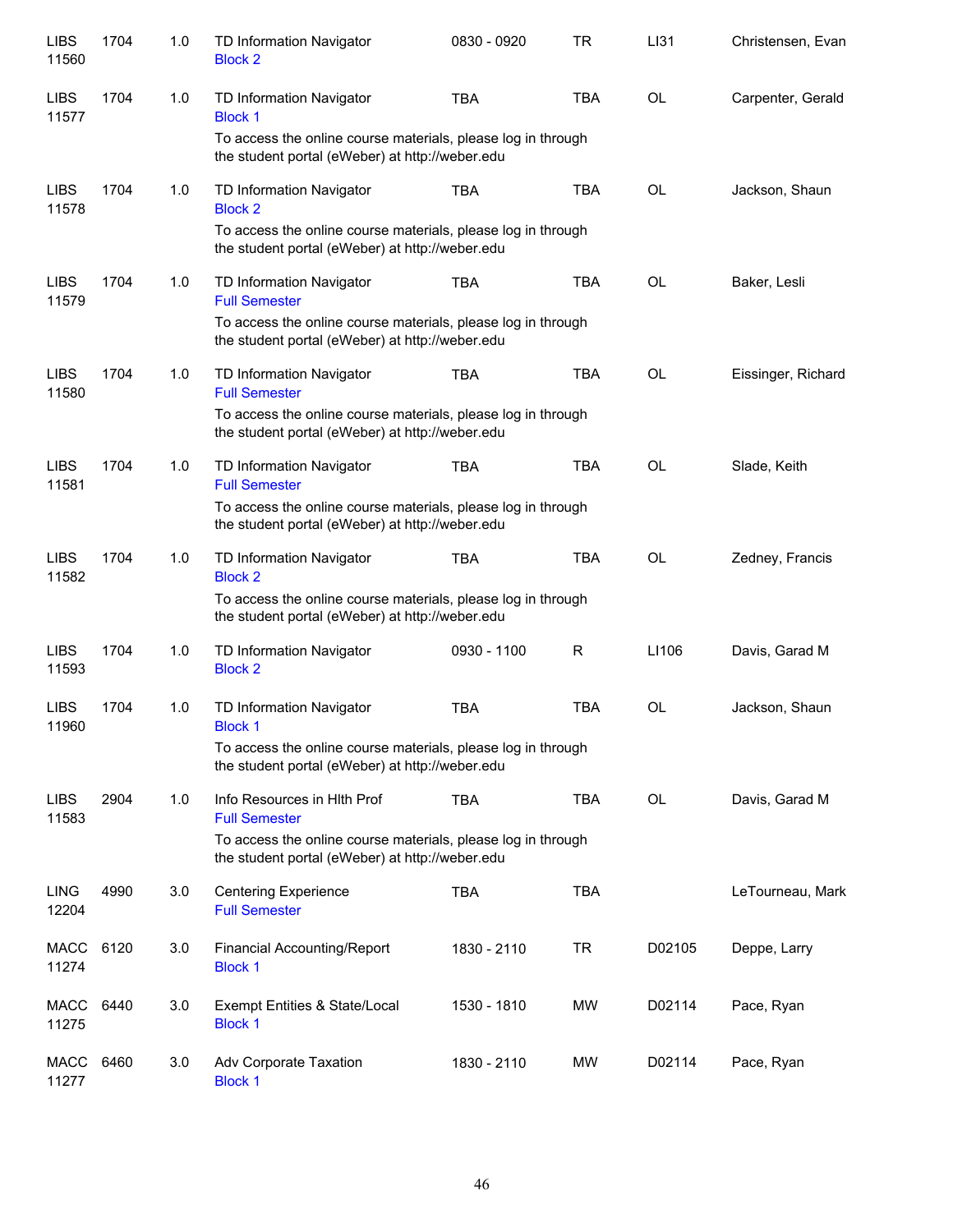| MACC<br>11280        | 6470 | 3.0 | Advanced Partnership Taxation<br><b>Block 2</b>                                          | 1830 - 2110 | <b>MW</b>    | D02114 | Pace, Ryan         |
|----------------------|------|-----|------------------------------------------------------------------------------------------|-------------|--------------|--------|--------------------|
| <b>MACC</b><br>11279 | 6490 | 3.0 | Mergers, Acquistns, Consolid<br><b>Block 2</b>                                           | 1530 - 1810 | <b>MW</b>    | D02114 | Pace, Ryan         |
| <b>MATH</b><br>11165 | 0950 | 3.0 | Pre-algebra<br><b>Full Semester</b><br>Course fee \$90.00 includes online textbook       | 0830 - 0920 | R            | ET127  | Allred, Alice      |
| MATH<br>11166        | 0950 | 3.0 | Pre-algebra<br><b>Full Semester</b><br>Course fee \$90.00 includes online textbook       | 0930 - 1020 | W            | ET127  | Harden, Elizabeth  |
| MATH<br>11168        | 0950 | 3.0 | Pre-algebra<br><b>Full Semester</b><br>Course fee \$90.00 includes online textbook       | 1030 - 1120 | $\mathsf{T}$ | ET127  | Hansen, Mary       |
| <b>MATH</b><br>11169 | 0950 | 3.0 | Pre-algebra<br><b>Full Semester</b><br>Course fee \$90.00 includes online textbook       | 1230 - 1320 | Τ            | ET127  | Jennings, Cristine |
| <b>MATH</b><br>11170 | 0950 | 3.0 | Pre-algebra<br><b>Full Semester</b><br>Course fee \$90.00 includes online textbook       | 1730 - 1820 | W            | ET127  | Floyd, M           |
| MATH<br>11171        | 0950 | 3.0 | Pre-algebra<br><b>Full Semester</b><br>Course fee \$90.00 includes online textbook       | 1830 - 1920 | R            | ET127  | lacovelli, John    |
| <b>MATH</b><br>11410 | 0950 | 3.0 | Pre-algebra<br><b>Full Semester</b><br>Course Fee of \$90.00 includes online textbook.   | 1330 - 1420 | R            | D02233 | Kohler, Eric       |
| <b>MATH</b><br>12188 | 0950 | 3.0 | Pre-algebra<br><b>Full Semester</b><br>Course fee \$90.00 includes online textbook.      | 0730 - 0820 | M            | D02233 | Acor, Brenda       |
| <b>MATH</b><br>12192 | 0950 | 3.0 | Pre-algebra<br><b>Full Semester</b><br>Course Fee \$90.00 which includes online textbook | 1130 - 1220 | M            | ET127  | Jennings, Cristine |
| <b>MATH</b><br>12193 | 0950 | 3.0 | Pre-algebra<br><b>Full Semester</b><br>Course Fee \$90.00 which includes online textbook | 1630 - 1720 | M            | ET127  | Floyd, M           |
| <b>MATH</b><br>12250 | 0950 | 3.0 | Pre-algebra<br><b>Full Semester</b><br>Course Fee \$90.00                                | 1230 - 1320 | M            | ET127  | Marx, Christine    |
| <b>MATH</b><br>12264 | 0950 | 3.0 | Pre-algebra<br><b>Full Semester</b><br>Course Fee \$90.00                                | <b>TBA</b>  | <b>TBA</b>   |        | Allred, Alice      |
| <b>MATH</b><br>10186 | 0960 | 3.0 | First Course in Algebra<br><b>Block 2</b>                                                | <b>TBA</b>  | <b>TBA</b>   |        | Acor, Brenda       |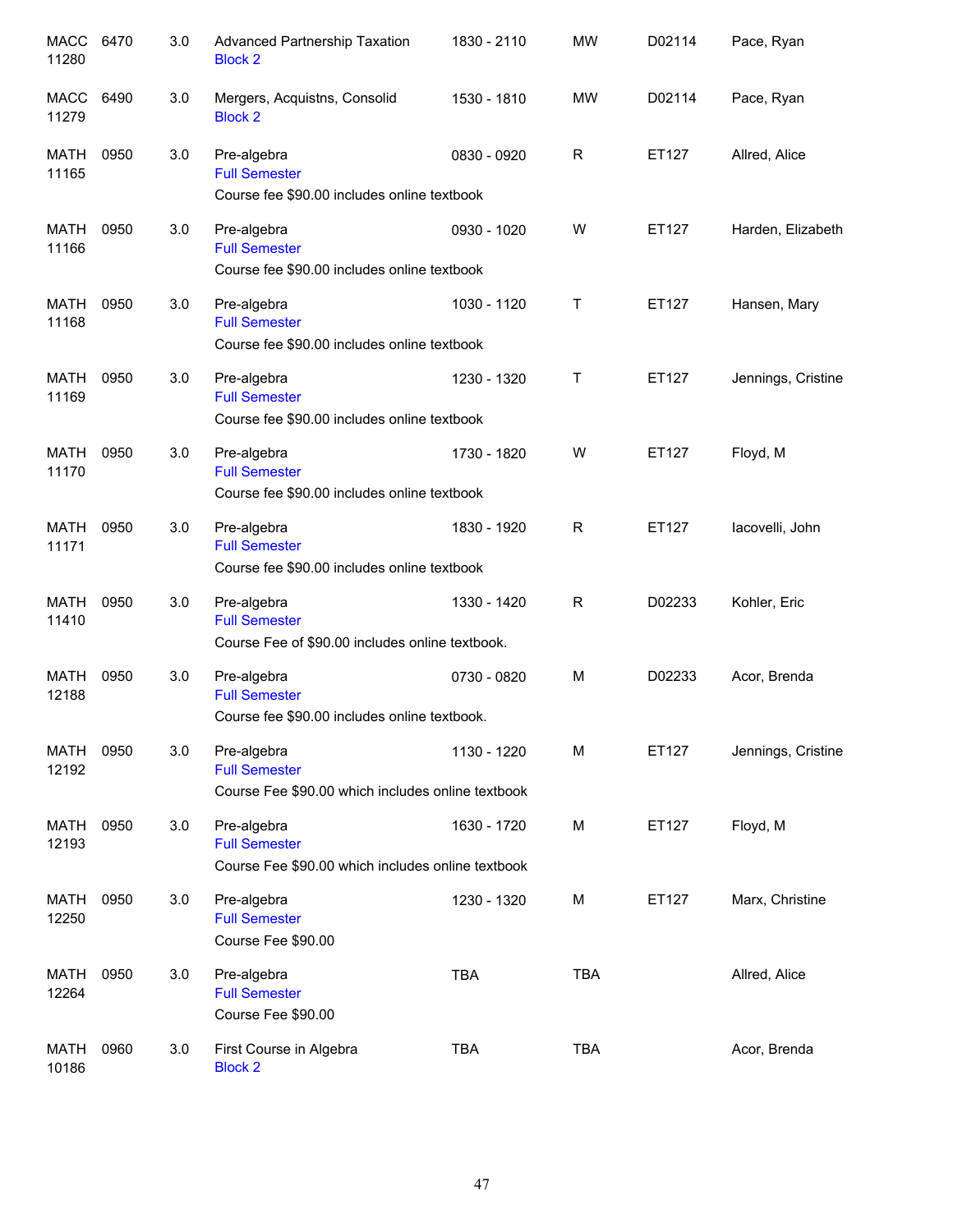| <b>MATH</b><br>11172 | 0960 | 3.0 | First Course in Algebra<br><b>Full Semester</b><br>Course fee \$90.00 includes online textbook                                                     | 0830 - 0920 | Τ          | ET127  | Wilkinson, Janette |
|----------------------|------|-----|----------------------------------------------------------------------------------------------------------------------------------------------------|-------------|------------|--------|--------------------|
| <b>MATH</b><br>11175 | 0960 | 3.0 | First Course in Algebra<br><b>Full Semester</b>                                                                                                    | 1130 - 1220 | W          | ET127  | Poore, Darrell     |
| MATH<br>11177        | 0960 | 3.0 | Course fee \$90.00 includes online textbook<br>First Course in Algebra<br><b>Full Semester</b><br>Course fee \$90.00 includes online textbook      | 1730 - 1820 | т          | ET127  | Hadlock, Amanda    |
| <b>MATH</b><br>11179 | 0960 | 3.0 | First Course in Algebra<br><b>Full Semester</b><br>Course fee \$90.00 includes online textbook                                                     | 1830 - 1920 | W          | ET127  | Marx, Christine    |
| MATH<br>11339        | 0960 | 3.0 | First Course in Algebra<br><b>Full Semester</b><br>Course fee \$90.00 includes online textbook                                                     | 1030 - 1120 | R          | ET127  | Hansen, Mary       |
| <b>MATH</b><br>11409 | 0960 | 3.0 | First Course in Algebra<br><b>Full Semester</b>                                                                                                    | 0730 - 0820 | W          | D02233 | Acor, Brenda       |
| <b>MATH</b><br>12189 | 0960 | 3.0 | Course Fee of \$90.00 includes online textbook.<br>First Course in Algebra<br><b>Full Semester</b><br>Course fee \$90.00 includes online textbook. | 1330 - 1420 | Т          | D02233 | Kohler, Eric       |
| <b>MATH</b><br>12194 | 0960 | 3.0 | First Course in Algebra<br><b>Full Semester</b><br>Course Fee \$90.00 which includes online textbook                                               | 0930 - 1020 | м          | ET127  | Hansen, Mary       |
| <b>MATH</b><br>12195 | 0960 | 3.0 | First Course in Algebra<br><b>Full Semester</b><br>Course Fee \$90.00 which includes online textbook                                               | 1630 - 1720 | R          | ET127  | Jones, Charity     |
| MATH<br>12252        | 0960 | 3.0 | First Course in Algebra<br><b>Full Semester</b>                                                                                                    | 1830 - 1920 | м          | D02233 | Acor, Brenda       |
| MATH<br>12265        | 0960 | 3.0 | Course fee of \$90 includes online textbook.<br>First Course in Algebra<br><b>Full Semester</b><br>Course Fee \$90.00                              | <b>TBA</b>  | <b>TBA</b> |        |                    |
| MATH<br>10187        | 1010 | 4.0 | Intermediate Algebra<br><b>Block 2</b>                                                                                                             | <b>TBA</b>  | <b>TBA</b> |        | Quesnell, Carrie   |
| MATH<br>11182        | 1010 | 4.0 | Intermediate Algebra<br><b>Full Semester</b><br>Course fee \$90.00 includes online textbook                                                        | 0830 - 0920 | W          | ET127  | Hunt, Corinne      |
| MATH<br>11183        | 1010 | 4.0 | Intermediate Algebra<br><b>Full Semester</b><br>Course fee \$90.00 includes online textbook                                                        | 0930 - 1020 | Τ          | ET127  | Quesnell, Carrie   |
| MATH<br>11185        | 1010 | 4.0 | Intermediate Algebra<br><b>Full Semester</b><br>Course fee \$90.00 includes online textbook                                                        | 0930 - 1020 | R          | ET127  | Harden, Elizabeth  |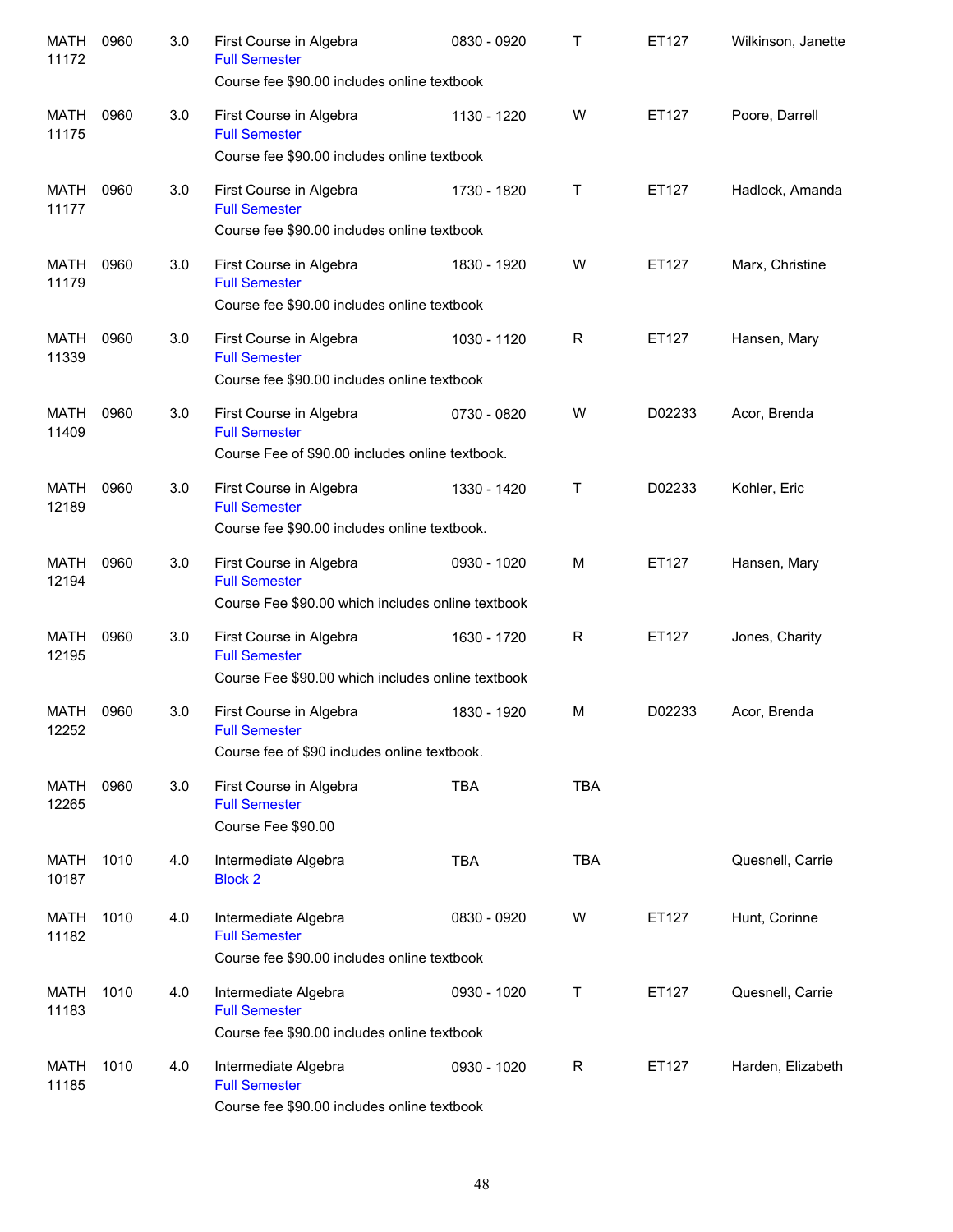| <b>MATH</b><br>11186 | 1010 | 4.0 | Intermediate Algebra<br><b>Full Semester</b><br>Course fee \$90.00 includes online textbook       | 1030 - 1120 | W           | ET127  | Hansen, Mary    |
|----------------------|------|-----|---------------------------------------------------------------------------------------------------|-------------|-------------|--------|-----------------|
| MATH<br>11187        | 1010 | 4.0 | Intermediate Algebra<br><b>Full Semester</b><br>Course fee \$90.00 includes online textbook       | 1130 - 1220 | т           | ET127  | Hansen, Mary    |
| <b>MATH</b><br>11188 | 1010 | 4.0 | Intermediate Algebra<br><b>Full Semester</b><br>Course fee \$90.00 includes online textbook       | 1130 - 1220 | R           | ET127  | Poore, Darrell  |
| <b>MATH</b><br>11189 | 1010 | 4.0 | Intermediate Algebra<br><b>Full Semester</b><br>Course fee \$90.00 includes online textbook       | 1230 - 1320 | W           | ET127  | Poore, Darrell  |
| <b>MATH</b><br>11191 | 1010 | 4.0 | Intermediate Algebra<br><b>Full Semester</b><br>Course fee \$90.00 includes online textbook       | 1230 - 1320 | R           | ET127  | Poore, Darrell  |
| <b>MATH</b><br>11192 | 1010 | 4.0 | Intermediate Algebra<br><b>Full Semester</b><br>Course fee \$90.00 includes online textbook       | 1630 - 1720 | T           | ET127  | Floyd, M        |
| <b>MATH</b><br>11193 | 1010 | 4.0 | Intermediate Algebra<br><b>Full Semester</b><br>Course fee \$90.00 includes online textbook       | 1630 - 1720 | W           | ET127  | Floyd, M        |
| <b>MATH</b><br>11194 | 1010 | 4.0 | Intermediate Algebra<br><b>Full Semester</b><br>Course fee \$90.00 includes online textbook       | 1730 - 1820 | R           | ET127  | lacovelli, John |
| <b>MATH</b><br>11195 | 1010 | 4.0 | Intermediate Algebra<br><b>Full Semester</b><br>Course fee \$90.00 includes online textbook       | 1830 - 1920 | т           | ET127  | Thompson, Erin  |
| MATH<br>11406        | 1010 | 4.0 | Intermediate Algebra<br><b>Full Semester</b><br>Course Fee of \$90.00 includes online textbook.   | 0730 - 0820 | т           | D02233 | Baker, Loyal    |
| MATH<br>11418        | 1010 | 4.0 | Intermediate Algebra<br><b>Full Semester</b><br>Course Fee of \$90.00 includes online textbook.   | 1830 - 1920 | Τ           | D02233 | Acor, Brenda    |
| MATH<br>11421        | 1010 | 4.0 | Intermediate Algebra<br><b>Full Semester</b><br>Course Fee of \$90.00 includes online textbook.   | 1830 - 1920 | W           | D02233 | Howell, Janae   |
| MATH<br>11422        | 1010 | 4.0 | Intermediate Algebra<br><b>Full Semester</b><br>Course Fee of \$90.00 includes onlne textbook.    | 1830 - 1920 | R           | D02233 | Howell, Janae   |
| MATH<br>12190        | 1010 | 4.0 | Intermediate Algebra<br><b>Full Semester</b><br>Course fee \$90.00 includes online textbook.      | 1530 - 1620 | $\mathsf R$ | D02233 | Kohler, Eric    |
| MATH<br>12196        | 1010 | 4.0 | Intermediate Algebra<br><b>Full Semester</b><br>Course Fee \$90.00 which includes online textbook | 1030 - 1120 | м           | ET127  | Hansen, Mary    |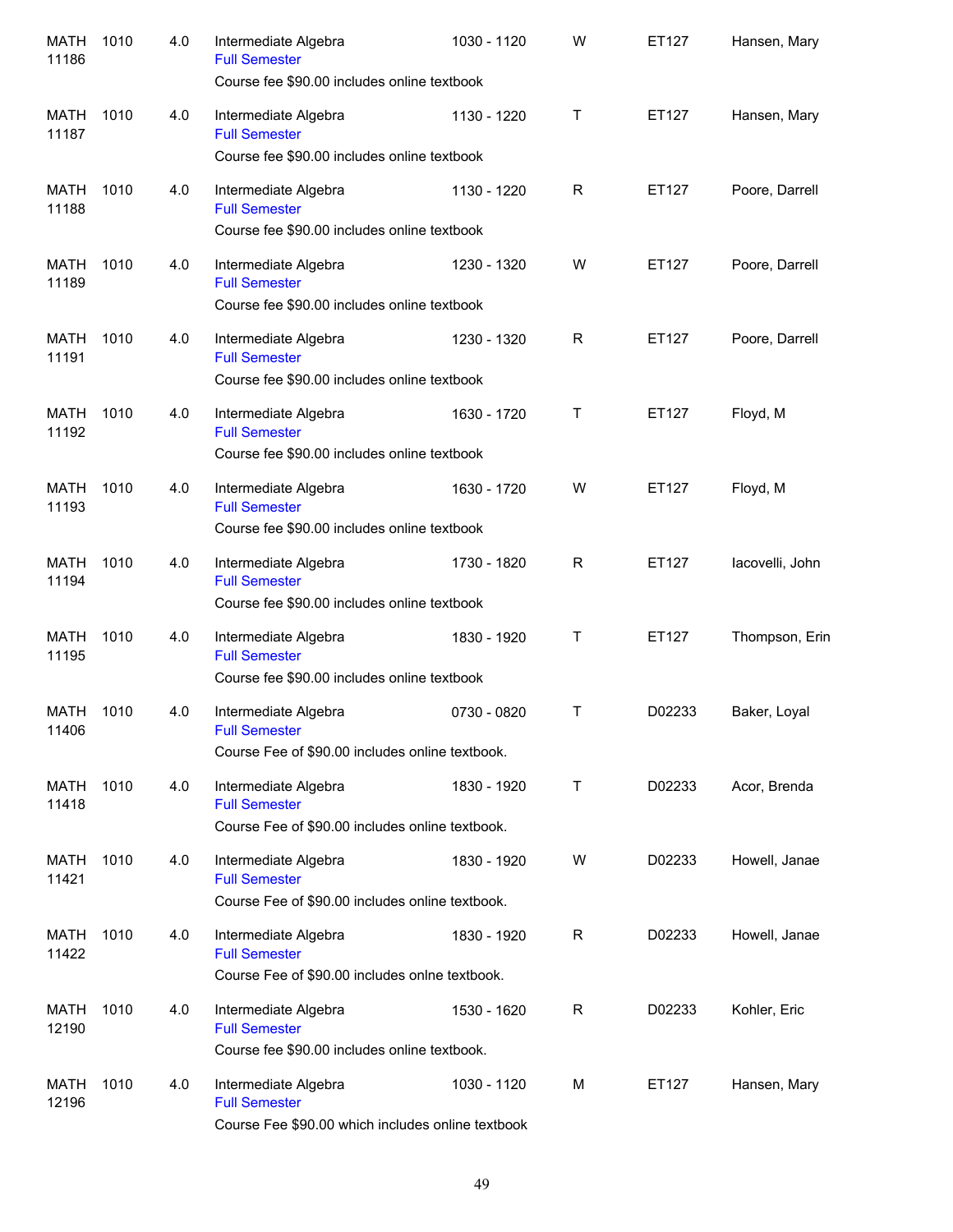| <b>MATH</b><br>12197 | 1010 | 4.0 | Intermediate Algebra<br><b>Full Semester</b><br>Course Fee \$90.00 which includes online textbook               | 1730 - 1820 | M           | ET127     | Floyd, M              |
|----------------------|------|-----|-----------------------------------------------------------------------------------------------------------------|-------------|-------------|-----------|-----------------------|
| <b>MATH</b><br>12251 | 1010 | 4.0 | Intermediate Algebra<br><b>Full Semester</b><br>Course Fee \$90.00                                              | 0830 - 0920 | M           | ET127     | Marx, Christine       |
| MATH<br>11674        | 1030 | 3.0 | QL Contemporary Math<br><b>Block 2</b>                                                                          | 0930 - 1120 | <b>MWF</b>  | D02322    | Albrecht, Brent       |
| MATH<br>11675        | 1030 | 3.0 | QL Contemporary Math<br><b>Full Semester</b>                                                                    | 0830 - 0920 | <b>MWF</b>  | D02325    | Baker, Loyal          |
| <b>MATH</b><br>11681 | 1030 | 3.0 | QL Contemporary Math<br><b>Full Semester</b><br>To access the online course materials, please log in through    | <b>TBA</b>  | <b>TBA</b>  | <b>OL</b> | Peters, James         |
|                      |      |     | the student portal (eWeber) at http://weber.edu                                                                 |             |             |           |                       |
| MATH<br>11776        | 1030 | 3.0 | QL Contemporary Math<br><b>Block 1</b>                                                                          | 1630 - 1820 | <b>MTW</b>  | B4508     | Marx, Christine       |
| MATH<br>11777        | 1040 | 3.0 | <b>QL Introduction To Statistics</b><br><b>Block 1</b>                                                          | 1030 - 1220 | <b>MWF</b>  | B4518     | Ghoreishi, Afshin     |
| <b>MATH</b><br>11676 | 1050 | 4.0 | QL College Algebra<br><b>Full Semester</b>                                                                      | 1730 - 1920 | <b>TR</b>   | D02324    | Haueter, Gordon       |
| <b>MATH</b><br>11677 | 1050 | 4.0 | QL College Algebra<br><b>Full Semester</b>                                                                      | 1730 - 1920 | <b>MW</b>   | D02324    | Wheeler, Randal       |
| <b>MATH</b><br>11678 | 1050 | 4.0 | QL College Algebra<br><b>Full Semester</b>                                                                      | 1730 - 1920 | <b>TR</b>   | WW116     | Wheeler, Nicole       |
| <b>MATH</b><br>11679 | 1050 | 4.0 | QL College Algebra<br><b>Full Semester</b>                                                                      | 0930 - 1020 | <b>MTWR</b> | D02325    | Salt, Jeffrey         |
| <b>MATH</b><br>11682 | 1050 | 4.0 | QL College Algebra<br><b>Full Semester</b>                                                                      | <b>TBA</b>  | <b>TBA</b>  | OL        | Fital-Akelbek, Sandra |
|                      |      |     | To access the online course materials, please log in through<br>the student portal (eWeber) at http://weber.edu |             |             |           |                       |
| <b>MATH</b><br>11778 | 1050 | 4.0 | QL College Algebra<br><b>Full Semester</b>                                                                      | 1030 - 1120 | <b>MTWR</b> | B4510     | Walthers, Phillip     |
| <b>MATH</b><br>11779 | 1050 | 4.0 | QL College Algebra<br><b>Full Semester</b>                                                                      | 1730 - 1920 | MW          | B4518     | Ellis, Maria          |
| <b>MATH</b><br>11780 | 1050 | 4.0 | QL College Algebra<br><b>Full Semester</b>                                                                      | 1730 - 1920 | <b>TR</b>   | B4510     | Hunt, Corinne         |
| <b>MATH</b><br>11680 | 1060 | 3.0 | Trigonometry<br><b>Full Semester</b>                                                                            | 1030 - 1145 | MW          | D02325    | Salt, Jeffrey         |
| MATH<br>11781        | 1060 | 3.0 | Trigonometry<br><b>Block 1</b>                                                                                  | 1130 - 1320 | <b>MWF</b>  | B4510     | Kvernadze, George     |
| <b>MATH</b><br>11782 | 1060 | 3.0 | Trigonometry<br><b>Full Semester</b>                                                                            | 1800 - 1915 | <b>TR</b>   | B4509     | Salt, Jeffrey         |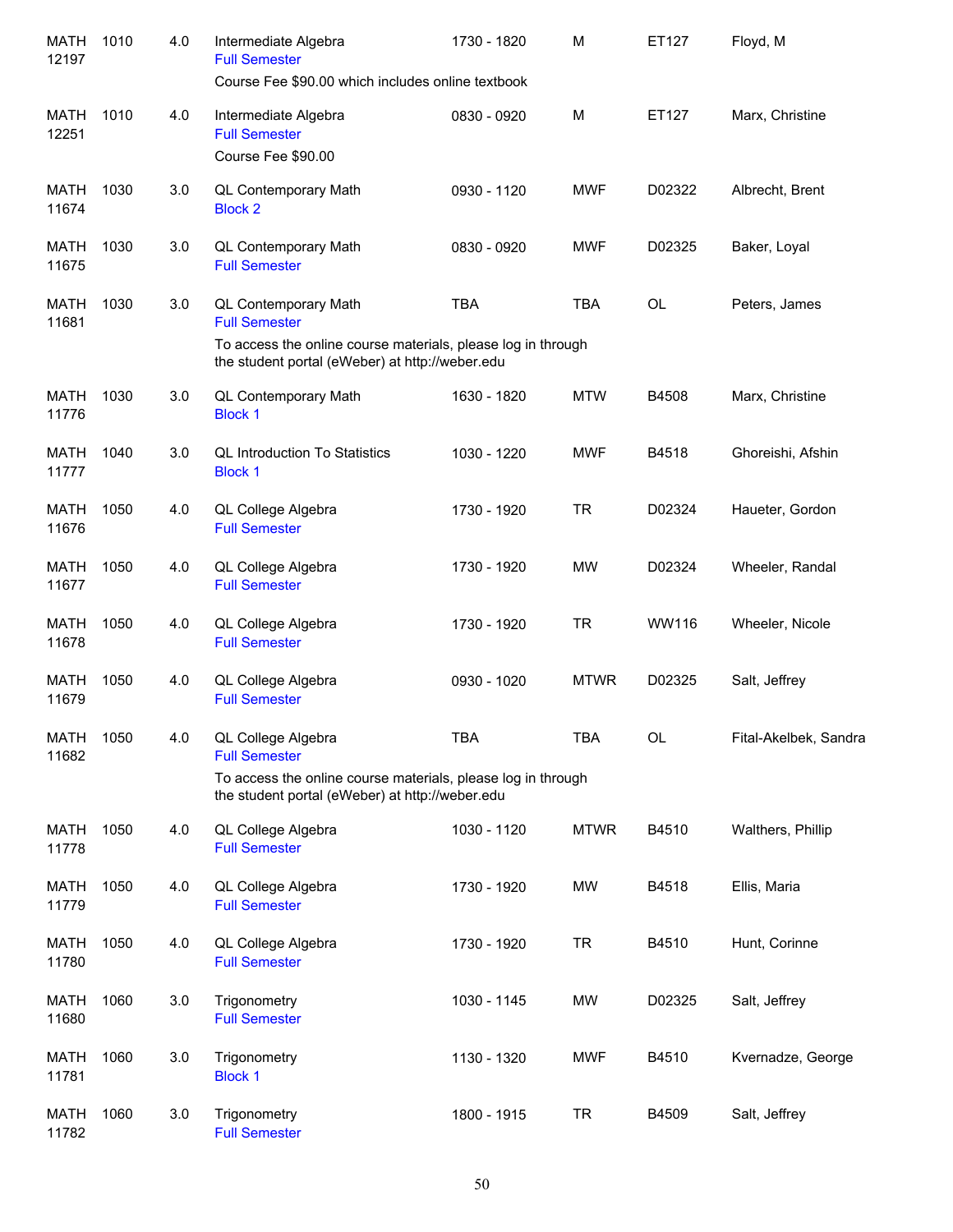| <b>MATH</b><br>11783 | 1080 | 5.0 | QL Pre-calculus<br><b>Full Semester</b>                                                                                                                                     | 1730 - 1945 | <b>TR</b>    | B4511     | Emami, Robab      |
|----------------------|------|-----|-----------------------------------------------------------------------------------------------------------------------------------------------------------------------------|-------------|--------------|-----------|-------------------|
| <b>MATH</b><br>11784 | 1080 | 5.0 | QL Pre-calculus<br><b>Full Semester</b>                                                                                                                                     | 1130 - 1220 | <b>MTWRF</b> | B4515     | Cocos, Mihail     |
| <b>MATH</b><br>12126 | 1200 | 1.0 | Mathematics Computer Lab<br><b>Block 1</b><br>This course will be conducted online. Contact the instructor<br>or visit faculty.weber.edu/aghoreishi/ for information.       | 1630 - 1720 | <b>MW</b>    | B4505     | Ghoreishi, Afshin |
| <b>MATH</b><br>11785 | 1210 | 4.0 | SI Calculus I<br><b>Block 1</b>                                                                                                                                             | 0830 - 1000 | <b>MTWRF</b> | B4518     | Ghoreishi, Afshin |
| <b>MATH</b><br>12163 | 1210 | 4.0 | SI Calculus I<br><b>Block 1</b>                                                                                                                                             | 0830 - 1000 | <b>MTWRF</b> | B3328     | Cocos, Mihail     |
| <b>MATH</b><br>11786 | 1220 | 4.0 | SI Calculus II<br><b>Full Semester</b>                                                                                                                                      | 1030 - 1120 | <b>MTWF</b>  | B4515     | Kvernadze, George |
| <b>MATH</b><br>11846 | 1630 | 4.0 | Discrete Math Applied to Comp<br><b>Full Semester</b><br>To access the online course materials, please log in through<br>the student portal (eWeber) at http://weber.edu.   | <b>TBA</b>  | <b>TBA</b>   | <b>OL</b> | Ferro, David      |
| MATH<br>11788        | 2010 | 3.0 | Math for Elementary Teachers I<br><b>Full Semester</b>                                                                                                                      | 0830 - 0920 | <b>MTWR</b>  | B4539     | Walthers, Phillip |
| <b>MATH</b><br>11853 | 2020 | 3.0 | Math for Elem Teachers II<br><b>Block 1</b>                                                                                                                                 | 1030 - 1220 | <b>MTRF</b>  | B4539     | Allred, Alice     |
| <b>MATH</b><br>12235 | 2110 | 3.0 | Foundations of Algebra<br><b>Full Semester</b>                                                                                                                              | <b>TBA</b>  | <b>TBA</b>   |           | Kvernadze, George |
| <b>MATH</b><br>11789 | 2210 | 4.0 | Calculus III<br><b>Full Semester</b>                                                                                                                                        | 1030 - 1120 | <b>MTWR</b>  | B4508     | Cocos, Mihail     |
| MATH<br>11790        | 2270 | 3.0 | Elementary Linear Algebra<br><b>Full Semester</b>                                                                                                                           | 0830 - 0920 | <b>MWF</b>   | B4508     | Kvernadze, George |
| MBA<br>10855         | 6010 | 3.0 | Legal/Regulatory Enviro Busine<br><b>Block 2</b><br>Foundation course                                                                                                       | 1730 - 2030 | Τ            | D02113    | Pace, Ryan        |
| MBA<br>10858         | 6110 | 3.0 | Tools for the Ethical Manager<br><b>Block 2</b><br>Required - Will be taught twice a week for 4 weeks total.                                                                | 1730 - 2030 | <b>MR</b>    | D02113    | Davis, Brian      |
| MBA<br>10853         | 6150 | 3.0 | Operations/Supply Chain Mngmnt<br><b>Block 2</b><br>Required Class NOTE: Overlaps with Ses I classes 6/14-6/25<br>Prereqs required: MBA 6050-/51 or equiv. courses in stats | 1730 - 2030 | M            | D02112    | Hill, Stephen     |
| MBA<br>10851         | 6180 | 3.0 | <b>Strategic Management</b><br><b>Block 1</b><br>Required Class Must have completed MBA 6130, 6140 and 6150                                                                 | 1730 - 2030 | Τ            | D02112    | Dixon, Rolf       |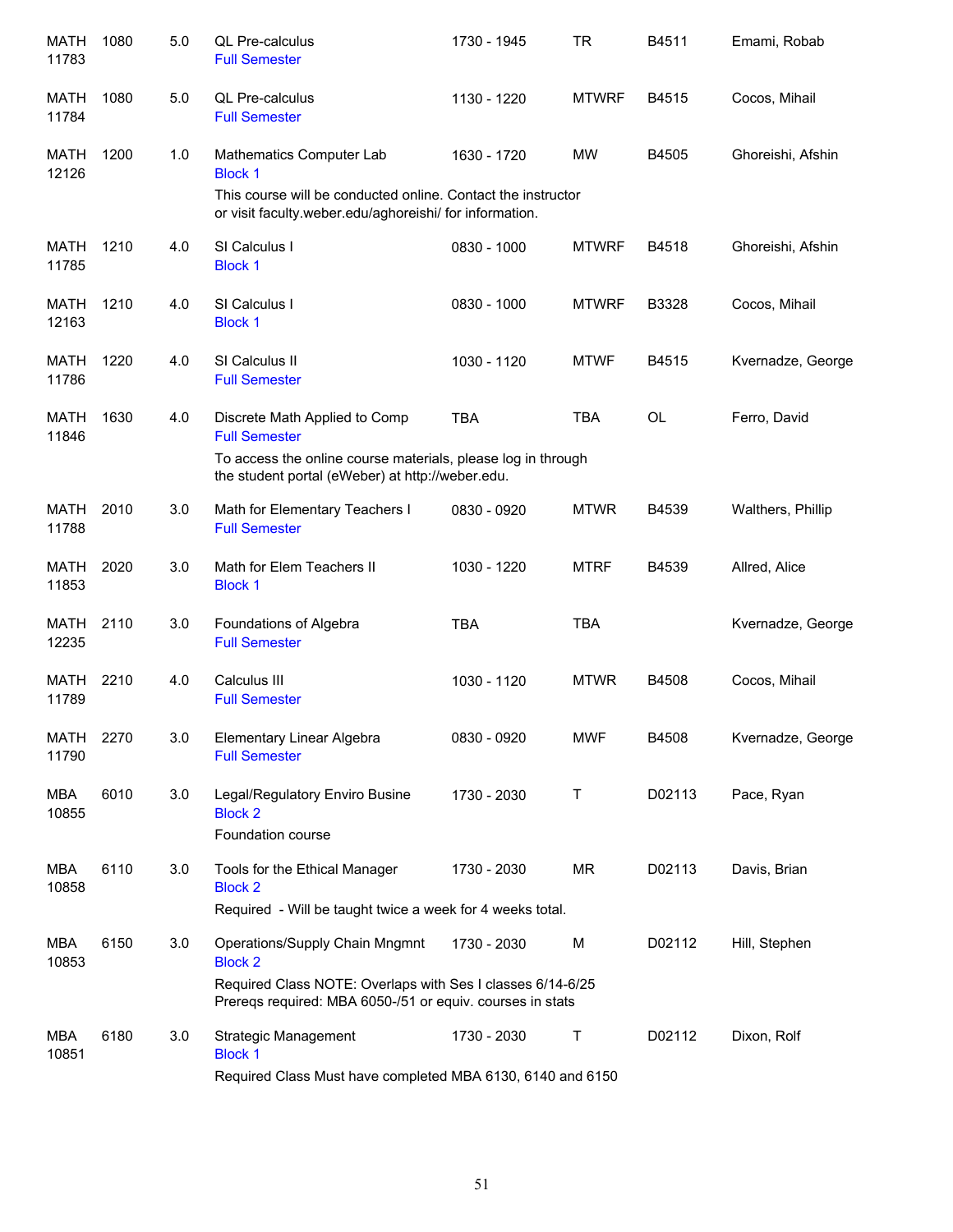| <b>MBA</b><br>10854 | 6540 | 3.0 | Negotiations<br><b>Block 2</b><br>Elective NOTE: overlaps with Sess. I classes 6/14-6/25                                                 | 1730 - 2030                | т          | D02301           | Skanchy, Randall   |
|---------------------|------|-----|------------------------------------------------------------------------------------------------------------------------------------------|----------------------------|------------|------------------|--------------------|
| MBA<br>10856        | 6560 | 3.0 | <b>Bus/Market Plan Using Online</b><br><b>Block 2</b><br>Elective course                                                                 | 1730 - 2030                | W          | D02112           | Valentin, Erhard   |
| MBA<br>10859        | 6680 | 3.0 | <b>Graduate Consulting Project</b><br><b>Full Semester</b>                                                                               | <b>TBA</b>                 | <b>TBA</b> |                  | Mouritsen, Matthew |
|                     |      |     | Elective Must receive over ride from Dept. to register<br>Call Sally at 801-395-3519 for assistance.                                     |                            |            |                  |                    |
| MBA<br>10861        | 6730 | 3.0 | Proj Environmnt Sustainability<br><b>Full Semester</b>                                                                                   | <b>TBA</b>                 | <b>TBA</b> |                  | Mouritsen, Matthew |
|                     |      |     | Elective Course Requires Departmental approval to register.<br>Contact Sally at 801-395-3519 for assistance                              |                            |            |                  |                    |
| <b>MBA</b><br>10860 | 6800 | 1.0 | <b>Directed Study</b><br><b>Full Semester</b>                                                                                            | <b>TBA</b>                 | <b>TBA</b> |                  | Mouritsen, Matthew |
|                     |      |     | Elective course Requires Departmental over ride to register<br>Call Sally at 801-395-3519 for assistance                                 |                            |            |                  |                    |
| <b>MBA</b><br>10852 | 6810 | 3.0 | Experimental<br><b>Block 1</b>                                                                                                           | 0800 - 1800<br>1730 - 2130 | S<br>F     | D02324<br>D02324 | Stevens, Michael   |
|                     |      |     | Elective course. Meets Friday, May 7th, Sat. May 8th,<br>Friday May 21st, Sat. May 22nd and Friday, June 4th and<br>Sat. June 5th, 2010. |                            |            |                  |                    |
| <b>MBA</b><br>10857 | 6810 | 3.0 | Experimental<br><b>Block 2</b>                                                                                                           | 1730 - 2030                | R          | D02112           | Hoffman, John      |
|                     |      |     | Elective course                                                                                                                          |                            |            |                  |                    |
| <b>MCJ</b><br>11205 | 6250 | 1.0 | Topics in Criminal Justice<br><b>Block 2</b>                                                                                             | 1800 - 2100                | W          | <b>SS226</b>     | Gillespie, L       |
| <b>MCJ</b><br>11210 | 6250 | 1.0 | Topics in Criminal Justice<br><b>Block 2</b>                                                                                             | 1800 - 2100                | M          | <b>SS226</b>     | Gillespie, L       |
| <b>MCJ</b><br>11375 | 6250 | 1.0 | Topics in Criminal Justice<br><b>Full Semester</b>                                                                                       | <b>TBA</b>                 | <b>TBA</b> | OL               | Chabries, Michael  |
|                     |      |     | To access the course materials, log into the Student Portal<br>(eWeber) at http://weber.edu and select "Current Students"                |                            |            |                  |                    |
| <b>MCJ</b><br>12253 | 6250 | 1.0 | Topics in Criminal Justice<br><b>Full Semester</b>                                                                                       | <b>TBA</b>                 | <b>TBA</b> |                  | Bayley, Bruce      |
| <b>MCJ</b><br>11216 | 6255 | 3.0 | Great Thought in Crim Justice<br><b>Full Semester</b>                                                                                    | 1600 - 1900                | М          | SS215            | Gillespie, L       |
| <b>MCJ</b><br>11945 | 6260 | 3.0 | <b>Graduate Readings</b><br><b>Full Semester</b>                                                                                         | <b>TBA</b>                 | <b>TBA</b> |                  | Gillespie, L       |
| MED<br>10744        | 6000 | 2.0 | Fundamentals of Grad Study<br><b>Block 2</b>                                                                                             | 1300 - 1530                | <b>TR</b>  | <b>ED15</b>      | Alexander, Melina  |
| MED<br>10734        | 6010 | 2.0 | <b>Advanced Historical Foundation</b><br><b>Block 1</b>                                                                                  | 1630 - 1910                | <b>TR</b>  | ED330            | Cena, Michael      |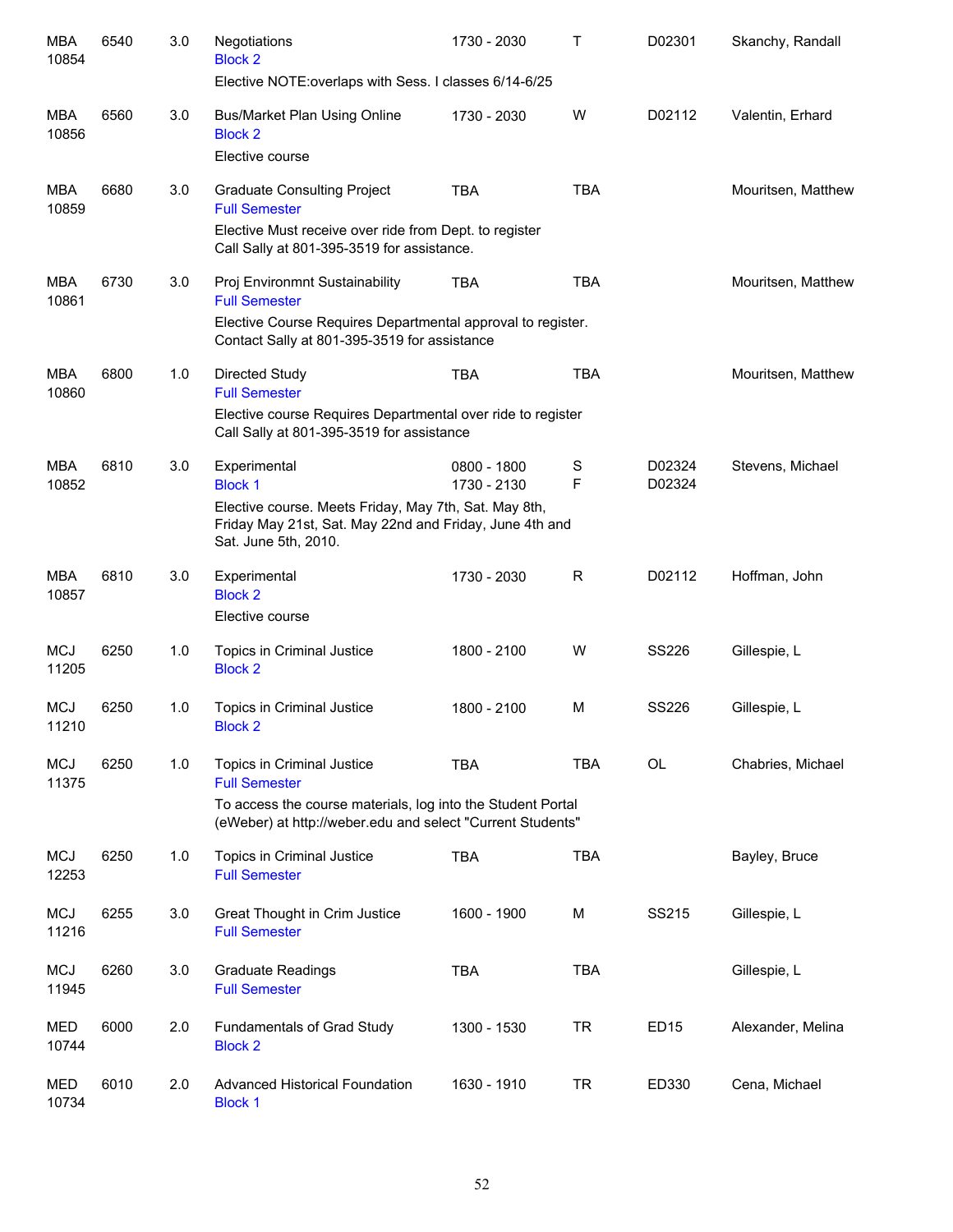| <b>MED</b><br>10746 | 6020 | 2.0 | Diversity In Education<br><b>Block 2</b>                                                                                                          | 1300 - 1530                | <b>MTWR</b>             | ED219            | Saunders, Peggy   |
|---------------------|------|-----|---------------------------------------------------------------------------------------------------------------------------------------------------|----------------------------|-------------------------|------------------|-------------------|
|                     |      |     | Dates classes will be held: June 21, 22, 23, 24, 28, 29, 30<br>July 1, 7 & 8                                                                      |                            |                         |                  |                   |
| <b>MED</b><br>10747 | 6050 | 3.0 | Curriculum Design/Eval/Assess<br><b>Block 2</b>                                                                                                   | 0730 - 1000                | <b>TR</b>               | ED325            | Moulding, Louise  |
|                     |      |     | Class to be held on Tuesday and Thursday                                                                                                          |                            |                         |                  |                   |
| <b>MED</b><br>10735 | 6085 | 1.0 | Developing Project Proposal<br><b>Block 1</b><br>Prerequisites: MEDUC 6080, 6030, 6050, 6060                                                      | 1630 - 1910                | <b>MW</b>               | ED319            | Hadley, Kristin   |
|                     |      |     |                                                                                                                                                   |                            |                         |                  |                   |
| MED<br>10751        | 6090 | 3.0 | Masters Project<br><b>Block 1</b>                                                                                                                 | <b>TBA</b>                 | <b>MTWRF</b>            | ED               | Eliason, Claudia  |
| <b>MED</b><br>10748 | 6091 | 1.0 | <b>Graduate Synthesis</b><br><b>Block 2</b>                                                                                                       | 0730 - 1000                | <b>MW</b>               | ED227            | Gowans, Linda     |
|                     |      |     | Class dates: June 21, 23, 28, 30 & July 5<br>Prerequisites: Must have a signed proposal;<br>bring to 1st day of class.                            |                            |                         |                  |                   |
| <b>MED</b><br>10736 | 6110 | 3.0 | Intro to Classroom Management<br><b>Block 1</b>                                                                                                   | 1630 - 1910                | <b>MW</b>               | ED330            | Cena, Michael     |
| <b>MED</b><br>10737 | 6120 | 3.0 | Advanced Classroom Management<br><b>Block 1</b>                                                                                                   | 1630 - 1910                | MW                      | ED325            | Williams, Natalie |
|                     |      |     | For students with classroom experience.                                                                                                           |                            |                         |                  |                   |
| <b>MED</b><br>10752 | 6130 | 1.0 | Topic In Education<br><b>Block 2</b>                                                                                                              | 1300 - 1630                | <b>MTWR</b>             | ED219            | Lofgreen, Marilyn |
|                     |      |     | Actual dates of class: July 19, 20, 21, 22, 26, 27, 28, 29                                                                                        |                            |                         |                  |                   |
| <b>MED</b><br>10765 | 6220 | 3.0 | <b>Current Problems in Education</b><br><b>Block 1</b>                                                                                            | <b>TBA</b>                 | <b>TBA</b>              | <b>OL</b>        | Rasmussen, Jack   |
|                     |      |     | To access the online course materials, please log in through<br>the student portal (eWeber) at http://weber.edu and select:<br>"current students" |                            |                         |                  |                   |
| <b>MED</b><br>10738 | 6270 | 3.0 | Literacy Strategies<br><b>Block 1</b>                                                                                                             | 1630 - 1910                | <b>TR</b>               | ED319            | Byrd, David       |
| MED<br>12144        | 6270 | 3.0 | Literacy Strategies<br><b>Block 1</b>                                                                                                             | 1630 - 1910<br>1630 - 1910 | <b>MWF</b><br><b>MW</b> | ED227            | Byrd, David       |
| MED<br>10743        | 6311 | 2.0 | Inst. Ele. School: Science<br><b>Block 1</b>                                                                                                      | 1630 - 1910                | <b>TR</b>               | ED317            | Pontius, Richard  |
| <b>MED</b><br>10749 | 6353 | 3.0 | <b>Understanding Reading Develop</b><br><b>Block 2</b><br>Dates for class: June 21 through July 15.                                               | 1015 - 1245                | <b>MTWR</b>             | ED317            | Gowans, Linda     |
| MED<br>12298        | 6360 | 3.0 | Foundations of Literacy<br><b>Full Semester</b>                                                                                                   | <b>TBA</b>                 | <b>TBA</b>              |                  | Cena, Michael     |
| <b>MED</b><br>10750 | 6510 | 3.0 | Foundation - Special Education<br><b>Block 2</b><br>Course Fee \$5.00                                                                             | 1015 - 1245                | <b>TR</b>               | ED <sub>15</sub> | Alexander, Melina |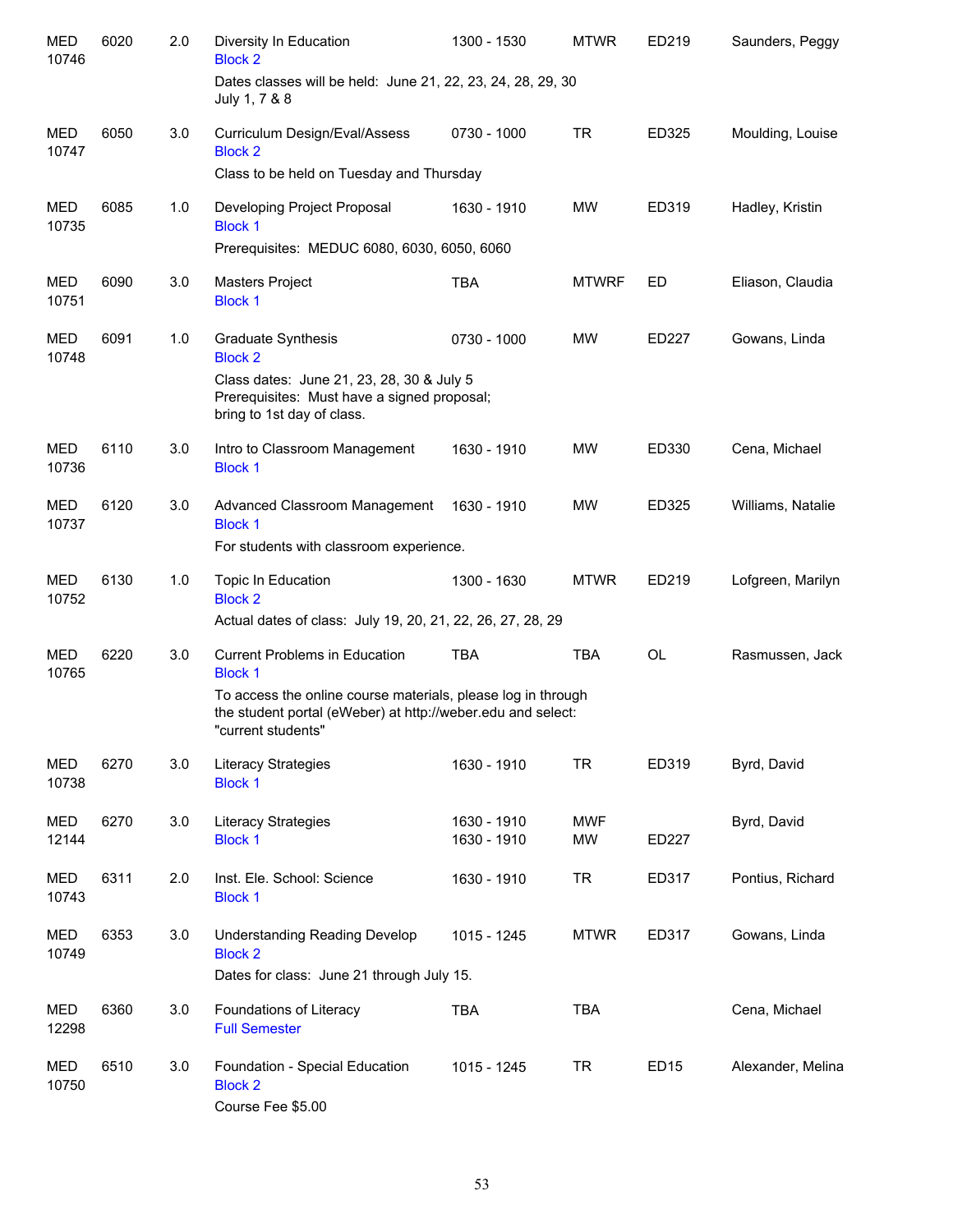| <b>MED</b><br>12208 | 6640 | 1.0 | The World As Classroom<br><b>Full Semester</b> | <b>TBA</b> | <b>TBA</b> | OL        | Slabaugh, Michael |
|---------------------|------|-----|------------------------------------------------|------------|------------|-----------|-------------------|
| MED<br>12209        | 6640 | 1.0 | The World As Classroom<br><b>Full Semester</b> | <b>TBA</b> | TBA        | OL        | Slabaugh, Michael |
| MED<br>12210        | 6640 | 1.0 | The World As Classroom<br><b>Full Semester</b> | <b>TBA</b> | TBA        | OL        | Slabaugh, Michael |
| MED<br>12211        | 6640 | 1.0 | The World As Classroom<br><b>Full Semester</b> | <b>TBA</b> | TBA        | OL        | Slabaugh, Michael |
| MED<br>12212        | 6640 | 1.0 | The World As Classroom<br><b>Full Semester</b> | <b>TBA</b> | TBA        | OL        | Slabaugh, Michael |
| MED<br>12213        | 6640 | 1.0 | The World As Classroom<br><b>Full Semester</b> | <b>TBA</b> | <b>TBA</b> | OL        | Slabaugh, Michael |
| <b>MED</b><br>12214 | 6640 | 1.0 | The World As Classroom<br><b>Full Semester</b> | <b>TBA</b> | <b>TBA</b> | OL        | Slabaugh, Michael |
| <b>MED</b><br>12215 | 6640 | 1.0 | The World As Classroom<br><b>Full Semester</b> | <b>TBA</b> | <b>TBA</b> | OL        | Slabaugh, Michael |
| <b>MED</b><br>12216 | 6640 | 1.0 | The World As Classroom<br><b>Full Semester</b> | <b>TBA</b> | <b>TBA</b> | OL        | Slabaugh, Michael |
| <b>MED</b><br>12217 | 6640 | 1.0 | The World As Classroom<br><b>Full Semester</b> | <b>TBA</b> | <b>TBA</b> | <b>OL</b> | Slabaugh, Michael |
| <b>MED</b><br>12218 | 6640 | 1.0 | The World As Classroom<br><b>Full Semester</b> | <b>TBA</b> | <b>TBA</b> | OL        | Slabaugh, Michael |
| <b>MED</b><br>12219 | 6640 | 1.0 | The World As Classroom<br><b>Full Semester</b> | <b>TBA</b> | <b>TBA</b> | OL        | Slabaugh, Michael |
| MED<br>12220        | 6640 | 1.0 | The World As Classroom<br><b>Full Semester</b> | TBA        | <b>TBA</b> | OL        | Slabaugh, Michael |
| <b>MED</b><br>12221 | 6640 | 1.0 | The World As Classroom<br><b>Full Semester</b> | <b>TBA</b> | <b>TBA</b> | OL        | Slabaugh, Michael |
| <b>MED</b><br>12222 | 6640 | 1.0 | The World As Classroom<br><b>Full Semester</b> | <b>TBA</b> | <b>TBA</b> | OL        | Slabaugh, Michael |
| <b>MED</b><br>12223 | 6640 | 1.0 | The World As Classroom<br><b>Full Semester</b> | <b>TBA</b> | <b>TBA</b> | OL        | Slabaugh, Michael |
| MED<br>12224        | 6640 | 1.0 | The World As Classroom<br><b>Full Semester</b> | <b>TBA</b> | <b>TBA</b> | OL        | Slabaugh, Michael |
| <b>MED</b><br>12225 | 6640 | 1.0 | The World As Classroom<br><b>Full Semester</b> | <b>TBA</b> | <b>TBA</b> | OL        | Slabaugh, Michael |
| <b>MED</b><br>12226 | 6640 | 1.0 | The World As Classroom<br><b>Full Semester</b> | <b>TBA</b> | <b>TBA</b> | OL        | Slabaugh, Michael |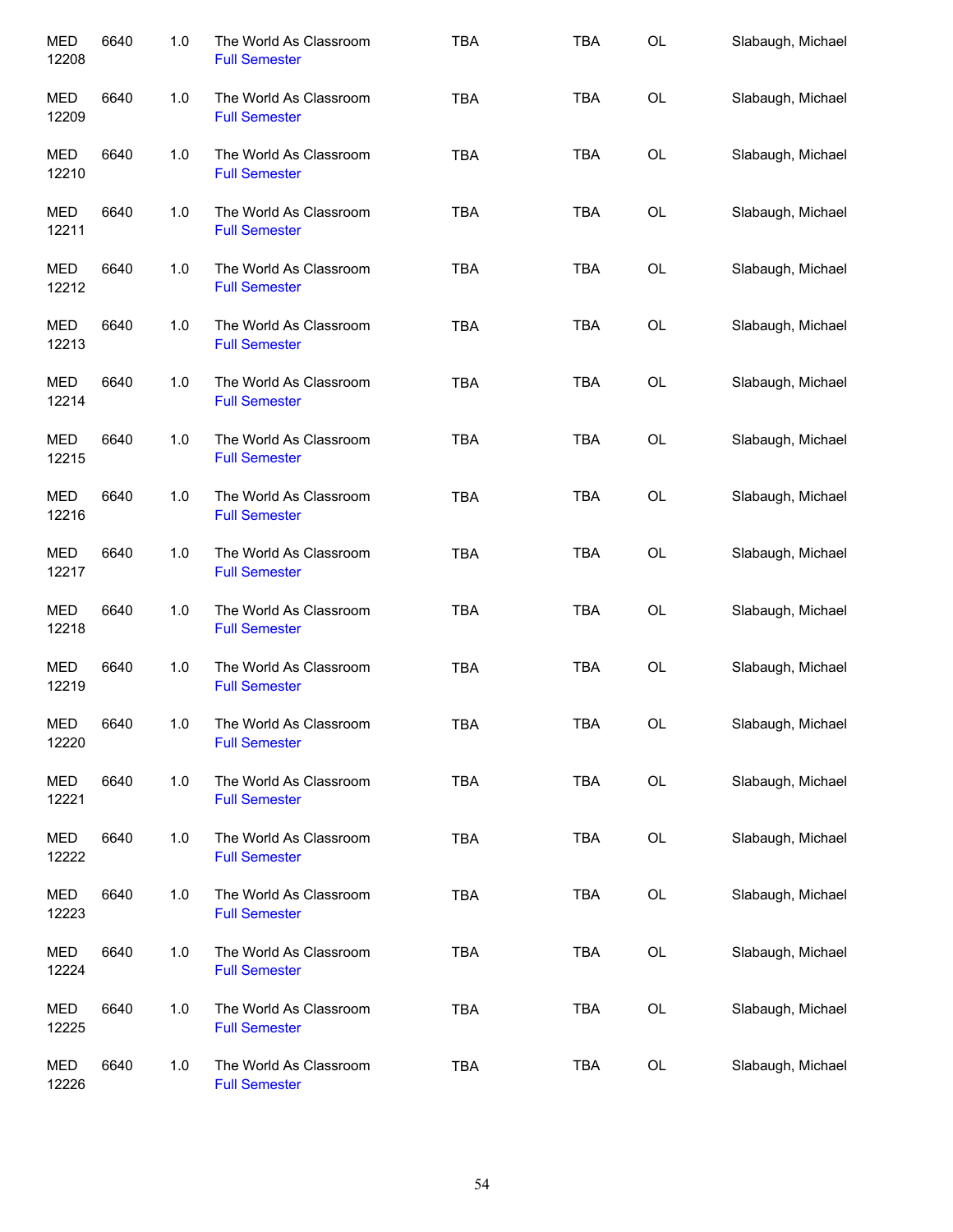| MED<br>12227              | 6640 | 1.0 | The World As Classroom<br><b>Full Semester</b>                                  | <b>TBA</b>  | <b>TBA</b>   | <b>OL</b> | Slabaugh, Michael   |
|---------------------------|------|-----|---------------------------------------------------------------------------------|-------------|--------------|-----------|---------------------|
| <b>MED</b><br>12228       | 6640 | 1.0 | The World As Classroom<br><b>Full Semester</b>                                  | <b>TBA</b>  | <b>TBA</b>   | <b>OL</b> | Slabaugh, Michael   |
| <b>MED</b><br>10756       | 6900 | 1.0 | Individual Study<br><b>Block 1</b>                                              | <b>TBA</b>  | <b>TBA</b>   |           | Eliason, Claudia    |
|                           |      |     | Prerequisite: an approved MED contract.                                         |             |              |           |                     |
| <b>MED</b><br>10757       | 6900 | 1.0 | Individual Study<br><b>Block 1</b>                                              | <b>TBA</b>  | <b>TBA</b>   |           | Eliason, Claudia    |
|                           |      |     | Prerequisite: an approved MED contract.                                         |             |              |           |                     |
| <b>MED</b><br>10758       | 6900 | 1.0 | Individual Study<br><b>Block 1</b>                                              | <b>TBA</b>  | <b>TBA</b>   |           | Eliason, Claudia    |
|                           |      |     | Prerequisite: an approved MED contract.                                         |             |              |           |                     |
| <b>MED</b><br>10753       | 6920 | 1.0 | Workshop<br><b>Block 1</b>                                                      | 0800 - 1700 | <b>RF</b>    | SK        | Mitchell, Judith    |
|                           |      |     | To be held in the WSU Stadium Skybox on June 11-12, 2010.<br>Course Fee \$40.00 |             |              |           |                     |
| MED<br>10754              | 6920 | 1.0 | Workshop<br><b>Block 1</b>                                                      | 1200 - 1600 | <b>MTWR</b>  | ED303     | Napper, Vicki       |
| <b>MED</b><br>10755       | 6990 | 1.0 | <b>Continuing Graduate Advisement</b><br><b>Block 1</b>                         | <b>TBA</b>  | <b>MTWRF</b> | ED        | Eliason, Claudia    |
|                           |      |     | Prerequisite: MED Program Approval                                              |             |              |           |                     |
| MENG<br>10952             | 5010 | 3.0 | Introduction to Linguistics<br><b>Block 1</b>                                   | 1030 - 1310 | <b>MW</b>    | EH220     | LeTourneau, Mark    |
| MENG<br>12125             | 5530 | 3.0 | Amer Lit/Realism & Naturalism<br><b>Block 2</b>                                 | 1030 - 1310 | <b>MW</b>    | EH215     | McShane, Becky      |
| <b>MENG 5630</b><br>10954 |      | 3.0 | Brit Lit: Neoclassical/Romanti<br><b>Block 2</b>                                | 0730 - 1010 | <b>MW</b>    | EH217     | Cheney, Merlin      |
| <b>MENG</b><br>10956      | 5640 | 3.0 | British Literature: Victorian<br><b>Block 2</b>                                 | 1030 - 1310 | <b>TR</b>    | EH206     | Vause, L            |
| <b>MENG</b><br>12183      | 6010 | 3.0 | Bibliobraphy/Research Methods<br><b>Full Semester</b>                           | <b>TBA</b>  | <b>TBA</b>   |           | Cheney, Merlin      |
| <b>MENG</b><br>12355      | 6250 | 3.0 | Seminar in British Literature<br><b>Block 2</b>                                 | <b>TBA</b>  | <b>TBA</b>   |           | Cheney, Merlin      |
| <b>MENG</b><br>12146      | 6260 | 3.0 | Seminar in World Literature<br><b>Block 2</b>                                   | 1630 - 1910 | <b>TR</b>    | EH410     | Subbiah, Mahalingam |
| MENG<br>11161             | 6320 | 3.0 | World Languages<br><b>Block 2</b>                                               | 1330 - 1610 | <b>TR</b>    | EH205     | McKay, Susan        |
| MENG<br>10935             | 6420 | 3.0 | Phonology & Syntax for ESL<br><b>Block 2</b>                                    | 1330 - 1610 | MW           | EH205     | Conrad, Timothy     |
| MENG<br>12145             | 6420 | 3.0 | Phonology & Syntax for ESL<br><b>Full Semester</b>                              | 1630 - 1910 | <b>MWF</b>   | ED227     | LeTourneau, Mark    |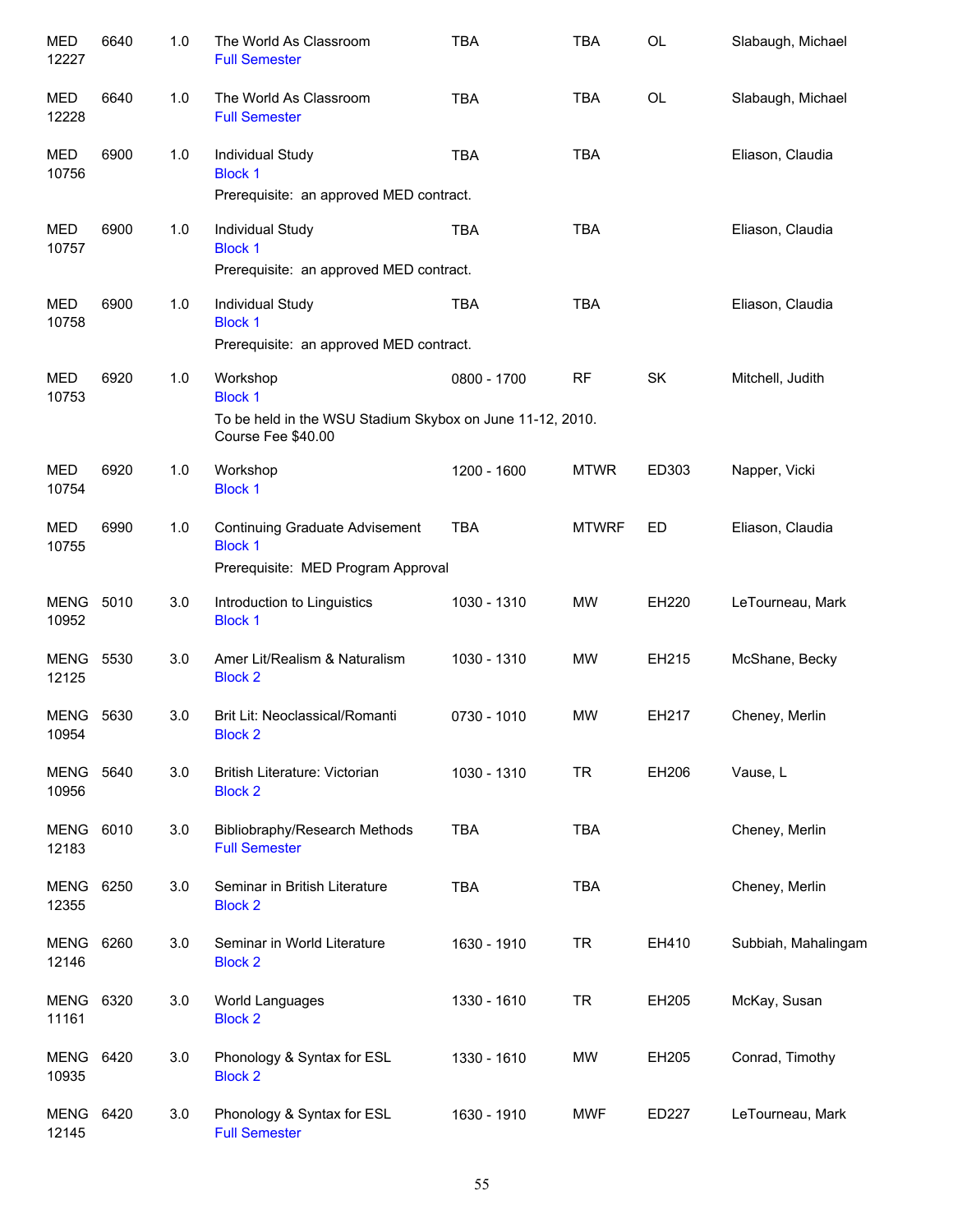| <b>MENG</b><br>10936      | 6450 | 3.0 | <b>ESL/Bilingual Assessment</b><br><b>Block 2</b>                                                            | 1330 - 1610 | <b>TR</b>  | EH203        | Curtis, Giana    |
|---------------------------|------|-----|--------------------------------------------------------------------------------------------------------------|-------------|------------|--------------|------------------|
| <b>MENG 6510</b><br>11376 |      | 2.0 | Seminar in Eminent Writers<br><b>Block 1</b>                                                                 | 1730 - 2010 | <b>TR</b>  | D02303       | Hogge, Robert    |
| MENG<br>11379             | 6610 | 2.0 | Advanced Studies in Genre<br><b>Block 2</b>                                                                  | 1730 - 2010 | <b>MW</b>  | D02303       | Cheney, Merlin   |
| MENG 6710<br>11200        |      | 2.0 | Variable Topics<br><b>Block 2</b>                                                                            | 1630 - 1910 | <b>MW</b>  | EH204        | Conrad, Timothy  |
| MENG 6710<br>11223        |      | 2.0 | Variable Topics<br><b>Block 2</b>                                                                            | 0730 - 1010 | <b>TR</b>  | EH206        | Vause, L         |
| <b>MENG</b><br>10957      | 6830 | 1.0 | <b>Directed Readings</b><br><b>Full Semester</b>                                                             | <b>TBA</b>  | <b>TBA</b> |              | Cheney, Merlin   |
| <b>MENG</b><br>10958      | 6830 | 1.0 | Directed Readings<br><b>Full Semester</b>                                                                    | <b>TBA</b>  | <b>TBA</b> |              | Cheney, Merlin   |
| <b>MENG</b><br>10959      | 6830 | 1.0 | Directed Readings<br><b>Full Semester</b>                                                                    | <b>TBA</b>  | <b>TBA</b> |              | Cheney, Merlin   |
| <b>MENG</b><br>12354      | 6830 | 1.0 | <b>Directed Readings</b><br><b>Full Semester</b>                                                             | <b>TBA</b>  | <b>TBA</b> |              | Krantz, Mary     |
| <b>MENG</b><br>10960      | 6940 | 3.0 | Master's Project<br><b>Full Semester</b>                                                                     | <b>TBA</b>  | <b>TBA</b> |              | Cheney, Merlin   |
| MENG<br>10961             | 6940 | 3.0 | Master's Project<br><b>Full Semester</b>                                                                     | <b>TBA</b>  | <b>TBA</b> |              | Cheney, Merlin   |
| <b>MENG</b><br>10963      | 6960 | 1.0 | <b>Thesis</b><br><b>Full Semester</b>                                                                        | <b>TBA</b>  | <b>TBA</b> |              | Cheney, Merlin   |
| <b>MENG 6960</b><br>10964 |      | 1.0 | <b>Thesis</b><br><b>Full Semester</b>                                                                        | TBA         | TBA        |              | Cheney, Merlin   |
| MENG<br>10965             | 6960 | 1.0 | <b>Thesis</b><br><b>Full Semester</b>                                                                        | <b>TBA</b>  | <b>TBA</b> |              | Cheney, Merlin   |
| <b>MENG</b><br>10966      | 6960 | 1.0 | <b>Thesis</b><br><b>Full Semester</b>                                                                        | <b>TBA</b>  | <b>TBA</b> |              | Cheney, Merlin   |
| <b>MFET</b><br>12147      | 4830 | 1.0 | Directed Readings<br><b>Full Semester</b>                                                                    | <b>TBA</b>  | <b>TBA</b> |              | Tobin, Kerry     |
| <b>MGMT</b><br>10250      | 3010 | 3.0 | Organizational Behavior & Mgmt<br><b>Block 1</b>                                                             | 1030 - 1310 | <b>TR</b>  | <b>WB115</b> | Addams, H        |
| <b>MGMT</b><br>11078      | 3010 | 3.0 | Organizational Behavior & Mgmt<br><b>Full Semester</b>                                                       | <b>TBA</b>  | TBA        | OL           | Handley, William |
|                           |      |     | To access online course materials, please log in through<br>the student portal (eWeber) at http://weber.edu. |             |            |              |                  |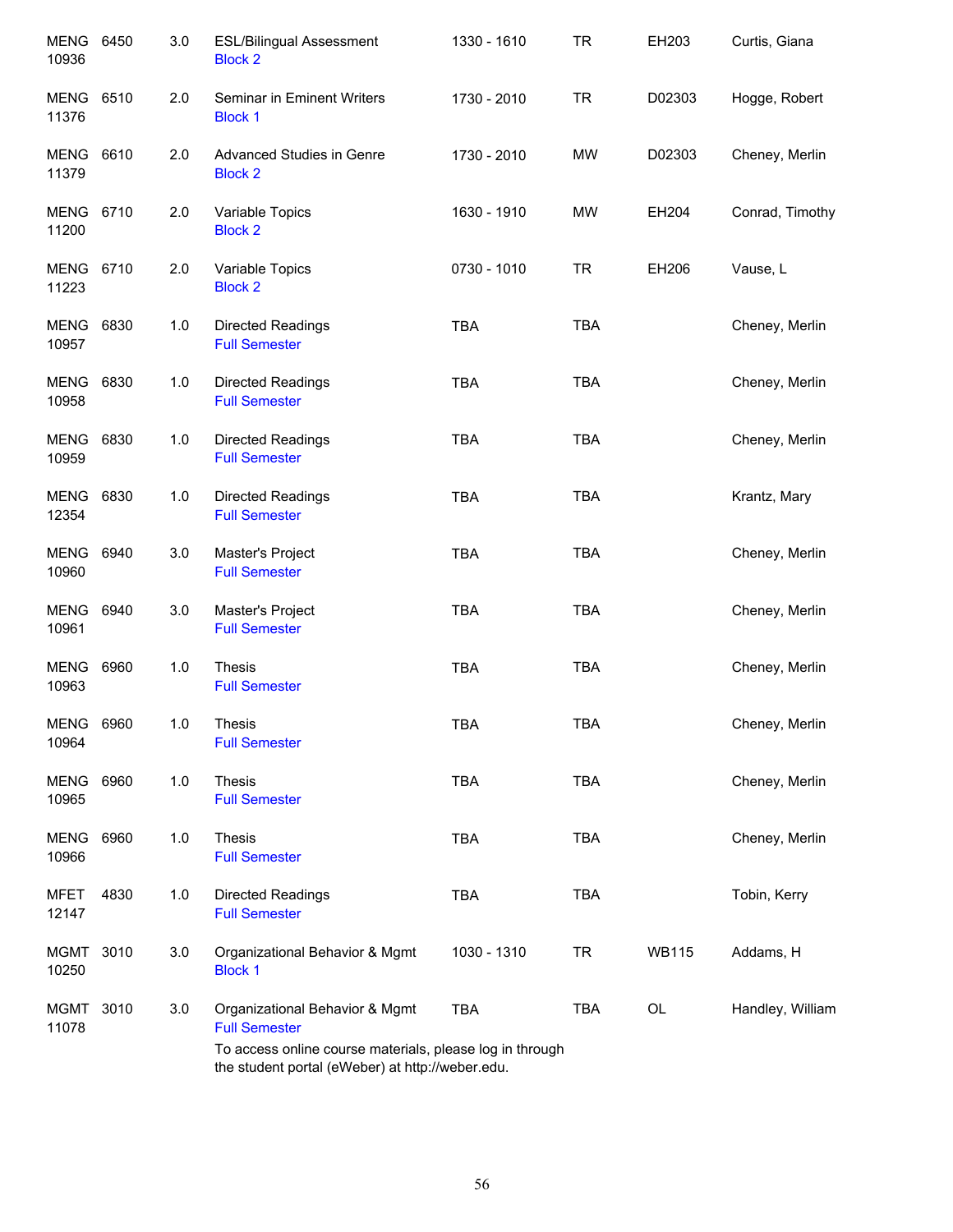| <b>MGMT</b><br>11079 | 3400 | 3.0 | <b>International Business</b><br><b>Block 1</b>                                                                           | <b>TBA</b>  | TBA        | <b>OL</b>    | Dixon, Rolf      |
|----------------------|------|-----|---------------------------------------------------------------------------------------------------------------------------|-------------|------------|--------------|------------------|
|                      |      |     | To access online course materials, please log in through<br>the online portal (eWeber) at http://weber.edu.               |             |            |              |                  |
| MGMT<br>10255        | 4860 | 3.0 | Managment Internship<br><b>Full Semester</b>                                                                              | <b>TBA</b>  | <b>TBA</b> |              | Russell, Stephen |
| <b>MGMT</b><br>10256 | 4865 | 3.0 | Human Resource Internship<br><b>Full Semester</b>                                                                         | <b>TBA</b>  | <b>TBA</b> |              | Russell, Stephen |
| <b>MHA</b><br>11266  | 6180 | 3.0 | Health Care Entrepreneurship<br><b>Block 1</b>                                                                            | 1730 - 2010 | Т          | D02117       | Davis, Bruce     |
| <b>MHA</b><br>11486  | 6320 | 3.0 | Health Policy & Economics<br><b>Full Semester</b>                                                                         | <b>TBA</b>  | <b>TBA</b> | <b>OL</b>    | Wyant, David     |
|                      |      |     | To access the course materials, log into the Student Portal<br>(eWeber) at http://weber.edu and select "Current Students" |             |            |              |                  |
| <b>MHA</b><br>11487  | 6500 | 3.0 | <b>Field Work</b><br><b>Full Semester</b>                                                                                 | <b>TBA</b>  | <b>TBA</b> |              | Burton, Lloyd    |
| <b>MHA</b><br>11488  | 6810 | 1.0 | Experimental<br><b>Block 2</b>                                                                                            | 1730 - 2010 | Т          | D02325       | Wyant, David     |
| <b>MHA</b><br>11489  | 6810 | 1.0 | Experimental<br><b>Block 2</b>                                                                                            | 1730 - 2010 | R          | D02325       | Wyant, David     |
| <b>MHA</b><br>12079  | 6830 | 1.0 | Directed Study<br><b>Full Semester</b>                                                                                    | <b>TBA</b>  | <b>TBA</b> |              | Johnson, Kenneth |
| <b>MICR</b><br>11149 | 1113 | 3.0 | LS Intro to Microbiology<br><b>Block 2</b>                                                                                | 0930 - 1210 | <b>TR</b>  | <b>LL127</b> | Jackson, Richard |
| <b>MICR</b><br>11156 | 1113 | 3.0 | LS Intro to Microbiology<br><b>Block 2</b>                                                                                | 1730 - 2010 | <b>TR</b>  | <b>LL127</b> | Jackson, Richard |
| <b>MICR</b><br>11684 | 1113 | 3.0 | LS Intro to Microbiology<br><b>Block 1</b>                                                                                | 1730 - 2010 | TR         | D02104       | Burt, Wayne      |
| <b>MICR</b><br>11686 | 1113 | 3.0 | LS Intro to Microbiology<br><b>Block 1</b>                                                                                | 1030 - 1310 | <b>TR</b>  | D02113       | Call, Evan       |
| <b>MICR</b><br>11687 | 1113 | 3.0 | LS Intro to Microbiology<br><b>Block 2</b>                                                                                | 1730 - 2010 | <b>MW</b>  | D02318       | Burt, Wayne      |
| <b>MICR</b><br>11688 | 1113 | 3.0 | LS Intro to Microbiology<br><b>Block 2</b>                                                                                | 0830 - 1020 | <b>MWF</b> | D02113       | Call, Evan       |
| <b>MICR</b><br>11689 | 1113 | 3.0 | LS Intro to Microbiology<br><b>Block 1</b>                                                                                | <b>TBA</b>  | <b>TBA</b> | OL           | Oberg, Craig     |
|                      |      |     | To access the online course materials, please log in through<br>the student portal (eWeber) at http://weber.edu           |             |            |              |                  |
| <b>MICR</b><br>11691 | 1113 | 3.0 | LS Intro to Microbiology<br><b>Block 2</b>                                                                                | <b>TBA</b>  | <b>TBA</b> | OL           | Domek, Matthew   |
|                      |      |     | To access the online course materials, please log in through<br>the student portal (eWeber) at http://weber.edu           |             |            |              |                  |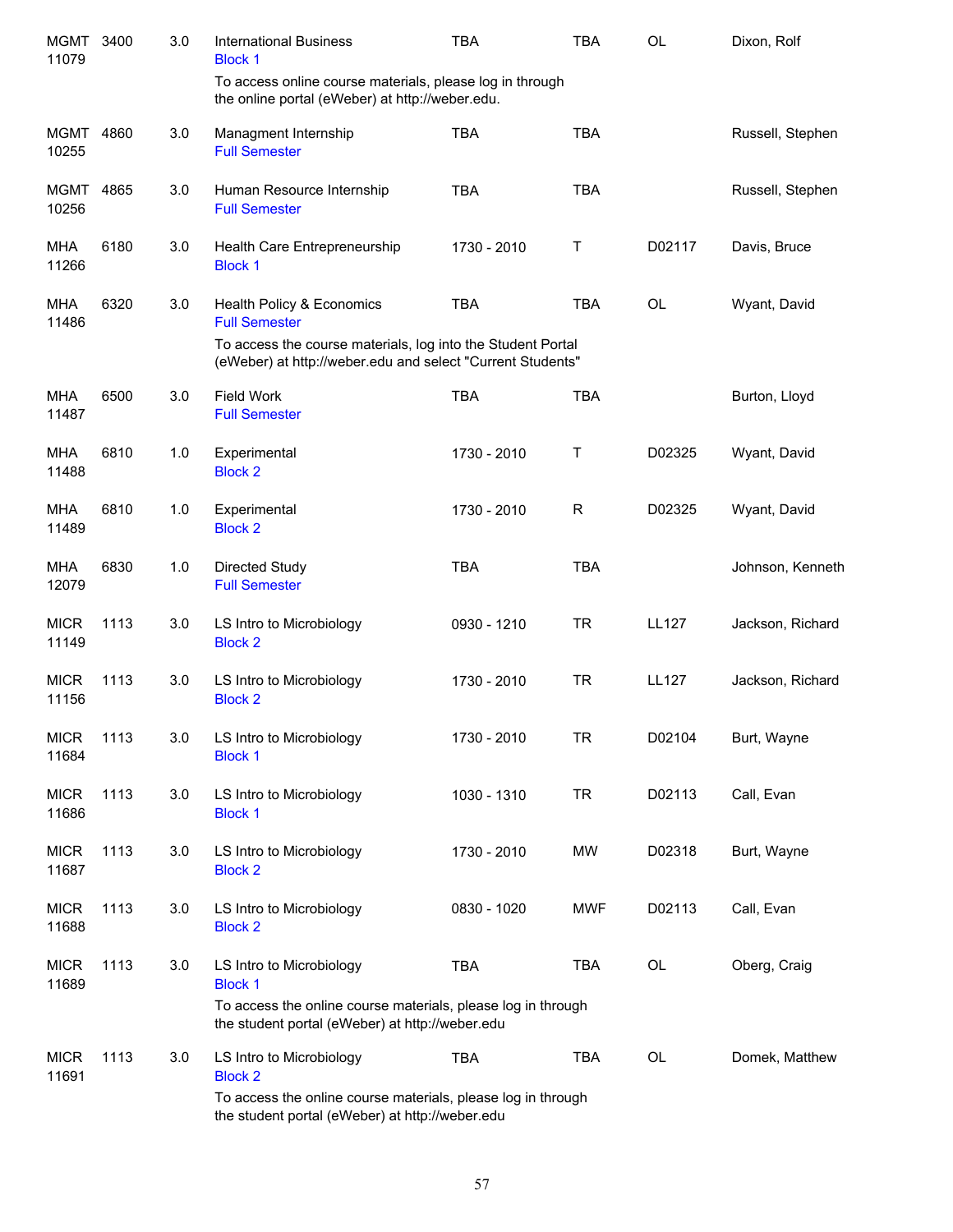| <b>MICR</b><br>11769 | 1113 | 3.0 | LS Intro to Microbiology<br><b>Block 2</b>                                                                                                                          | 1730 - 2010 | W          | LL128        | Domek, Matthew     |
|----------------------|------|-----|---------------------------------------------------------------------------------------------------------------------------------------------------------------------|-------------|------------|--------------|--------------------|
| <b>MICR</b><br>11267 | 1153 | 3.0 | LS Elementary Public Health<br><b>Block 2</b>                                                                                                                       | 0930 - 1120 | <b>MWF</b> | <b>LL127</b> | Jackson, Richard   |
| <b>MICR</b><br>11690 | 1153 | 3.0 | LS Elementary Public Health<br><b>Block 1</b><br>To access the online course materials, please log in through<br>the student portal (eWeber) at http://weber.edu    | <b>TBA</b>  | <b>TBA</b> | <b>OL</b>    | Oberg, Craig       |
| <b>MICR</b><br>11692 | 1153 | 3.0 | LS Elementary Public Health<br><b>Block 2</b><br>To access the online course materials, please log in through<br>the student portal (eWeber) at http://weber.edu    | <b>TBA</b>  | <b>TBA</b> | <b>OL</b>    | Zwolinski, Michele |
| <b>MICR</b><br>11693 | 3203 | 3.0 | Immune System in HIth/Disease<br><b>Block 2</b><br>To access the online course materials, please log in through<br>the student portal (eWeber) at http://weber.edu  | <b>TBA</b>  | <b>TBA</b> | <b>OL</b>    | Nakaoka, Karen     |
| <b>MICR</b><br>11694 | 3603 | 3.0 | Adv Micro for Health Professio<br><b>Block 2</b><br>To access the online course materials, please log in through<br>the student portal (eWeber) at http://weber.edu | <b>TBA</b>  | <b>TBA</b> | <b>OL</b>    | Nakaoka, Karen     |
| <b>MICR</b><br>11269 | 4800 | 1.0 | Directed Research<br><b>Full Semester</b>                                                                                                                           | <b>TBA</b>  | <b>TBA</b> |              | Domek, Matthew     |
| <b>MICR</b><br>11282 | 4800 | 1.0 | Directed Research<br><b>Full Semester</b>                                                                                                                           | <b>TBA</b>  | <b>TBA</b> |              | Lorowitz, William  |
| <b>MICR</b><br>11285 | 4800 | 1.0 | <b>Directed Research</b><br><b>Full Semester</b>                                                                                                                    | <b>TBA</b>  | <b>TBA</b> |              | Nakaoka, Karen     |
| <b>MICR</b><br>11286 | 4800 | 1.0 | Directed Research<br><b>Full Semester</b>                                                                                                                           | <b>TBA</b>  | <b>TBA</b> |              | Oberg, Craig       |
| <b>MICR</b><br>11288 | 4800 | 1.0 | Directed Research<br><b>Full Semester</b>                                                                                                                           | <b>TBA</b>  | <b>TBA</b> |              | Domek, Matthew     |
| <b>MICR</b><br>11290 | 4800 | 1.0 | <b>Directed Research</b><br><b>Full Semester</b>                                                                                                                    | <b>TBA</b>  | <b>TBA</b> |              | Lorowitz, William  |
| <b>MICR</b><br>11292 | 4800 | 1.0 | Directed Research<br><b>Full Semester</b>                                                                                                                           | <b>TBA</b>  | <b>TBA</b> |              | Nakaoka, Karen     |
| <b>MICR</b><br>11294 | 4800 | 1.0 | Directed Research<br><b>Full Semester</b>                                                                                                                           | <b>TBA</b>  | <b>TBA</b> |              | Oberg, Craig       |
| <b>MICR</b><br>12313 | 4800 | 1.0 | Directed Research<br><b>Block 1</b>                                                                                                                                 | <b>TBA</b>  | <b>TBA</b> |              | Domek, Matthew     |
| <b>MICR</b><br>11297 | 4830 | 1.0 | <b>Directed Readings</b><br><b>Full Semester</b>                                                                                                                    | <b>TBA</b>  | <b>TBA</b> |              | Domek, Matthew     |
| <b>MICR</b><br>11298 | 4830 | 1.0 | <b>Directed Readings</b><br><b>Full Semester</b>                                                                                                                    | <b>TBA</b>  | <b>TBA</b> |              | Lorowitz, William  |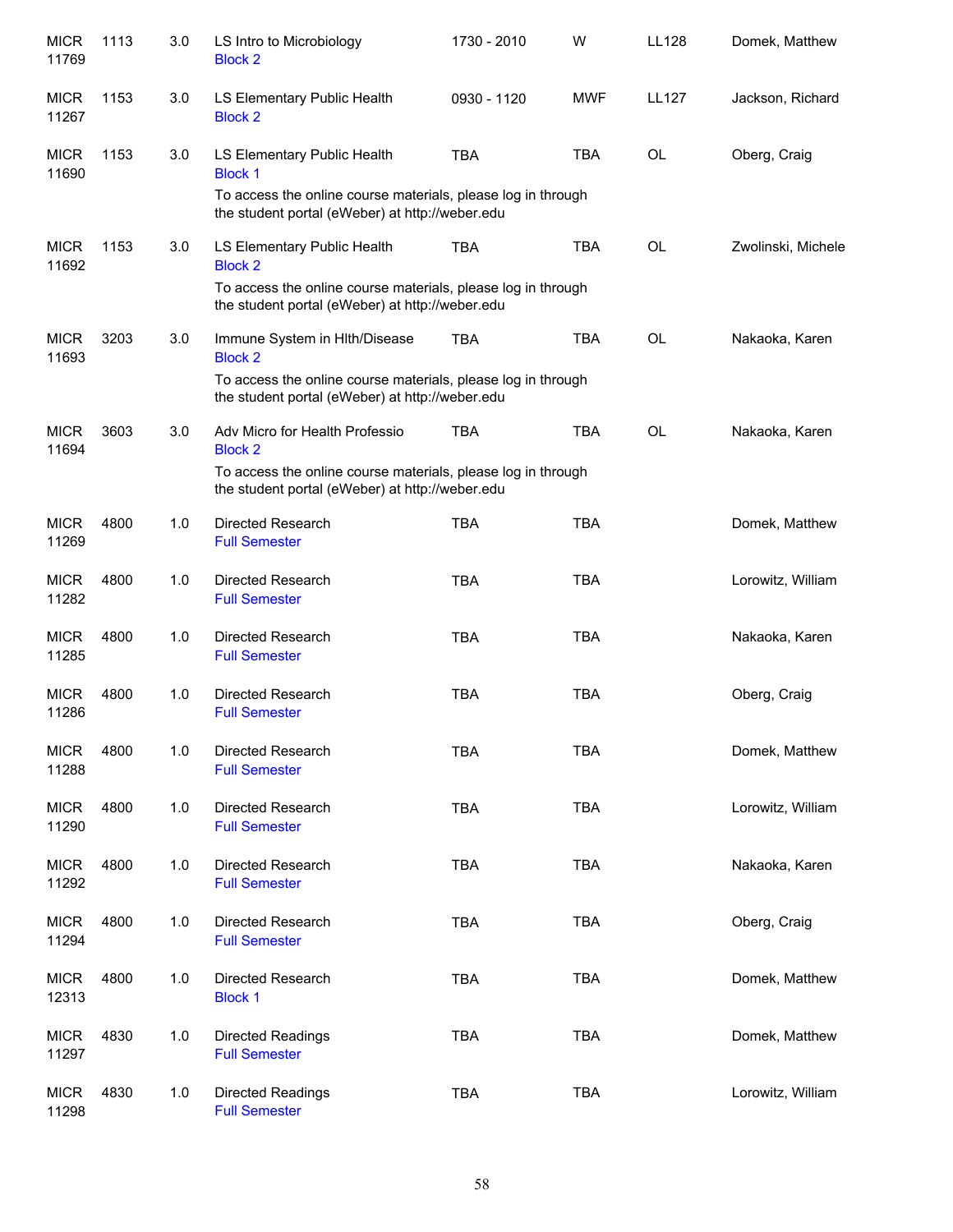| <b>MICR</b><br>11299 | 4830 | 1.0 | <b>Directed Readings</b><br><b>Full Semester</b>      | <b>TBA</b> | <b>TBA</b> | Nakaoka, Karen    |
|----------------------|------|-----|-------------------------------------------------------|------------|------------|-------------------|
| <b>MICR</b><br>11300 | 4830 | 1.0 | <b>Directed Readings</b><br><b>Full Semester</b>      | <b>TBA</b> | <b>TBA</b> | Oberg, Craig      |
| <b>MICR</b><br>11301 | 4830 | 1.0 | <b>Directed Readings</b><br><b>Full Semester</b>      | <b>TBA</b> | <b>TBA</b> | Domek, Matthew    |
| <b>MICR</b><br>11303 | 4830 | 1.0 | <b>Directed Readings</b><br><b>Full Semester</b>      | <b>TBA</b> | <b>TBA</b> | Lorowitz, William |
| <b>MICR</b><br>11305 | 4830 | 1.0 | Directed Readings<br><b>Full Semester</b>             | <b>TBA</b> | <b>TBA</b> | Nakaoka, Karen    |
| <b>MICR</b><br>11306 | 4830 | 1.0 | Directed Readings<br><b>Full Semester</b>             | <b>TBA</b> | <b>TBA</b> | Oberg, Craig      |
| <b>MICR</b><br>11308 | 4890 | 1.0 | Coop Work Experience<br><b>Full Semester</b>          | <b>TBA</b> | <b>TBA</b> | Oberg, Craig      |
| <b>MICR</b><br>11309 | 4890 | 1.0 | Coop Work Experience<br><b>Full Semester</b>          | <b>TBA</b> | <b>TBA</b> | Oberg, Craig      |
| <b>MICR</b><br>11311 | 4890 | 1.0 | Coop Work Experience<br><b>Full Semester</b>          | <b>TBA</b> | <b>TBA</b> | Oberg, Craig      |
| <b>MICR</b><br>11313 | 4890 | 1.0 | Coop Work Experience<br><b>Full Semester</b>          | <b>TBA</b> | <b>TBA</b> | Oberg, Craig      |
| <b>MICR</b><br>11314 | 4890 | 1.0 | Coop Work Experience<br><b>Full Semester</b>          | <b>TBA</b> | <b>TBA</b> | Oberg, Craig      |
| <b>MILS</b><br>10787 | 2830 | 1.0 | Directed Readings & Projects<br><b>Full Semester</b>  | <b>TBA</b> | <b>TBA</b> | Shuck, Richard    |
| <b>MILS</b><br>10789 | 2830 | 1.0 | Directed Readings & Projects<br><b>Full Semester</b>  | <b>TBA</b> | <b>TBA</b> | Shuck, Richard    |
| <b>MILS</b><br>10793 | 2830 | 1.0 | Directed Readings & Projects<br><b>Full Semester</b>  | <b>TBA</b> | <b>TBA</b> | Shuck, Richard    |
| <b>MILS</b><br>10881 | 2921 | 3.0 | ROTC Leader's Training Course<br><b>Full Semester</b> | <b>TBA</b> | <b>TBA</b> | Shuck, Richard    |
| <b>MILS</b><br>10888 | 2922 | 2.0 | Northern Warfare<br><b>Full Semester</b>              | <b>TBA</b> | <b>TBA</b> | Shuck, Richard    |
| <b>MILS</b><br>10891 | 2923 | 2.0 | Air Assault<br><b>Full Semester</b>                   | <b>TBA</b> | <b>TBA</b> | Shuck, Richard    |
| <b>MILS</b><br>10892 | 4830 | 1.0 | Directed Readings & Projects<br><b>Full Semester</b>  | <b>TBA</b> | <b>TBA</b> | Shuck, Richard    |
| <b>MILS</b><br>10893 | 4830 | 1.0 | Directed Readings & Projects<br><b>Full Semester</b>  | <b>TBA</b> | <b>TBA</b> | Shuck, Richard    |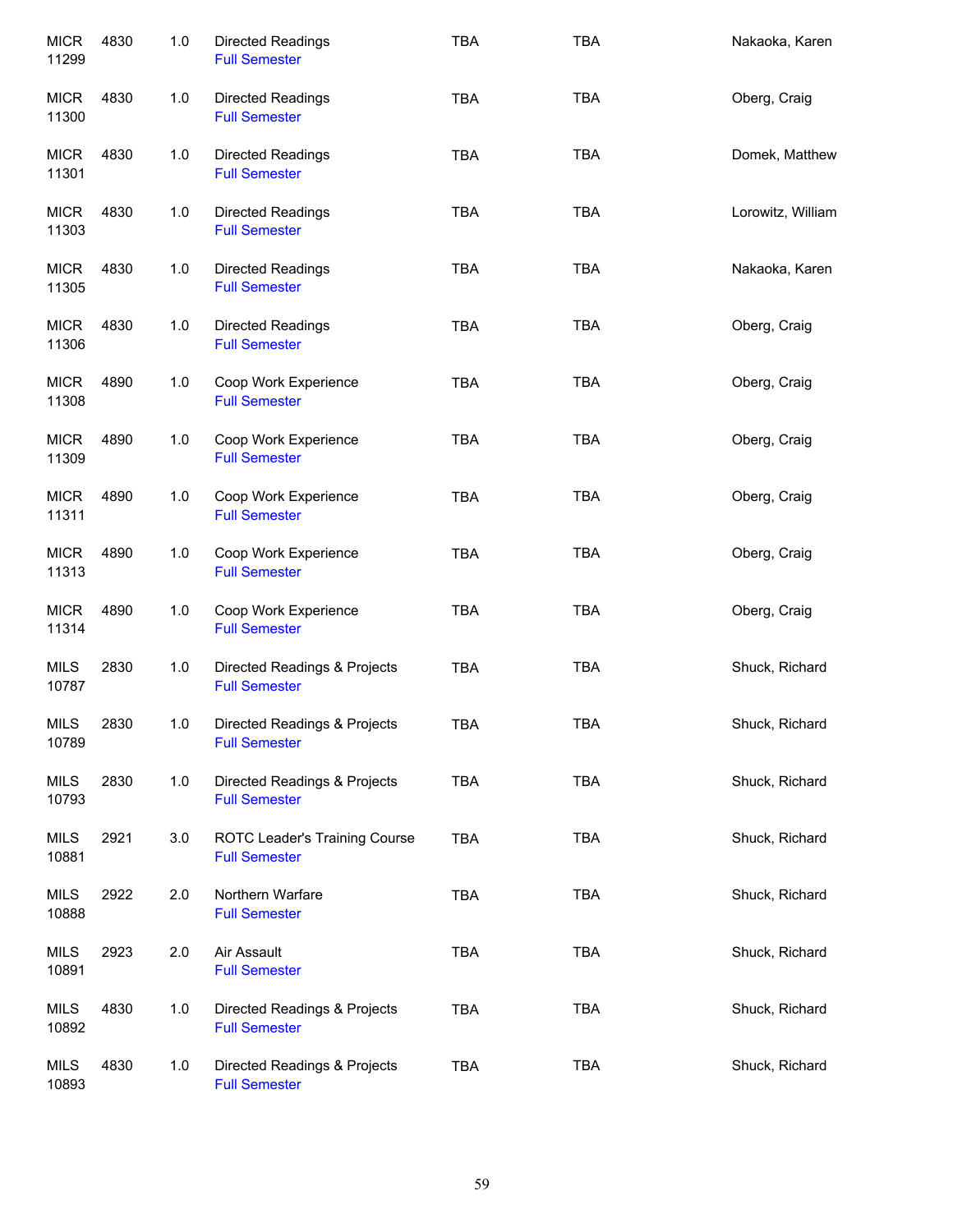| <b>MILS</b><br>10894 | 4830 | 1.0 | Directed Readings & Projects<br><b>Full Semester</b>                                                                                                                   | <b>TBA</b>  | <b>TBA</b> |              | Shuck, Richard         |
|----------------------|------|-----|------------------------------------------------------------------------------------------------------------------------------------------------------------------------|-------------|------------|--------------|------------------------|
| <b>MILS</b><br>10895 | 4921 | 3.0 | Leadership Dev/Assess Course<br><b>Full Semester</b>                                                                                                                   | <b>TBA</b>  | <b>TBA</b> |              | Shuck, Richard         |
| <b>MILS</b><br>10896 | 4922 | 2.0 | Airborne Operations<br><b>Full Semester</b>                                                                                                                            | <b>TBA</b>  | <b>TBA</b> |              | Shuck, Richard         |
| <b>MILS</b><br>10897 | 4923 | 2.0 | Cadet Troop Leader Training<br><b>Full Semester</b>                                                                                                                    | <b>TBA</b>  | <b>TBA</b> |              | Shuck, Richard         |
| <b>MKTG</b><br>11081 | 3010 | 3.0 | Marketing Concepts & Practices<br><b>Full Semester</b><br>To access online course materials, please log in through<br>the student portal (eWeber) at http://weber.edu. | <b>TBA</b>  | <b>TBA</b> | <b>OL</b>    | Allred, Anthony        |
| <b>MKTG</b><br>11082 | 3010 | 3.0 | Marketing Concepts & Practices<br><b>Full Semester</b><br>To access online course materials, please log in through<br>the student portal (eWeber) at http://weber.edu. | <b>TBA</b>  | <b>TBA</b> | <b>OL</b>    | Allred, Anthony        |
| <b>MKTG</b><br>11084 | 3100 | 3.0 | <b>Consumer Behavior</b><br><b>Block 2</b><br>To access online course materials, please log in through<br>the student portal (eWeber) at http://weber.edu.             | <b>TBA</b>  | <b>TBA</b> | <b>OL</b>    | Davis, Brian           |
| <b>MKTG</b><br>10251 | 3200 | 3.0 | Selling & Sales Management<br><b>Block 2</b>                                                                                                                           | 0730 - 1010 | TR         | <b>WB116</b> | Allred, Anthony        |
| <b>MKTG</b><br>11085 | 3500 | 3.0 | Retail Management<br><b>Block 2</b><br>To access the online course materials, please log in through<br>the student portal (eWeber) at http://weber.edu.                | <b>TBA</b>  | <b>TBA</b> | <b>OL</b>    | Davis, Brian           |
| <b>MKTG</b><br>12242 | 4860 | 3.0 | Marketing Internship<br><b>Full Semester</b>                                                                                                                           | <b>TBA</b>  | <b>TBA</b> |              | Russell, Stephen       |
| <b>MSAT</b><br>11396 | 6200 | 3.0 | Psychology of Sport & Injury<br><b>Full Semester</b>                                                                                                                   | 1030 - 1120 | <b>MWF</b> |              | Hamson-Utley, Jennifer |
| <b>MSAT</b><br>10636 | 6300 | 3.0 | Ortho Assessment: Lower<br><b>Full Semester</b>                                                                                                                        | 1330 - 1445 | <b>TR</b>  | <b>SW117</b> | Hamson-Utley, Jennifer |
| <b>MSAT</b><br>10628 | 6431 | 1.0 | Orthopedic Bracing<br><b>Full Semester</b><br>Course Fee \$40.00                                                                                                       | 1230 - 1320 | <b>MW</b>  | <b>SW117</b> | Herzog, Valerie        |
| <b>MSAT</b><br>10629 | 6500 | 2.0 | Intro to Graduate AT<br><b>Full Semester</b><br>Course Fee \$45.00                                                                                                     | 1330 - 1420 | MW         | SW117        | Herzog, Valerie        |
| <b>MSAT</b><br>10634 | 6504 | 3.0 | CBL Graduate Practicum IV<br><b>Full Semester</b><br>Course Fee \$15.00                                                                                                | 1230 - 1320 | <b>TR</b>  | SW117        | Herzog, Valerie        |
| <b>MSAT</b><br>10635 | 6600 | 3.0 | AT Admin. and Management<br><b>Full Semester</b>                                                                                                                       | 1330 - 1445 | <b>TR</b>  | SW116        | Berry, David           |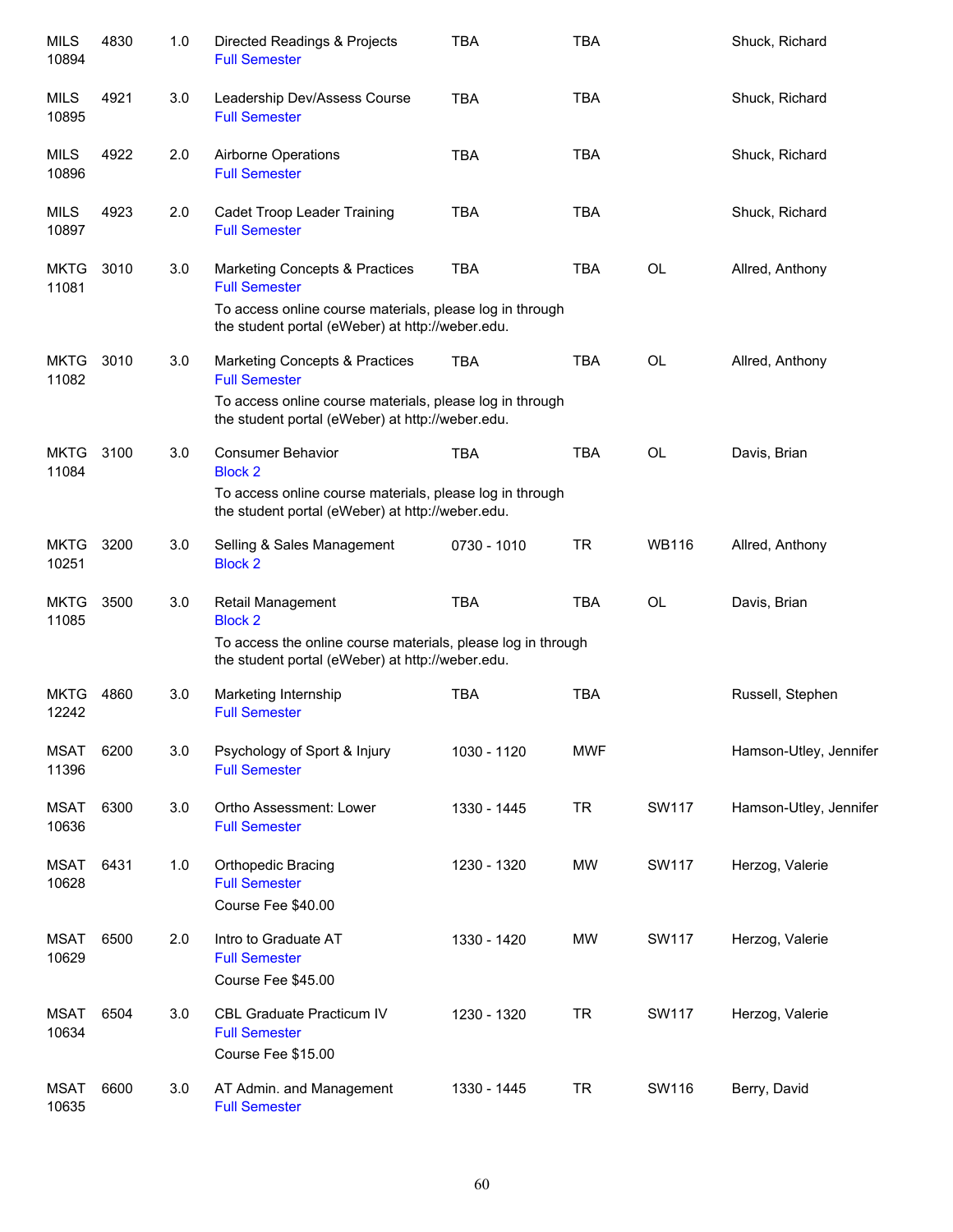| <b>MSAT</b><br>10631 | 6999 | 1.0 | <b>Critical Thinking</b><br><b>Block 1</b>                                                                                                                                   | 1130 - 1220 | <b>TR</b>  | SW117        | Berry, David     |
|----------------------|------|-----|------------------------------------------------------------------------------------------------------------------------------------------------------------------------------|-------------|------------|--------------|------------------|
| MTHE<br>11791        | 4700 | 3.0 | Senior Project in Elem Teach<br><b>Full Semester</b>                                                                                                                         |             |            |              |                  |
| <b>MUSC</b><br>11455 | 1010 | 3.0 | CA Introduction to Music<br><b>Full Semester</b>                                                                                                                             | 1030 - 1310 | M          | <b>BC319</b> | Basinger, Bettie |
| <b>MUSC</b><br>11456 | 1010 | 3.0 | CA Introduction to Music<br><b>Full Semester</b>                                                                                                                             | 0930 - 1210 | S          | <b>BC319</b> | Johnson, Gordon  |
| <b>MUSC</b><br>11481 | 1010 | 3.0 | CA Introduction to Music<br><b>Full Semester</b>                                                                                                                             | <b>TBA</b>  | <b>TBA</b> | OL           | Feller, David    |
|                      |      |     | To access the online course materials, please log in through<br>the student portal (eWeber) at http://weber.edu                                                              |             |            |              |                  |
| <b>MUSC</b><br>11484 | 1010 | 3.0 | CA Introduction to Music<br><b>Block 2</b>                                                                                                                                   | 1030 - 1310 | <b>TR</b>  | D02320       | Basinger, Bettie |
|                      |      |     | This class will meet during the 2nd seven-week block, June<br>21st to August 6th.                                                                                            |             |            |              |                  |
| <b>MUSC</b><br>11485 | 1010 | 3.0 | CA Introduction to Music<br><b>Full Semester</b>                                                                                                                             | 1730 - 2010 | W          | <b>WW108</b> | Johnson, Gordon  |
| <b>MUSC</b><br>11482 | 1030 | 3.0 | CA Introduction to Jazz<br><b>Block 2</b>                                                                                                                                    | <b>TBA</b>  | <b>TBA</b> | <b>OL</b>    | Keipp, Donald    |
|                      |      |     | To access the online course materials, please log in through<br>the student portal (eWeber) at http://weber.edu                                                              |             |            |              |                  |
| <b>MUSC</b><br>11483 | 1040 | 3.0 | CA/DV Music of World Cultures<br><b>Block 2</b>                                                                                                                              | <b>TBA</b>  | <b>TBA</b> | OL           | Keipp, Donald    |
|                      |      |     | To access the online course materials, please log in through<br>the student portal (eWeber) at http://webe.edu                                                               |             |            |              |                  |
| <b>MUSC</b><br>10203 | 1601 | 1.0 | <b>Private Instruction</b><br><b>Full Semester</b>                                                                                                                           | <b>TBA</b>  | <b>TBA</b> |              | Dooley, Lawrence |
|                      |      |     | For non-music majors and minors. Private lessons in<br>voice/ keyboard/ woodwinds/ brass/ strings/ percussion.<br>Course Fee \$258. Call 626-6437 for a list of instructors. |             |            |              |                  |
| MUSC<br>10204        | 1610 | 1.0 | Applied Keyboard: Piano<br><b>Full Semester</b>                                                                                                                              | <b>TBA</b>  | <b>TBA</b> |              | Yang, Yu-Jane    |
|                      |      |     | Music majors and minors only. Course fee \$350                                                                                                                               |             |            |              |                  |
| MUSC<br>10205        | 1611 | 1.0 | Applied Keyboard: Organ<br><b>Full Semester</b>                                                                                                                              | <b>TBA</b>  | <b>TBA</b> |              | Christiansen, B  |
|                      |      |     | Music majors and minors only. Course fee \$350                                                                                                                               |             |            |              |                  |
| <b>MUSC</b><br>10206 | 1620 | 1.0 | <b>Applied Voice</b><br><b>Full Semester</b>                                                                                                                                 | <b>TBA</b>  | <b>TBA</b> |              | Brookens, Karen  |
|                      |      |     | Music majors and minors only. Course fee \$350                                                                                                                               |             |            |              |                  |
| <b>MUSC</b><br>10207 | 1630 | 1.0 | Applied Woodwinds: Flute<br><b>Full Semester</b>                                                                                                                             | <b>TBA</b>  | <b>TBA</b> |              | Feller, David    |
|                      |      |     | Music majors and minors only. Course fee \$350                                                                                                                               |             |            |              |                  |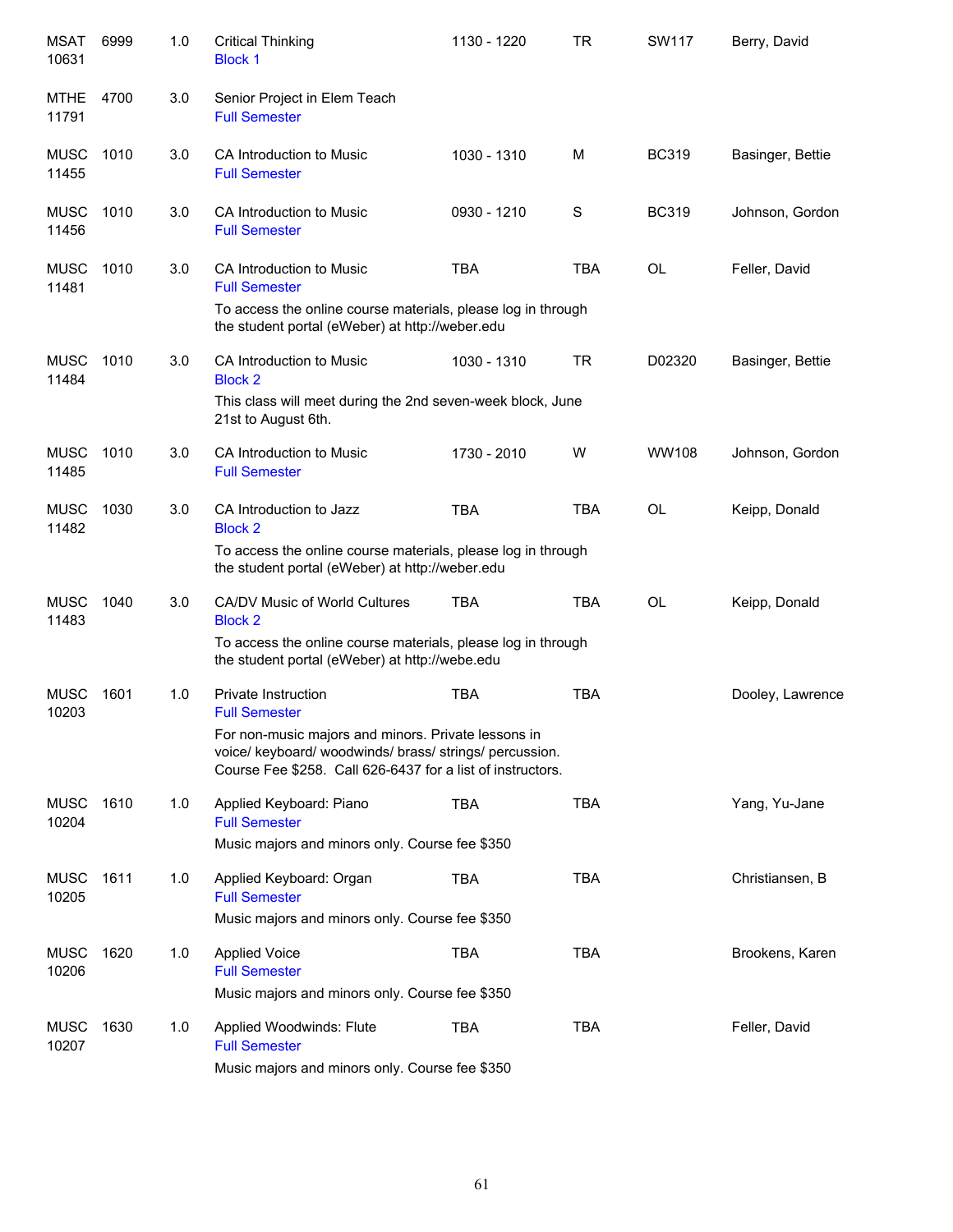| <b>MUSC</b><br>10208 | 1631 | 1.0 | Applied Woodwinds: Oboe<br><b>Full Semester</b><br>Music majors and minors only. Course fee \$350                                                        | TBA        | <b>TBA</b> | Feller, David    |
|----------------------|------|-----|----------------------------------------------------------------------------------------------------------------------------------------------------------|------------|------------|------------------|
| <b>MUSC</b><br>10209 | 1632 | 1.0 | Applied Woodwinds: Clarinet<br><b>Full Semester</b>                                                                                                      | TBA        | <b>TBA</b> | Feller, David    |
| <b>MUSC</b><br>10210 | 1633 | 1.0 | Music majors and minors only. Course fee \$350<br>Applied Woodwinds: Saxaphone<br><b>Full Semester</b><br>Music majors and minors only. Course fee \$350 | <b>TBA</b> | <b>TBA</b> | Feller, David    |
| <b>MUSC</b><br>10211 | 1634 | 1.0 | Applied Woodwinds: Bassoon<br><b>Full Semester</b><br>Music majors and minors only. Course fee \$350                                                     | <b>TBA</b> | <b>TBA</b> | Feller, David    |
| <b>MUSC</b><br>10212 | 1640 | 1.0 | Applied Brass: Trumpet<br><b>Full Semester</b><br>Music majors and minors only. Course fee \$350                                                         | <b>TBA</b> | <b>TBA</b> | Root, Thomas     |
| <b>MUSC</b><br>10214 | 1641 | 1.0 | Applied Brass: French Horn<br><b>Full Semester</b><br>Music majors and minors only. Course fee \$350                                                     | TBA        | <b>TBA</b> | Root, Thomas     |
| <b>MUSC</b><br>10215 | 1642 | 1.0 | Applied Brass: Trombone<br><b>Full Semester</b><br>Music majors and minors only. Course fee \$350                                                        | <b>TBA</b> | <b>TBA</b> | Root, Thomas     |
| <b>MUSC</b><br>10216 | 1643 | 1.0 | Applied Brass: Euphonium/Tuba<br><b>Full Semester</b><br>Music majors and minors only. Course fee \$350                                                  | TBA        | <b>TBA</b> | Root, Thomas     |
| <b>MUSC</b><br>10217 | 1650 | 1.0 | <b>Applied Strings: Violin</b><br><b>Full Semester</b><br>Music majors and minors only. Course fee \$350                                                 | <b>TBA</b> | <b>TBA</b> | Palumbo, Michael |
| <b>MUSC</b><br>10218 | 1651 | 1.0 | <b>Applied Strings: Viola</b><br><b>Full Semester</b><br>Music majors and minors only. Course fee \$350                                                  | <b>TBA</b> | <b>TBA</b> | Palumbo, Michael |
| <b>MUSC</b><br>10219 | 1652 | 1.0 | Applied Strings: Violincello<br><b>Full Semester</b><br>Music majors and minors only. Course fee \$350                                                   | <b>TBA</b> | <b>TBA</b> | Palumbo, Michael |
| <b>MUSC</b><br>10220 | 1653 | 1.0 | Applied Strings: String Bass<br><b>Full Semester</b><br>Music majors and minors only. Course fee \$350                                                   | <b>TBA</b> | <b>TBA</b> | Palumbo, Michael |
| <b>MUSC</b><br>10221 | 1654 | 1.0 | Applied Strings: Guitar<br><b>Full Semester</b><br>Music majors and minors only. Course fee \$350                                                        | TBA        | <b>TBA</b> | Palumbo, Michael |
| <b>MUSC</b><br>10222 | 1655 | 1.0 | Applied Strings: Harp<br><b>Full Semester</b><br>Music majors and minors only. Course fee \$350                                                          | <b>TBA</b> | <b>TBA</b> | Palumbo, Michael |
| <b>MUSC</b><br>10223 | 1660 | 1.0 | <b>Applied Percussion</b><br><b>Full Semester</b><br>Music majors and minors only. Course fee \$350                                                      | <b>TBA</b> | <b>TBA</b> | Keipp, Donald    |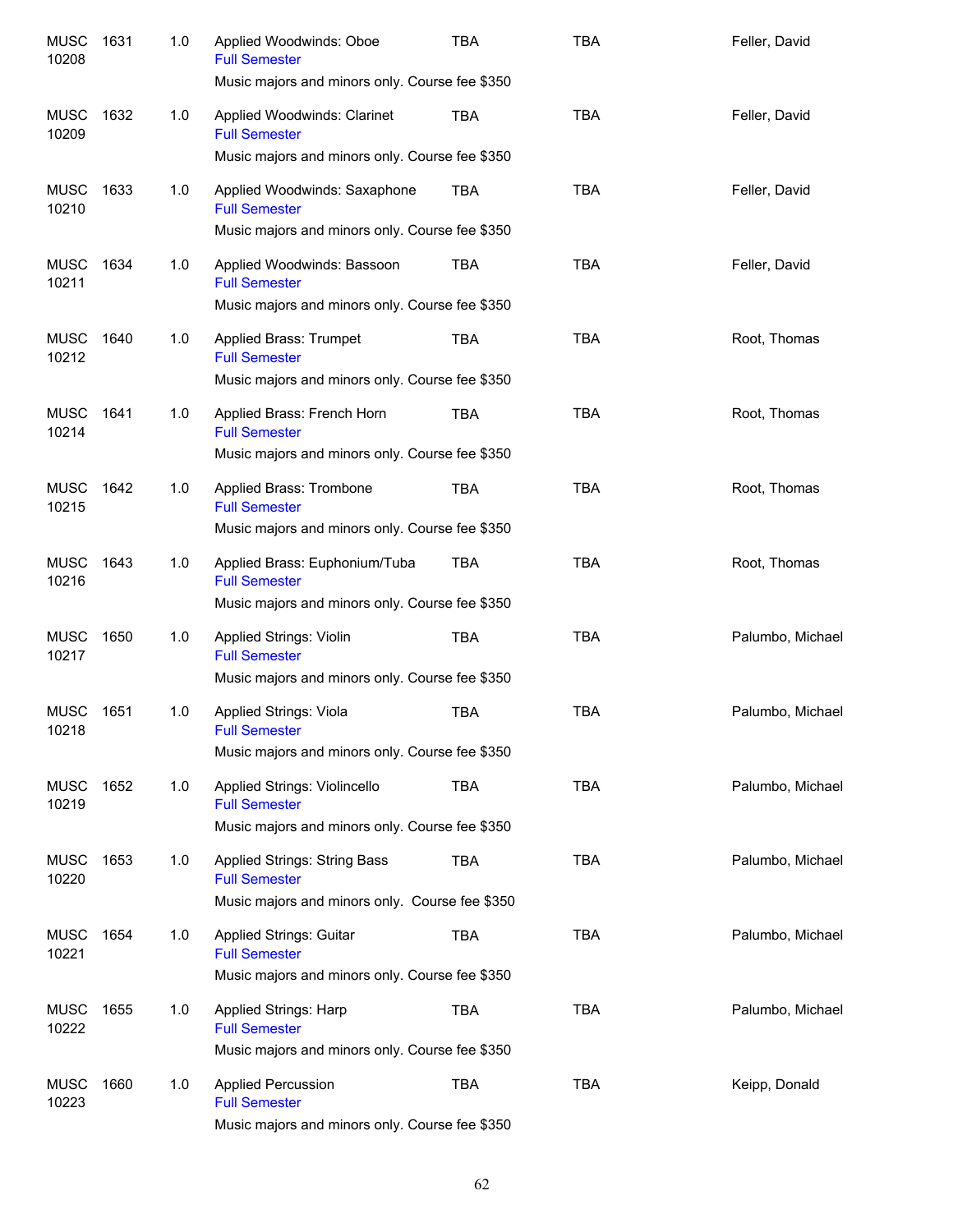| <b>MUSC</b><br>10224 | 1673 | 2.0 | <b>Private Instruction</b><br><b>Full Semester</b>                                                                                                                                         | <b>TBA</b> | <b>TBA</b> | Dooley, Lawrence |
|----------------------|------|-----|--------------------------------------------------------------------------------------------------------------------------------------------------------------------------------------------|------------|------------|------------------|
|                      |      |     | All performance areas. Two hours instruction/ week.<br>Minimum of 18 hrs/ week practice required.<br>One-half hour special assignment. By<br>consent of instructor only. Course fee \$700. |            |            |                  |
| MUSC<br>10225        | 2610 | 1.0 | Applied Keyboard: Piano<br><b>Full Semester</b>                                                                                                                                            | <b>TBA</b> | <b>TBA</b> | Yang, Yu-Jane    |
|                      |      |     | Music majors and minors only. Course fee \$350                                                                                                                                             |            |            |                  |
| MUSC<br>10226        | 2611 | 1.0 | Applied Keyboard: Organ<br><b>Full Semester</b>                                                                                                                                            | <b>TBA</b> | <b>TBA</b> | Christiansen, B  |
|                      |      |     | Music majors and minors only. Course fee \$350                                                                                                                                             |            |            |                  |
| MUSC<br>10227        | 2620 | 1.0 | <b>Applied Voice</b><br><b>Full Semester</b>                                                                                                                                               | <b>TBA</b> | <b>TBA</b> | Brookens, Karen  |
|                      |      |     | Music majors and minors only. Course fee \$350                                                                                                                                             |            |            |                  |
| MUSC<br>10228        | 2630 | 1.0 | Applied Woodwinds: Flute<br><b>Full Semester</b>                                                                                                                                           | <b>TBA</b> | <b>TBA</b> | Feller, David    |
|                      |      |     | Music majors and minors only. Course fee \$350                                                                                                                                             |            |            |                  |
| <b>MUSC</b><br>10229 | 2631 | 1.0 | Applied Woodwinds: Oboe<br><b>Full Semester</b>                                                                                                                                            | <b>TBA</b> | <b>TBA</b> | Feller, David    |
|                      |      |     | Music majors and minors only. Course fee \$350                                                                                                                                             |            |            |                  |
| <b>MUSC</b><br>10231 | 2632 | 1.0 | Applied Woodwinds: Clarinet<br><b>Full Semester</b>                                                                                                                                        | <b>TBA</b> | <b>TBA</b> | Feller, David    |
|                      |      |     | Music majors and minors only. Course fee \$350                                                                                                                                             |            |            |                  |
| <b>MUSC</b><br>10232 | 2633 | 1.0 | Applied Woodwinds: Saxaphone<br><b>Full Semester</b>                                                                                                                                       | <b>TBA</b> | <b>TBA</b> | Feller, David    |
|                      |      |     | Music majors and minors only. Course fee \$350                                                                                                                                             |            |            |                  |
| MUSC<br>10233        | 2634 | 1.0 | Applied Woodwinds: Bassoon<br><b>Full Semester</b>                                                                                                                                         | <b>TBA</b> | <b>TBA</b> | Feller, David    |
|                      |      |     | Music majors and minors only. Course fee \$350                                                                                                                                             |            |            |                  |
| MUSC<br>10234        | 2640 | 1.0 | Applied Brass: Trumpet<br><b>Full Semester</b>                                                                                                                                             | <b>TBA</b> | <b>TBA</b> | Root, Thomas     |
|                      |      |     | Music majors and minors only. Course fee \$350                                                                                                                                             |            |            |                  |
| MUSC<br>10235        | 2641 | 1.0 | Applied Brass: French Horn<br><b>Full Semester</b>                                                                                                                                         | <b>TBA</b> | <b>TBA</b> | Root, Thomas     |
|                      |      |     | Music majors and minors only. Course fee \$350                                                                                                                                             |            |            |                  |
| MUSC<br>10236        | 2642 | 1.0 | Applied Brass: Trombone<br><b>Full Semester</b>                                                                                                                                            | TBA        | <b>TBA</b> | Root, Thomas     |
|                      |      |     | Music majors and minors only. Course fee \$350                                                                                                                                             |            |            |                  |
| MUSC<br>10237        | 2643 | 1.0 | Applied Brass: Euphonium/Tuba<br><b>Full Semester</b>                                                                                                                                      | TBA        | <b>TBA</b> | Root, Thomas     |
|                      |      |     | Music majors and minors only. Course fee \$350                                                                                                                                             |            |            |                  |
| <b>MUSC</b><br>10238 | 2650 | 1.0 | Applied Strings: Violin<br><b>Full Semester</b>                                                                                                                                            | <b>TBA</b> | <b>TBA</b> | Palumbo, Michael |
|                      |      |     | Music majors and minors only. Course fee \$350                                                                                                                                             |            |            |                  |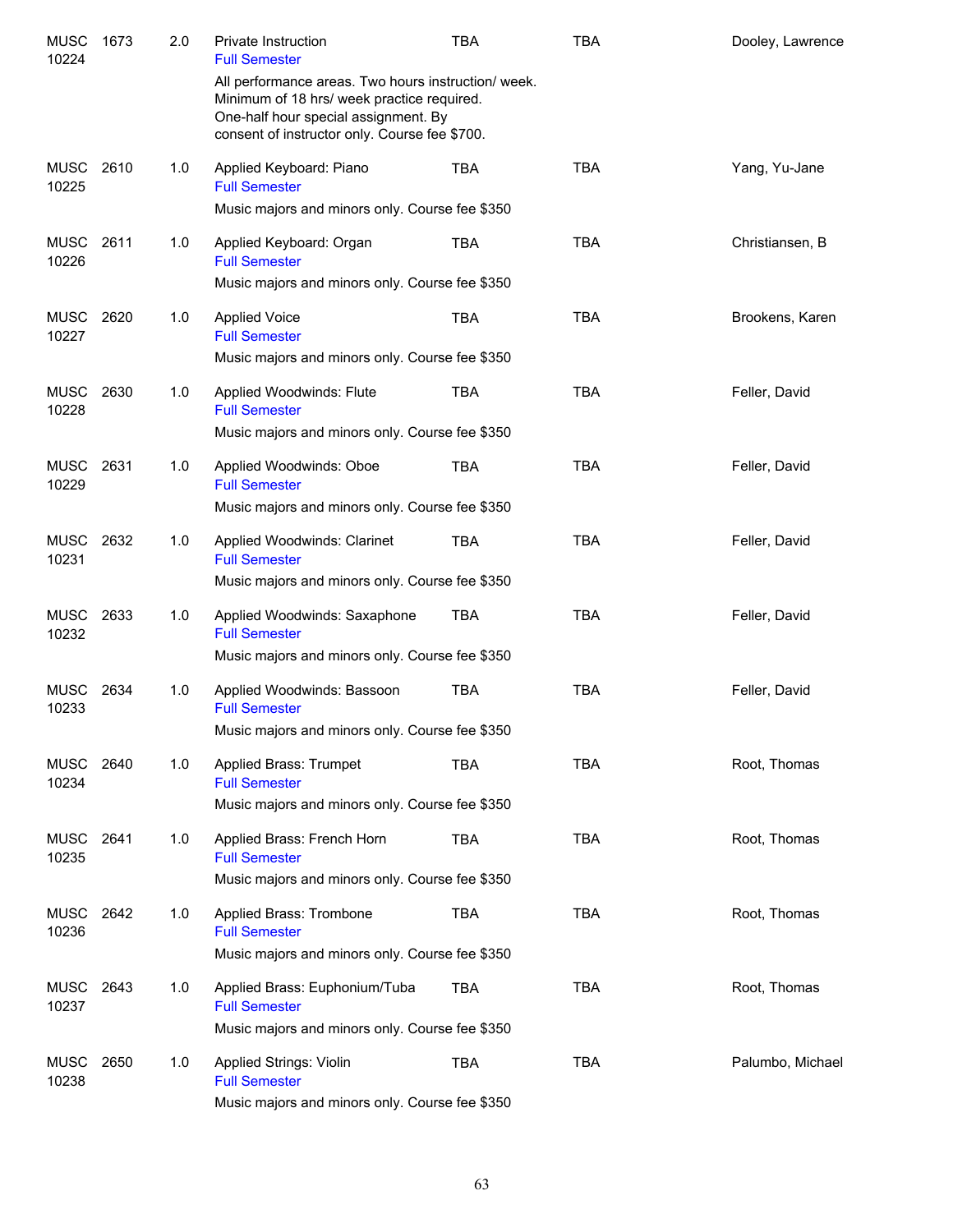| <b>MUSC</b><br>10239 | 2651 | 1.0 | Applied Strings: Viola<br><b>Full Semester</b>                                                                                                                                            | <b>TBA</b> | <b>TBA</b> | Palumbo, Michael |
|----------------------|------|-----|-------------------------------------------------------------------------------------------------------------------------------------------------------------------------------------------|------------|------------|------------------|
|                      |      |     | Music majors and minors only. Course fee \$350                                                                                                                                            |            |            |                  |
| MUSC<br>10240        | 2652 | 1.0 | Applied Strings: Violincello<br><b>Full Semester</b>                                                                                                                                      | <b>TBA</b> | <b>TBA</b> | Palumbo, Michael |
|                      |      |     | Music majors and minors only. Course fee \$350                                                                                                                                            |            |            |                  |
| MUSC<br>10241        | 2653 | 1.0 | Applied Strings: String Bass<br><b>Full Semester</b>                                                                                                                                      | <b>TBA</b> | <b>TBA</b> | Palumbo, Michael |
|                      |      |     | Music majors and minors only. Course fee \$350                                                                                                                                            |            |            |                  |
| <b>MUSC</b><br>10242 | 2654 | 1.0 | <b>Applied Strings: Guitar</b><br><b>Full Semester</b>                                                                                                                                    | <b>TBA</b> | <b>TBA</b> | Palumbo, Michael |
|                      |      |     | Music majors and minors only. Course fee \$350                                                                                                                                            |            |            |                  |
| MUSC<br>10243        | 2655 | 1.0 | <b>Applied Strings: Harp</b><br><b>Full Semester</b>                                                                                                                                      | <b>TBA</b> | <b>TBA</b> | Palumbo, Michael |
|                      |      |     | Music majors and minors only. Course fee \$350                                                                                                                                            |            |            |                  |
| <b>MUSC</b><br>10244 | 2660 | 1.0 | <b>Applied Percussion</b><br><b>Full Semester</b>                                                                                                                                         | <b>TBA</b> | <b>TBA</b> | Keipp, Donald    |
|                      |      |     | Music majors and minors only. Course fee \$350                                                                                                                                            |            |            |                  |
| <b>MUSC</b><br>10246 | 2673 | 2.0 | <b>Private Instruction</b><br><b>Full Semester</b>                                                                                                                                        | <b>TBA</b> | <b>TBA</b> | Dooley, Lawrence |
|                      |      |     | All performance areas. Two hours instruction/ week.<br>Minimum of 18 hrs/ week practice required. One-half<br>hour special assignment. By consent of instructor only.<br>Course Fee \$700 |            |            |                  |
| <b>MUSC</b><br>10285 | 3601 | 1.0 | Private Instruction<br><b>Full Semester</b>                                                                                                                                               | <b>TBA</b> | <b>TBA</b> | Dooley, Lawrence |
|                      |      |     | For non-music majors and minors. Private lessons in voice/<br>keyboard/woodwinds/brass/strings/percussion. Lab Fee:<br>\$258. Call 626-6437 for a list of instructors.                    |            |            |                  |
| MUSC<br>10286        | 3610 | 1.0 | Applied Keyboard: Piano<br><b>Full Semester</b>                                                                                                                                           | <b>TBA</b> | <b>TBA</b> | Yang, Yu-Jane    |
|                      |      |     | Music majors and minors only. Lab Fee: \$350                                                                                                                                              |            |            |                  |
| MUSC<br>10287        | 3611 | 1.0 | Applied Keyboard: Organ<br><b>Full Semester</b>                                                                                                                                           | <b>TBA</b> | <b>TBA</b> | Christiansen, B  |
|                      |      |     | Music majors and minors only. Lab Fee: \$350                                                                                                                                              |            |            |                  |
| MUSC<br>10288        | 3620 | 1.0 | <b>Applied Voice</b><br><b>Full Semester</b>                                                                                                                                              | <b>TBA</b> | <b>TBA</b> | Brookens, Karen  |
|                      |      |     | Music majors and minors only. Lab Fee: \$350                                                                                                                                              |            |            |                  |
| MUSC<br>10289        | 3630 | 1.0 | Applied Woodwinds: Flute<br><b>Full Semester</b>                                                                                                                                          | <b>TBA</b> | <b>TBA</b> | Feller, David    |
|                      |      |     | Music majors and minors only. Lab Fee: \$350                                                                                                                                              |            |            |                  |
| MUSC<br>10290        | 3631 | 1.0 | Applied Woodwinds: Oboe<br><b>Full Semester</b>                                                                                                                                           | <b>TBA</b> | <b>TBA</b> | Feller, David    |
|                      |      |     | Music majors and minors only. Lab Fee: \$350                                                                                                                                              |            |            |                  |
| MUSC<br>10291        | 3632 | 1.0 | Applied Woodwinds: Clarinet<br><b>Full Semester</b>                                                                                                                                       | <b>TBA</b> | <b>TBA</b> | Feller, David    |
|                      |      |     | Music majors and minors only. Lab Fee: \$350                                                                                                                                              |            |            |                  |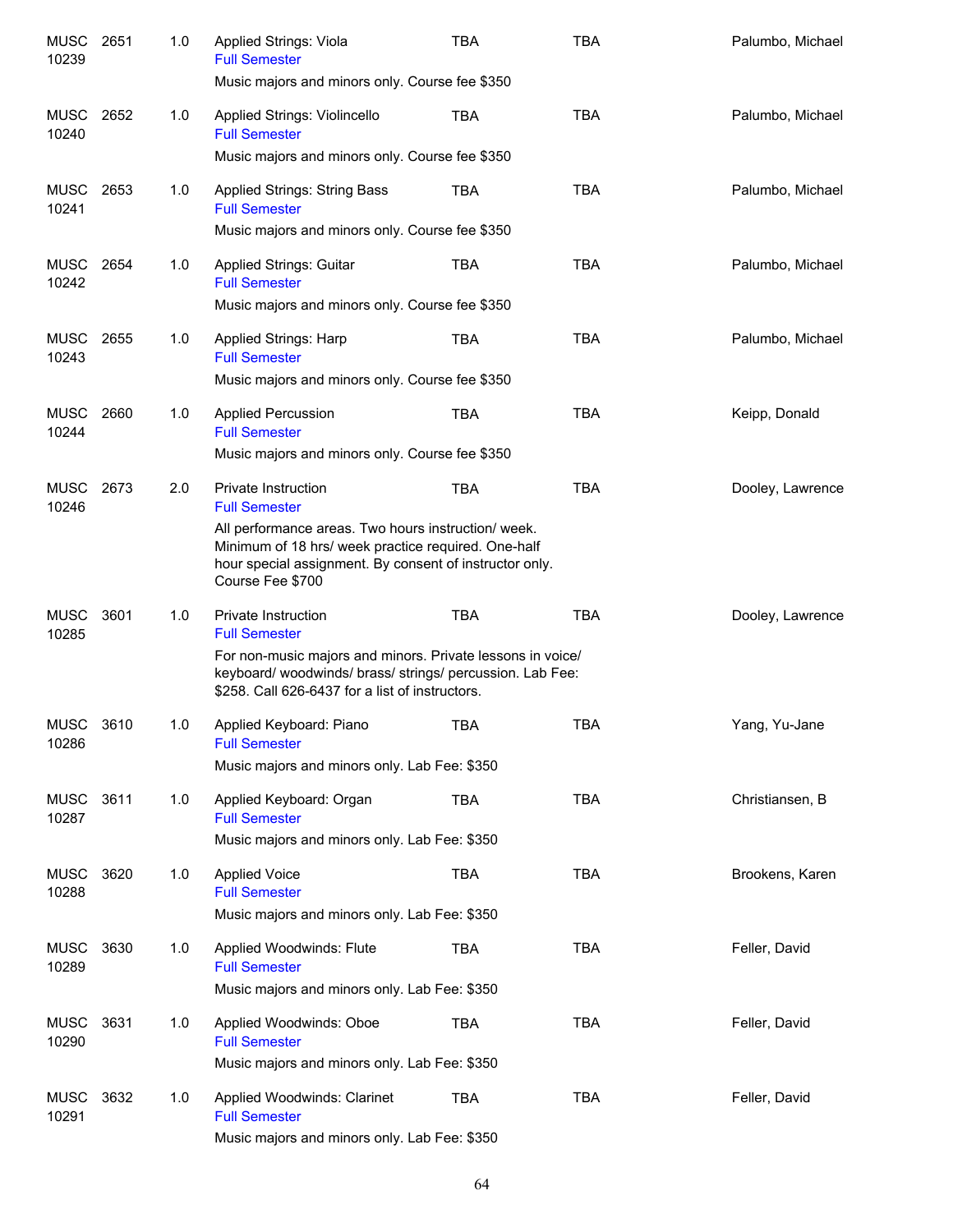| <b>MUSC</b><br>10293 | 3633 | 1.0 | Applied Woodwinds: Saxaphone<br><b>Full Semester</b><br>Music majors and minors only. Lab Fee: \$350                                                                                                                                    | <b>TBA</b> | <b>TBA</b> | Feller, David    |
|----------------------|------|-----|-----------------------------------------------------------------------------------------------------------------------------------------------------------------------------------------------------------------------------------------|------------|------------|------------------|
| MUSC<br>10294        | 3640 | 1.0 | Applied Brass: Trumpet<br><b>Full Semester</b><br>Music majors and minors only. Lab Fee: \$350                                                                                                                                          | TBA        | <b>TBA</b> | Root, Thomas     |
| MUSC<br>10295        | 3641 | 1.0 | Applied Brass: French Horn<br><b>Full Semester</b><br>Music majors and minors only. Lab Fee: \$350                                                                                                                                      | TBA        | <b>TBA</b> | Root, Thomas     |
| MUSC<br>10296        | 3642 | 1.0 | Applied Brass: Trombone<br><b>Full Semester</b><br>Music majors and minors only. Lab Fee: \$350                                                                                                                                         | TBA        | <b>TBA</b> | Root, Thomas     |
| MUSC<br>10297        | 3643 | 1.0 | Applied Brass: Euphonium/Tuba<br><b>Full Semester</b><br>Music majors and minors only. Lab Fee: \$350                                                                                                                                   | TBA        | <b>TBA</b> | Root, Thomas     |
| MUSC<br>10298        | 3650 | 1.0 | Applied Strings: Vioin<br><b>Full Semester</b><br>Music majors and minors only. Lab Fee: \$350                                                                                                                                          | TBA        | <b>TBA</b> | Palumbo, Michael |
| MUSC<br>10299        | 3651 | 1.0 | Applied Strings: Viola<br><b>Full Semester</b><br>Music majors and minors only. Lab Fee: \$350                                                                                                                                          | <b>TBA</b> | <b>TBA</b> | Palumbo, Michael |
| <b>MUSC</b><br>10300 | 3652 | 1.0 | Applied Strings: Violincello<br><b>Full Semester</b><br>Music majors and minors only. Lab Fee: \$350                                                                                                                                    | <b>TBA</b> | <b>TBA</b> | Palumbo, Michael |
| <b>MUSC</b><br>10301 | 3653 | 1.0 | <b>Applied Strings: String Bass</b><br><b>Full Semester</b><br>Music majors and minors only. Lab Fee: \$350                                                                                                                             | <b>TBA</b> | <b>TBA</b> | Palumbo, Michael |
| MUSC<br>10302        | 3654 | 1.0 | Applied Strings: Guitar<br><b>Full Semester</b><br>Music majors and minors only. Lab Fee: \$350                                                                                                                                         | <b>TBA</b> | <b>TBA</b> | Palumbo, Michael |
| <b>MUSC</b><br>10303 | 3655 | 1.0 | Applied Strings: Harp<br><b>Full Semester</b><br>Music majors and minors only. Lab Fee: \$350                                                                                                                                           | TBA        | <b>TBA</b> | Palumbo, Michael |
| <b>MUSC</b><br>10304 | 3660 | 1.0 | <b>Applied Percussion</b><br><b>Full Semester</b><br>Music majors and minors only. Lab Fee: \$350                                                                                                                                       | TBA        | <b>TBA</b> | Keipp, Donald    |
| <b>MUSC</b><br>10305 | 3673 | 2.0 | Private Instruction<br><b>Full Semester</b><br>All performance areas. Two hours instruction/ week.<br>Minimum of 18 hrs/ week practice required. One-half hour<br>special assignment. Lab Fee: \$700. By consent of instructor<br>only. | <b>TBA</b> | <b>TBA</b> | Dooley, Lawrence |
| <b>MUSC</b><br>10306 | 4610 | 1.0 | Applied Keyboard: Piano<br><b>Full Semester</b><br>Music majors and minors only. Lab Fee: \$350                                                                                                                                         | <b>TBA</b> | <b>TBA</b> | Yang, Yu-Jane    |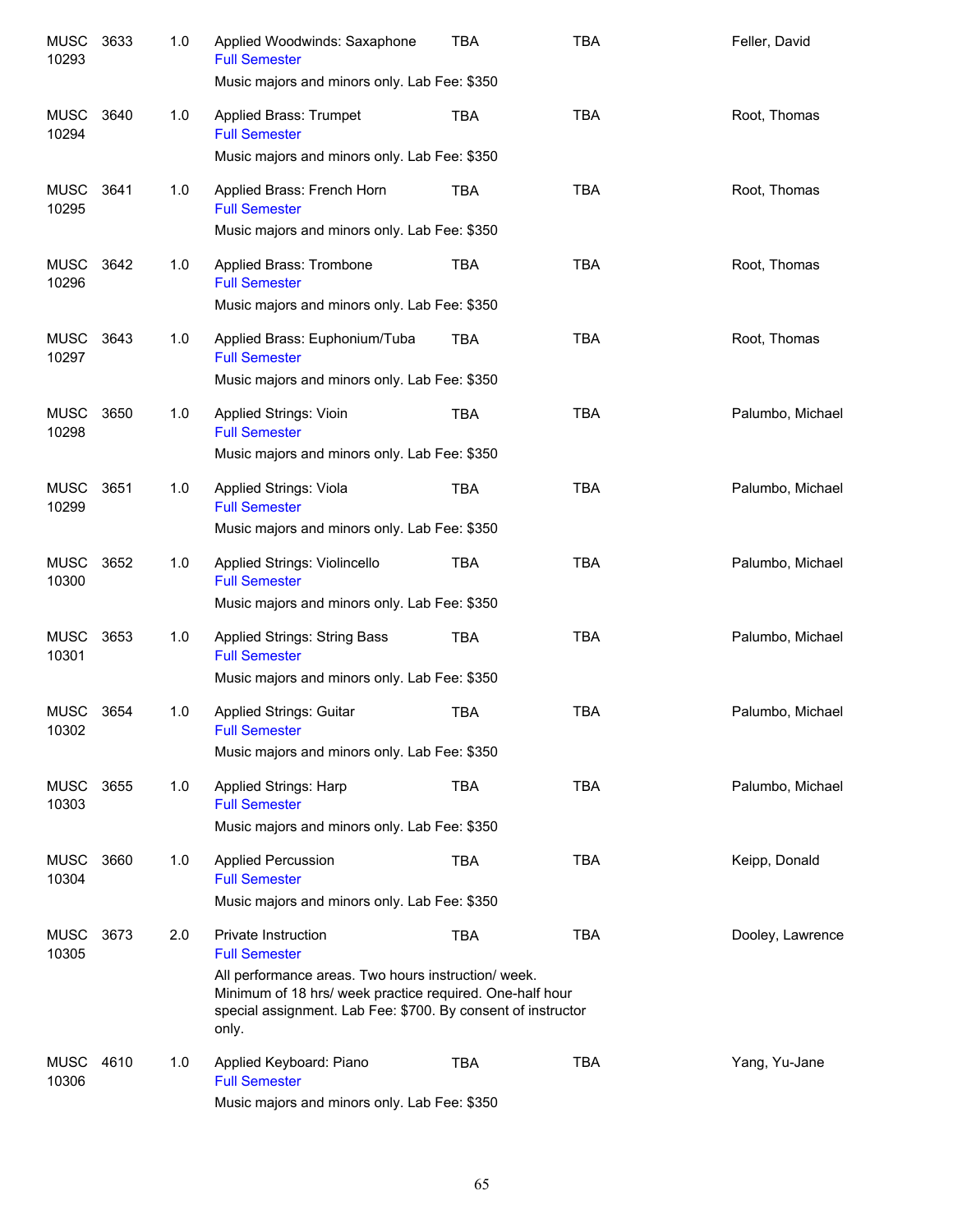| <b>MUSC</b><br>10307 | 4611 | 1.0 | Applied Keyboard: Organ<br><b>Full Semester</b><br>Music majors and minors only. Lab Fee: \$350        | TBA        | <b>TBA</b> | Christiansen, B  |
|----------------------|------|-----|--------------------------------------------------------------------------------------------------------|------------|------------|------------------|
| <b>MUSC</b><br>10308 | 4620 | 1.0 | <b>Applied Voice</b><br><b>Full Semester</b><br>Music majors and minors only. Lab Fee: \$350           | <b>TBA</b> | <b>TBA</b> | Brookens, Karen  |
| <b>MUSC</b><br>10309 | 4630 | 1.0 | Applied Woodwinds: Flute<br><b>Full Semester</b><br>Music majors and minors only. Lab Fee: \$350       | <b>TBA</b> | <b>TBA</b> | Feller, David    |
| <b>MUSC</b><br>10311 | 4631 | 1.0 | Applied Woodwinds: Oboe<br><b>Full Semester</b><br>Music majors and minors only. Lab Fee: \$350        | <b>TBA</b> | <b>TBA</b> | Feller, David    |
| <b>MUSC</b><br>10312 | 4632 | 1.0 | Applied Woodwinds: Clarinet<br><b>Full Semester</b><br>Music majors and minors only. Lab Fee: \$350    | <b>TBA</b> | <b>TBA</b> | Feller, David    |
| <b>MUSC</b><br>10313 | 4633 | 1.0 | Applied Woodwinds: Saxaphone<br><b>Full Semester</b><br>Music majors and minors only. Lab Fee: \$350   | <b>TBA</b> | <b>TBA</b> | Feller, David    |
| <b>MUSC</b><br>10314 | 4634 | 1.0 | Applied Woodwinds: Bassoon<br><b>Full Semester</b><br>Music majors and minors only. Lab Fee: \$350     | <b>TBA</b> | <b>TBA</b> | Feller, David    |
| <b>MUSC</b><br>10315 | 4640 | 1.0 | Applied Brass: Trumpet<br><b>Full Semester</b><br>Music majors and minors only. Lab Fee: \$350         | <b>TBA</b> | <b>TBA</b> | Root, Thomas     |
| <b>MUSC</b><br>10316 | 4641 | 1.0 | Applied Brass: French Horn<br><b>Full Semester</b><br>Music majors and minors only. Lab Fee: \$350     | <b>TBA</b> | <b>TBA</b> | Root, Thomas     |
| MUSC<br>10317        | 4642 | 1.0 | Applied Brass: Trombone<br><b>Full Semester</b><br>Music majors and minors only. Lab Fee \$350         | <b>TBA</b> | <b>TBA</b> | Root, Thomas     |
| MUSC<br>10318        | 4643 | 1.0 | Applied Brass: Euphonium/Tuba<br><b>Full Semester</b><br>Music majors and minors only. Lab Fee: \$350  | <b>TBA</b> | <b>TBA</b> | Root, Thomas     |
| MUSC<br>10319        | 4650 | 1.0 | <b>Applied Strings: Violin</b><br><b>Full Semester</b><br>Music majors and minors only. Lab Fee: \$350 | <b>TBA</b> | <b>TBA</b> | Palumbo, Michael |
| MUSC<br>10320        | 4651 | 1.0 | Applied Strings: Viola<br><b>Full Semester</b><br>Music majors and minors only. Lab Fee: \$350         | <b>TBA</b> | <b>TBA</b> | Palumbo, Michael |
| <b>MUSC</b><br>10321 | 4652 | 1.0 | Applied Strings: Violincello<br><b>Full Semester</b><br>Music majors and minors only. Lab Fee: \$350   | <b>TBA</b> | <b>TBA</b> | Palumbo, Michael |
| <b>MUSC</b><br>10322 | 4653 | 1.0 | Applied Strings: String Bass<br><b>Full Semester</b><br>Music majors and minors only. Lab Fee: \$350   | <b>TBA</b> | <b>TBA</b> | Palumbo, Michael |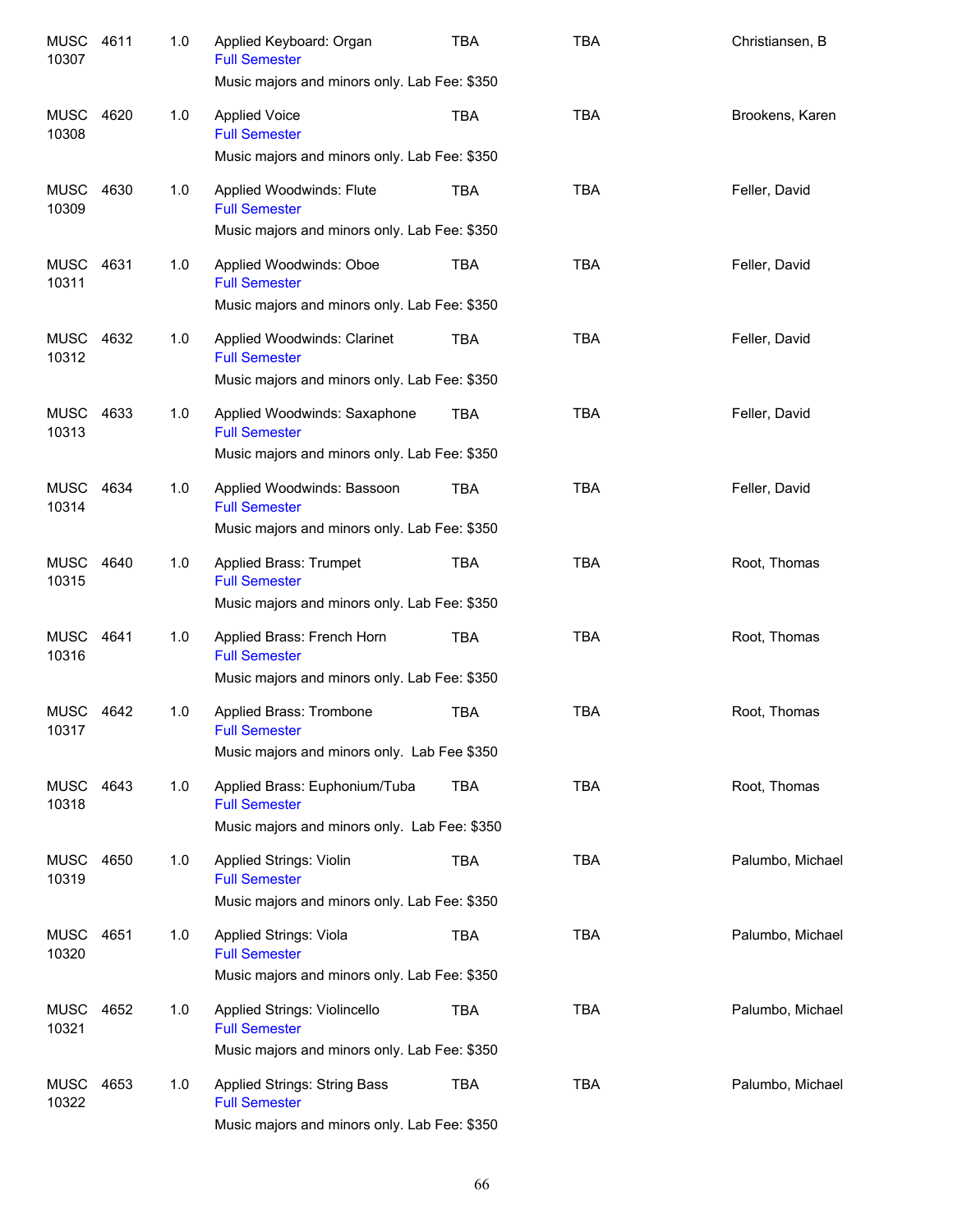| <b>MUSC</b><br>10324 | 4654  | 1.0 | Applied Strings: Guitar<br><b>Full Semester</b><br>Music majors and minors only. Lab Fee: \$350.                                                                                                                                               | <b>TBA</b> | <b>TBA</b> |        | Palumbo, Michael |
|----------------------|-------|-----|------------------------------------------------------------------------------------------------------------------------------------------------------------------------------------------------------------------------------------------------|------------|------------|--------|------------------|
| MUSC<br>10325        | 4655  | 1.0 | <b>Applied Strings: Harp</b><br><b>Full Semester</b><br>Music majors and minors only. Lab Fee: \$350                                                                                                                                           | <b>TBA</b> | <b>TBA</b> |        | Palumbo, Michael |
| MUSC<br>10326        | 4660  | 1.0 | <b>Applied Percussion</b><br><b>Full Semester</b><br>Music majors and minors only. Lab Fee: \$350                                                                                                                                              | <b>TBA</b> | <b>TBA</b> |        | Keipp, Donald    |
| MUSC<br>10327        | 4673  | 2.0 | <b>Private Instruction</b><br><b>Full Semester</b><br>All performance areas. Two hours instruction/ week.<br>Minimum of 18 hrs/ week practice required. One-half<br>hour special assignment. Lab Fee: \$700. By consent of<br>instructor only. | <b>TBA</b> | <b>TBA</b> |        | Dooley, Lawrence |
| MUSC<br>10378        | 4830A | 1.0 | <b>Directed Readings</b><br><b>Full Semester</b>                                                                                                                                                                                               | <b>TBA</b> | <b>TBA</b> |        | Palumbo, Michael |
| <b>MUSC</b><br>10379 | 4830A | 1.0 | <b>Directed Readings</b><br><b>Full Semester</b>                                                                                                                                                                                               | <b>TBA</b> | <b>TBA</b> |        | Palumbo, Michael |
| <b>MUSC</b><br>10380 | 4830A | 1.0 | <b>Directed Readings</b><br><b>Full Semester</b>                                                                                                                                                                                               | <b>TBA</b> | <b>TBA</b> |        | Palumbo, Michael |
| <b>MUSC</b><br>10381 | 4890  | 1.0 | Cooperative Work Experience<br><b>Full Semester</b>                                                                                                                                                                                            | <b>TBA</b> | <b>TBA</b> |        | Dooley, Lawrence |
| MUSC<br>10382        | 4890  | 1.0 | Cooperative Work Experience<br><b>Full Semester</b>                                                                                                                                                                                            | <b>TBA</b> | <b>TBA</b> |        | Dooley, Lawrence |
| MUSC 4890<br>10385   |       | 1.0 | Cooperative Work Experience<br><b>Full Semester</b>                                                                                                                                                                                            | <b>TBA</b> | <b>TBA</b> |        | Dooley, Lawrence |
| <b>MUSC</b><br>10386 | 4890  | 1.0 | Cooperative Work Experience<br><b>Full Semester</b>                                                                                                                                                                                            | TBA        | TBA        |        | Dooley, Lawrence |
| <b>MUSC</b><br>10387 | 4890  | 1.0 | Cooperative Work Experience<br><b>Full Semester</b>                                                                                                                                                                                            | <b>TBA</b> | <b>TBA</b> |        | Dooley, Lawrence |
| <b>MUSC</b><br>10388 | 4890  | 1.0 | Cooperative Work Experience<br><b>Full Semester</b>                                                                                                                                                                                            | <b>TBA</b> | <b>TBA</b> |        | Dooley, Lawrence |
| <b>NRSG</b><br>12081 | 2050  | 2.0 | <b>Treatment Modalities</b><br><b>Full Semester</b>                                                                                                                                                                                            | <b>TBA</b> | <b>TBA</b> | DT1115 | Kuncl, Nancy     |
| <b>NRSG</b><br>12082 | 2060  | 2.0 | Psychiatric/Mental Health<br><b>Full Semester</b>                                                                                                                                                                                              | <b>TBA</b> | <b>TBA</b> | DT1115 | Kuncl, Nancy     |
| <b>NRSG</b><br>12083 | 2061  | 1.0 | Psych/Mental Health Clinical<br><b>Full Semester</b>                                                                                                                                                                                           | <b>TBA</b> | <b>TBA</b> |        | Kuncl, Nancy     |
| <b>NRSG</b><br>12084 | 2061  | 1.0 | Psych/Mental Health Clinical<br><b>Full Semester</b>                                                                                                                                                                                           | <b>TBA</b> | <b>TBA</b> |        | Kuncl, Nancy     |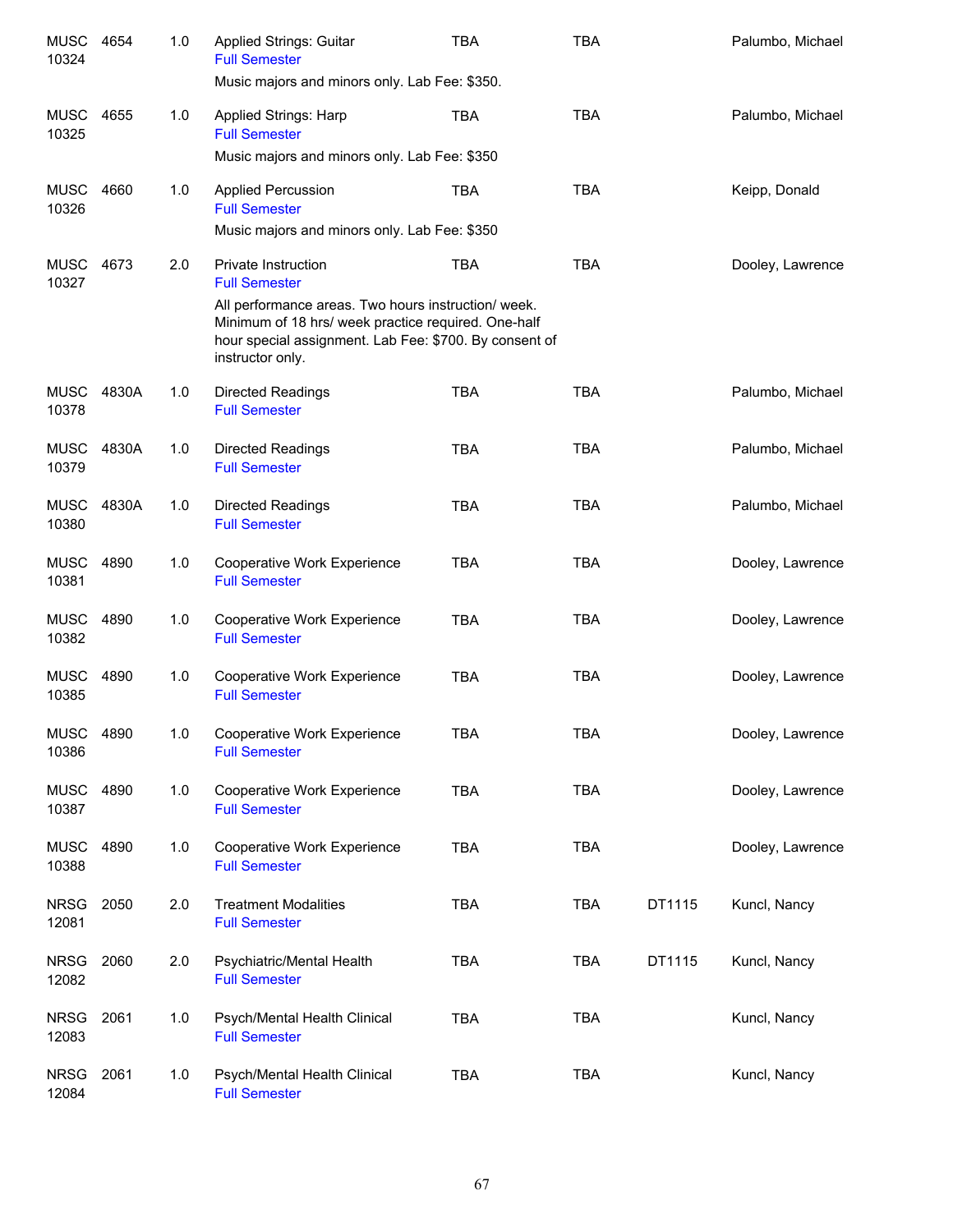| <b>NRSG</b><br>12085      | 2061 | 1.0 | Psych/Mental Health Clinical<br><b>Full Semester</b>                       | <b>TBA</b> | <b>TBA</b> |        | Kuncl, Nancy      |
|---------------------------|------|-----|----------------------------------------------------------------------------|------------|------------|--------|-------------------|
| <b>NRSG</b><br>12086      | 2061 | 1.0 | Psych/Mental Health Clinical<br><b>Full Semester</b>                       | <b>TBA</b> | <b>TBA</b> |        | Kuncl, Nancy      |
| <b>NRSG</b><br>12087      | 2070 | 3.0 | Nurs Care - Adults/Children II<br><b>Full Semester</b>                     | <b>TBA</b> | <b>TBA</b> | DT1115 | Dreyer, Katherine |
| <b>NRSG</b><br>12088      | 2071 | 4.0 | Adults/Children II Clinical<br><b>Full Semester</b><br>Course Fee \$300.00 | <b>TBA</b> | <b>TBA</b> |        | Dreyer, Katherine |
| <b>NRSG</b><br>12089      | 2071 | 4.0 | Adults/Children II Clinical<br><b>Full Semester</b><br>Course Fee \$300.00 | <b>TBA</b> | <b>TBA</b> |        | Dreyer, Katherine |
| <b>NRSG</b><br>12090      | 2071 | 4.0 | Adults/Children II Clinical<br><b>Full Semester</b><br>Course Fee \$300.00 | <b>TBA</b> | <b>TBA</b> |        | Dreyer, Katherine |
| <b>NRSG</b><br>12091      | 2071 | 4.0 | Adults/Children II Clinical<br><b>Full Semester</b><br>Course Fee \$300.00 | <b>TBA</b> | <b>TBA</b> |        | Dreyer, Katherine |
| <b>NRSG</b><br>12092      | 2080 | 2.0 | Patient Care Management<br><b>Full Semester</b>                            | <b>TBA</b> | <b>TBA</b> | DT1115 | Dreyer, Katherine |
| <b>NRSG</b><br>12093      | 2081 | 3.0 | Patient Care Mgmt Clinical<br><b>Full Semester</b><br>Course Fee \$140.00  | <b>TBA</b> | <b>TBA</b> |        | Stegen, Amy       |
| <b>NRSG</b><br>12094      | 2081 | 3.0 | Patient Care Mgmt Clinical<br><b>Full Semester</b><br>Course Fee \$140.00  | <b>TBA</b> | <b>TBA</b> |        | Stegen, Amy       |
| NRSG<br>12095             | 2081 | 3.0 | Patient Care Mgmt Clinical<br><b>Full Semester</b><br>Course Fee \$140.00  | <b>TBA</b> | <b>TBA</b> |        | Stegen, Amy       |
| <b>NRSG</b><br>12096      | 2081 | 3.0 | Patient Care Mgmt Clinical<br><b>Full Semester</b><br>Course Fee \$140.00  | <b>TBA</b> | <b>TBA</b> |        | Stegen, Amy       |
| <b>NRSG</b><br>12097      | 2283 | 1.0 | Directed Readings & Projects<br><b>Full Semester</b>                       | <b>TBA</b> | <b>TBA</b> | DT1115 | Stegen, Amy       |
| <b>NRSG</b><br>12098      | 2283 | 1.0 | Directed Readings & Projects<br><b>Full Semester</b>                       | <b>TBA</b> | <b>TBA</b> | DT1115 | Stegen, Amy       |
| <b>NRSG</b><br>12099      | 2283 | 1.0 | Directed Readings & Projects<br><b>Full Semester</b>                       | <b>TBA</b> | TBA        | DT1115 | Stegen, Amy       |
| <b>NUCM</b><br>11588      | 4213 | 3.0 | Scanning/Imaging Procedure II<br><b>Full Semester</b>                      | <b>TBA</b> | <b>TBA</b> | MH     | Hawk, Julie       |
| <b>NUCM 4213</b><br>11610 |      | 3.0 | Scanning/Imaging Procedure II<br><b>Full Semester</b>                      | <b>TBA</b> | <b>TBA</b> |        | Hawk, Julie       |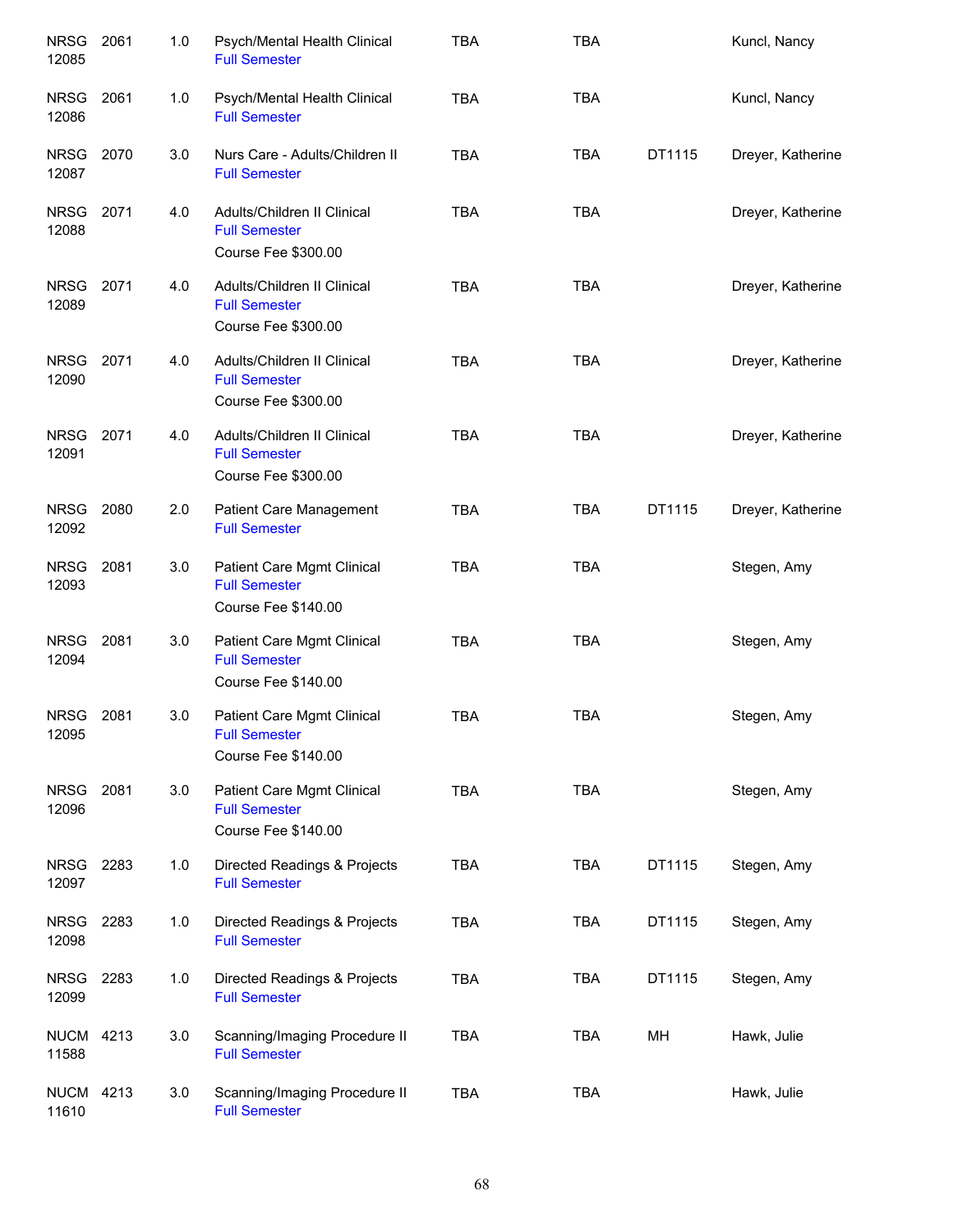| <b>NUCM 4223</b><br>11590 |      | 3.0 | Nuclear Cardiology<br><b>Full Semester</b>                                                                                                                                                                                                  | <b>TBA</b>  | <b>TBA</b> | MH        | Harrison, Wynn    |
|---------------------------|------|-----|---------------------------------------------------------------------------------------------------------------------------------------------------------------------------------------------------------------------------------------------|-------------|------------|-----------|-------------------|
| <b>NUCM</b><br>11611      | 4223 | 3.0 | Nuclear Cardiology<br><b>Full Semester</b>                                                                                                                                                                                                  | <b>TBA</b>  | <b>TBA</b> |           | Harrison, Wynn    |
| <b>NUCM 4333</b><br>11587 |      | 3.0 | Al Quality Assurance<br><b>Full Semester</b>                                                                                                                                                                                                | <b>TBA</b>  | <b>TBA</b> | MH        | Harrison, Wynn    |
| <b>NUCM 4333</b><br>11612 |      | 3.0 | Al Quality Assurance<br><b>Full Semester</b>                                                                                                                                                                                                | <b>TBA</b>  | <b>TBA</b> |           | Harrison, Wynn    |
| <b>NUCM 4863</b><br>11589 |      | 3.0 | <b>Clinical Education</b><br><b>Full Semester</b>                                                                                                                                                                                           | <b>TBA</b>  | <b>TBA</b> | MH        | Harrison, Wynn    |
| <b>NUCM</b><br>11613      | 4863 | 3.0 | <b>Clinical Education</b><br><b>Full Semester</b>                                                                                                                                                                                           | <b>TBA</b>  | <b>TBA</b> |           | Harrison, Wynn    |
| <b>NUCM 4912</b><br>11591 |      | 2.0 | <b>Comprehensive Review</b><br><b>Full Semester</b>                                                                                                                                                                                         | <b>TBA</b>  | <b>TBA</b> | MH        | Harrison, Wynn    |
| <b>NUCM 4912</b><br>11614 |      | 2.0 | <b>Comprehensive Review</b><br><b>Full Semester</b>                                                                                                                                                                                         | <b>TBA</b>  | <b>TBA</b> |           | Harrison, Wynn    |
| <b>NUTR</b><br>10411      | 1020 | 3.0 | LS Foundations in Nutrition<br><b>Block 1</b><br>Course Fee \$15.00                                                                                                                                                                         | 1730 - 2010 | <b>TR</b>  | D02318    | Richards, Rebecca |
| <b>NUTR</b><br>10412      | 1020 | 3.0 | LS Foundations in Nutrition<br><b>Full Semester</b><br>Course Fee \$15.00                                                                                                                                                                   | 1730 - 1845 | <b>MW</b>  | WW116     | Wycherley, Nicole |
| <b>NUTR</b><br>10413      | 1020 | 3.0 | LS Foundations in Nutrition<br><b>Full Semester</b><br>To access the online course materials, please log in through<br>the student portal (eWeber) at http://weber.edu and enter<br>your Wildcat username and password. Course Fee \$15.00  | <b>TBA</b>  | <b>TBA</b> | OL        | Ruden, Timothy    |
| <b>NUTR</b><br>10414      | 1020 | 3.0 | LS Foundations in Nutrition<br><b>Block 1</b><br>To access the online course materials, please log in through<br>the student portal (eWeber) at http://weber.edu and enter<br>your Wildcat username and password. Course Fee \$15.00        | <b>TBA</b>  | <b>TBA</b> | OL        | Turley, Jennifer  |
| <b>NUTR</b><br>10416      | 1020 | 3.0 | <b>LS Foundations in Nutrition</b><br><b>Block 2</b><br>To access the online course materials, please log in through<br>the student portal (eWeber) at http://weber.edu and enter<br>your Wildcat username and password. Course Fee \$15.00 | <b>TBA</b>  | <b>TBA</b> | <b>OL</b> | Thompson, Joan    |
| <b>NUTR</b><br>10612      | 1020 | 3.0 | LS Foundations in Nutrition<br><b>Block 1</b><br>\$15 Lab Fee                                                                                                                                                                               | 0730 - 1010 | <b>TR</b>  | SW34      | Hansen, Julie     |
| <b>NUTR</b><br>10613      | 1020 | 3.0 | LS Foundations in Nutrition<br><b>Block 1</b><br>\$15 Lab Fee                                                                                                                                                                               | 1730 - 2010 | <b>TR</b>  | SW34      | Garr, Lindsay     |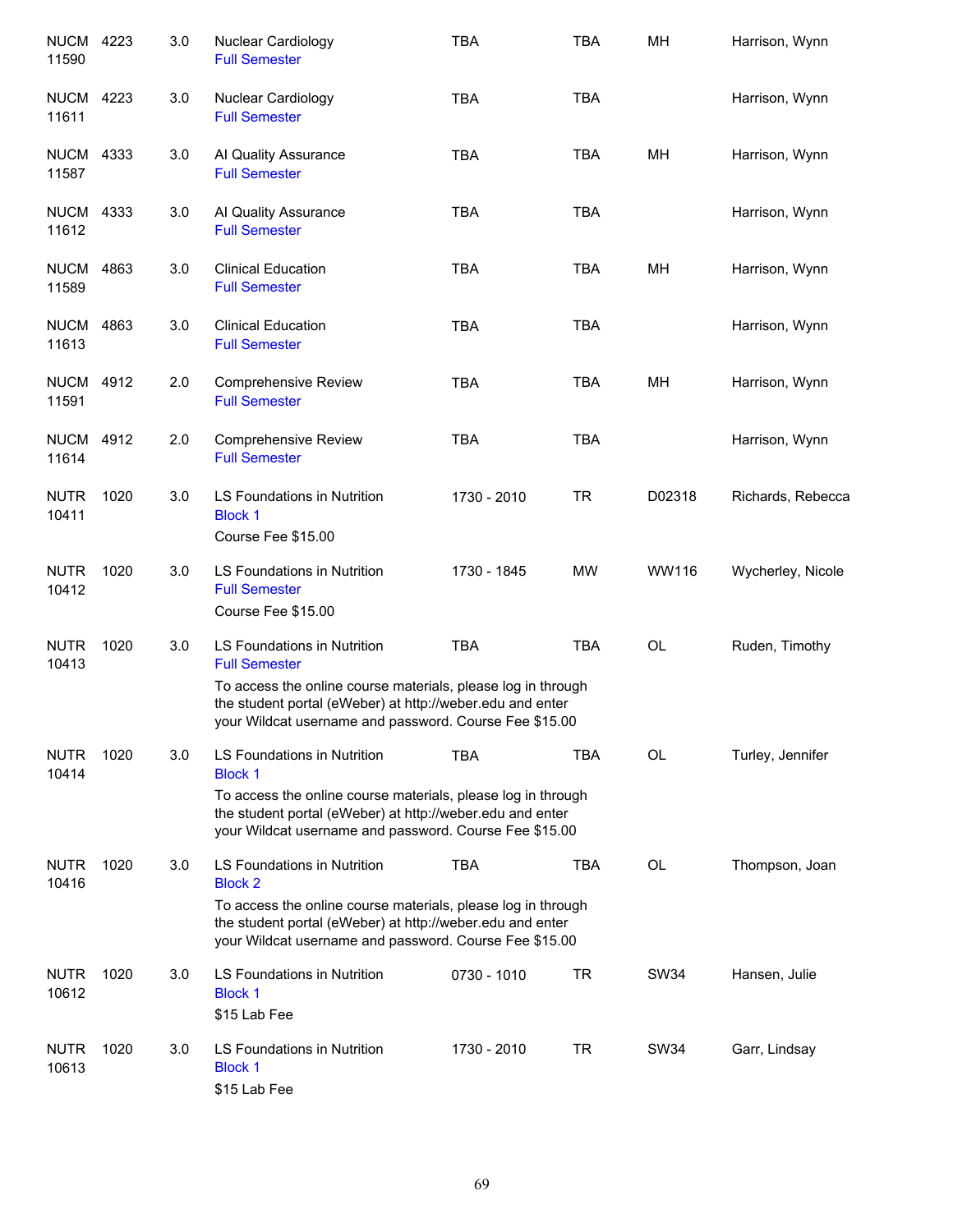| <b>NUTR</b><br>10614 | 1020 | 3.0 | LS Foundations in Nutrition<br><b>Block 2</b><br>\$15 Lab Fee                                                                                                                       | 1730 - 2010 | <b>TR</b>  | <b>SW34</b> | Richards, Rebecca |  |  |  |
|----------------------|------|-----|-------------------------------------------------------------------------------------------------------------------------------------------------------------------------------------|-------------|------------|-------------|-------------------|--|--|--|
| <b>NUTR</b><br>10417 | 2220 | 2.0 | <b>Prenatal and Infant Nutrition</b><br><b>Block 2</b>                                                                                                                              | <b>TBA</b>  | <b>TBA</b> | OL          | Dawson, Lynne     |  |  |  |
|                      |      |     | To access the online course materials, please log in through<br>the student portal (eWeber) at http://weber.edu and enter<br>your Wildcat username and password.                    |             |            |             |                   |  |  |  |
| <b>NUTR</b><br>10415 | 2320 | 3.0 | Food Values, Diet Design, Healt<br><b>Block 1</b>                                                                                                                                   | <b>TBA</b>  | <b>TBA</b> | <b>OL</b>   | Turley, Jennifer  |  |  |  |
|                      |      |     | To access the online course materials, please log in through<br>the student portal (eWeber) at http://weber.edu and enter<br>your Wildcat username and password. Course Fee \$25.00 |             |            |             |                   |  |  |  |
| <b>NUTR</b><br>10422 | 2420 | 2.0 | Childhood/ Adolescent Nutriton<br><b>Block 1</b>                                                                                                                                    | <b>TBA</b>  | <b>TBA</b> | <b>OL</b>   | Hansen, Julie     |  |  |  |
|                      |      |     | To access the online course materials, please log in through<br>the student portal (eWeber) at http://weber.edu and select:<br>"current students"                                   |             |            |             |                   |  |  |  |
| <b>NUTR</b><br>10419 | 3220 | 2.0 | Foundations in Diet Therapy<br><b>Block 2</b>                                                                                                                                       | <b>TBA</b>  | <b>TBA</b> | OL          | Richards, Maria   |  |  |  |
|                      |      |     | To access the online course materials, please log in through<br>the student portal (eWeber) at http://weber.edu and enter<br>your Wildcat username and password.                    |             |            |             |                   |  |  |  |
| <b>NUTR</b><br>10421 | 3320 | 3.0 | Hith & Nutr in the Older Adult<br><b>Block 2</b>                                                                                                                                    | <b>TBA</b>  | <b>TBA</b> | OL          | Richards, Maria   |  |  |  |
|                      |      |     | To access the online course materials, please log in through<br>the student portal (eWeber) at http://weber.edu and select:<br>"current students"                                   |             |            |             |                   |  |  |  |
| <b>PAR</b><br>11795  | 1000 | 2.0 | <b>Emergency Medical Technician</b><br><b>Full Semester</b>                                                                                                                         | 1800 - 2200 | <b>TR</b>  |             | Grunow, Jeffrey   |  |  |  |
|                      |      |     | Utah Bureau of EMS certification fee, approximately \$150.00<br>is not included in the tuition. Attendance to all classes<br>is expected for greatest chance of success.            |             |            |             |                   |  |  |  |
| <b>PAR</b><br>11859  | 1001 | 4.0 | EMT - Basic Lab<br><b>Full Semester</b>                                                                                                                                             | 1800 - 2200 | <b>TR</b>  |             | Grunow, Jeffrey   |  |  |  |
|                      |      |     | Utah Bureau of EMS certification fee, approximately \$150.00<br>is not included in tuition. Attendance to all Classes is<br>expected for greatest chance of success.                |             |            |             |                   |  |  |  |
| <b>PAR</b><br>12137  | 1005 | 3.0 | EMT - Basic Field Experience I<br><b>Block 1</b>                                                                                                                                    | <b>TBA</b>  | м          | MH414       | Grunow, Jeffrey   |  |  |  |
|                      |      |     | First class time May 10, 2:00 p.m.<br>There will be three additional class meetings during the<br>semester.                                                                         |             |            |             |                   |  |  |  |
| <b>PAR</b><br>11796  | 2020 | 3.0 | <b>Traumatic Emergenc</b><br><b>Full Semester</b>                                                                                                                                   | 1800 - 2200 | TR         |             | Grunow, Jeffrey   |  |  |  |
|                      |      |     | Utah Bureau of EMS certification fee, approximately \$150.00<br>is not included in the tuition. Attendance to all classes<br>is expected for greatest chance of success.            |             |            |             |                   |  |  |  |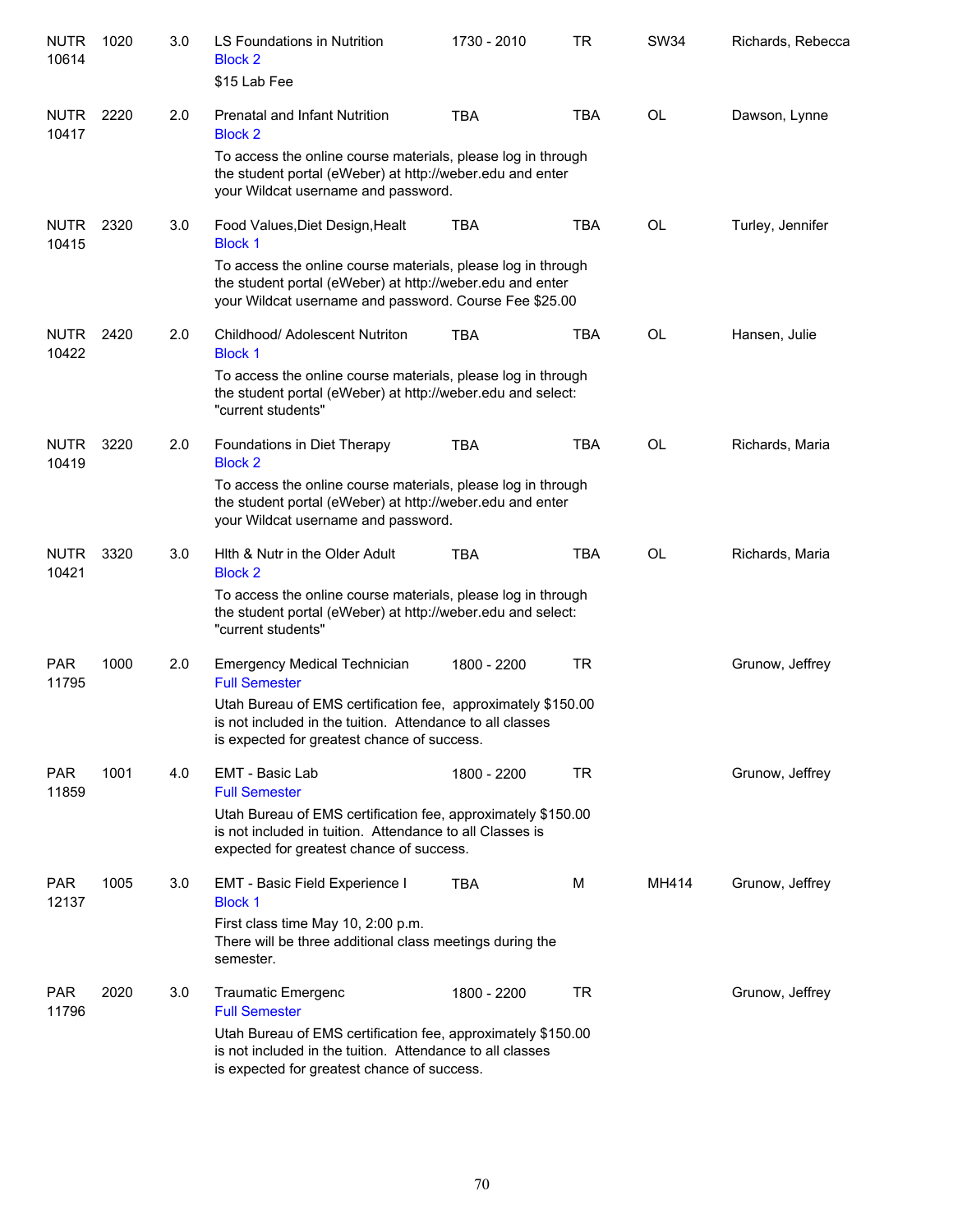| <b>PAR</b><br>11797 | 2030 | 3.0 | Special Consideration/Practice<br><b>Full Semester</b>                                                                                                                                         | 1800 - 2200 | <b>TR</b>  |             | Grunow, Jeffrey    |
|---------------------|------|-----|------------------------------------------------------------------------------------------------------------------------------------------------------------------------------------------------|-------------|------------|-------------|--------------------|
|                     |      |     | Utah Bureau of EMS certification fee, approximately \$150.00<br>is not included in the tuition. Attendance to all clsses<br>is expected for greatest chance of success.                        |             |            |             |                    |
| <b>PAR</b><br>11798 | 2040 | 4.0 | Paramedic Clinical Lab I<br><b>Full Semester</b>                                                                                                                                               | 1800 - 2200 | <b>TR</b>  |             | Grunow, Jeffrey    |
|                     |      |     | Utah Breau of EMS certification fee, approximately \$150.00,<br>is not included in the tuition. Attendance to all classes<br>is expected for greatest chance of success.<br>Course Fee \$98.00 |             |            |             |                    |
| PE<br>10681         | 1010 | 1.0 | Aerobics, Level I<br><b>Full Semester</b><br>Independent Conditioning. Contact christopherfritz@weber.ed                                                                                       | <b>TBA</b>  | <b>TBA</b> |             | Fritz, Christopher |
|                     |      |     | 626-8941 Course Fee \$5.00                                                                                                                                                                     |             |            |             |                    |
| <b>PE</b><br>10683  | 1011 | 1.0 | Aerobics, Level II<br><b>Full Semester</b>                                                                                                                                                     | <b>TBA</b>  | <b>TBA</b> |             | Fritz, Christopher |
|                     |      |     | Independent Conditioning. Contact christopherfritz@weber.edu<br>626-8941 Course Fee \$5.00                                                                                                     |             |            |             |                    |
| PE<br>10684         | 1012 | 1.0 | Aerobics, Level III<br><b>Full Semester</b>                                                                                                                                                    | <b>TBA</b>  | <b>TBA</b> |             | Fritz, Christopher |
|                     |      |     | Independent Conditioning. Contact christopherfritz@weber.edu<br>626-8941 Course Fee \$5.00                                                                                                     |             |            |             |                    |
| <b>PE</b><br>10685  | 1040 | 1.0 | Walking for Fitness, Level I<br><b>Full Semester</b>                                                                                                                                           | <b>TBA</b>  | <b>TBA</b> |             | Fritz, Christopher |
|                     |      |     | Independent Conditioning. Contact christopherfritz@weber.edu<br>626-8941 Course Fee \$5.00                                                                                                     |             |            |             |                    |
| <b>PE</b><br>10686  | 1041 | 1.0 | Walking For Fitness, Level II<br><b>Full Semester</b>                                                                                                                                          | <b>TBA</b>  | <b>TBA</b> |             | Johnson, Brandon   |
|                     |      |     | Independent Conditioning. Contact christohperfritz@weber.edu<br>626-8941 Course Fee \$5.00                                                                                                     |             |            |             |                    |
| PE<br>10687         | 1042 | 1.0 | Walking for Fitness, Level III<br><b>Full Semester</b>                                                                                                                                         | TBA         | TBA        |             | Fritz, Christopher |
|                     |      |     | Independent Conditioning. Contact christopherfritz@weber.edu<br>626-8941 Course Fee \$5.00                                                                                                     |             |            |             |                    |
| PE<br>10688         | 1070 | 1.0 | Cross Train for Fitness Lev I<br><b>Full Semester</b><br>Course Fee \$7.50                                                                                                                     | 1630 - 1720 | <b>TR</b>  | <b>SBFA</b> | Fritz, Christopher |
| PE<br>10693         | 1070 | 1.0 | Cross Train for Fitness Lev I<br><b>Full Semester</b><br>Independent Conditioning. Contact christopherfritz@weber.edu                                                                          | <b>TBA</b>  | <b>TBA</b> |             | Fritz, Christopher |
|                     |      |     | 626-8941 Course Fee \$7.50                                                                                                                                                                     |             |            |             |                    |
| PE<br>10690         | 1071 | 1.0 | Cross Train for Fitness Lev II<br><b>Full Semester</b><br>Coaurse Fee \$7.50                                                                                                                   | 1630 - 1720 | <b>TR</b>  | <b>SBFA</b> | Fritz, Christopher |
| PE<br>10694         | 1071 | 1.0 | Cross Train for Fitness Lev II<br><b>Full Semester</b>                                                                                                                                         | <b>TBA</b>  | <b>TBA</b> |             | Johnson, Brandon   |
|                     |      |     | Independent Conditioning. Contact christopherfritz@weber.edu<br>626-8941 Course Fee \$7.50                                                                                                     |             |            |             |                    |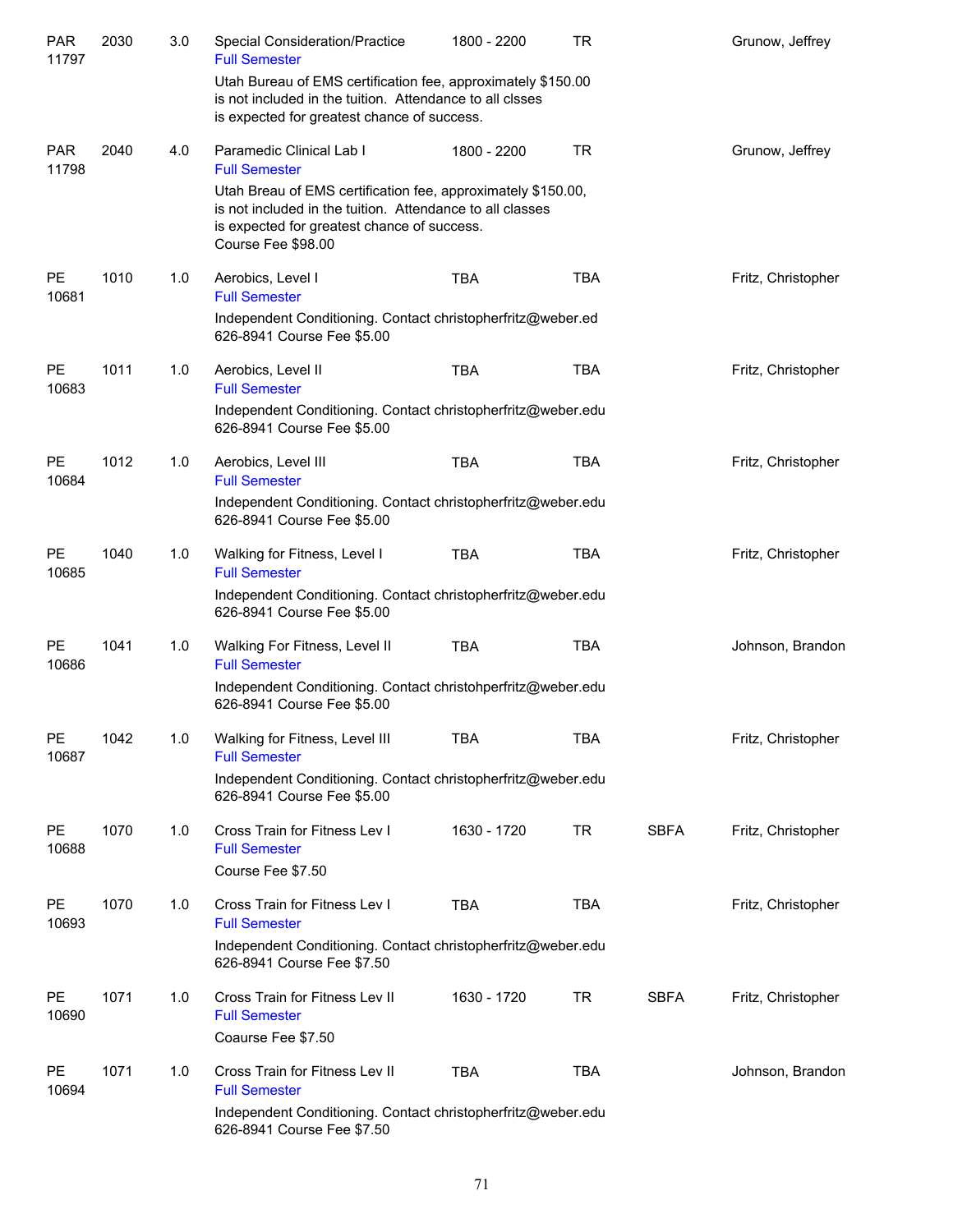| PE<br>10691        | 1072 | 1.0 | <b>Cross Training Level III</b><br><b>Full Semester</b><br>Course Fee \$7.50                                                                          | 1630 - 1720 | <b>TR</b>  | <b>SBFA</b> | Fritz, Christopher |
|--------------------|------|-----|-------------------------------------------------------------------------------------------------------------------------------------------------------|-------------|------------|-------------|--------------------|
| <b>PE</b><br>10695 | 1072 | 1.0 | <b>Cross Training Level III</b><br><b>Full Semester</b><br>Independent Conditioning. Contact christopherfritz@weber.edu<br>626-8941 Course Fee \$7.50 | <b>TBA</b>  | <b>TBA</b> |             | Fritz, Christopher |
| PE<br>10697        | 1080 | 1.0 | Strength Training, Level I<br><b>Full Semester</b><br>Coure Fee \$7.50                                                                                | 1330 - 1420 | <b>TR</b>  | <b>SBFA</b> | Fritz, Christopher |
| PE<br>10700        | 1080 | 1.0 | Strength Training, Level I<br><b>Full Semester</b><br>Course Fee \$7.50                                                                               | 1630 - 1720 | <b>TR</b>  | <b>SBFA</b> | Johnson, Brandon   |
| PE<br>10703        | 1080 | 1.0 | Strength Training, Level I<br><b>Full Semester</b><br>Independent Conditioning Contact christopherfritz@weber.edu<br>626-8941 Coure Fee \$7.50        | <b>TBA</b>  | <b>TBA</b> |             | Fritz, Christopher |
| <b>PE</b><br>10698 | 1081 | 1.0 | Strength Training, Level II<br><b>Full Semester</b><br>Course Fee \$7.50                                                                              | 1330 - 1420 | <b>TR</b>  | <b>SBFA</b> | Fritz, Christopher |
| <b>PE</b><br>10701 | 1081 | 1.0 | Strength Training, Level II<br><b>Full Semester</b><br>Course Fee \$7.50                                                                              | 1630 - 1720 | <b>TR</b>  | <b>SBFA</b> | Johnson, Brandon   |
| <b>PE</b><br>10704 | 1081 | 1.0 | Strength Training, Level II<br><b>Full Semester</b><br>Independent Conditioning. Contact christopherfritz@weber.edu<br>626-8941 Course Fee \$7.50     | <b>TBA</b>  | <b>TBA</b> |             | Johnson, Brandon   |
| <b>PE</b><br>10699 | 1082 | 1.0 | Strength Training, Level III<br><b>Full Semester</b><br>Course Fee \$7.50                                                                             | 1330 - 1420 | <b>TR</b>  | <b>SBFA</b> | Fritz, Christopher |
| <b>PE</b><br>10702 | 1082 | 1.0 | Strength Training, Level III<br><b>Full Semester</b><br>Course Fee \$7.50                                                                             | 1630 - 1720 | <b>TR</b>  | <b>SBFA</b> | Johnson, Brandon   |
| <b>PE</b><br>10705 | 1082 | 1.0 | Strength Training, Level III<br><b>Full Semester</b><br>Independent Conditioning. Contact christopherfritz@weber.edu<br>626-8941 Course Fee \$7.50    | <b>TBA</b>  | <b>TBA</b> |             | Fritz, Christopher |
| <b>PE</b><br>11622 | 1130 | 1.0 | Golf, Level I<br><b>Full Semester</b>                                                                                                                 | 1600 - 1800 | <b>TR</b>  | SA          | Romney, Trevor     |
| <b>PE</b><br>11625 | 1130 | 1.0 | Golf, Level I<br><b>Block 2</b>                                                                                                                       | 1300 - 1500 | W          | <b>VVG</b>  | Lyons, Matthew     |
| <b>PE</b><br>11623 | 1131 | 1.0 | Golf, Level II<br><b>Full Semester</b>                                                                                                                | 1600 - 1800 | <b>TR</b>  | SA          | Romney, Trevor     |
| PE<br>11626        | 1131 | 1.0 | Golf, Level II<br><b>Block 2</b>                                                                                                                      | 1300 - 1500 | W          | <b>VVG</b>  | Lyons, Matthew     |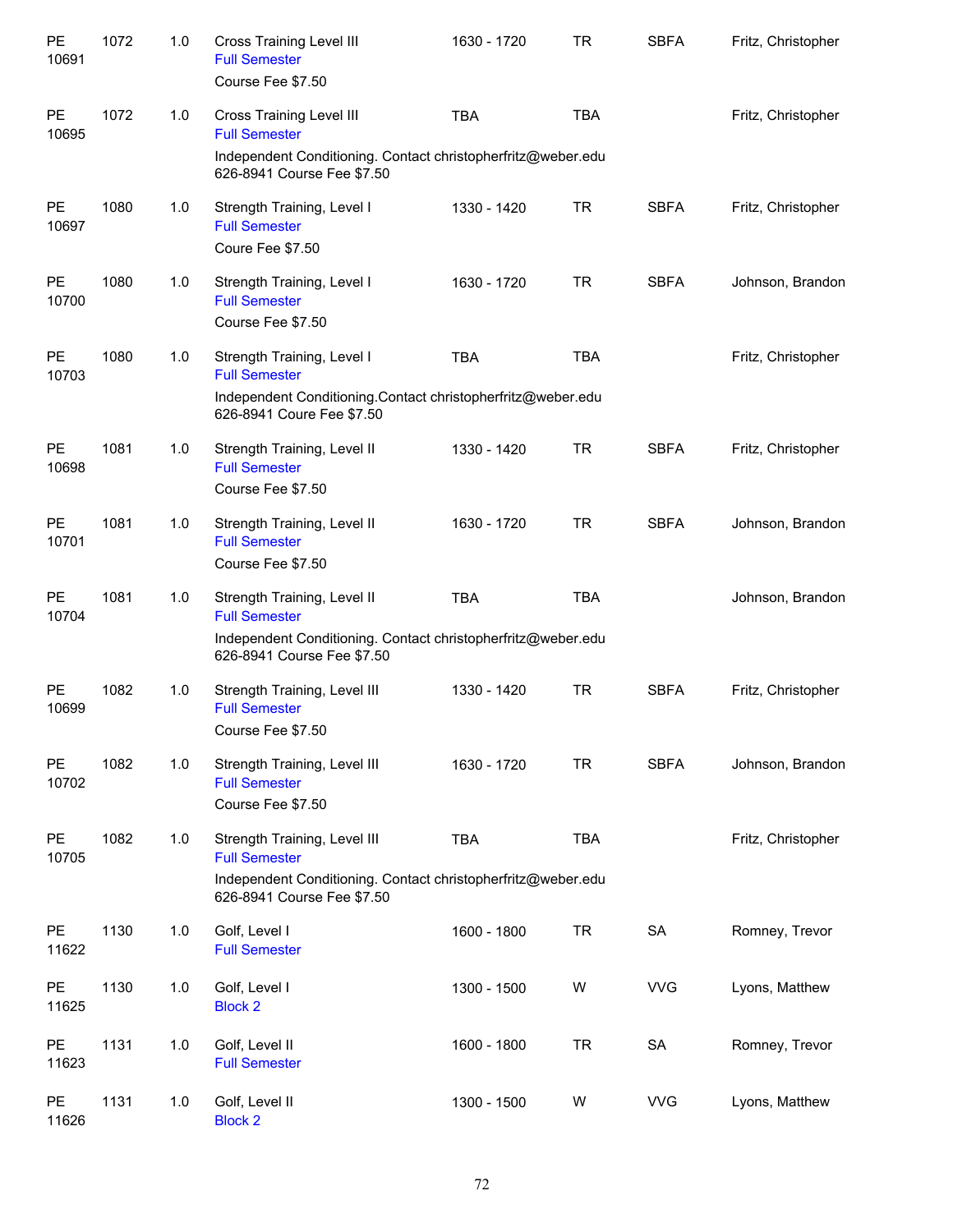| PE<br>11624         | 1132 | 1.0 | Golf, Level III<br><b>Full Semester</b>                                                                                                     | 1600 - 1800 | <b>TR</b>  | <b>SA</b>   | Romney, Trevor   |
|---------------------|------|-----|---------------------------------------------------------------------------------------------------------------------------------------------|-------------|------------|-------------|------------------|
| PE<br>11627         | 1132 | 1.0 | Golf, Level III<br><b>Block 2</b>                                                                                                           | 1300 - 1500 | W          | <b>VVG</b>  | Lyons, Matthew   |
| PE<br>11424         | 1145 | 1.0 | Bowling, Level I<br><b>Block 2</b><br>Course Fee \$53.00                                                                                    | 1030 - 1210 | <b>TR</b>  | SU          | Jackson, Travis  |
| PE<br>11425         | 1150 | 1.0 | Billiards, Level I<br><b>Block 2</b><br>Course Fee \$30.00                                                                                  | 1230 - 1410 | <b>TR</b>  | SU          | Monson, Alan     |
| PE<br>12100         | 1300 | 1.0 | Swimming, Level I<br><b>Full Semester</b><br>Course Fee \$5.00                                                                              | 1030 - 1120 | <b>TR</b>  | SWPOOL      | Kaneko, Pepper   |
| PE<br>12101         | 1301 | 1.0 | Swimming, Level II<br><b>Full Semester</b><br>Course Fee \$5.00                                                                             | 1030 - 1120 | <b>TR</b>  | SWPOOL      | Kaneko, Pepper   |
| PE<br>11905         | 1350 | 1.0 | Scuba I<br><b>Full Semester</b><br>Course Fee \$55.00                                                                                       | <b>TBA</b>  | <b>TBA</b> |             | Adams, Gary      |
| PE<br>11906         | 1350 | 1.0 | Scuba I<br><b>Full Semester</b><br>Course Fee \$55.00                                                                                       | <b>TBA</b>  | <b>TBA</b> |             | Gilbert, Douglas |
| PE<br>11400         | 1410 | 1.0 | TaiChi, Level I<br><b>Full Semester</b>                                                                                                     | 1630 - 1720 | <b>MW</b>  | <b>SB19</b> | Jones, Lee       |
| PE<br>11401         | 1435 | 1.0 | Kempo, Level I<br><b>Full Semester</b>                                                                                                      | 1730 - 1820 | <b>MW</b>  | <b>SB19</b> | Jones, Lee       |
| PE<br>11402         | 1436 | 1.0 | Kempo, Level II<br><b>Full Semester</b>                                                                                                     | 1730 - 1820 | <b>MW</b>  | <b>SB19</b> | Jones, Lee       |
| PE<br>11403         | 1437 | 1.0 | Kempo, Level III<br><b>Full Semester</b>                                                                                                    | 1730 - 1820 | <b>MW</b>  | <b>SB19</b> | Jones, Lee       |
| PE<br>10640         | 1528 | 1.0 | Rock Climbing, Level II<br><b>Block 1</b><br>Class starts May 20. Trip June 3-5. Course Fee \$35.00                                         | 1600 - 1900 | <b>RF</b>  | SW116       | Willden, Gary    |
| <b>PEP</b><br>12155 | 2200 | 2.0 | Human Performance Mgmt Prof<br><b>Block 1</b><br>Course Fee \$5.00                                                                          | 1030 - 1220 | MW         | <b>SW68</b> | Jensen, Sherrie  |
| <b>PEP</b><br>10641 | 2800 | 1.0 | Individual Projects<br><b>Full Semester</b><br>Requires instructor approval, contact mdavis@weber.edu<br>Class meets first day of semester. | 1430 - 1520 | Τ          | <b>SB12</b> | Davis, Myron     |
| <b>PEP</b><br>10642 | 2800 | 1.0 | Individual Projects<br><b>Full Semester</b><br>Instructor approval required, contact mdavis@weber.edu<br>Class meets first day of semester. | 1430 - 1520 | Τ          | <b>SB12</b> | Davis, Myron     |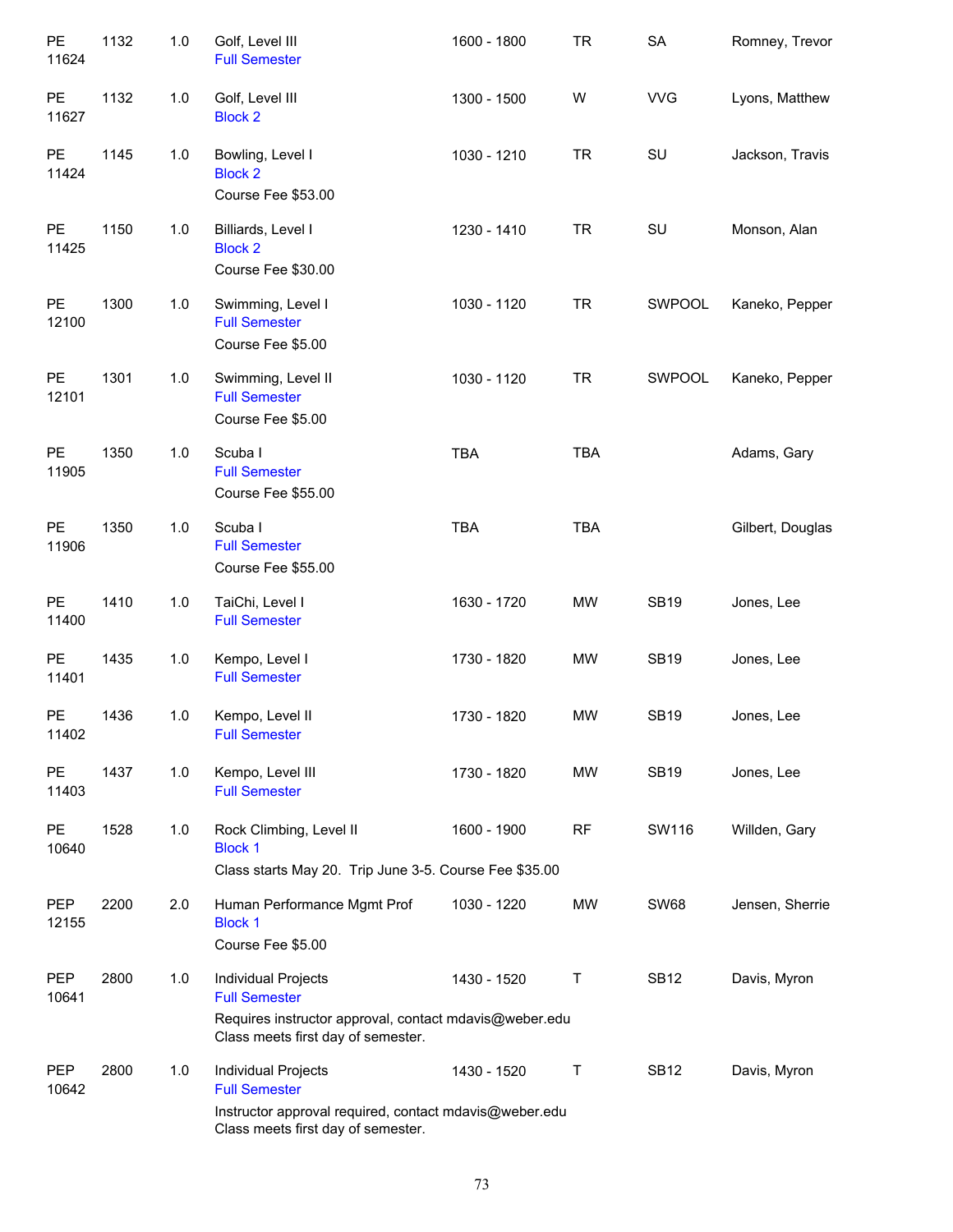| <b>PEP</b><br>10643 | 2800 | 1.0 | Individual Projects<br><b>Full Semester</b>                                                                       | 1430 - 1520                | Т              | <b>SB12</b>                | Davis, Myron        |
|---------------------|------|-----|-------------------------------------------------------------------------------------------------------------------|----------------------------|----------------|----------------------------|---------------------|
|                     |      |     | Instructor approval required, contact mdavis@weber.edu<br>Class meets first day of semester.                      |                            |                |                            |                     |
| <b>PEP</b><br>10644 | 2800 | 1.0 | Individual Projects<br><b>Full Semester</b>                                                                       | 1430 - 1520                | Т              | <b>SB12</b>                | Davis, Myron        |
|                     |      |     | Instructor approval required, contact mdavis@weber.edu<br>Class meets first day of semester.                      |                            |                |                            |                     |
| <b>PEP</b><br>10649 | 2890 | 1.0 | Cooperative Work Experience<br><b>Full Semester</b>                                                               | 1330 - 1420                | $\mathsf T$    | <b>SB12</b>                | Davis, Myron        |
|                     |      |     | Instructor approval required, contact mdavis@weber.edu<br>Class meets first day of semester.                      |                            |                |                            |                     |
| <b>PEP</b><br>10650 | 2890 | 1.0 | Cooperative Work Experience<br><b>Full Semester</b>                                                               | 1330 - 1420                | Т              | <b>SB12</b>                | Davis, Myron        |
|                     |      |     | Instructor approval required, contact mdavis@weber.edu<br>Class meets first day of semester.                      |                            |                |                            |                     |
| <b>PEP</b><br>10651 | 2890 | 1.0 | Cooperative Work Experience<br><b>Full Semester</b>                                                               | 1330 - 1420                | Т              | <b>SB12</b>                | Davis, Myron        |
|                     |      |     | Instructor approval required, contact mdavis@weber.edu<br>Class meets first day of semester.                      |                            |                |                            |                     |
| <b>PEP</b><br>10652 | 2890 | 1.0 | Cooperative Work Experience<br><b>Full Semester</b>                                                               | 1330 - 1420                | $\top$         | <b>SB12</b>                | Davis, Myron        |
|                     |      |     | Instructor approval required, contact mdavis@weber.edu<br>Class meets first day of semester.                      |                            |                |                            |                     |
| <b>PEP</b><br>10653 | 2890 | 1.0 | Cooperative Work Experience<br><b>Full Semester</b>                                                               | 1330 - 1420                | $\top$         | <b>SB12</b>                | Davis, Myron        |
|                     |      |     | Instructor approval required, contact mdavis@weber.edu<br>Class meets first day of semester.                      |                            |                |                            |                     |
| PEP<br>10654        | 2890 | 1.0 | Cooperative Work Experience<br><b>Full Semester</b>                                                               | 1330 - 1420                | $\top$         | <b>SB12</b>                | Davis, Myron        |
|                     |      |     | Instructor approval required, contact mdavis@weber.edu<br>Class meets first day of semester.                      |                            |                |                            |                     |
| <b>PEP</b><br>10608 | 3280 | 2.0 | <b>Teach Neuromuscular Cond</b><br><b>Block 1</b>                                                                 | 1030 - 1220                | <b>TR</b>      | SW202                      | Carboni, Cuauhtemoc |
|                     |      |     | \$10 Lab Fee                                                                                                      |                            |                |                            |                     |
| <b>PEP</b><br>12237 | 3500 | 3.0 | SI Kinesiology<br><b>Full Semester</b>                                                                            | 1130 - 1220<br>1130 - 1320 | <b>MW</b><br>F | <b>SB12</b><br><b>SB12</b> | Ruden, Timothy      |
|                     |      |     | Course Fee \$25.00                                                                                                |                            |                |                            |                     |
| <b>PEP</b><br>10607 | 3600 | 3.0 | SI Measurement Eval/Research<br><b>Block 1</b>                                                                    | 0830 - 1020                | <b>MWF</b>     | <b>SB12</b>                | Carboni, Cuauhtemoc |
| <b>PEP</b><br>10610 | 3630 | 3.0 | Physical Education K-6<br><b>Block 1</b>                                                                          | 0830 - 1140                | <b>MTWRF</b>   | SW116                      | Cason, Ashley       |
|                     |      |     | Students in the Education program must contact the HPHP dept<br>gconlin@weber.edu to register. \$7 lab fee.       |                            |                |                            |                     |
| <b>PEP</b><br>10611 | 3630 | 3.0 | Physical Education K-6<br><b>Block 1</b>                                                                          | 1230 - 1540                | <b>MTWRF</b>   | SW202                      | Rahe, Laura         |
|                     |      |     | Students in the Education program must contact HPHP dept<br>gconlin@weber.edu to register for class. \$7 lab fee. |                            |                |                            |                     |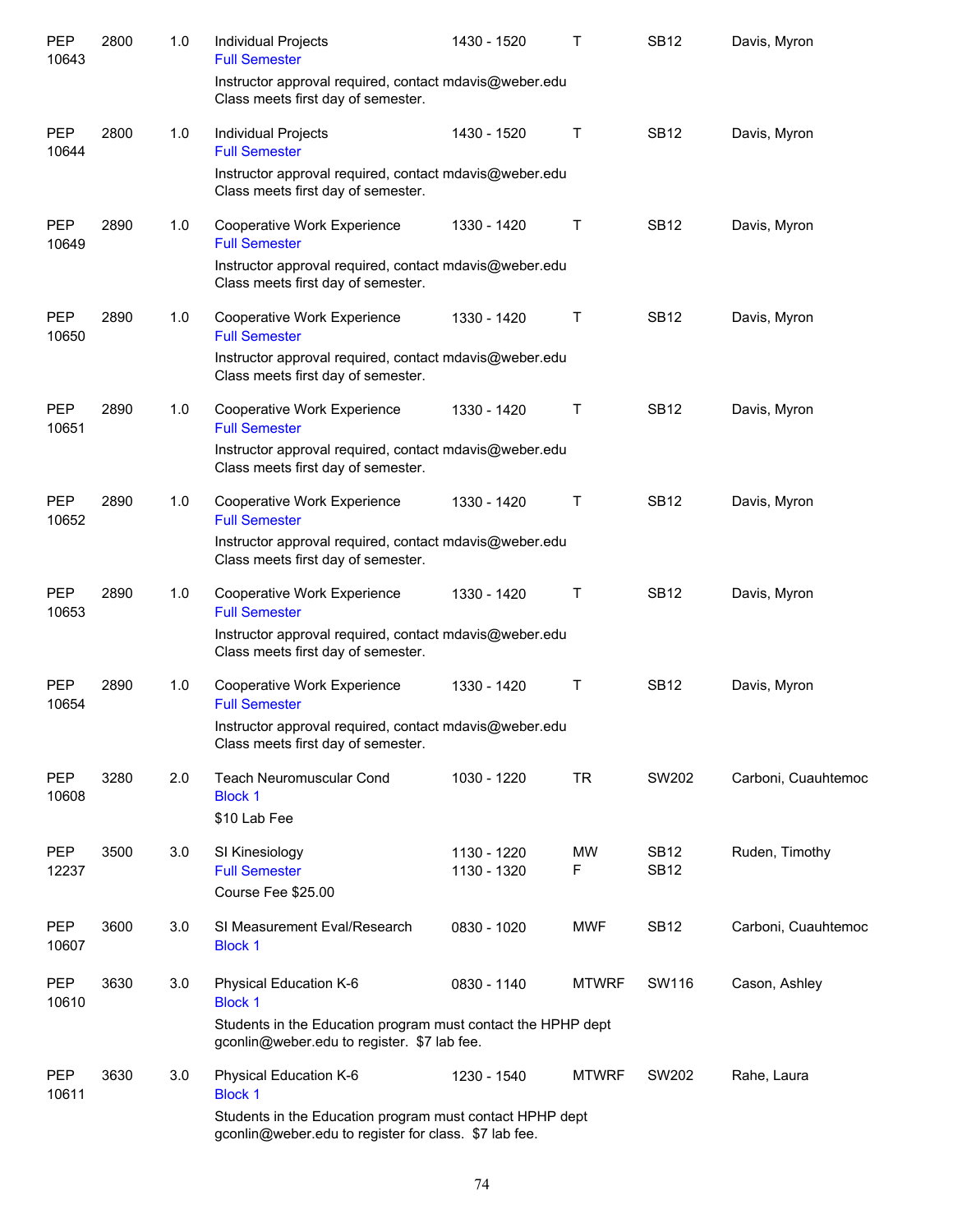| <b>PEP</b><br>10645 | 4800 | 1.0 | Individual Projects<br><b>Full Semester</b>                                                  | 1430 - 1520 | т          | <b>SB12</b> | Davis, Myron    |
|---------------------|------|-----|----------------------------------------------------------------------------------------------|-------------|------------|-------------|-----------------|
|                     |      |     | Instructor approval required, contact mdavis@weber.edu<br>Class meets first day of semester. |             |            |             |                 |
| <b>PEP</b><br>10646 | 4800 | 1.0 | Individual Projects<br><b>Full Semester</b>                                                  | 1430 - 1520 | Τ          | <b>SB12</b> | Davis, Myron    |
|                     |      |     | Instructor approval required, contact mdavis@weber.edu<br>Class meets first day of semester. |             |            |             |                 |
| <b>PEP</b><br>10647 | 4800 | 1.0 | Individual Projects<br><b>Full Semester</b>                                                  | 1430 - 1520 | Τ          | <b>SB12</b> | Davis, Myron    |
|                     |      |     | Instructor approval required, contact mdavis@weber.edu<br>Class meets first day of semester. |             |            |             |                 |
| <b>PEP</b><br>10648 | 4800 | 1.0 | Individual Projects<br><b>Full Semester</b>                                                  | 1430 - 1520 | Τ          | <b>SB12</b> | Davis, Myron    |
|                     |      |     | Instructor approval required, contact mdavis@weber.edu<br>Class meets first day of semester. |             |            |             |                 |
| <b>PEP</b><br>10655 | 4890 | 1.0 | Cooperative Work Experience<br><b>Full Semester</b>                                          | 1330 - 1420 | Τ          | <b>SB12</b> | Davis, Myron    |
|                     |      |     | Instructor approval required, contact mdavis@weber.edu<br>Class meets first day of semester. |             |            |             |                 |
| <b>PEP</b><br>10656 | 4890 | 1.0 | Cooperative Work Experience<br><b>Full Semester</b>                                          | 1330 - 1420 | Τ          | <b>SB12</b> | Davis, Myron    |
|                     |      |     | Instructor approval required, contact mdavis@weber.edu<br>Class meets first day of semester  |             |            |             |                 |
| <b>PEP</b><br>10658 | 4890 | 1.0 | Cooperative Work Experience<br><b>Full Semester</b>                                          | 1330 - 1420 | Τ          | <b>SB12</b> | Davis, Myron    |
|                     |      |     | Instructor approval required, contact mdavis@weber.edu<br>Class meets first day of semester  |             |            |             |                 |
| <b>PEP</b><br>10659 | 4890 | 1.0 | Cooperative Work Experience<br><b>Full Semester</b>                                          | 1330 - 1420 | Τ          | <b>SB12</b> | Davis, Myron    |
|                     |      |     | Instructor approval required, contact mdavis@weber.edu<br>Class meets first day of semester  |             |            |             |                 |
| PEP<br>10661        | 4890 | 1.0 | Cooperative Work Experience<br><b>Full Semester</b>                                          | 1330 - 1420 | Т          | <b>SB12</b> | Davis, Myron    |
|                     |      |     | Instructor approval required, contact mdavis@weber.edu<br>Class meets first day of semester  |             |            |             |                 |
| <b>PEP</b><br>10662 | 4890 | 1.0 | Cooperative Work Experience<br><b>Full Semester</b>                                          | 1330 - 1420 | Τ          | <b>SB12</b> | Davis, Myron    |
|                     |      |     | Instructor approval required, contact mdavis@weber.edu<br>Class meets first day of semester  |             |            |             |                 |
| <b>PEP</b><br>12238 | 4890 | 1.0 | Cooperative Work Experience<br><b>Full Semester</b>                                          | <b>TBA</b>  | <b>TBA</b> |             | Herzog, Valerie |
|                     |      |     | Instructor approval required. Contact Valerie Herzog at<br>valerieherzog@weber.edu           |             |            |             |                 |
| PEP<br>12239        | 4890 | 1.0 | Cooperative Work Experience<br><b>Full Semester</b>                                          | <b>TBA</b>  | <b>TBA</b> |             | Herzog, Valerie |
|                     |      |     | Instructor approval required. Contact Valerie Herzog at<br>valerieherzog@weber.edu           |             |            |             |                 |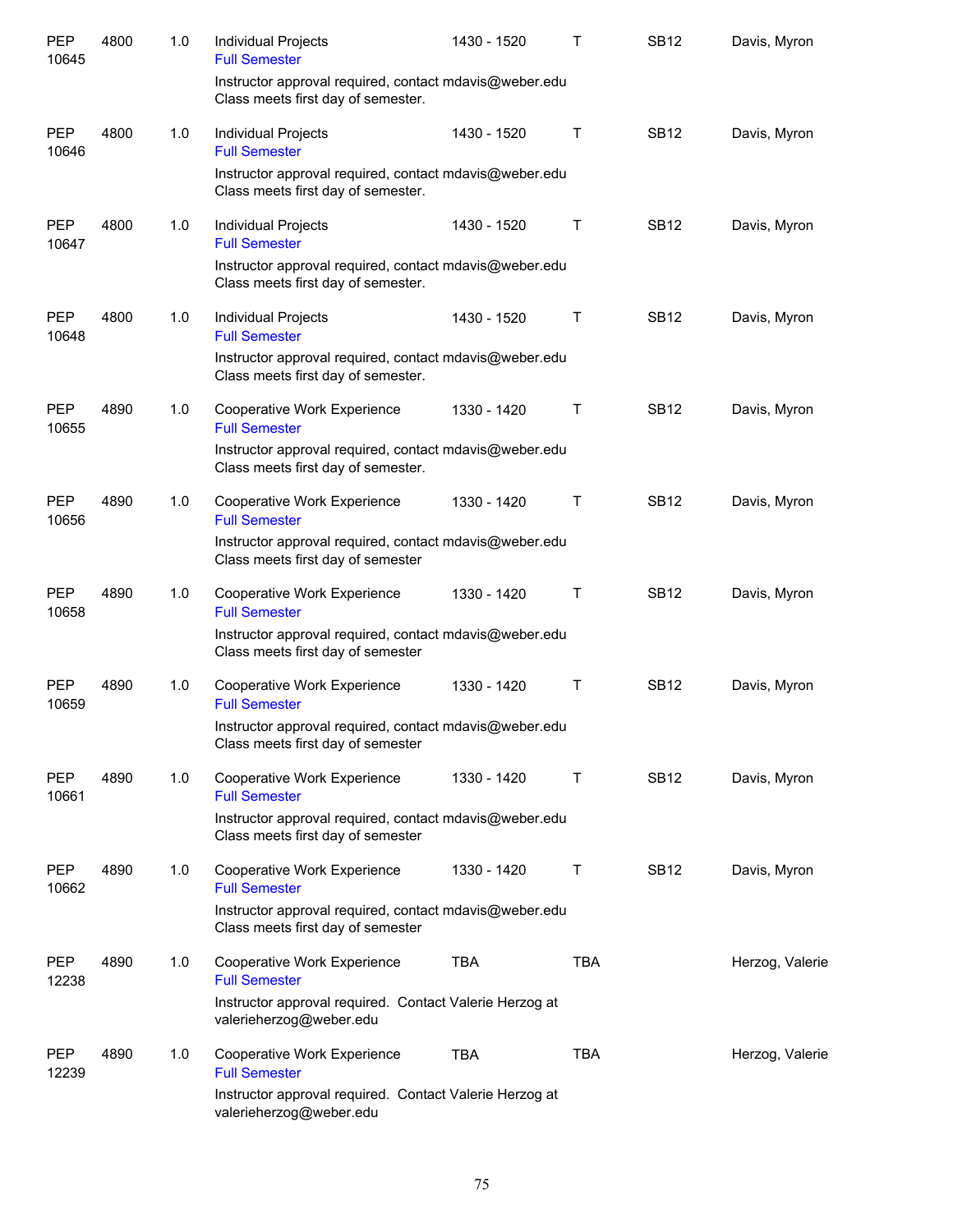| PEP<br>12240         | 4890 | 1.0 | Cooperative Work Experience<br><b>Full Semester</b>                                                                                              | TBA         | TBA          |              | Herzog, Valerie |
|----------------------|------|-----|--------------------------------------------------------------------------------------------------------------------------------------------------|-------------|--------------|--------------|-----------------|
|                      |      |     | Instructor approval required. Contact Valerie Herzog at<br>valerieherzog@weber.edu                                                               |             |              |              |                 |
| <b>PEP</b><br>12241  | 4890 | 1.0 | Cooperative Work Experience<br><b>Full Semester</b>                                                                                              | <b>TBA</b>  | <b>TBA</b>   |              | Herzog, Valerie |
|                      |      |     | Instructor approval required. Contact Valerie Herzog at<br>valerieherzog@weber.edu                                                               |             |              |              |                 |
| <b>PHIL</b><br>10739 | 1000 | 3.0 | HU Introduction to Philosophy<br><b>Block 1</b>                                                                                                  | <b>TBA</b>  | TBA          | <b>OL</b>    | Greene, Richard |
|                      |      |     | To access the online course materials please log in through<br>student portal (eWeber) at http://weber.edu and select<br>"Current Students"      |             |              |              |                 |
| <b>PHIL</b><br>10740 | 1120 | 3.0 | HU Contemporary Moral Problems<br><b>Block 1</b>                                                                                                 | <b>TBA</b>  | <b>TBA</b>   | <b>OL</b>    | Greene, Richard |
|                      |      |     | To access the online course materials please log in through<br>the student portal (eWeber) at http://weber.edu and select<br>"Current Students"  |             |              |              |                 |
| <b>PHIL</b><br>10723 | 1250 | 3.0 | <b>HU Critical Thinking</b><br><b>Full Semester</b>                                                                                              | <b>TBA</b>  | <b>TBA</b>   | <b>OL</b>    | Fudge, Robert   |
|                      |      |     | To access the online course materials, please log in through<br>the student portal (eWeber) at http://weber.edu and select<br>"current students" |             |              |              |                 |
| <b>PHIL</b><br>10282 | 2200 | 3.0 | QL-Deductive Logic<br><b>Block 1</b>                                                                                                             | 0930 - 1210 | <b>TR</b>    | <b>SS233</b> | Greene, Richard |
| PHIL<br>10722        | 2200 | 3.0 | QL-Deductive Logic<br><b>Full Semester</b>                                                                                                       | <b>TBA</b>  | <b>TBA</b>   | <b>OL</b>    | Fudge, Robert   |
|                      |      |     | To access online course materials, please log in through the<br>student portal (eWeber) at http://weber.edu and select:<br>"current students"    |             |              |              |                 |
| <b>PHIL</b><br>10328 | 4830 | 1.0 | <b>Directed Readings</b><br><b>Full Semester</b>                                                                                                 | <b>TBA</b>  | <b>TBA</b>   |              | Greene, Richard |
| <b>PHIL</b><br>10329 | 4830 | 1.0 | <b>Directed Readings</b><br><b>Full Semester</b>                                                                                                 | <b>TBA</b>  | <b>TBA</b>   |              | Greene, Richard |
| <b>PHYS</b><br>11374 | 1010 | 3.0 | PS/SI Elementary Physics<br><b>Full Semester</b>                                                                                                 | <b>TBA</b>  | <b>TBA</b>   | <b>OL</b>    | Amiri, Farhang  |
|                      |      |     | To access the online course materials, please log in through<br>the student portal (eWeber) at http://weber.edu                                  |             |              |              |                 |
| <b>PHYS</b><br>11696 | 1040 | 3.0 | PS/SI Elementary Astronomy<br><b>Full Semester</b>                                                                                               | 1730 - 2020 | Τ            | LL203        | Kaur, Simranjit |
|                      |      |     | PHYS 1040 is crosslisted with ASTR 1040.                                                                                                         |             |              |              |                 |
| <b>PHYS</b><br>11697 | 2010 | 5.0 | PS/SI College Physics I<br><b>Full Semester</b>                                                                                                  | 1030 - 1120 | <b>MTWRF</b> | LL121        | Lear, Charles   |
|                      |      |     | Prerequisite: MATH 1060. Corequisite: PHYS 2019.                                                                                                 |             |              |              |                 |
| <b>PHYS</b><br>11699 | 2019 | 0.0 | College Physics I Lab<br><b>Full Semester</b><br>Corequisite: PHYS 2010. Course Fee \$25.00                                                      | 1230 - 1520 | R            | <b>SL221</b> | Lear, Charles   |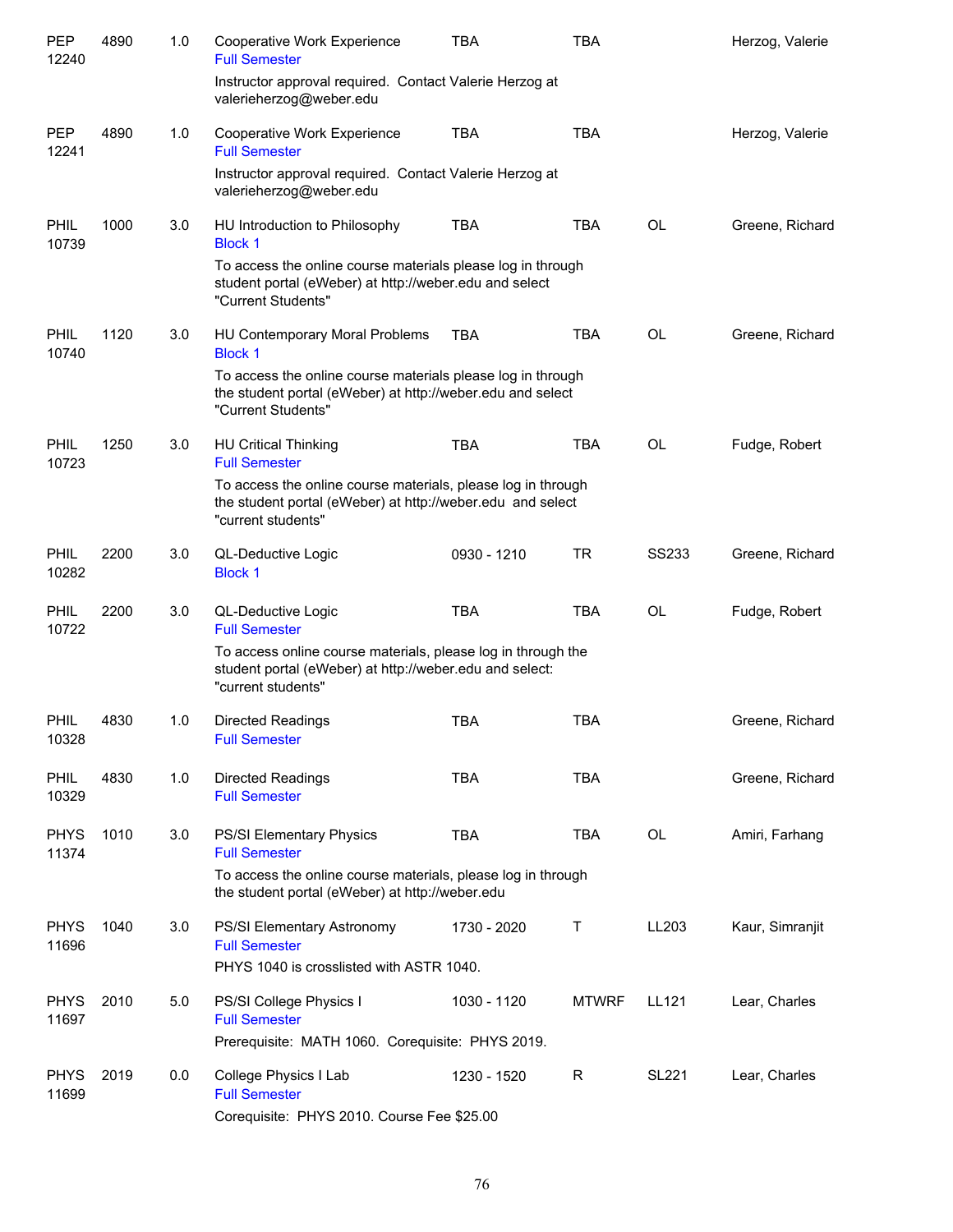| <b>PHYS</b><br>11700 | 2019 | 0.0 | College Physics I Lab<br><b>Full Semester</b><br>Corequisite: PHYS 2010. Course Fee \$25.00                                                       | 1230 - 1520 | W          | <b>SL221</b> | Lear, Charles   |
|----------------------|------|-----|---------------------------------------------------------------------------------------------------------------------------------------------------|-------------|------------|--------------|-----------------|
| <b>PHYS</b>          | 2215 | 1.0 | Phys - Scien/Engineers I Lab                                                                                                                      | <b>TBA</b>  | <b>TBA</b> |              | Lear, Charles   |
| 12267                |      |     | <b>Full Semester</b>                                                                                                                              |             |            |              |                 |
| <b>PHYS</b><br>12299 | 4800 | 1.0 | Individual Research Problems<br><b>Full Semester</b>                                                                                              | <b>TBA</b>  | <b>TBA</b> |              | Armstrong, John |
| <b>PHYS</b><br>12310 | 4800 | 1.0 | Individual Research Problems<br><b>Full Semester</b>                                                                                              | <b>TBA</b>  | <b>TBA</b> |              | Sohl, John      |
| <b>PHYS</b><br>12182 | 4830 | 1.0 | Readings in Physics<br><b>Full Semester</b>                                                                                                       | <b>TBA</b>  | <b>TBA</b> |              | Amiri, Farhang  |
| <b>POLS</b><br>10279 | 1100 | 3.0 | Al American Ntnl Government<br><b>Block 1</b>                                                                                                     | 0830 - 1020 | <b>MWF</b> | <b>SS278</b> | Johnson, Gary   |
| <b>POLS</b><br>10284 | 1100 | 3.0 | Al American Ntnl Government<br><b>Block 2</b>                                                                                                     | 0930 - 1210 | <b>TR</b>  | <b>SS278</b> | Reddy, T        |
| <b>POLS</b><br>10724 | 1100 | 3.0 | Al American Ntnl Government<br><b>Full Semester</b>                                                                                               | <b>TBA</b>  | <b>TBA</b> | <b>OL</b>    | Reddy, T        |
|                      |      |     | To access the online course materials, please log in through<br>the student portal (eWeber) at http://weber.edu and select:<br>"current students" |             |            |              |                 |
| <b>POLS</b><br>10726 | 1100 | 3.0 | Al American Ntnl Government<br><b>Full Semester</b>                                                                                               | <b>TBA</b>  | <b>TBA</b> | <b>OL</b>    | Murray, Leah    |
|                      |      |     | To access the online course materials, please log in through<br>the student portal (eWeber) at http://weber.edu and select:<br>"current students" |             |            |              |                 |
| <b>POLS</b><br>10725 | 2100 | 3.0 | SS Intro - Interntnl Politics<br><b>Full Semester</b>                                                                                             | <b>TBA</b>  | <b>TBA</b> | OL           | Reddy, T        |
|                      |      |     | To access the online course materials plese log in through<br>the student portal (eWeber) at http://weber.edu and select:<br>"Current Students"   |             |            |              |                 |
| <b>POLS</b><br>10280 | 3220 | 3.0 | Politics and Govrnmnts of Asia<br><b>Block 1</b>                                                                                                  | 0830 - 1020 | MWF        | SS276        | Reddy, T        |
| <b>POLS</b><br>10283 | 3290 | 3.0 | Pol/Gov of Developing Nations<br><b>Block 2</b>                                                                                                   | 0830 - 1020 | MWF        | <b>SS278</b> | Reddy, T        |
| <b>POLS</b><br>10281 | 3700 | 3.0 | Intro To Public Administration<br><b>Block 1</b>                                                                                                  | 1030 - 1220 | MWF        | <b>SS278</b> | Johnson, Gary   |
| <b>POLS</b><br>10727 | 3990 | 3.0 | SI Intro - Poli Sci Research<br><b>Full Semester</b>                                                                                              | <b>TBA</b>  | <b>TBA</b> | <b>OL</b>    | Murray, Leah    |
|                      |      |     | To access the online course materials please log in through<br>the student portal (eWeber) at http://weber.edu and select:<br>"current students"  |             |            |              |                 |
| <b>POLS</b><br>10330 | 4800 | 1.0 | Indiv Projects and Research<br><b>Full Semester</b>                                                                                               | TBA         | <b>TBA</b> |              | Reddy, T        |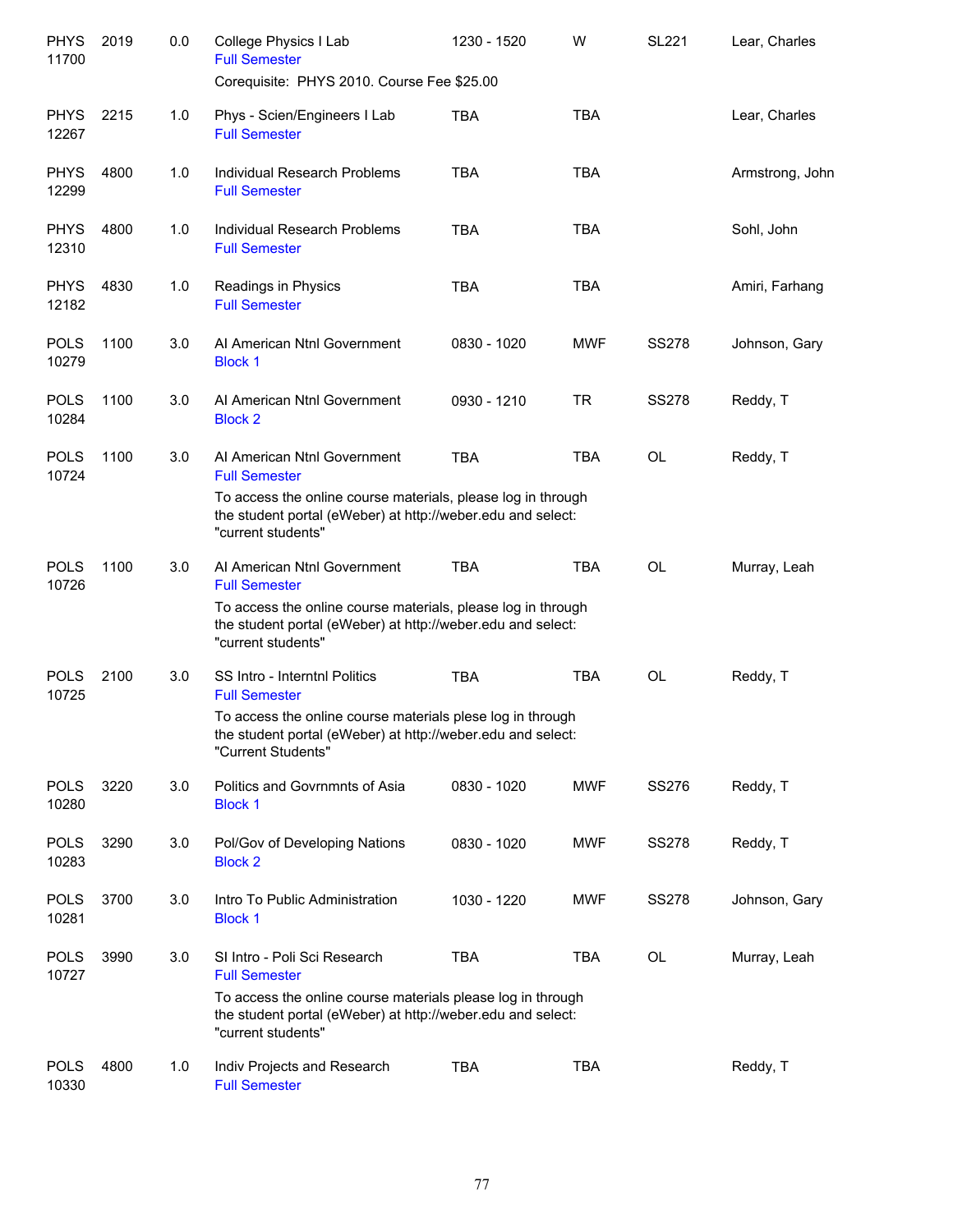| <b>POLS</b><br>10331 | 4800 | 1.0 | Indiv Projects and Research<br><b>Full Semester</b>                                                                       | <b>TBA</b>  | <b>TBA</b> |              | Reddy, T               |
|----------------------|------|-----|---------------------------------------------------------------------------------------------------------------------------|-------------|------------|--------------|------------------------|
| <b>POLS</b><br>10332 | 4800 | 1.0 | Indiv Projects and Research<br><b>Full Semester</b>                                                                       | <b>TBA</b>  | <b>TBA</b> |              | Reddy, T               |
| <b>POLS</b><br>10333 | 4830 | 1.0 | <b>Directed Readings</b><br><b>Full Semester</b>                                                                          | <b>TBA</b>  | <b>TBA</b> |              | Reddy, T               |
| <b>POLS</b><br>10334 | 4830 | 1.0 | <b>Directed Readings</b><br><b>Full Semester</b>                                                                          | <b>TBA</b>  | <b>TBA</b> |              | Reddy, T               |
| <b>POLS</b><br>10335 | 4860 | 1.0 | Internships<br><b>Full Semester</b>                                                                                       | TBA         | <b>TBA</b> |              | Johnson, Gary          |
| <b>POLS</b><br>10336 | 4860 | 1.0 | Internships<br><b>Full Semester</b>                                                                                       | TBA         | <b>TBA</b> |              | Johnson, Gary          |
| <b>POLS</b><br>10338 | 4860 | 1.0 | Internships<br><b>Full Semester</b>                                                                                       | <b>TBA</b>  | <b>TBA</b> |              | Johnson, Gary          |
| <b>POLS</b><br>10339 | 4860 | 1.0 | Internships<br><b>Full Semester</b>                                                                                       | <b>TBA</b>  | <b>TBA</b> |              | Johnson, Gary          |
| <b>POLS</b><br>10340 | 4860 | 1.0 | Internships<br><b>Full Semester</b>                                                                                       | <b>TBA</b>  | <b>TBA</b> |              | Johnson, Gary          |
| <b>POLS</b><br>10343 | 4860 | 1.0 | Internships<br><b>Full Semester</b>                                                                                       | <b>TBA</b>  | <b>TBA</b> |              | Johnson, Gary          |
| <b>POLS</b><br>10344 | 4870 | 3.0 | Internship in Perspective<br><b>Full Semester</b>                                                                         | <b>TBA</b>  | <b>TBA</b> |              | Johnson, Gary          |
| <b>POLS</b><br>10345 | 4880 | 3.0 | Internship Research<br><b>Full Semester</b>                                                                               | <b>TBA</b>  | <b>TBA</b> |              | Johnson, Gary          |
| <b>PSY</b><br>11017  | 1010 | 3.0 | SS Introductory Psychology<br><b>Block 1</b>                                                                              | 0830 - 1020 | <b>MWF</b> | <b>SS394</b> | Haslam, W              |
| <b>PSY</b><br>11332  | 1010 | 3.0 | SS Introductory Psychology<br><b>Full Semester</b>                                                                        | <b>TBA</b>  | <b>TBA</b> | OL           | Fowler, Laurie         |
|                      |      |     | To access the course materials, log into the Student Portal<br>(eWeber) at http://weber.edu and select "Current Students" |             |            |              |                        |
| <b>PSY</b><br>11333  | 1010 | 3.0 | SS Introductory Psychology<br><b>Block 2</b>                                                                              | <b>TBA</b>  | <b>TBA</b> | OL           | Kay, Theresa           |
|                      |      |     | To access the course materials, log into the Student Portal<br>(eWeber) at http://weber.edu and select "Current Students" |             |            |              |                        |
| <b>PSY</b><br>11344  | 1010 | 3.0 | SS Introductory Psychology<br><b>Block 2</b>                                                                              | 1030 - 1220 | <b>MWF</b> | LP           | Kaplan, Leah           |
| <b>PSY</b><br>11345  | 1010 | 3.0 | SS Introductory Psychology<br><b>Block 2</b>                                                                              | 1030 - 1220 | <b>MWF</b> | WW102        | Kaplan, Leah           |
|                      |      |     | Interactive Audio Visual Delivery--EdNet.                                                                                 |             |            |              |                        |
| <b>PSY</b><br>11701  | 1010 | 3.0 | SS Introductory Psychology<br><b>Block 2</b>                                                                              | 0830 - 1020 | <b>MWF</b> | D02324       | Russell-Stamp, Melinda |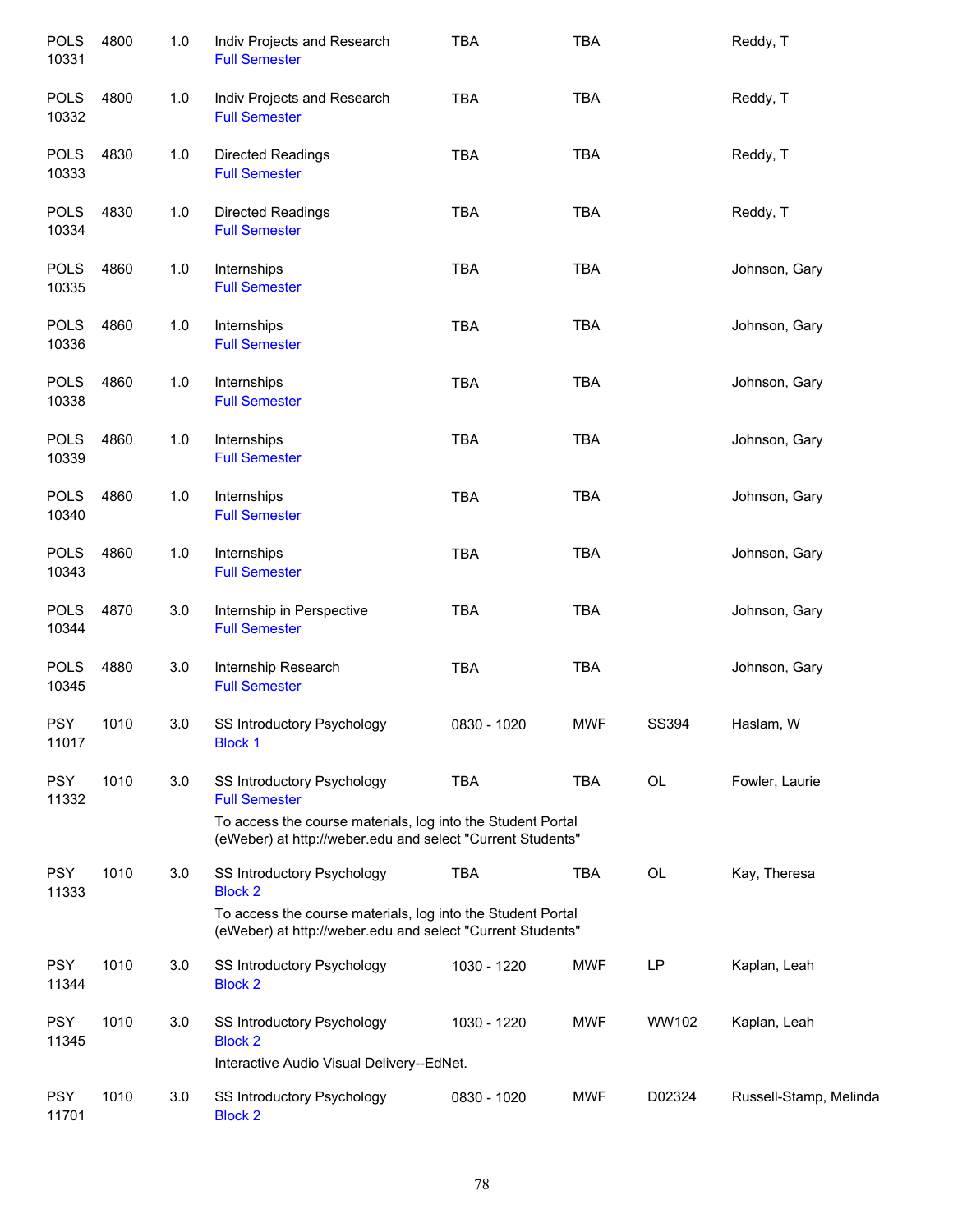| <b>PSY</b><br>11018 | 1540 | 3.0 | Psych of Adjustment/Growth<br><b>Full Semester</b>                                                                        | 1330 - 1445 | <b>TR</b>  | <b>SC141</b>   | Helmbrecht, Lawrence     |
|---------------------|------|-----|---------------------------------------------------------------------------------------------------------------------------|-------------|------------|----------------|--------------------------|
| <b>PSY</b><br>11334 | 2000 | 3.0 | SS Interpersonal Relationships<br><b>Full Semester</b>                                                                    | <b>TBA</b>  | <b>TBA</b> | OL             | Garza, Azenett           |
|                     |      |     | To access the course materials, log into the Student Portal<br>(eWeber) at http://weber.edu and select "Current Students" |             |            |                |                          |
| <b>PSY</b><br>11019 | 2730 | 3.0 | Biopsychology<br><b>Full Semester</b>                                                                                     | 1730 - 2010 | T          | SS347          | Farnsworth, Sarah        |
| <b>PSY</b><br>11132 | 2830 | 1.0 | Directed Readings<br><b>Full Semester</b>                                                                                 | <b>TBA</b>  | <b>TBA</b> |                | Amsel, Eric              |
| <b>PSY</b><br>11133 | 2830 | 1.0 | Directed Readings<br><b>Full Semester</b>                                                                                 | <b>TBA</b>  | <b>TBA</b> |                | Amsel, Eric              |
| <b>PSY</b><br>11134 | 2890 | 1.0 | Co-op Work Experience<br><b>Full Semester</b>                                                                             | <b>TBA</b>  | <b>TBA</b> |                | Amsel, Eric              |
| <b>PSY</b><br>11135 | 2890 | 1.0 | Co-op Work Experience<br><b>Full Semester</b>                                                                             | <b>TBA</b>  | <b>TBA</b> |                | Amsel, Eric              |
| <b>PSY</b><br>11021 | 3000 | 3.0 | Child Psychology<br><b>Block 2</b>                                                                                        | 1030 - 1310 | <b>TR</b>  | SS349          | Parrilla de Kokal, Maria |
| <b>PSY</b><br>11335 | 3010 | 3.0 | Abnormal Psychology<br><b>Full Semester</b>                                                                               | <b>TBA</b>  | <b>TBA</b> | OL             | Baird, Todd              |
|                     |      |     | To access the course materials, log into the Student Portal<br>(eWeber) at http://weber.edu and select "Current Students" |             |            |                |                          |
| <b>PSY</b><br>11022 | 3100 | 3.0 | DV Psychology of Diversity<br><b>Block 1</b>                                                                              | 1730 - 2010 | <b>MW</b>  | SS349          | Parrilla de Kokal, Maria |
| <b>PSY</b><br>11336 | 3140 | 3.0 | Psychology of Adolescence<br><b>Block 1</b>                                                                               | <b>TBA</b>  | <b>TBA</b> | OL             | Parrilla de Kokal, Maria |
|                     |      |     | To access the course materials, log into the Student Portal<br>(eWeber) at http://weber.edu and select "Current Students" |             |            |                |                          |
| <b>PSY</b><br>11128 | 3250 | 3.0 | Conditioning & Learning<br><b>Block 1</b>                                                                                 | 1030 - 1310 | <b>TR</b>  | <b>SS323</b>   | Ashley, Aaron            |
| <b>PSY</b><br>11404 | 3250 | 3.0 | Conditioning & Learning<br><b>Full Semester</b>                                                                           | 1630 - 1920 | W          | <b>TB105</b>   | Haslam, W                |
| <b>PSY</b><br>11131 | 3270 | 3.0 | Motivation and Emotion<br><b>Block 2</b>                                                                                  | 0830 - 1020 | <b>MWF</b> | <b>SS378</b>   | Haslam, W                |
| <b>PSY</b><br>11023 | 3430 | 3.0 | Theories of Personality<br><b>Block 1</b>                                                                                 | 0830 - 1020 | <b>MWF</b> | <b>SS323</b>   | Baird, Todd              |
| <b>PSY</b><br>11337 | 3500 | 3.0 | Cognition<br><b>Block 2</b>                                                                                               | <b>TBA</b>  | <b>TBA</b> | $\mathsf{OL}%$ | Ashley, Aaron            |
|                     |      |     | To access the course materials, log into the Student Portal<br>(eWeber) at http://weber.edu and select "Current Students" |             |            |                |                          |
| <b>PSY</b><br>11832 | 3500 | 3.0 | Cognition<br><b>Full Semester</b>                                                                                         | 1730 - 2010 | W          | SS317          | Chapman, Heather         |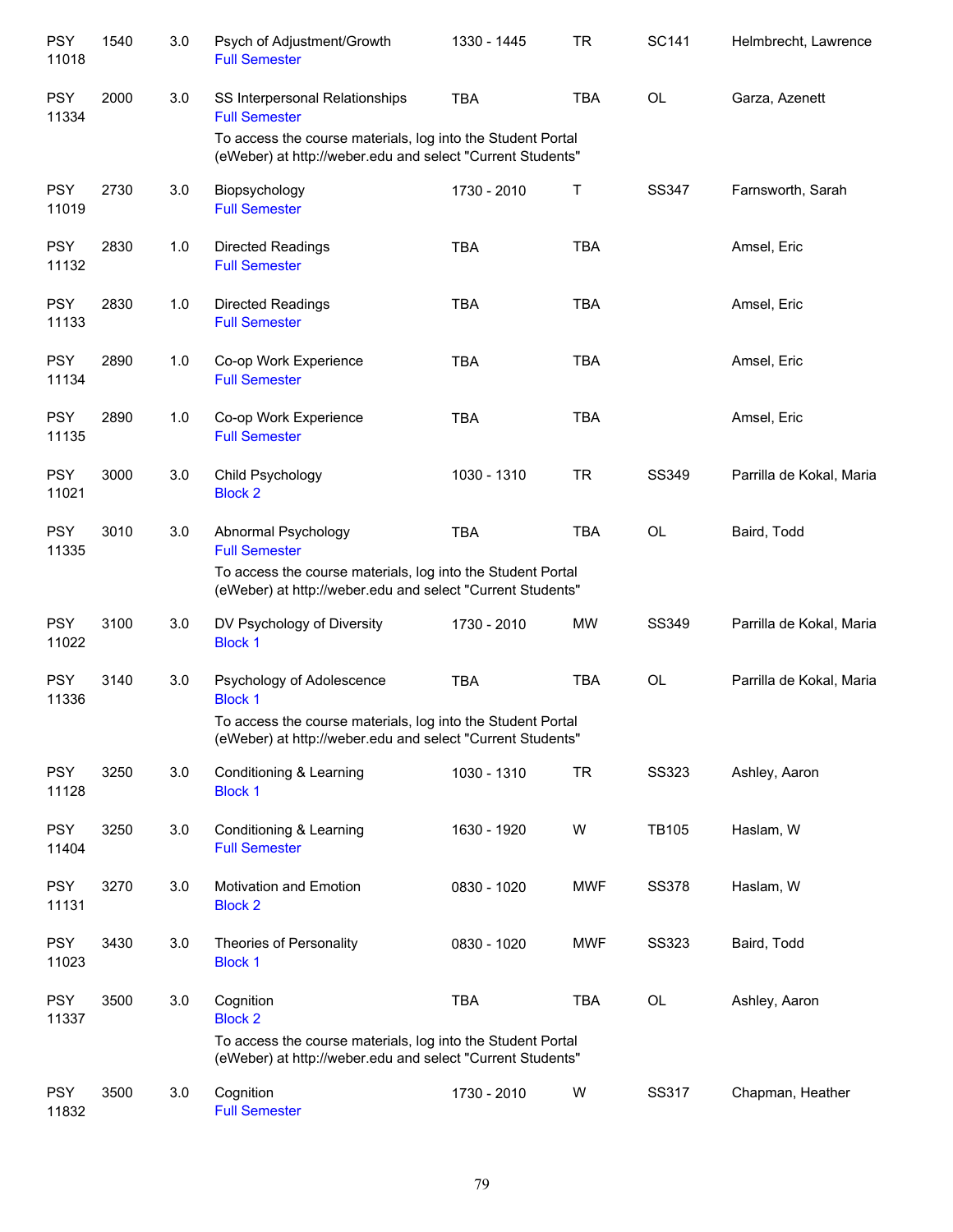| <b>PSY</b><br>11129  | 3600 | 3.0 | SI Statistics in Psychology<br><b>Block 1</b>                               | 1030 - 1220 | <b>MWF</b> | <b>SS323</b> | Ashley, Aaron   |
|----------------------|------|-----|-----------------------------------------------------------------------------|-------------|------------|--------------|-----------------|
| <b>PSY</b><br>11130  | 3610 | 4.0 | SI Research Methods in Psych<br><b>Full Semester</b>                        | 0830 - 1020 | <b>TR</b>  | SS317        | Baird, Todd     |
| <b>PSY</b><br>11136  | 4380 | 2.0 | Practicum<br><b>Full Semester</b>                                           | <b>TBA</b>  | <b>TBA</b> |              | Amsel, Eric     |
| <b>PSY</b><br>11138  | 4800 | 1.0 | Projects and Research<br><b>Full Semester</b>                               | <b>TBA</b>  | <b>TBA</b> |              | Amsel, Eric     |
| <b>PSY</b><br>11140  | 4800 | 1.0 | Projects and Research<br><b>Full Semester</b>                               | <b>TBA</b>  | <b>TBA</b> |              | Amsel, Eric     |
| <b>PSY</b><br>11141  | 4800 | 1.0 | Projects and Research<br><b>Full Semester</b>                               | <b>TBA</b>  | <b>TBA</b> |              | Amsel, Eric     |
| <b>PSY</b><br>11142  | 4830 | 1.0 | Directed Readings<br><b>Full Semester</b>                                   | <b>TBA</b>  | <b>TBA</b> |              | Amsel, Eric     |
| <b>PSY</b><br>11143  | 4830 | 1.0 | <b>Directed Readings</b><br><b>Full Semester</b>                            | <b>TBA</b>  | <b>TBA</b> |              | Amsel, Eric     |
| <b>PSY</b><br>11144  | 4830 | 1.0 | Directed Readings<br><b>Full Semester</b>                                   | <b>TBA</b>  | <b>TBA</b> |              | Amsel, Eric     |
| <b>PSY</b><br>11146  | 4890 | 1.0 | Cooperative Work Experience<br><b>Full Semester</b>                         | <b>TBA</b>  | <b>TBA</b> |              | Amsel, Eric     |
| <b>PSY</b><br>11147  | 4890 | 1.0 | Cooperative Work Experience<br><b>Full Semester</b>                         | <b>TBA</b>  | <b>TBA</b> |              | Amsel, Eric     |
| <b>PSY</b><br>11148  | 4910 | 3.0 | Capstone Research Project<br><b>Full Semester</b>                           | <b>TBA</b>  | <b>TBA</b> |              | Amsel, Eric     |
| QUAN<br>10348        | 2400 | 3.0 | SI Business Calculus<br><b>Block 2</b>                                      | 0730 - 0920 | <b>MWF</b> | <b>WB110</b> | Rogers, Philip  |
| QUAN<br>10337        | 2600 | 3.0 | SI Business Statistics I<br><b>Block 1</b><br>Course Fee \$15.00            | 0730 - 0920 | <b>MWF</b> | <b>WB110</b> | Rogers, Philip  |
| QUAN<br>10349        | 2600 | 3.0 | SI Business Statistics I<br><b>Block 2</b><br>Course Fee \$15.00            | 1730 - 2010 | <b>TR</b>  | <b>WB110</b> | Palmer, Stanley |
| QUAN<br>10341        | 3610 | 3.0 | SI Business Statistics II<br><b>Block 1</b><br>Course Fee \$15.00           | 1730 - 2010 | <b>TR</b>  | <b>WB110</b> | Goodwin, Robert |
| QUAN<br>10350        | 3610 | 3.0 | SI Business Statistics II<br><b>Block 2</b><br>Course Fee \$15.00           | 1730 - 2010 | MW         | <b>WB104</b> | Skocki, Ronald  |
| <b>RADT</b><br>10143 | 1522 | 2.0 | Radio Anatomy/Positioning III<br><b>Full Semester</b><br>Course Fee \$12.00 | 0800 - 0855 | F          | MH354        | Harrison, Wynn  |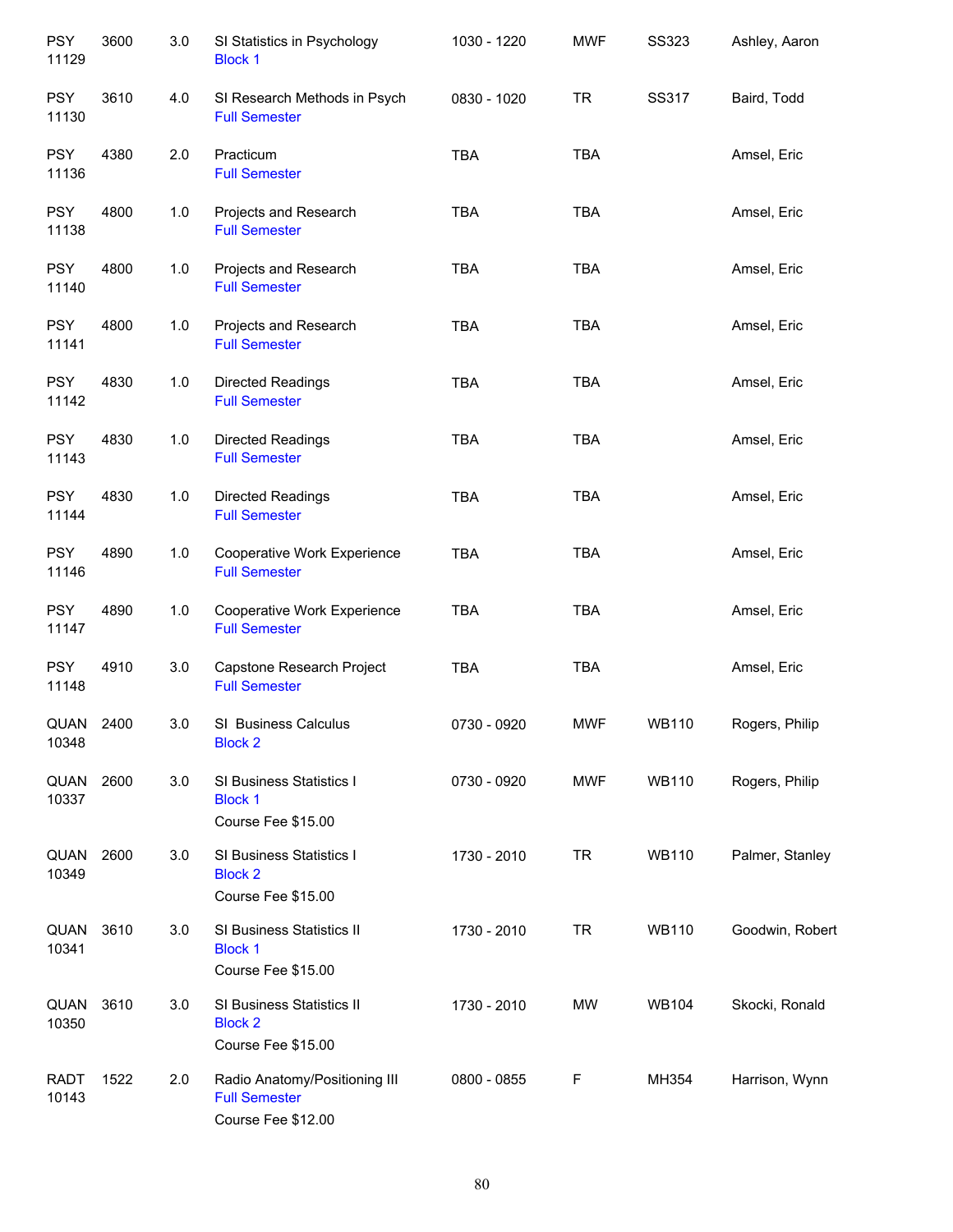| <b>RADT</b><br>10157 | 1522 | 2.0 | Radio Anatomy/Positioning III<br><b>Full Semester</b><br>Course Fee \$12.00          | 0900 - 0955 | $\top$      | MH354 | Harrison, Wynn    |
|----------------------|------|-----|--------------------------------------------------------------------------------------|-------------|-------------|-------|-------------------|
| <b>RADT</b><br>10172 | 1522 | 2.0 | Radio Anatomy/Positioning III<br><b>Full Semester</b><br>Outreach Course Fee \$12.00 | 0900 - 0955 | W           | MH354 | Walker, Robert    |
| <b>RADT</b><br>10188 | 1522 | 2.0 | Radio Anatomy/Positioning III<br><b>Full Semester</b><br>Provo Course Fee \$15.00    | 0900 - 0955 | M           |       | Christensen, Rex  |
| <b>RADT</b><br>11631 | 1522 | 2.0 | Radio Anatomy/Positioning III<br><b>Full Semester</b><br>Course Fee \$12.00          | <b>TBA</b>  | <b>TBA</b>  |       | Harrison, Wynn    |
| <b>RADT</b><br>11662 | 1522 | 2.0 | Radio Anatomy/Positioning III<br><b>Full Semester</b><br>Course Fee \$12.00          | <b>TBA</b>  | <b>TBA</b>  |       | Jurkiewicz, Terri |
| <b>RADT</b><br>11915 | 1522 | 2.0 | Radio Anatomy/Positioning III<br><b>Full Semester</b><br>Course Fee \$12.00          | <b>TBA</b>  | <b>TBA</b>  |       | Harrison, Wynn    |
| <b>RADT</b><br>11922 | 1522 | 2.0 | Radio Anatomy/Positioning III<br><b>Full Semester</b><br>Course Fee \$12.00          | <b>TBA</b>  | <b>TBA</b>  |       | Harrison, Wynn    |
| <b>RADT</b><br>10144 | 1641 | 1.0 | Lab Experience<br><b>Full Semester</b><br>Course Fee \$12.00                         | 1400 - 1455 | $\mathsf T$ | MH372 | Walker, Robert    |
| <b>RADT</b><br>10145 | 1641 | 1.0 | Lab Experience<br><b>Full Semester</b><br>Course Fee \$12.00                         | 1500 - 1555 | $\top$      | MH372 | Harrison, Wynn    |
| RADT<br>10146        | 1641 | 1.0 | Lab Experience<br><b>Full Semester</b><br>Course Fee \$12.00                         | 1300 - 1355 | $\top$      | MH372 | Nolan, Tanya      |
| <b>RADT</b><br>10147 | 1641 | 1.0 | Lab Experience<br><b>Full Semester</b><br>Course Fee \$12.00                         | 1500 - 1555 | W           | MH372 | Kawamura, Diane   |
| <b>RADT</b><br>10148 | 1641 | 1.0 | Lab Experience<br><b>Full Semester</b><br>Course Fee \$12.00                         | 1400 - 1455 | W           | MH372 | Harrison, Wynn    |
| <b>RADT</b><br>10158 | 1641 | 1.0 | Lab Experience<br><b>Full Semester</b><br>Course Fee \$12.00                         | 1500 - 1555 | $\mathsf R$ | MH372 | Nolan, Tanya      |
| <b>RADT</b><br>10159 | 1641 | 1.0 | Lab Experience<br><b>Full Semester</b><br>Course Fee \$12.00                         | 1400 - 1455 | $\mathsf R$ | MH372 | Kawamura, Diane   |
| <b>RADT</b><br>10160 | 1641 | 1.0 | Lab Experience<br><b>Full Semester</b><br>Course Fee \$12.00                         | 1300 - 1355 | W           | MH372 | Kawamura, Diane   |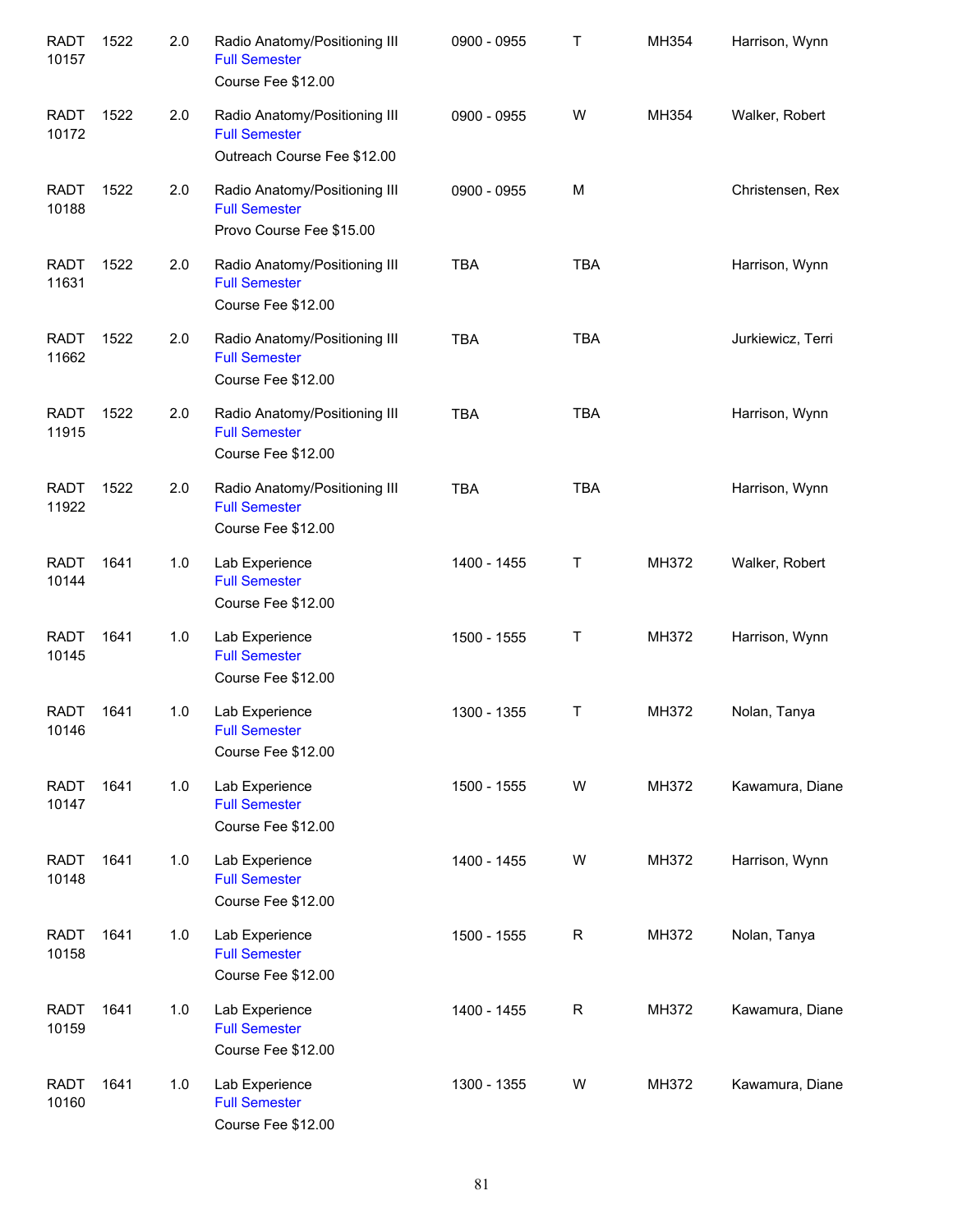| <b>RADT</b><br>10161 | 1641 | 1.0 | Lab Experience<br><b>Full Semester</b><br>Course Fee \$12.00          | 1400 - 1455 | F          | MH372         | Nolan, Tanya      |
|----------------------|------|-----|-----------------------------------------------------------------------|-------------|------------|---------------|-------------------|
| <b>RADT</b><br>10162 | 1641 | 1.0 | Lab Experience<br><b>Full Semester</b><br>Course Fee \$12.00          | 1500 - 1555 | F          | MH372         | Kawamura, Diane   |
| <b>RADT</b><br>10173 | 1641 | 1.0 | Lab Experience<br><b>Full Semester</b><br>Outreach Course Fee \$12.00 | 0900 - 0955 | F          | MH372         | Kawamura, Diane   |
| <b>RADT</b><br>10174 | 1641 | 1.0 | Lab Experience<br><b>Full Semester</b><br>Outreach Course Fee \$12.00 | 1300 - 1355 | F          | <b>MH372A</b> | Harrison, Wynn    |
| <b>RADT</b><br>10177 | 1641 | 1.0 | Lab Experience<br><b>Full Semester</b><br>Outreach Course Fee \$12.00 | 1300 - 1355 | F          | MH372         | Jurkiewicz, Terri |
| <b>RADT</b><br>10178 | 1641 | 1.0 | Lab Experience<br><b>Full Semester</b><br>Outreach Course Fee \$12.00 | 1400 - 1455 | F          | <b>MH372A</b> | Kawamura, Diane   |
| <b>RADT</b><br>10189 | 1641 | 1.0 | Lab Experience<br><b>Full Semester</b><br>Provo Course Fee \$12.00    | 1000 - 1055 | W          |               | Christensen, Rex  |
| <b>RADT</b><br>11632 | 1641 | 1.0 | Lab Experience<br><b>Full Semester</b><br>Course Fee \$12.00          | <b>TBA</b>  | <b>TBA</b> |               | Nolan, Tanya      |
| <b>RADT</b><br>11663 | 1641 | 1.0 | Lab Experience<br><b>Full Semester</b><br>Course Fee \$12.00          | <b>TBA</b>  | <b>TBA</b> |               | Jurkiewicz, Terri |
| <b>RADT</b><br>11916 | 1641 | 1.0 | Lab Experience<br><b>Full Semester</b><br>Coure Fee \$12.00           | <b>TBA</b>  | <b>TBA</b> |               | Nolan, Tanya      |
| <b>RADT</b><br>11923 | 1641 | 1.0 | Lab Experience<br><b>Full Semester</b><br>Course Fee \$12.00          | TBA         | TBA        |               | Nolan, Tanya      |
| RADT<br>10149        | 2803 | 1.0 | Independent Research<br><b>Full Semester</b>                          | 0800 - 0855 | W          | MH354         | Oakley, Kathryn   |
| <b>RADT</b><br>10163 | 2803 | 1.0 | Independent Research<br><b>Full Semester</b>                          | 1100 - 1155 | T          | MH354         | Oakley, Kathryn   |
| <b>RADT</b><br>10179 | 2803 | 1.0 | Independent Research<br><b>Full Semester</b><br>Outreach              | 1000 - 1055 | W          | MH351         | Oakley, Kathryn   |
| <b>RADT</b><br>10190 | 2803 | 1.0 | Independent Research<br><b>Full Semester</b><br>Provo                 | 0800 - 0855 | M          |               | Walker, Robert    |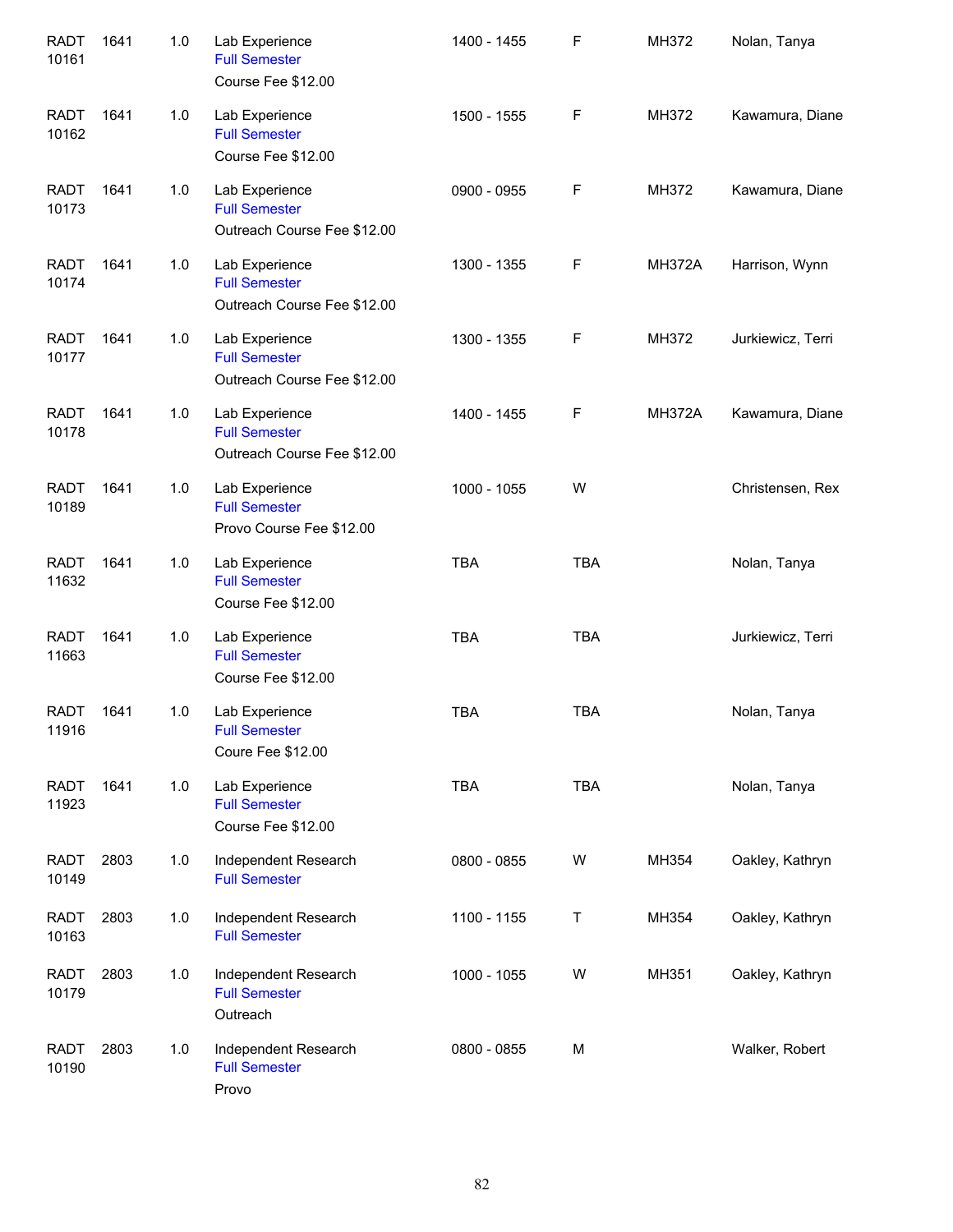| <b>RADT</b><br>11633 | 2803 | 1.0 | Independent Research<br><b>Full Semester</b>                                            | <b>TBA</b>  | <b>TBA</b>  |       | Oakley, Kathryn |
|----------------------|------|-----|-----------------------------------------------------------------------------------------|-------------|-------------|-------|-----------------|
| <b>RADT</b><br>11664 | 2803 | 1.0 | Independent Research<br><b>Full Semester</b>                                            | <b>TBA</b>  | <b>TBA</b>  |       | Walker, Robert  |
| <b>RADT</b><br>11917 | 2803 | 1.0 | Independent Research<br><b>Full Semester</b>                                            | <b>TBA</b>  | <b>TBA</b>  |       | Oakley, Kathryn |
| <b>RADT</b><br>11969 | 2803 | 1.0 | Independent Research<br><b>Full Semester</b><br>Course Fee \$12.00                      | <b>TBA</b>  | <b>TBA</b>  |       | Oakley, Kathryn |
| RADT<br>11392        | 2833 | 1.0 | Directed Readings & Research<br><b>Full Semester</b>                                    | 0800 - 0955 | M           | MH351 | Kawamura, Diane |
| RADT<br>11405        | 2833 | 1.0 | Directed Readings & Research<br><b>Full Semester</b>                                    | 1000 - 1255 | M           | MH351 | Kawamura, Diane |
| <b>RADT</b><br>11407 | 2833 | 1.0 | Directed Readings & Research<br><b>Full Semester</b><br>Outreach                        | 0800 - 0955 | M           | MH355 | Kawamura, Diane |
| <b>RADT</b><br>11408 | 2833 | 1.0 | Directed Readings & Research<br><b>Full Semester</b><br>Provo                           | 1000 - 1255 | M           |       | Walker, Robert  |
| <b>RADT</b><br>11644 | 2833 | 1.0 | Directed Readings & Research<br><b>Full Semester</b>                                    | <b>TBA</b>  | <b>TBA</b>  |       | Kawamura, Diane |
| <b>RADT</b><br>11666 | 2833 | 1.0 | Directed Readings & Research<br><b>Full Semester</b>                                    | <b>TBA</b>  | <b>TBA</b>  |       | Walker, Robert  |
| <b>RADT</b><br>11918 | 2833 | 1.0 | Directed Readings & Research<br><b>Full Semester</b>                                    | <b>TBA</b>  | <b>TBA</b>  |       | Kawamura, Diane |
| <b>RADT</b><br>11925 | 2833 | 1.0 | Directed Readings & Research<br><b>Full Semester</b>                                    | <b>TBA</b>  | <b>TBA</b>  |       | Kawamura, Diane |
| <b>RADT</b><br>10150 | 2863 | 3.0 | <b>Clinical Education</b><br><b>Full Semester</b><br>Alta View/Cottonwood               | 1000 - 1055 | $\mathsf R$ | MH351 | Harrison, Wynn  |
| <b>RADT</b><br>10151 | 2863 | 3.0 | <b>Clinical Education</b><br><b>Full Semester</b><br>Ogden Reg/Ogden Clinic/Nowcares    | 1000 - 1055 | R           | MH354 | Nolan, Tanya    |
| <b>RADT</b><br>10152 | 2863 | 3.0 | <b>Clinical Education</b><br><b>Full Semester</b><br>LDS/SL Instacares/Tooele/Park City | 1000 - 1055 | R           | MH355 | Kawamura, Diane |
| <b>RADT</b><br>10153 | 2863 | 3.0 | <b>Clinical Education</b><br><b>Full Semester</b><br><b>IHC</b>                         | 1100 - 1155 | R           | MH351 | Nolan, Tanya    |
| <b>RADT</b><br>10167 | 2863 | 3.0 | <b>Clinical Education</b><br><b>Full Semester</b><br>Davis/Lakeview/Davis Instacare     | 1100 - 1155 | $\mathsf R$ | MH354 | Harrison, Wynn  |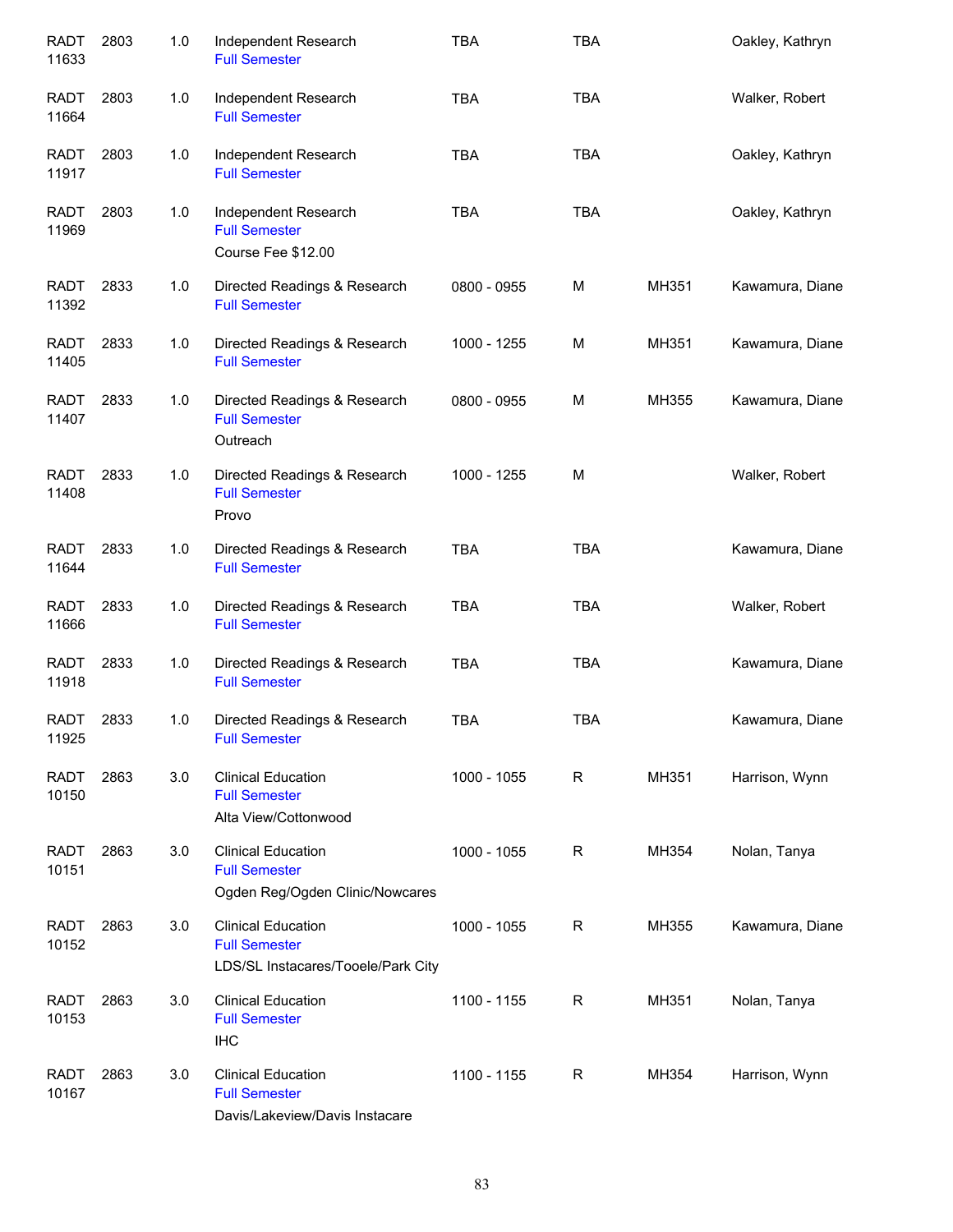| <b>RADT</b><br>10168 | 2863 | 3.0 | <b>Clinical Education</b><br><b>Full Semester</b><br>McKay Dee/Weber Instacares            | 1300 - 1355 | Т           | MH354 | Jurkiewicz, Terri |
|----------------------|------|-----|--------------------------------------------------------------------------------------------|-------------|-------------|-------|-------------------|
| <b>RADT</b><br>10169 | 2863 | 3.0 | <b>Clinical Education</b><br><b>Full Semester</b><br>Brigham City/Tremonton/Cache          | 1500 - 1555 | M           | MH354 | Kawamura, Diane   |
| <b>RADT</b><br>10180 | 2863 | 3.0 | <b>Clinical Education</b><br><b>Full Semester</b><br>Price/Uintah Basin<br>Outreach        | 1100 - 1155 | R           | MH355 | Harrison, Wynn    |
| <b>RADT</b><br>10181 | 2863 | 3.0 | <b>Clinical Education</b><br><b>Full Semester</b><br>Cedar City<br>Outreach                | 1200 - 1255 | F           | MH351 | Kawamura, Diane   |
| <b>RADT</b><br>10182 | 2863 | 3.0 | <b>Clinical Education</b><br><b>Full Semester</b><br>Richfield/Central Valley<br>Outreach  | 1200 - 1255 | F           | MH355 | Kawamura, Diane   |
| <b>RADT</b><br>10191 | 2863 | 3.0 | <b>Clinical Education</b><br><b>Full Semester</b><br>Provo                                 | 0800 - 0855 | Т           |       | Walker, Robert    |
| <b>RADT</b><br>11057 | 2863 | 3.0 | <b>Clinical Education</b><br><b>Full Semester</b><br>SL Reg/Pioneer/Jordan Valley/St Marks | 1100 - 1155 | F           |       | Nolan, Tanya      |
| <b>RADT</b><br>11634 | 2863 | 3.0 | <b>Clinical Education</b><br><b>Full Semester</b>                                          | <b>TBA</b>  | <b>TBA</b>  |       | Nolan, Tanya      |
| <b>RADT</b><br>11665 | 2863 | 3.0 | <b>Clinical Education</b><br><b>Full Semester</b>                                          | <b>TBA</b>  | <b>TBA</b>  |       | Jurkiewicz, Terri |
| <b>RADT</b><br>11919 | 2863 | 3.0 | <b>Clinical Education</b><br><b>Full Semester</b>                                          | <b>TBA</b>  | <b>TBA</b>  |       | Nolan, Tanya      |
| <b>RADT</b><br>11926 | 2863 | 3.0 | <b>Clinical Education</b><br><b>Full Semester</b>                                          | <b>TBA</b>  | <b>TBA</b>  |       | Nolan, Tanya      |
| <b>RADT</b><br>10154 | 3003 | 3.0 | DV Psycho-Social Medicine<br><b>Full Semester</b>                                          | 1300 - 1355 | W           | MH351 | Walker, Robert    |
| <b>RADT</b><br>10170 | 3003 | 3.0 | DV Psycho-Social Medicine<br><b>Full Semester</b>                                          | 1300 - 1355 | T           | MH351 | Walker, Robert    |
| <b>RADT</b><br>10183 | 3003 | 3.0 | DV Psycho-Social Medicine<br><b>Full Semester</b><br>Outreach                              | 1000 - 1055 | $\mathsf R$ | MH354 | Walker, Robert    |
| <b>RADT</b><br>10192 | 3003 | 3.0 | DV Psycho-Social Medicine<br><b>Full Semester</b><br>Provo                                 | 0800 - 0855 | Τ           |       | Walker, Robert    |
| <b>RADT</b><br>11457 | 3003 | 3.0 | DV Psycho-Social Medicine<br><b>Full Semester</b>                                          | <b>TBA</b>  | <b>TBA</b>  | MH    | Walker, Robert    |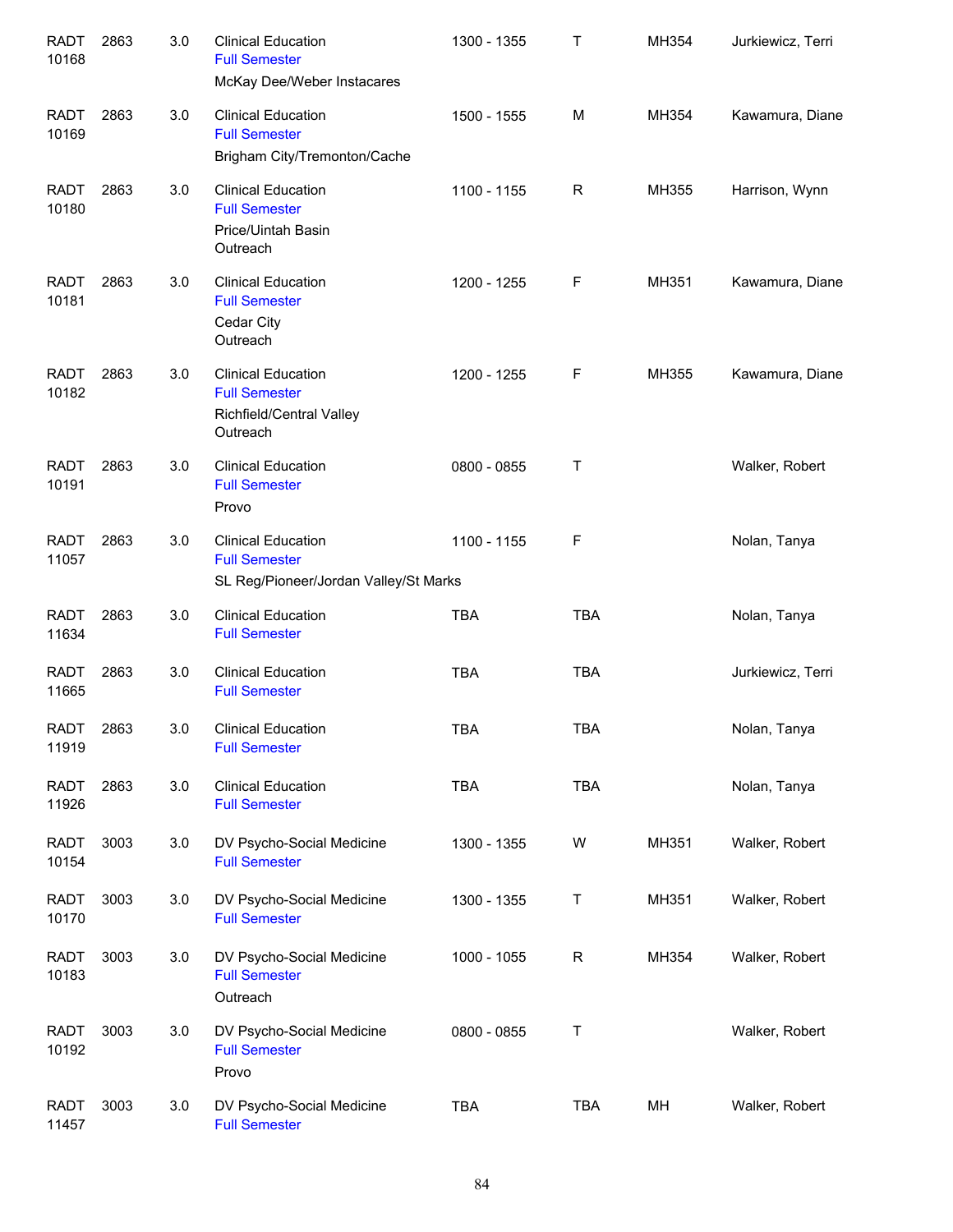| <b>RADT</b><br>11531 | 3003 | 3.0 | DV Psycho-Social Medicine<br><b>Full Semester</b>          | <b>TBA</b>  | <b>TBA</b> |       | Walker, Robert    |
|----------------------|------|-----|------------------------------------------------------------|-------------|------------|-------|-------------------|
| <b>RADT</b><br>11899 | 3003 | 3.0 | DV Psycho-Social Medicine<br><b>Full Semester</b>          | <b>TBA</b>  | <b>TBA</b> |       | Walker, Robert    |
| RADT<br>11913        | 3003 | 3.0 | DV Psycho-Social Medicine<br><b>Full Semester</b>          | <b>TBA</b>  | <b>TBA</b> |       | Walker, Robert    |
| RADT<br>11920        | 3003 | 3.0 | DV Psycho-Social Medicine<br><b>Full Semester</b>          | <b>TBA</b>  | <b>TBA</b> |       | Walker, Robert    |
| RADT<br>11927        | 3003 | 3.0 | DV Psycho-Social Medicine<br><b>Full Semester</b>          | <b>TBA</b>  | <b>TBA</b> |       | Walker, Robert    |
| RADT<br>12128        | 3003 | 3.0 | DV Psycho-Social Medicine<br><b>Full Semester</b>          | <b>TBA</b>  | <b>TBA</b> |       | Walker, Robert    |
| <b>RADT</b><br>10156 | 3043 | 3.0 | Medical Ethics and Law<br><b>Full Semester</b>             | 1400 - 1455 | Τ          | MH355 | Jurkiewicz, Terri |
| <b>RADT</b><br>10171 | 3043 | 3.0 | Medical Ethics and Law<br><b>Full Semester</b>             | 1500 - 1555 | R          | MH355 | Jurkiewicz, Terri |
| <b>RADT</b><br>10184 | 3043 | 3.0 | Medical Ethics and Law<br><b>Full Semester</b><br>Outreach | 0800 - 0855 | R          | MH351 | Jurkiewicz, Terri |
| <b>RADT</b><br>10193 | 3043 | 3.0 | Medical Ethics and Law<br><b>Full Semester</b><br>Provo    | 0700 - 0750 | <b>MWF</b> |       | Christensen, Rex  |
| <b>RADT</b><br>11458 | 3043 | 3.0 | Medical Ethics and Law<br><b>Full Semester</b>             | <b>TBA</b>  | <b>TBA</b> | MH    | Newham, M         |
| <b>RADT</b><br>11532 | 3043 | 3.0 | Medical Ethics and Law<br><b>Full Semester</b>             | <b>TBA</b>  | <b>TBA</b> |       | Newham, M         |
| <b>RADT</b><br>11900 | 3043 | 3.0 | <b>Medical Ethics and Law</b><br><b>Full Semester</b>      | <b>TBA</b>  | <b>TBA</b> |       | Jurkiewicz, Terri |
| <b>RADT</b><br>11910 | 3043 | 3.0 | Medical Ethics and Law<br><b>Full Semester</b>             | <b>TBA</b>  | <b>TBA</b> |       | Newham, M         |
| <b>RADT</b><br>11914 | 3043 | 3.0 | <b>Medical Ethics and Law</b><br><b>Full Semester</b>      | <b>TBA</b>  | <b>TBA</b> |       | Jurkiewicz, Terri |
| <b>RADT</b><br>11921 | 3043 | 3.0 | Medical Ethics and Law<br><b>Full Semester</b>             | <b>TBA</b>  | <b>TBA</b> |       | Jurkiewicz, Terri |
| <b>RADT</b><br>11928 | 3043 | 3.0 | Medical Ethics and Law<br><b>Full Semester</b>             | <b>TBA</b>  | <b>TBA</b> |       | Jurkiewicz, Terri |
| RADT<br>11459        | 3423 | 3.0 | <b>Federal Regulations</b><br><b>Full Semester</b>         | <b>TBA</b>  | <b>TBA</b> | MH    | Harrison, Wynn    |
| RADT<br>11535        | 3423 | 3.0 | <b>Federal Regulations</b><br><b>Full Semester</b>         | <b>TBA</b>  | <b>TBA</b> |       | Harrison, Wynn    |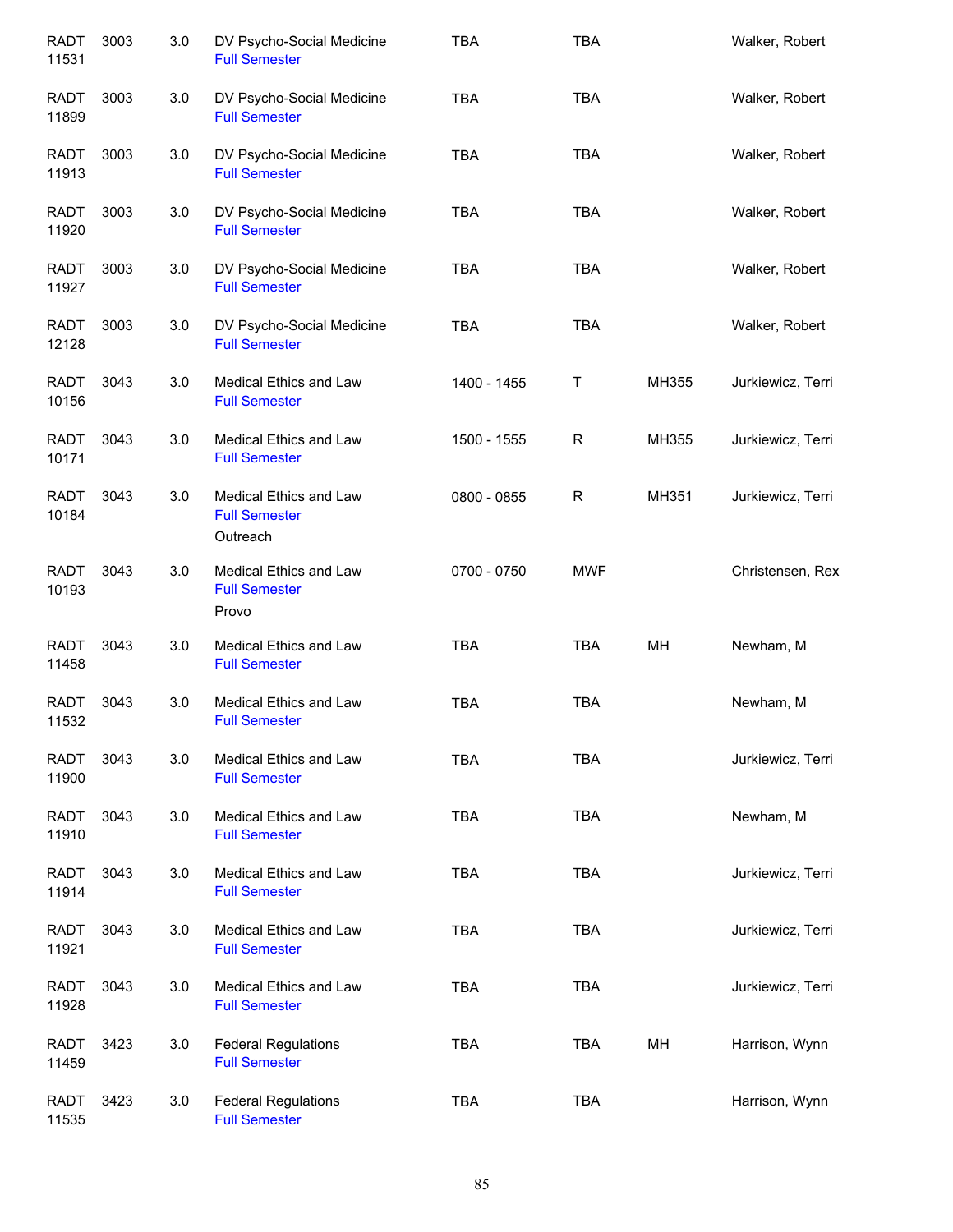| <b>RADT</b><br>11669 | 3443 | 3.0 | SI Quality Assur in Radiology<br><b>Full Semester</b><br>Course Fee \$18.00 | <b>TBA</b> | <b>TBA</b> |    | Newham, M         |
|----------------------|------|-----|-----------------------------------------------------------------------------|------------|------------|----|-------------------|
| <b>RADT</b><br>11460 | 4203 | 3.0 | Patient Education in Radiology<br><b>Full Semester</b>                      | <b>TBA</b> | <b>TBA</b> | MН | Walker, Robert    |
| RADT<br>11536        | 4203 | 3.0 | Patient Education in Radiology<br><b>Full Semester</b>                      | <b>TBA</b> | <b>TBA</b> |    | Walker, Robert    |
| <b>RADT</b><br>11461 | 4213 | 3.0 | Supervision/Staff Development<br><b>Full Semester</b>                       | <b>TBA</b> | <b>TBA</b> | MН | Walker, Robert    |
| RADT<br>11537        | 4213 | 3.0 | <b>Supervision/Staff Development</b><br><b>Full Semester</b>                | <b>TBA</b> | <b>TBA</b> |    | Walker, Robert    |
| <b>RADT</b><br>11462 | 4223 | 3.0 | <b>Promotional Strategies</b><br><b>Full Semester</b>                       | <b>TBA</b> | <b>TBA</b> | MН | Newham, M         |
| <b>RADT</b><br>11538 | 4223 | 3.0 | <b>Promotional Strategies</b><br><b>Full Semester</b>                       | <b>TBA</b> | <b>TBA</b> |    | Newham, M         |
| <b>RADT</b><br>11463 | 4303 | 3.0 | Cardiology<br><b>Full Semester</b>                                          | <b>TBA</b> | <b>TBA</b> | MH | Walker, Robert    |
| <b>RADT</b><br>11539 | 4303 | 3.0 | Cardiology<br><b>Full Semester</b>                                          | <b>TBA</b> | <b>TBA</b> |    | Walker, Robert    |
| <b>RADT</b><br>11911 | 4303 | 3.0 | Cardiology<br><b>Full Semester</b>                                          | <b>TBA</b> | <b>TBA</b> |    | Walker, Robert    |
| <b>RADT</b><br>11568 | 4333 | 3.0 | Head & Neck Angiography<br><b>Full Semester</b>                             | <b>TBA</b> | <b>TBA</b> | MH | Walker, Robert    |
| <b>RADT</b><br>11636 | 4333 | 3.0 | Head & Neck Angiography<br><b>Full Semester</b>                             | <b>TBA</b> | <b>TBA</b> |    | Walker, Robert    |
| <b>RADT</b><br>11464 | 4543 | 3.0 | <b>Bone Densitometry</b><br><b>Full Semester</b>                            | <b>TBA</b> | <b>TBA</b> | MH | Jurkiewicz, Terri |
| RADT<br>11540        | 4543 | 3.0 | <b>Bone Densitometry</b><br><b>Full Semester</b>                            | <b>TBA</b> | <b>TBA</b> |    | Jurkiewicz, Terri |
| RADT<br>11909        | 4543 | 3.0 | <b>Bone Densitometry</b><br><b>Full Semester</b>                            | <b>TBA</b> | <b>TBA</b> |    | Jurkiewicz, Terri |
| RADT<br>11465        | 4573 | 3.0 | Female Patient/Medical Imaging<br><b>Full Semester</b>                      | <b>TBA</b> | TBA        | MH | Newham, M         |
| RADT<br>11541        | 4573 | 3.0 | Female Patient/Medical Imaging<br><b>Full Semester</b>                      | <b>TBA</b> | <b>TBA</b> |    | Newham, M         |
| <b>RADT</b><br>11570 | 4633 | 3.0 | MRI of Central Nervous System<br><b>Full Semester</b>                       | <b>TBA</b> | <b>TBA</b> | MН | Christensen, Rex  |
| <b>RADT</b><br>11639 | 4633 | 3.0 | MRI of Central Nervous System<br><b>Full Semester</b>                       | <b>TBA</b> | <b>TBA</b> |    | Christensen, Rex  |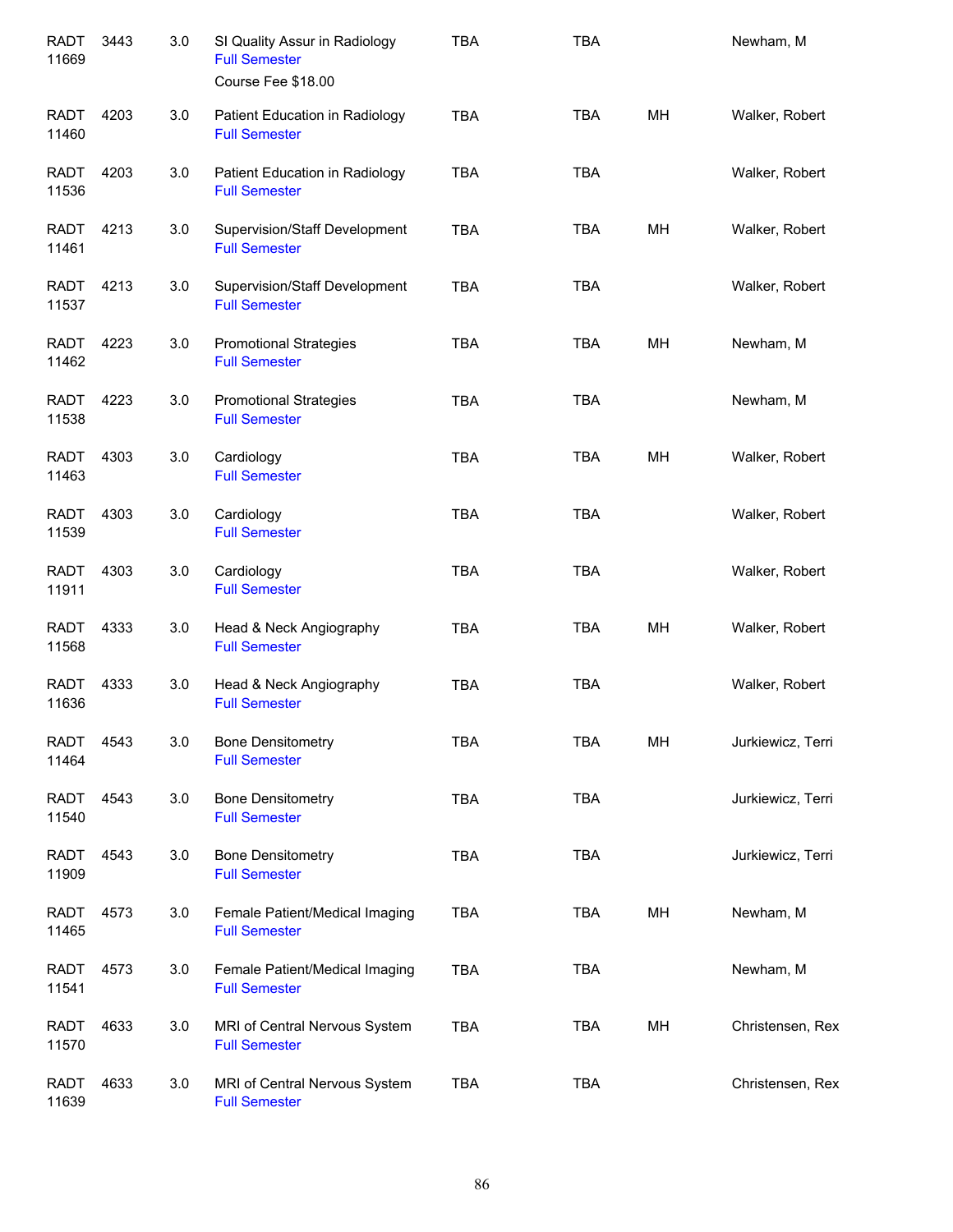| <b>RADT</b><br>11646 | 4633 | 3.0 | MRI of Central Nervous System<br><b>Full Semester</b>  | <b>TBA</b> | <b>TBA</b> |    | Christensen, Rex  |
|----------------------|------|-----|--------------------------------------------------------|------------|------------|----|-------------------|
| RADT<br>11977        | 4633 | 3.0 | MRI of Central Nervous System<br><b>Full Semester</b>  | <b>TBA</b> | <b>TBA</b> |    | Christensen, Rex  |
| RADT<br>11572        | 4653 | 3.0 | Comp Tomo/Central Nervous Syst<br><b>Full Semester</b> | <b>TBA</b> | <b>TBA</b> | MH | Newham, M         |
| <b>RADT</b><br>11640 | 4653 | 3.0 | Comp Tomo/Central Nervous Syst<br><b>Full Semester</b> | <b>TBA</b> | <b>TBA</b> |    | Newham, M         |
| <b>RADT</b><br>11648 | 4653 | 3.0 | Comp Tomo/Central Nervous Syst<br><b>Full Semester</b> | <b>TBA</b> | <b>TBA</b> |    | Newham, M         |
| <b>RADT</b><br>11979 | 4653 | 3.0 | Comp Tomo/Central Nervous Syst<br><b>Full Semester</b> | <b>TBA</b> | <b>TBA</b> |    | Newham, M         |
| <b>RADT</b><br>11466 | 4803 | 1.0 | Individual Research<br><b>Full Semester</b>            | <b>TBA</b> | <b>TBA</b> | MH | Walker, Robert    |
| <b>RADT</b><br>11467 | 4803 | 1.0 | Individual Research<br><b>Full Semester</b>            | <b>TBA</b> | <b>TBA</b> | MН | Walker, Robert    |
| <b>RADT</b><br>11468 | 4803 | 1.0 | Individual Research<br><b>Full Semester</b>            | <b>TBA</b> | <b>TBA</b> | MН | Walker, Robert    |
| <b>RADT</b><br>11542 | 4803 | 1.0 | Individual Research<br><b>Full Semester</b>            | <b>TBA</b> | <b>TBA</b> |    | Walker, Robert    |
| <b>RADT</b><br>11543 | 4803 | 1.0 | Individual Research<br><b>Full Semester</b>            | <b>TBA</b> | <b>TBA</b> |    | Walker, Robert    |
| <b>RADT</b><br>11544 | 4803 | 1.0 | Individual Research<br><b>Full Semester</b>            | <b>TBA</b> | <b>TBA</b> |    | Walker, Robert    |
| RADT<br>11912        | 4803 | 1.0 | Individual Research<br><b>Full Semester</b>            | <b>TBA</b> | <b>TBA</b> |    | Newham, M         |
| RADT<br>11469        | 4833 | 3.0 | Directed Readings & Research<br><b>Full Semester</b>   | <b>TBA</b> | <b>TBA</b> | MH | Kawamura, Diane   |
| RADT<br>11545        | 4833 | 3.0 | Directed Readings & Research<br><b>Full Semester</b>   | <b>TBA</b> | <b>TBA</b> |    | Kawamura, Diane   |
| <b>RADT</b><br>11629 | 4862 | 2.0 | Clinical Internship<br><b>Full Semester</b>            | TBA        | <b>TBA</b> |    | Jurkiewicz, Terri |
| <b>RADT</b><br>11667 | 4862 | 2.0 | Clinical Internship<br><b>Full Semester</b>            | <b>TBA</b> | <b>TBA</b> |    | Jurkiewicz, Terri |
| <b>RADT</b><br>11472 | 4863 | 2.0 | Clinical Internship<br><b>Full Semester</b>            | <b>TBA</b> | <b>TBA</b> | MH | Christensen, Rex  |
| <b>RADT</b><br>11473 | 4863 | 2.0 | Clinical Internship<br><b>Full Semester</b>            | <b>TBA</b> | <b>TBA</b> | MH | Christensen, Rex  |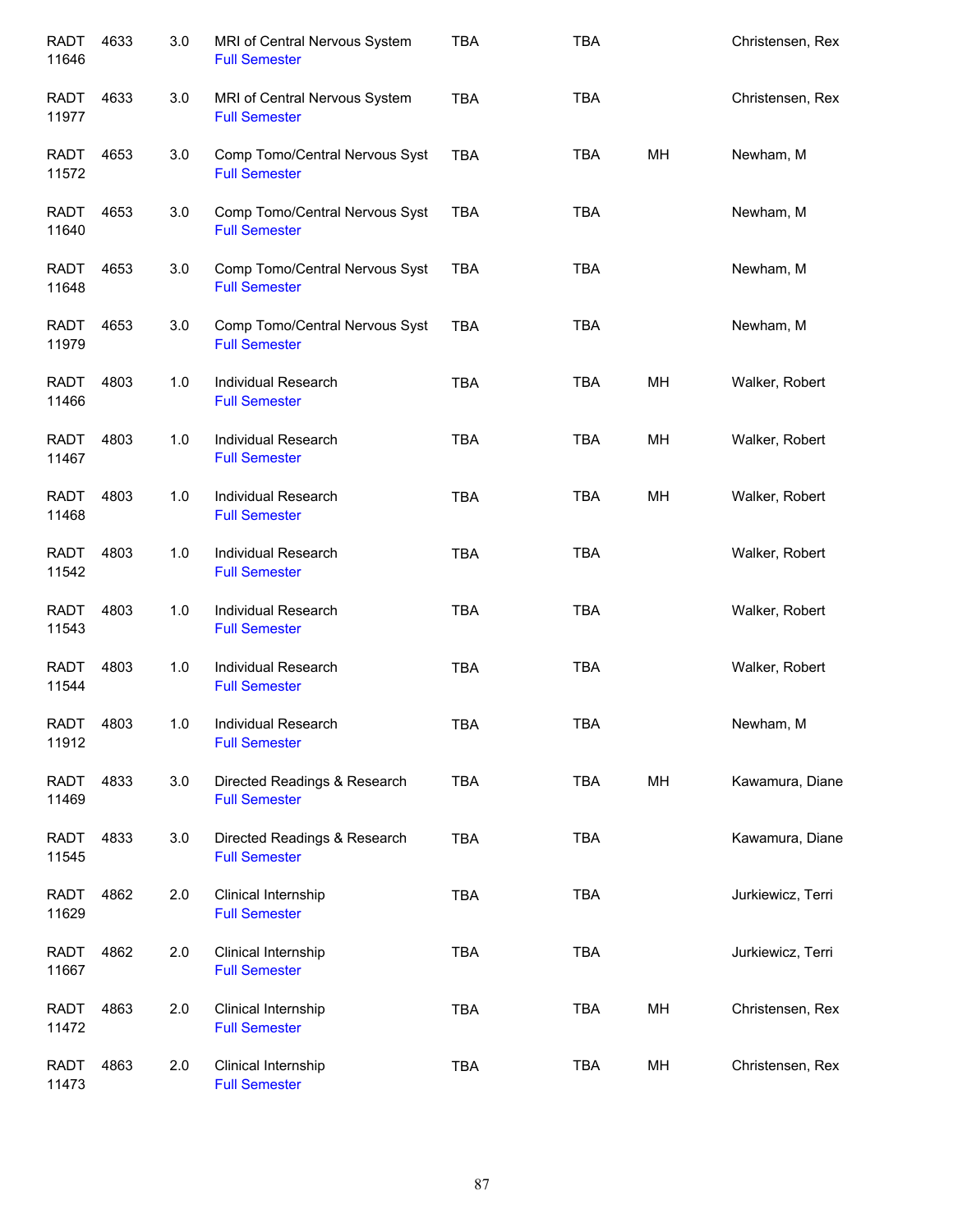| <b>RADT</b><br>11474 | 4863 | 2.0 | Clinical Internship<br><b>Full Semester</b>      | <b>TBA</b> | <b>TBA</b> | MH | Christensen, Rex  |
|----------------------|------|-----|--------------------------------------------------|------------|------------|----|-------------------|
| RADT<br>11547        | 4863 | 2.0 | Clinical Internship<br><b>Full Semester</b>      | <b>TBA</b> | <b>TBA</b> |    | Walker, Robert    |
| <b>RADT</b><br>11548 | 4863 | 2.0 | Clinical Internship<br><b>Full Semester</b>      | <b>TBA</b> | <b>TBA</b> |    | Christensen, Rex  |
| <b>RADT</b><br>11549 | 4863 | 2.0 | Clinical Internship<br><b>Full Semester</b>      | <b>TBA</b> | <b>TBA</b> |    | Walker, Robert    |
| RADT<br>12129        | 4863 | 2.0 | Clinical Internship<br><b>Full Semester</b>      | <b>TBA</b> | <b>TBA</b> |    | Newham, M         |
| <b>RADT</b><br>11573 | 4911 | 2.0 | Comprehensive Review/CT<br><b>Full Semester</b>  | <b>TBA</b> | <b>TBA</b> | MH | Newham, M         |
| <b>RADT</b><br>11641 | 4911 | 2.0 | Comprehensive Review/CT<br><b>Full Semester</b>  | <b>TBA</b> | <b>TBA</b> |    | Newham, M         |
| <b>RADT</b><br>11649 | 4911 | 2.0 | Comprehensive Review/CT<br><b>Full Semester</b>  | <b>TBA</b> | <b>TBA</b> |    | Newham, M         |
| <b>RADT</b><br>11980 | 4911 | 2.0 | Comprehensive Review/CT<br><b>Full Semester</b>  | <b>TBA</b> | <b>TBA</b> |    | Newham, M         |
| <b>RADT</b><br>11574 | 4912 | 2.0 | Comprehensive Review/MRI<br><b>Full Semester</b> | <b>TBA</b> | <b>TBA</b> | MH | Christensen, Rex  |
| <b>RADT</b><br>11642 | 4912 | 2.0 | Comprehensive Review/MRI<br><b>Full Semester</b> | <b>TBA</b> | <b>TBA</b> |    | Christensen, Rex  |
| <b>RADT</b><br>11647 | 4912 | 2.0 | Comprehensive Review/MRI<br><b>Full Semester</b> | <b>TBA</b> | <b>TBA</b> |    | Christensen, Rex  |
| <b>RADT</b><br>11978 | 4912 | 2.0 | Comprehensive Review/MRI<br><b>Full Semester</b> | <b>TBA</b> | <b>TBA</b> |    | Christensen, Rex  |
| <b>RADT</b><br>11569 | 4913 | 2.0 | Comprehensive Review/CIT<br><b>Full Semester</b> | <b>TBA</b> | <b>TBA</b> | MH | Walker, Robert    |
| <b>RADT</b><br>11638 | 4913 | 2.0 | Comprehensive Review/CIT<br><b>Full Semester</b> | <b>TBA</b> | <b>TBA</b> |    | Walker, Robert    |
| <b>RADT</b><br>11630 | 4914 | 2.0 | Compre Review/M<br><b>Full Semester</b>          | TBA        | <b>TBA</b> |    | Jurkiewicz, Terri |
| <b>RADT</b><br>11668 | 4914 | 2.0 | Compre Review/M<br><b>Full Semester</b>          | TBA        | <b>TBA</b> |    | Jurkiewicz, Terri |
| <b>RADT</b><br>11550 | 4922 | 2.0 | Workshop<br><b>Full Semester</b>                 | <b>TBA</b> | <b>TBA</b> |    | Walker, Robert    |
| <b>RADT</b><br>11854 | 4922 | 2.0 | Workshop<br><b>Full Semester</b>                 | <b>TBA</b> | <b>TBA</b> |    | Walker, Robert    |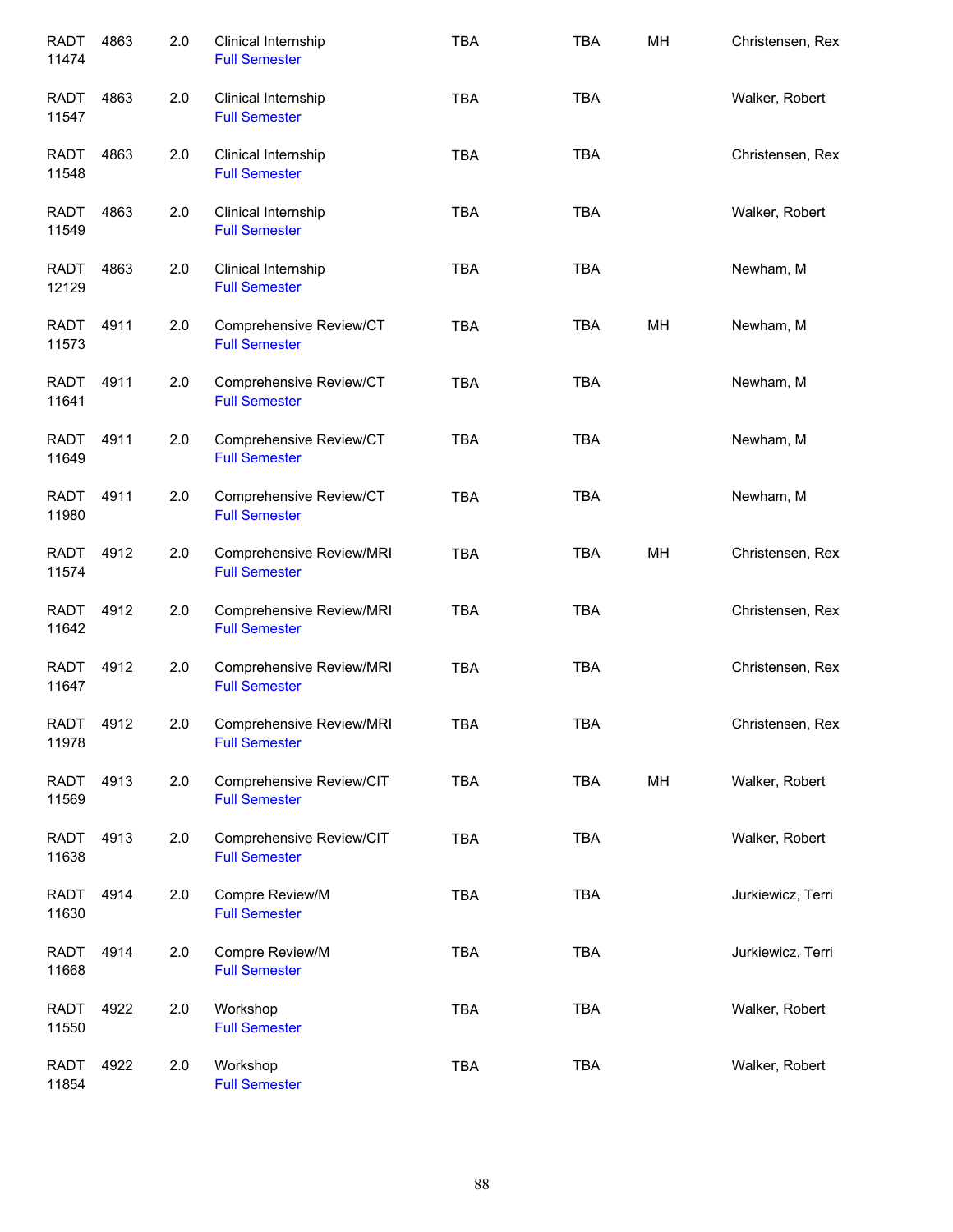| <b>RADT</b><br>11476 | 4933 | 3.0 | Research Methods<br><b>Full Semester</b>                   | <b>TBA</b> | <b>TBA</b> | MH | Kawamura, Diane |
|----------------------|------|-----|------------------------------------------------------------|------------|------------|----|-----------------|
| <b>RADT</b><br>11551 | 4933 | 3.0 | <b>Research Methods</b><br><b>Full Semester</b>            | <b>TBA</b> | <b>TBA</b> |    | Kawamura, Diane |
| RADT<br>11477        | 4942 | 2.0 | <b>Current Issues &amp; Trends</b><br><b>Full Semester</b> | <b>TBA</b> | <b>TBA</b> | MН | Walker, Robert  |
| RADT<br>11552        | 4942 | 2.0 | <b>Current Issues &amp; Trends</b><br><b>Full Semester</b> | <b>TBA</b> | <b>TBA</b> |    | Walker, Robert  |
| RADT<br>11478        | 4943 | 3.0 | SI Baccalaureate Thesis<br><b>Full Semester</b>            | <b>TBA</b> | <b>TBA</b> | MH | Kawamura, Diane |
| RADT<br>11553        | 4943 | 3.0 | SI Baccalaureate Thesis<br><b>Full Semester</b>            | <b>TBA</b> | <b>TBA</b> |    | Kawamura, Diane |
| RADT<br>11479        | 4992 | 1.0 | Seminar<br><b>Full Semester</b>                            | <b>TBA</b> | <b>TBA</b> | MН | Walker, Robert  |
| <b>RADT</b><br>11480 | 4992 | 1.0 | Seminar<br><b>Full Semester</b>                            | <b>TBA</b> | <b>TBA</b> | MН | Hecox, Ryan     |
| <b>RADT</b><br>11554 | 4992 | 1.0 | Seminar<br><b>Full Semester</b>                            | <b>TBA</b> | <b>TBA</b> |    | Walker, Robert  |
| <b>RADT</b><br>11555 | 4992 | 1.0 | Seminar<br><b>Full Semester</b>                            | <b>TBA</b> | <b>TBA</b> |    | Hecox, Ryan     |
| <b>RADT</b><br>11670 | 5473 | 3.0 | Invasive Imaging Procedures<br><b>Full Semester</b>        | <b>TBA</b> | <b>TBA</b> |    | Newham, M       |
| <b>RADT</b><br>11671 | 5863 | 3.0 | <b>Clinical Preceptorship</b><br><b>Full Semester</b>      | <b>TBA</b> | <b>TBA</b> |    | Newham, M       |
| <b>RATH</b><br>11592 | 4414 | 3.0 | Radiation Oncology III<br><b>Full Semester</b>             | <b>TBA</b> | <b>TBA</b> |    | Oakley, Kathryn |
| RATH<br>11615        | 4414 | 3.0 | <b>Radiation Oncology III</b><br><b>Full Semester</b>      | <b>TBA</b> | <b>TBA</b> |    | Oakley, Kathryn |
| RATH<br>11602        | 4444 | 3.0 | Advncd Treat Plan/Brachythera<br><b>Full Semester</b>      | <b>TBA</b> | <b>TBA</b> |    | Tobler, Matthew |
| RATH<br>11616        | 4444 | 3.0 | Advncd Treat Plan/Brachythera<br><b>Full Semester</b>      | <b>TBA</b> | <b>TBA</b> |    | Tobler, Matthew |
| <b>RATH</b><br>11603 | 4863 | 3.0 | <b>Clinical Education III</b><br><b>Full Semester</b>      | <b>TBA</b> | <b>TBA</b> |    | Oakley, Kathryn |
| <b>RATH</b><br>11617 | 4863 | 3.0 | <b>Clinical Education III</b><br><b>Full Semester</b>      | <b>TBA</b> | <b>TBA</b> |    | Oakley, Kathryn |
| <b>RATH</b><br>11604 | 4913 | 3.0 | Comprehensive Review<br><b>Full Semester</b>               | <b>TBA</b> | <b>TBA</b> |    | Oakley, Kathryn |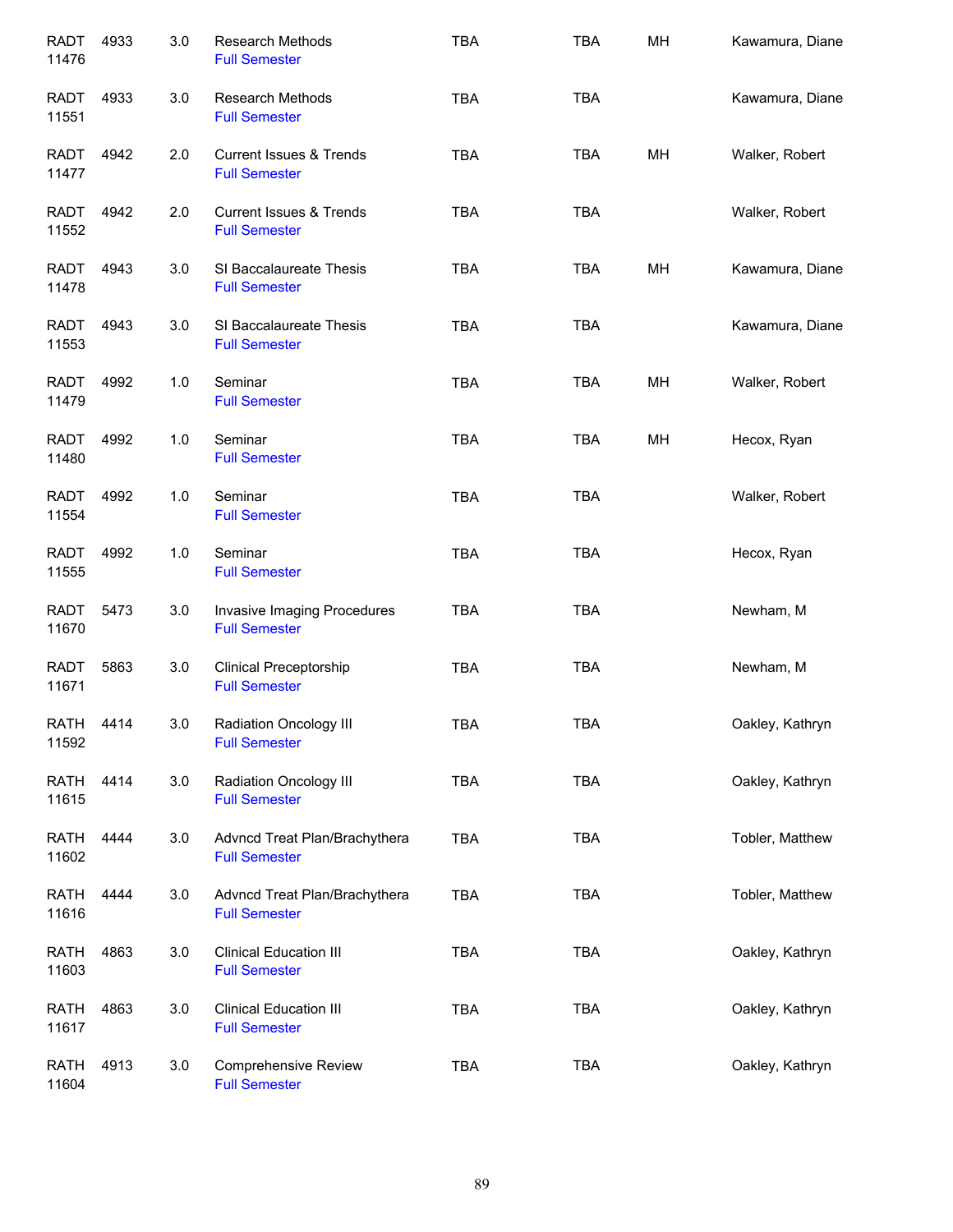| <b>RATH</b><br>11618 | 4913 | 3.0 | <b>Comprehensive Review</b><br><b>Full Semester</b>                                                                                              | <b>TBA</b>  | TBA          |           | Oakley, Kathryn |
|----------------------|------|-----|--------------------------------------------------------------------------------------------------------------------------------------------------|-------------|--------------|-----------|-----------------|
| <b>REC</b><br>10637  | 4930 | 2.0 | <b>Outdoor Education Workshop</b><br><b>Block 1</b>                                                                                              | 1630 - 2130 | <b>MTWRF</b> | SW116     | Willden, Gary   |
|                      |      |     | Class meets June 7, 8, 9, 10, 11, and 14.                                                                                                        |             |              |           |                 |
| <b>REC</b><br>10639  | 6930 | 2.0 | <b>Outdoor Education Workshop</b><br><b>Block 1</b>                                                                                              | 1630 - 2130 | <b>MTWRF</b> | SW116     | Willden, Gary   |
|                      |      |     | Class meets June 7, 8, 9, 10, 11, and 14.                                                                                                        |             |              |           |                 |
| <b>REST</b><br>10781 | 1540 | 1.0 | Survey Respiratory Therapy<br><b>Full Semester</b>                                                                                               | <b>TBA</b>  | <b>TBA</b>   | <b>OL</b> | Oki, Michell    |
|                      |      |     | To access the online course materials please log in through<br>the student portal (eWeber) at http://weber.edu and select:<br>"Current Students" |             |              |           |                 |
| <b>REST</b><br>10798 | 2140 | 3.0 | Intro Basic Therapeutic Modali<br><b>Full Semester</b>                                                                                           | <b>TBA</b>  | <b>TBA</b>   |           | Clawson, Gary   |
| <b>REST</b><br>10788 | 2160 | 3.0 | Equipment Management Lab<br><b>Full Semester</b>                                                                                                 | <b>TBA</b>  | <b>TBA</b>   |           | Dwan, Erin      |
| <b>REST</b><br>10799 | 2210 | 3.0 | Elem Cardiopulm Anatomy/Physio<br><b>Full Semester</b>                                                                                           | <b>TBA</b>  | <b>TBA</b>   |           | Guenter, Robert |
| <b>REST</b><br>10790 | 2230 | 2.0 | Cardiopulmonary Pathophysiolog<br><b>Full Semester</b>                                                                                           | <b>TBA</b>  | <b>TBA</b>   |           | Allison, Emily  |
| <b>REST</b><br>10800 | 2250 | 2.0 | <b>Basic Patient Assessment</b><br><b>Full Semester</b>                                                                                          | <b>TBA</b>  | <b>TBA</b>   |           | Guenter, Robert |
| <b>REST</b><br>10791 | 2270 | 4.0 | <b>Application Cardioplmnary Diag</b><br><b>Full Semester</b>                                                                                    | <b>TBA</b>  | <b>TBA</b>   |           | Allison, Emily  |
| <b>REST</b><br>10801 | 2300 | 3.0 | Basic Modalities Resp Care I<br><b>Full Semester</b>                                                                                             | <b>TBA</b>  | <b>TBA</b>   |           | Clawson, Gary   |
| <b>REST</b><br>10802 | 2310 | 3.0 | Basic Modalities Resp Care II<br><b>Full Semester</b>                                                                                            | <b>TBA</b>  | <b>TBA</b>   |           | Clawson, Gary   |
| <b>REST</b><br>10792 | 2320 | 2.0 | <b>Essentials Mechani Ventilation</b><br><b>Full Semester</b>                                                                                    | <b>TBA</b>  | <b>TBA</b>   |           | Dwan, Erin      |
| <b>REST</b><br>10794 | 2330 | 1.0 | Entry Level Resp Therapy Revie<br><b>Full Semester</b>                                                                                           | <b>TBA</b>  | <b>TBA</b>   |           | Dwan, Erin      |
| <b>REST</b><br>10795 | 2520 | 2.0 | Principles Pharmacology<br><b>Full Semester</b>                                                                                                  | <b>TBA</b>  | <b>TBA</b>   |           | Dwan, Erin      |
| <b>REST</b><br>10803 | 2700 | 4.0 | <b>Clinical Applications</b><br><b>Full Semester</b>                                                                                             | <b>TBA</b>  | <b>TBA</b>   |           | Guenter, Robert |
| <b>REST</b><br>10796 | 2710 | 1.0 | <b>Specialty Clinical Experiences</b><br><b>Full Semester</b>                                                                                    | <b>TBA</b>  | <b>TBA</b>   |           | Allison, Emily  |
| <b>REST</b><br>10797 | 2720 | 3.0 | <b>Clinical Applications</b><br><b>Full Semester</b>                                                                                             | <b>TBA</b>  | <b>TBA</b>   |           | Allison, Emily  |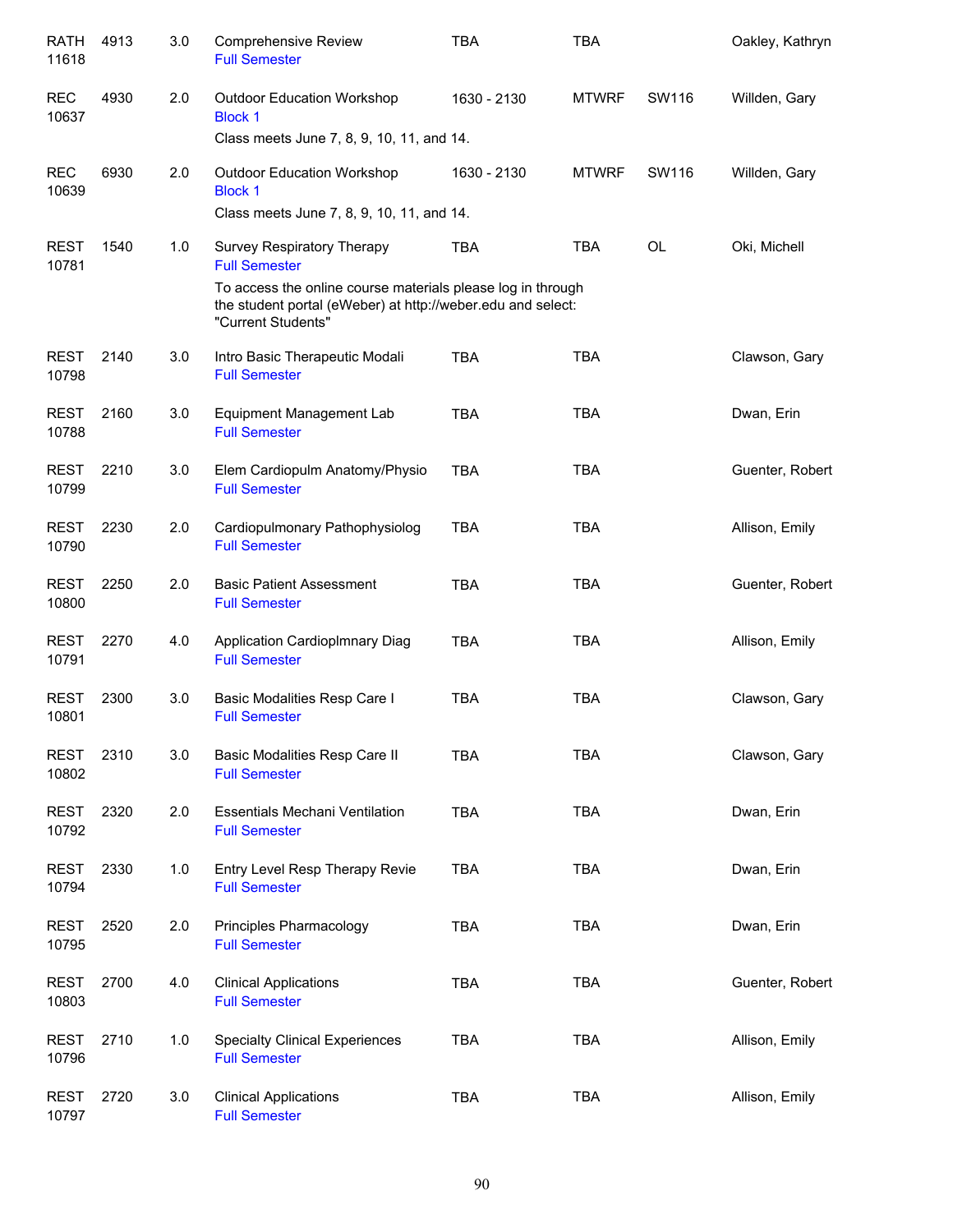| <b>REST</b><br>10804 | 3210 | 2.0 | Adv Cardiopulm Anatomy/Physiol<br><b>Full Semester</b>                                                | <b>TBA</b>  | <b>TBA</b> |                  | Clawson, Gary      |
|----------------------|------|-----|-------------------------------------------------------------------------------------------------------|-------------|------------|------------------|--------------------|
| <b>REST</b><br>10782 | 3220 | 2.0 | Adv Cardiopulm Pathophysiology<br><b>Full Semester</b>                                                | 0830 - 1700 | Τ          | D02106           | Eberle, Paul       |
| <b>REST</b><br>10805 | 3220 | 2.0 | Adv Cardiopulm Pathophysiology<br><b>Full Semester</b>                                                | <b>TBA</b>  | <b>TBA</b> |                  | Clawson, Gary      |
| <b>REST</b><br>10784 | 3230 | 2.0 | Adv Cardiopulmonary Technology<br><b>Full Semester</b>                                                | 0830 - 1700 | Τ          | D <sub>0</sub> 2 | Hudson, Keith      |
| <b>REST</b><br>10806 | 3230 | 2.0 | Adv Cardiopulmonary Technology<br><b>Full Semester</b>                                                | <b>TBA</b>  | <b>TBA</b> |                  | Clawson, Gary      |
| <b>REST</b><br>10783 | 3502 | 2.0 | Intro to Sleep Disorders<br><b>Full Semester</b><br>This class will be held only on May 3, 5, 10, 12. | 0930 - 1530 | <b>MW</b>  | D02104           | Oki, Michell       |
| <b>REST</b><br>10785 | 3760 | 4.0 | Clin Appl Neonatal/Pediatric<br><b>Full Semester</b>                                                  | 0830 - 1700 | Τ          | D02              | Bouwhuis, Kristine |
| <b>REST</b><br>10807 | 3760 | 4.0 | Clin Appl Neonatal/Pediatric<br><b>Full Semester</b>                                                  | <b>TBA</b>  | <b>TBA</b> |                  | Guenter, Robert    |
| <b>REST</b><br>10786 | 3900 | 3.0 | SI Clinical Simulation Seminar<br><b>Full Semester</b>                                                | 0830 - 1700 | Τ          | D02              | Hudson, Keith      |
| <b>REST</b><br>10808 | 3900 | 3.0 | SI Clinical Simulation Seminar<br><b>Full Semester</b>                                                | <b>TBA</b>  | <b>TBA</b> |                  | Guenter, Robert    |
| <b>REST</b><br>12148 | 4610 | 1.0 | <b>Advanced Patient Assessment</b><br><b>Full Semester</b>                                            | <b>TBA</b>  | <b>TBA</b> |                  | Eberle, Paul       |
| <b>REST</b><br>12149 | 4610 | 1.0 | <b>Advanced Patient Assessment</b><br><b>Full Semester</b>                                            | <b>TBA</b>  | <b>TBA</b> |                  | Eberle, Paul       |
| <b>REST</b><br>12150 | 4620 | 1.0 | <b>Health Promotion</b><br><b>Full Semester</b>                                                       | <b>TBA</b>  | <b>TBA</b> |                  | Trujillo, Lisa     |
| <b>REST</b><br>12151 | 4620 | 1.0 | <b>Health Promotion</b><br><b>Full Semester</b>                                                       | <b>TBA</b>  | <b>TBA</b> |                  | Trujillo, Lisa     |
| <b>REST</b><br>12152 | 4630 | 1.0 | <b>Continuous Quality Improvement</b><br><b>Full Semester</b>                                         | <b>TBA</b>  | <b>TBA</b> |                  | Gardiner, Janelle  |
| <b>REST</b><br>12153 | 4630 | 1.0 | <b>Continuous Quality Improvement</b><br><b>Full Semester</b>                                         | <b>TBA</b>  | <b>TBA</b> |                  | Gardiner, Janelle  |
| <b>REST</b><br>12200 | 4800 | 1.0 | Independent Projects<br><b>Full Semester</b>                                                          | <b>TBA</b>  | <b>TBA</b> |                  | Oki, Michell       |
| <b>SCM</b><br>10252  | 3050 | 3.0 | Operations & Logistics Mgmt<br><b>Block 2</b>                                                         | 0930 - 1210 | <b>TR</b>  | <b>WB119</b>     | Hill, Stephen      |
| <b>SCM</b><br>10257  | 4860 | 3.0 | Supply Chain Mngmt Internship<br><b>Full Semester</b>                                                 | TBA         | <b>TBA</b> |                  | Russell, Stephen   |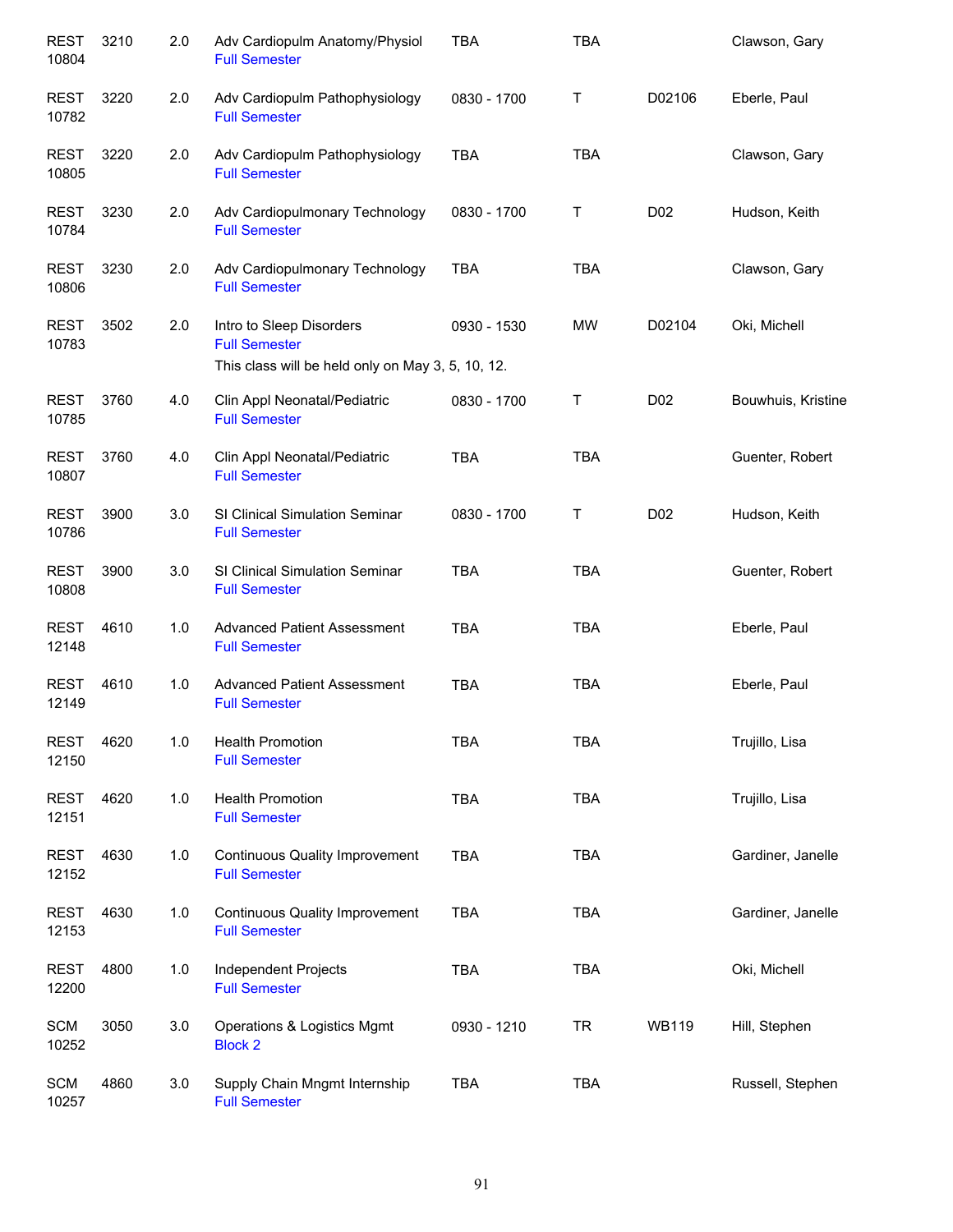| SOC<br>11048        | 1010 | 3.0 | SS/DV Intro to Sociology<br><b>Full Semester</b>                                                                          | <b>TBA</b>  | <b>TBA</b> | <b>OL</b>   | Wei-Arthus, Huiying |
|---------------------|------|-----|---------------------------------------------------------------------------------------------------------------------------|-------------|------------|-------------|---------------------|
|                     |      |     | To access the course materials, log into the Student Portal<br>(eWeber) at http://weber.edu and select "Current Students" |             |            |             |                     |
| SOC<br>11049        | 1010 | 3.0 | SS/DV Intro to Sociology<br><b>Full Semester</b>                                                                          | <b>TBA</b>  | <b>TBA</b> | <b>OL</b>   | Reynolds, Robert    |
|                     |      |     | To access the course materials, log into the Student Portal<br>(eWeber) at http://weber.edu and select "Current Students" |             |            |             |                     |
| <b>SOC</b><br>10903 | 1020 | 3.0 | <b>SS/DV Social Problems</b><br><b>Block 1</b>                                                                            | 1030 - 1310 | <b>TR</b>  | SS109       | Kearin, Thomas      |
| SOC<br>11050        | 1020 | 3.0 | <b>SS/DV Social Problems</b><br><b>Full Semester</b>                                                                      | <b>TBA</b>  | <b>TBA</b> | OL          | Ollilainen, Anne    |
|                     |      |     | To access the course materials, log into the Student Portal<br>(eWeber) at http://weber.edu and select "Current Students" |             |            |             |                     |
| <b>SOC</b><br>11051 | 1020 | 3.0 | <b>SS/DV Social Problems</b><br><b>Full Semester</b>                                                                      | <b>TBA</b>  | <b>TBA</b> | OL          | Higley, Ramona      |
|                     |      |     | To access the course materials, log into the Student Portal<br>(eWeber) at http://weber.edu and select "Current Students" |             |            |             |                     |
| <b>SOC</b><br>10904 | 3000 | 3.0 | Social Psychology<br><b>Block 1</b>                                                                                       | 0730 - 1010 | <b>TR</b>  | <b>SS44</b> | Higley, Ramona      |
| <b>SOC</b><br>10900 | 3400 | 3.0 | Social Change and Soc Movement<br><b>Block 1</b>                                                                          | 1030 - 1220 | <b>MWF</b> | <b>SS44</b> | Reynolds, Robert    |
| <b>SOC</b><br>10843 | 3600 | 3.0 | <b>SI Social Statistics</b><br><b>Block 1</b>                                                                             | 0830 - 1020 | <b>MWF</b> | <b>SS44</b> | Reynolds, Robert    |
| SOC<br>10905        | 3660 | 3.0 | SI Sociological Research<br><b>Block 1</b>                                                                                | 1030 - 1310 | <b>TR</b>  | <b>SS44</b> | Higley, Ramona      |
| SOC<br>10907        | 4830 | 1.0 | Readings and/or Projects<br><b>Full Semester</b>                                                                          | <b>TBA</b>  | <b>TBA</b> |             | Reynolds, Robert    |
| SOC<br>10992        | 4830 | 1.0 | Readings and/or Projects<br><b>Full Semester</b>                                                                          | <b>TBA</b>  | <b>TBA</b> |             | Reynolds, Robert    |
| SOC<br>10993        | 4830 | 1.0 | Readings and/or Projects<br><b>Full Semester</b>                                                                          | <b>TBA</b>  | <b>TBA</b> |             | Reynolds, Robert    |
| SOC<br>10994        | 4890 | 1.0 | Internship<br><b>Full Semester</b>                                                                                        | <b>TBA</b>  | <b>TBA</b> |             | Reynolds, Robert    |
| SOC<br>10995        | 4890 | 1.0 | Internship<br><b>Full Semester</b>                                                                                        | <b>TBA</b>  | <b>TBA</b> |             | Reynolds, Robert    |
| SOC<br>10996        | 4890 | 1.0 | Internship<br><b>Full Semester</b>                                                                                        | <b>TBA</b>  | <b>TBA</b> |             | Reynolds, Robert    |
| SOC<br>10997        | 4890 | 1.0 | Internship<br><b>Full Semester</b>                                                                                        | <b>TBA</b>  | <b>TBA</b> |             | Reynolds, Robert    |
| SOC<br>10999        | 4890 | 1.0 | Internship<br><b>Full Semester</b>                                                                                        | <b>TBA</b>  | <b>TBA</b> |             | Reynolds, Robert    |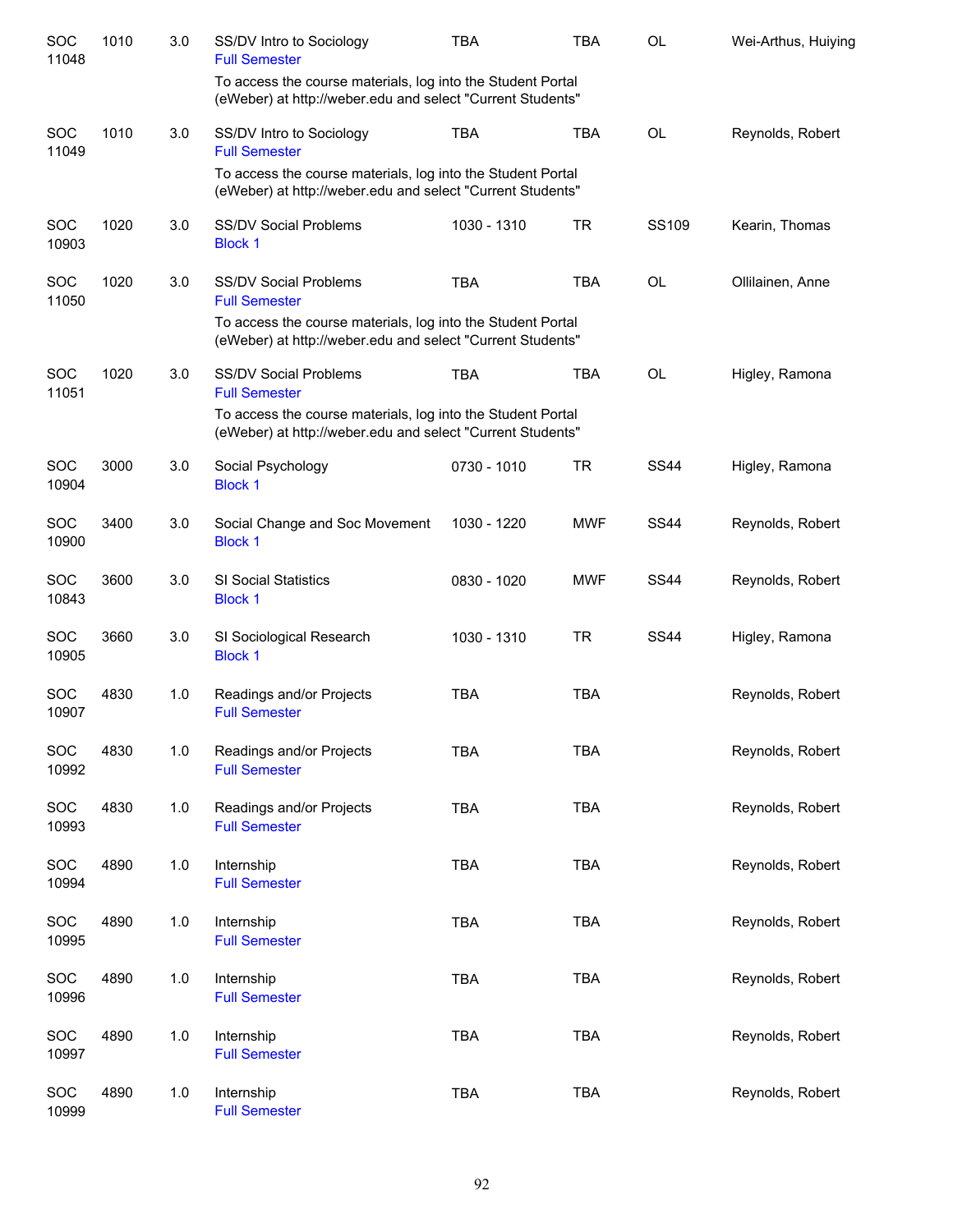| SOC<br>11000         | 4890 | 1.0 | Internship<br><b>Full Semester</b>                                                                                                                                                         | <b>TBA</b>  | <b>TBA</b>  |           | Reynolds, Robert   |
|----------------------|------|-----|--------------------------------------------------------------------------------------------------------------------------------------------------------------------------------------------|-------------|-------------|-----------|--------------------|
| <b>SPAN</b><br>10099 | 1010 | 4.0 | First Year Spanish I<br><b>Block 1</b><br>Course Fee \$8.00                                                                                                                                | 0830 - 1020 | <b>MTWR</b> | EH118     | Fielding, Maria    |
| <b>SPAN</b><br>10100 | 1020 | 4.0 | First Year Spanish II<br><b>Block 2</b><br>Course Fee \$8.00                                                                                                                               | 0830 - 1020 | <b>MTWR</b> | EH118     | Jasmer, Dolores    |
| <b>SPAN</b><br>10101 | 2010 | 4.0 | Second Year Spanish I<br><b>Block 1</b><br>Course Fee \$8.00                                                                                                                               | 0830 - 1020 | <b>MTWR</b> | EH105     | Compton, Greg      |
| <b>SPAN</b><br>10102 | 2020 | 4.0 | HU Second Year Spanish II<br><b>Block 2</b><br>Course Fee \$8.00                                                                                                                           | 0830 - 1020 | <b>MTWR</b> | EH105     | Nebeker, Jared     |
| <b>SPAN</b><br>10103 | 3060 | 3.0 | Grammar & Composition<br><b>Block 1</b><br>Course Fee \$6.00                                                                                                                               | 0830 - 1110 | TR          | EH104     | Bergeson, Craig    |
| <b>SPAN</b><br>10104 | 3160 | 3.0 | Introduction to Literature<br><b>Block 2</b><br>Course Fee \$6.00                                                                                                                          | 0830 - 1110 | TR          | EH104     | Mathews, Thomas    |
| <b>SPAN</b><br>10105 | 3220 | 3.0 | Phonetics & Phonology<br><b>Block 1</b><br>Course Fee \$6.00                                                                                                                               | 0830 - 1110 | <b>MW</b>   | EH115     | Stokes, Jeffery    |
| <b>SPAN</b><br>10106 | 3550 | 3.0 | Study in Culture/Civilization<br><b>Block 2</b><br>Course Fee \$6.00                                                                                                                       | 0830 - 1110 | <b>MW</b>   | EH106     | Maughan, Rona Lee  |
| <b>SPAN</b><br>12312 | 4830 | 1.0 | <b>Directed Readings</b><br><b>Full Semester</b>                                                                                                                                           | <b>TBA</b>  | <b>TBA</b>  |           | Mathews, Thomas    |
| <b>SST</b><br>10937  | 1143 | 3.0 | <b>Fundamental Selling Techniques</b><br><b>Full Semester</b><br>To access the course materials, log into the Student Portal<br>(eWeber) at http://weber.edu and select "Current Students" | <b>TBA</b>  | <b>TBA</b>  | <b>OL</b> | Litchford, Charles |
| SST<br>10938         | 1303 | 3.0 | <b>Distribution Principles</b><br><b>Full Semester</b><br>To access the course materials, log into the Student Portal<br>(eWeber) at http://weber.edu and select "Current Students"        | <b>TBA</b>  | TBA         | <b>OL</b> | Eichmeier, Steven  |
| SST<br>10939         | 1401 | 1.0 | Intoduction to SST<br><b>Full Semester</b><br>To access the course materials, log into the Student Portal<br>(eWeber) at http://weber.edu and select "Current Students"                    | <b>TBA</b>  | TBA         | <b>OL</b> | Eichmeier, Steven  |
| SST<br>10940         | 1602 | 2.0 | <b>Advanced Selling Techniques</b><br><b>Full Semester</b><br>To access the course materials, log into the Student Portal<br>(eWeber) at http://weber.edu and select "Current Students"    | <b>TBA</b>  | TBA         | <b>OL</b> | Litchford, Charles |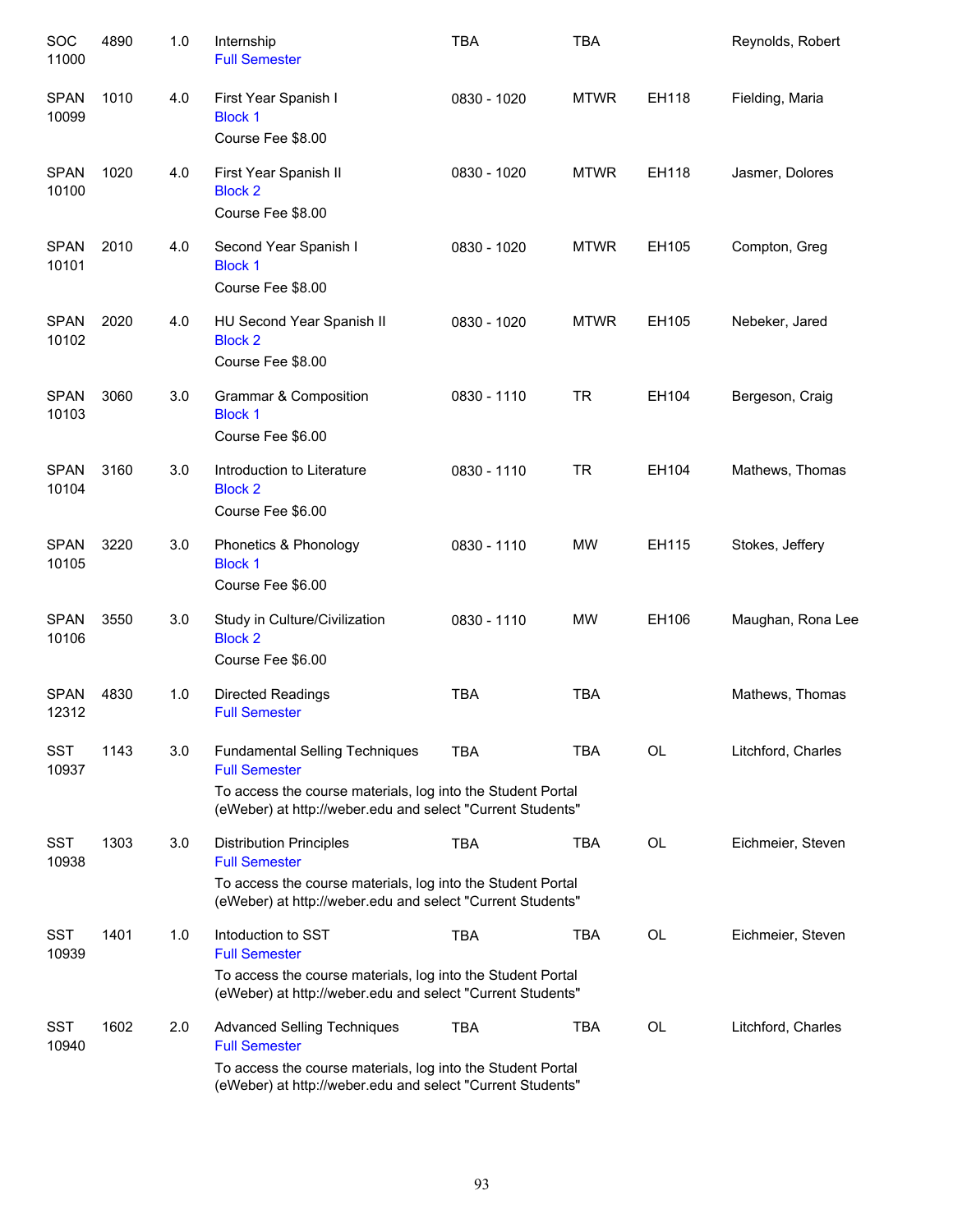| <b>SST</b><br>10941 | 2383 | 3.0 | Retail Merchandising/Buying Me<br><b>Full Semester</b>                                                                                   | <b>TBA</b>                 | <b>TBA</b>     | <b>OL</b>                      | Jonsson, Jo Ellen  |
|---------------------|------|-----|------------------------------------------------------------------------------------------------------------------------------------------|----------------------------|----------------|--------------------------------|--------------------|
|                     |      |     | To access the course materials, log into the Student Portal<br>(eWeber) at http://weber.edu and select "Current Students"                |                            |                |                                |                    |
| <b>SST</b><br>11962 | 2443 | 3.0 | <b>Advertising Methods</b><br><b>Full Semester</b>                                                                                       | <b>TBA</b>                 | <b>TBA</b>     | <b>OL</b>                      | Grunander, Carl    |
|                     |      |     | To access the online course materials, please log in through<br>the student portal (eWeber) at http://weber.edu                          |                            |                |                                |                    |
| <b>SST</b><br>10942 | 3103 | 3.0 | Sales Personalities & Profiles<br><b>Full Semester</b>                                                                                   | <b>TBA</b>                 | <b>TBA</b>     | <b>OL</b>                      | Litchford, Charles |
|                     |      |     | To access the course materials, log into the Student Portal<br>(eWeber) at http://weber.edu and select "Current Students"                |                            |                |                                |                    |
| <b>SST</b><br>10943 | 3203 | 3.0 | <b>Customer Service Techniques</b><br><b>Full Semester</b>                                                                               | <b>TBA</b>                 | <b>TBA</b>     | OL                             | Grunander, Carl    |
|                     |      |     | To access the course materials, log into the Student Portal<br>(eWeber) at http://weber.edu and select "Current Students"                |                            |                |                                |                    |
| <b>SST</b><br>10944 | 3363 | 3.0 | Contract & Sales Negotiation<br><b>Full Semester</b>                                                                                     | <b>TBA</b>                 | <b>TBA</b>     | <b>OL</b>                      | Casler, Velton     |
|                     |      |     | To access the course materials, log into the Student Portal<br>(eWeber) at http://weber.edu and select "Current Students"                |                            |                |                                |                    |
| <b>SST</b><br>10945 | 3563 | 3.0 | Principles of Supervision<br><b>Full Semester</b>                                                                                        | <b>TBA</b>                 | <b>TBA</b>     | <b>OL</b>                      | Eichmeier, Steven  |
|                     |      |     | To access the course materials, log into the Student Portal<br>(eWeber) at http://weber.edu and select "Current Students"                |                            |                |                                |                    |
| <b>SST</b><br>10946 | 3563 | 3.0 | Principles of Supervision<br><b>Full Semester</b>                                                                                        | <b>TBA</b>                 | <b>TBA</b>     | <b>OL</b>                      | Dove, Rick         |
|                     |      |     | To access the course materials, log into the Student Portal<br>(eWeber) at http://weber.edu and select "Current Students"                |                            |                |                                |                    |
| <b>SST</b><br>10440 | 3702 | 2.0 | Devloping Team Leadrshp Skills<br><b>Full Semester</b>                                                                                   | 0900 - 1900                | <b>RFS</b>     | <b>TE202N</b>                  | Dove, Rick         |
|                     |      |     | This class is 3 days only - April 29, 30 & May 1, 2010.<br>Time: 9:00 am - 7:00 pm in TE202N. For questions<br>please call 801-626-6913. |                            |                |                                |                    |
| <b>SST</b><br>10444 | 3702 | 2.0 | Devloping Team Leadrshp Skills<br><b>Full Semester</b><br>3 days only, May 6,7--12pm-9pm and May 8 9am-7pm TE202N                        | 0900 - 1900<br>1200 - 2100 | S<br><b>RF</b> | <b>TE202N</b><br><b>TE202N</b> | Dove, Rick         |
| <b>SST</b>          | 3803 | 3.0 | <b>Sales Engineering Techniques</b>                                                                                                      | TBA                        | <b>TBA</b>     | OL                             | Dove, Rick         |
| 10947               |      |     | <b>Full Semester</b><br>To access the course materials, log into the Student Portal                                                      |                            |                |                                |                    |
|                     |      |     | (eWeber) at http://weber.edu and select "Current Students"                                                                               |                            |                |                                |                    |
| <b>SST</b><br>10948 | 3903 | 3.0 | <b>Sales Presentation Strategies</b><br><b>Block 1</b>                                                                                   | <b>TBA</b>                 | <b>TBA</b>     | OL                             | Cooper, Desiree    |
|                     |      |     | To access the course materials, log into the Student Portal<br>(eWeber) at http://weber.edu and select "Current Students"                |                            |                |                                |                    |
| <b>SST</b><br>10949 | 4203 | 3.0 | <b>Ethical Sales and Service</b><br><b>Full Semester</b>                                                                                 | <b>TBA</b>                 | <b>TBA</b>     | OL                             | Dove, Rick         |
|                     |      |     | To access the course materials, log into the Student Portal<br>(eWeber) at http://weber.edu and select "Current Students"                |                            |                |                                |                    |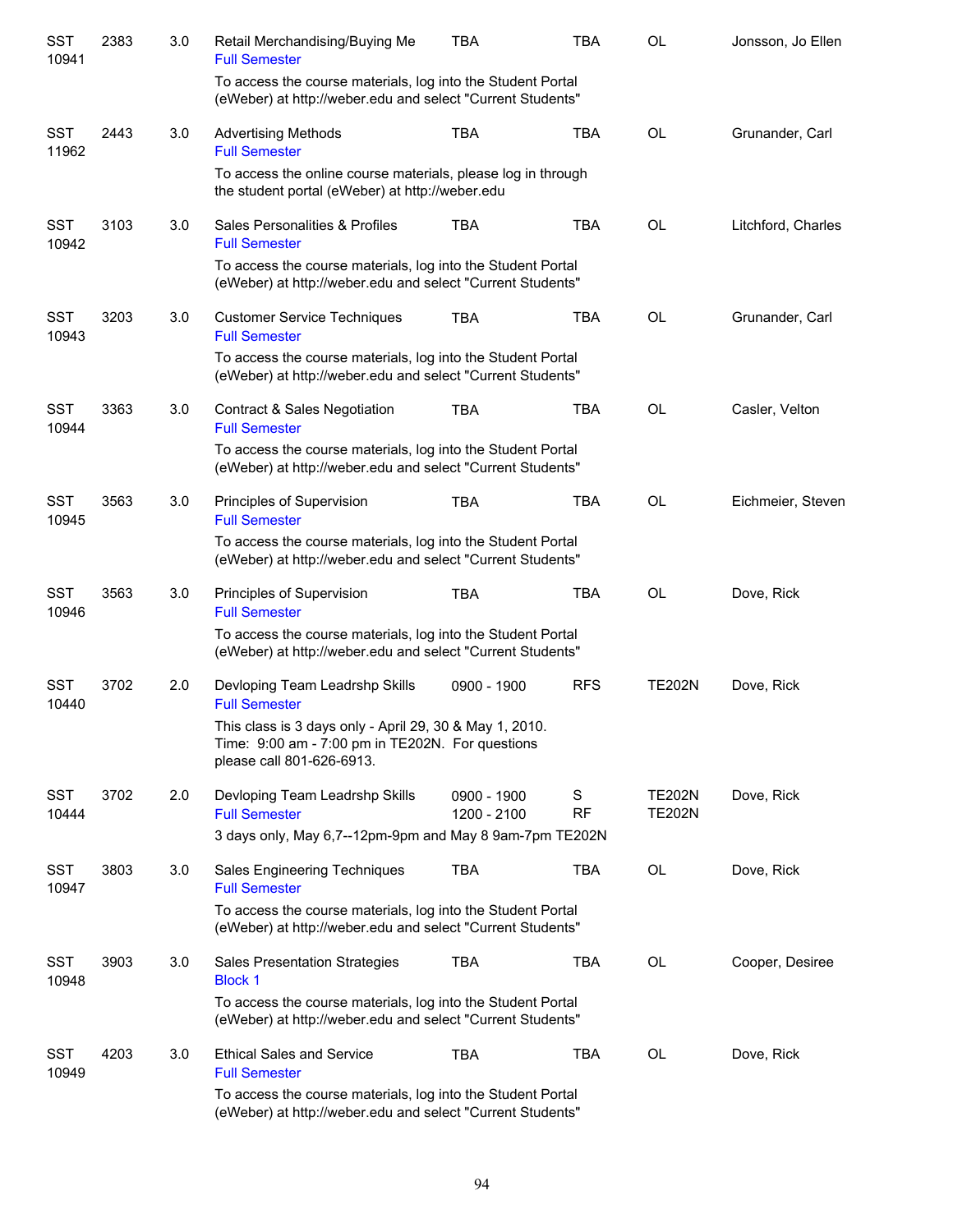| <b>SST</b><br>10950 | 4203 | 3.0 | <b>Ethical Sales and Service</b><br><b>Full Semester</b>                                                                  | <b>TBA</b>  | <b>TBA</b> | OL           | Jonsson, Jo Ellen      |
|---------------------|------|-----|---------------------------------------------------------------------------------------------------------------------------|-------------|------------|--------------|------------------------|
|                     |      |     | To access the course materials, log into the Student Portal<br>(eWeber) at http://weber.edu and select "Current Students" |             |            |              |                        |
| <b>SST</b><br>10951 | 4610 | 3.0 | Senior Project I<br><b>Full Semester</b>                                                                                  | <b>TBA</b>  | <b>TBA</b> | <b>OL</b>    | Casler, Velton         |
|                     |      |     | To access the course materials, log into the Student Portal<br>(eWeber) at http://weber.edu and select "Current Students" |             |            |              |                        |
| <b>SST</b><br>10953 | 4620 | 3.0 | Senior Project II<br><b>Full Semester</b>                                                                                 | <b>TBA</b>  | <b>TBA</b> | <b>OL</b>    | Casler, Velton         |
|                     |      |     | To access the course materials, log into the Student Portal<br>(eWeber) at http://weber.edu and select "Current Students" |             |            |              |                        |
| <b>SST</b><br>10955 | 4992 | 2.0 | Senior Seminar<br><b>Full Semester</b>                                                                                    | <b>TBA</b>  | <b>TBA</b> | <b>OL</b>    | Eichmeier, Steven      |
|                     |      |     | To access the course materials, log into the Student Portal<br>(eWeber) at http://weber.edu and select "Current Students" |             |            |              |                        |
| <b>SW</b><br>10351  | 1010 | 3.0 | SS Intro - Generalist Soc Work<br><b>Full Semester</b>                                                                    | 0930 - 1020 | <b>MWF</b> | <b>SS227</b> | Hooten, Herman         |
| SW<br>10708         | 1010 | 3.0 | SS Intro - Generalist Soc Work<br><b>Full Semester</b>                                                                    | <b>TBA</b>  | <b>TBA</b> | <b>OL</b>    | Bigler, Mark           |
|                     |      |     | To access the online courses materials please log in to the<br>student portal (eWeber) at http://weber.edu                |             |            |              |                        |
| SW<br>10352         | 2100 | 3.0 | Human Behavior & Social Enviro<br><b>Full Semester</b>                                                                    | 0900 - 1015 | <b>TR</b>  | <b>SS227</b> | Hooten, Herman         |
| SW<br>10709         | 2100 | 3.0 | Human Behavior & Social Enviro<br><b>Block 1</b>                                                                          | <b>TBA</b>  | <b>TBA</b> | <b>OL</b>    | Tadehara, Corina       |
|                     |      |     | To access the online courses materials please log in to the<br>student portal (eWeber) at http://weber.edu                |             |            |              |                        |
| SW<br>10353         | 3100 | 2.0 | Human Behavoir & Social Enviro<br><b>Block 1</b>                                                                          | 0930 - 1300 | Т          | SS101        | Bigler, Mark           |
| SW<br>10354         | 3900 | 3.0 | Social Work Methods, Values<br><b>Block 1</b>                                                                             | 1230 - 1740 | M          | SS121        | Bigler, Mark           |
|                     |      |     | Prerequisites: Formal admittance to the Social Work Program.<br>SW1010/SW2100/SW2200                                      |             |            |              |                        |
| SW<br>10355         | 3910 | 3.0 | Social Work Practice I<br><b>Block 2</b>                                                                                  | 1230 - 1740 | M          | SS121        | Kennedy-Pressey, Kerry |
|                     |      |     | Prerequisites: Formal admittance to the Social Work Program<br>and SW3900.                                                |             |            |              |                        |
| SW<br>10356         | 3920 | 3.0 | Social work Practice II<br><b>Block 1</b>                                                                                 | 0930 - 1440 | Τ          | SS121        | Tadehara, Corina       |
|                     |      |     | To be taken concurrently with SW3930 and SW4860.<br>Prerequisite: SW3910.                                                 |             |            |              |                        |
| SW<br>10357         | 3930 | 3.0 | Social Work Practice III<br><b>Block 2</b>                                                                                | 1230 - 1740 | Τ          | SS121        | Kennedy-Pressey, Kerry |
|                     |      |     | To be taken concurrently with SW3920 and SW4860.                                                                          |             |            |              |                        |
| SW<br>10423         | 4150 | 3.0 | <b>DSM IV-TR</b><br><b>Full Semester</b>                                                                                  | 1730 - 2020 | W          | SS101        | Vigil, Steven          |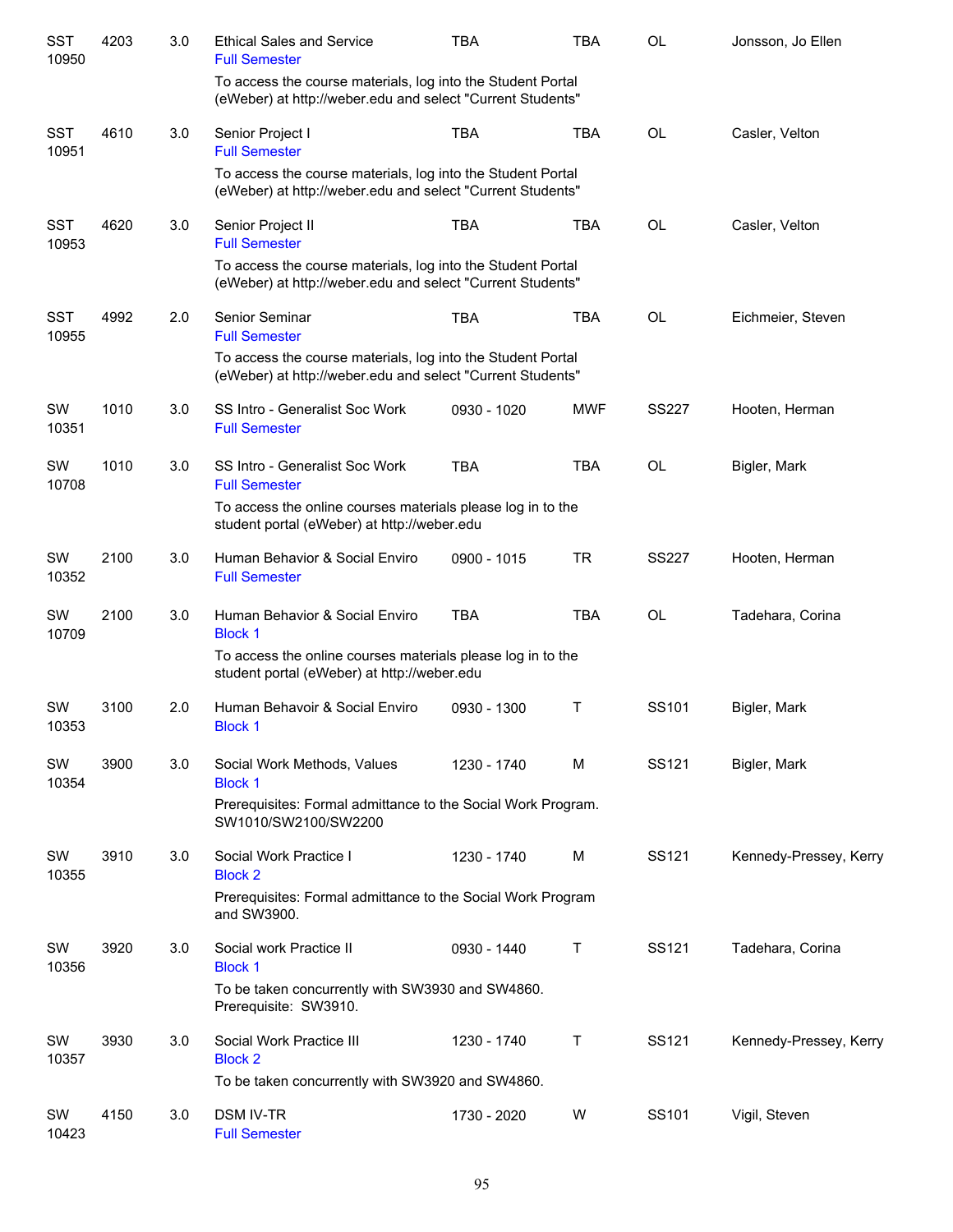| SW<br>10358         | 4500 | 3.0 | Interventions for Pop at Risk<br><b>Block 1</b>                                                                                                                                                                                                                 | 0930 - 1440 | M          | SS101 | Tadehara, Corina |
|---------------------|------|-----|-----------------------------------------------------------------------------------------------------------------------------------------------------------------------------------------------------------------------------------------------------------------|-------------|------------|-------|------------------|
| SW<br>10362         | 4800 | 1.0 | Projects and Ressearch<br><b>Full Semester</b>                                                                                                                                                                                                                  | <b>TBA</b>  | <b>TBA</b> |       | Bigler, Mark     |
| SW<br>10363         | 4800 | 1.0 | Projects and Ressearch<br><b>Full Semester</b>                                                                                                                                                                                                                  | <b>TBA</b>  | <b>TBA</b> |       | Bigler, Mark     |
| SW<br>10364         | 4800 | 1.0 | Projects and Ressearch<br><b>Full Semester</b>                                                                                                                                                                                                                  | <b>TBA</b>  | <b>TBA</b> |       | Bigler, Mark     |
| SW<br>10365         | 4830 | 1.0 | <b>Directed Readings</b><br><b>Full Semester</b>                                                                                                                                                                                                                | <b>TBA</b>  | <b>TBA</b> |       | Bigler, Mark     |
| SW<br>10366         | 4830 | 1.0 | <b>Directed Readings</b><br><b>Full Semester</b>                                                                                                                                                                                                                | <b>TBA</b>  | <b>TBA</b> |       | Bigler, Mark     |
| SW<br>10367         | 4830 | 1.0 | <b>Directed Readings</b><br><b>Full Semester</b>                                                                                                                                                                                                                | <b>TBA</b>  | <b>TBA</b> |       | Bigler, Mark     |
| SW<br>10359         | 4860 | 4.0 | Social Service Field Exp I<br><b>Full Semester</b><br>Admission to the Field is required. To be taken concurrently<br>with SW3920 & SW3930. Contact SW department for more<br>information, 801-626-6157. INSTRUCTOR APPROVAL IS<br>REQUIRED. Course Fee \$20.00 | 1730 - 2020 | M          | SS101 | Vigil, Steven    |
| SW<br>10360         | 4861 | 4.0 | Social Service Field Exp II<br><b>Full Semester</b><br>Admission to the Field is required. To be taken conurrently<br>with SW4990. Contact SW department for mor information<br>801-626-6157. INSTUCTOR APPROVAL IS REQUIRED.<br>Course Fee \$20.00             | 1730 - 2020 | M          | SS101 | Vigil, Steven    |
| SW<br>10361         | 4990 | 2.0 | Social Work Senior Seminar<br><b>Full Semester</b>                                                                                                                                                                                                              | 1530 - 1715 | M          | SS101 | Vigil, Steven    |
|                     |      |     | Instructor approval required. Contact the Social Work &<br>Gerontology Office for instructions. 801-626-6157                                                                                                                                                    |             |            |       |                  |
| <b>TBE</b><br>10371 | 1501 | 0.5 | TA Word Processing Comp Exam<br><b>Full Semester</b><br>After registering find practice problems and schedule exam time at<br>http://programs.weber.edu/cil lab fee: \$5.00                                                                                     | <b>TBA</b>  | <b>TBA</b> | EH311 | Lapine, Carole   |
| <b>TBE</b><br>11949 | 1501 | 0.5 | TA Word Processing Comp Exam<br><b>Full Semester</b><br>To access the online course materials, please log in through<br>the student portal (eWeber) at http://weber.edu.                                                                                        | <b>TBA</b>  | TBA        | OL    | Lapine, Carole   |
| TBE<br>10372        | 1502 | 0.5 | Course Fee \$5.00<br>TB Micro, Operating Sys Exam<br><b>Full Semester</b><br>After registering find practice problems and<br>schedule exam time at<br>http://programs.weber.edu/cil<br>lab fee: \$5.00                                                          | <b>TBA</b>  | <b>TBA</b> | EH311 | Lapine, Carole   |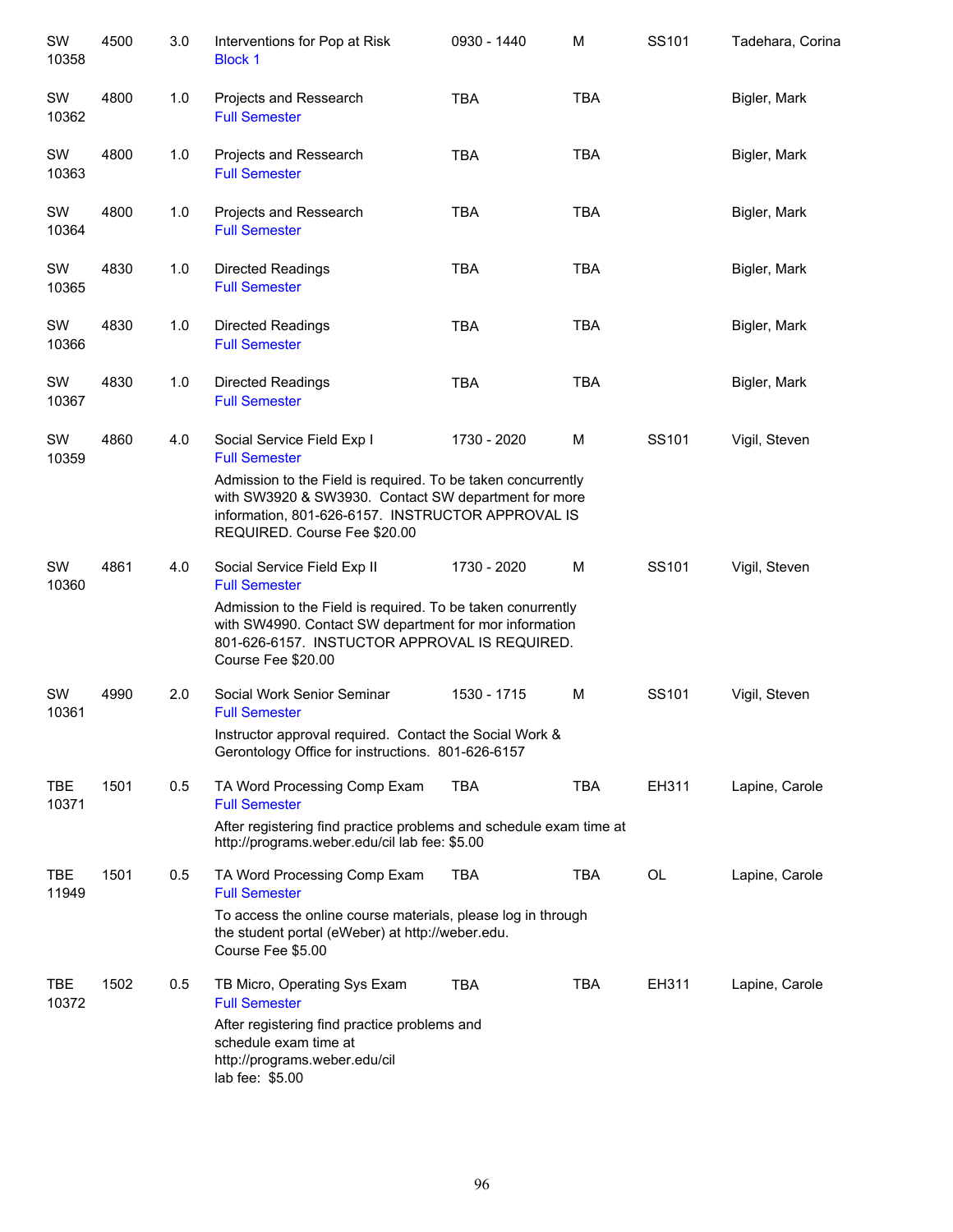| TBE<br>11951        | 1502 | 0.5 | TB Micro, Operating Sys Exam<br><b>Full Semester</b>                                                                                  | <b>TBA</b>  | <b>TBA</b>  | <b>OL</b> | Lapine, Carole   |
|---------------------|------|-----|---------------------------------------------------------------------------------------------------------------------------------------|-------------|-------------|-----------|------------------|
|                     |      |     | To access the online course materials, please log in through<br>the student portal (eWeber) at http://weber.edu.<br>Course Fee \$5.00 |             |             |           |                  |
| <b>TBE</b><br>10373 | 1503 | 0.5 | TC Spreadsheet Competency Exam TBA<br><b>Full Semester</b>                                                                            |             | <b>TBA</b>  | EH311     | Lapine, Carole   |
|                     |      |     | After registering find practice problems and<br>schedule exam time at<br>http://programs.weber.edu/cil<br>lab fee \$5.00              |             |             |           |                  |
| TBE<br>11952        | 1503 | 0.5 | TC Spreadsheet Competency Exam TBA<br><b>Full Semester</b>                                                                            |             | <b>TBA</b>  | OL        | Lapine, Carole   |
|                     |      |     | To access the online course materials, please log in through<br>the student portal (eWeber) at http://weber.edu.<br>Course Fee \$5.00 |             |             |           |                  |
| TBE<br>10374        | 1504 | 0.5 | TD Info Literacy Comp Exam<br><b>Full Semester</b>                                                                                    | <b>TBA</b>  | <b>TBA</b>  | EH311     | Lapine, Carole   |
|                     |      |     | After registering find practice problems and<br>schedule exam time at<br>http://programs.weber.edu/cil<br>lab fee: \$5.00             |             |             |           |                  |
| <b>TBE</b><br>11953 | 1504 | 0.5 | TD Info Literacy Comp Exam<br><b>Full Semester</b>                                                                                    | <b>TBA</b>  | <b>TBA</b>  | <b>OL</b> | Lapine, Carole   |
|                     |      |     | To access the online course materials, please log in through<br>the student portal (eWeber) at http://weber.edu.<br>Course Fee \$5.00 |             |             |           |                  |
| TBE<br>10130        | 1700 | 3.0 | TE Intro to Microcomputer App<br><b>Block 1</b>                                                                                       | 0930 - 1210 | <b>TR</b>   | EH318     | Porter, Joyce    |
|                     |      |     | Keyboarding 25 WPM recommended. Lab Fee: \$15.00                                                                                      |             |             |           |                  |
| TBE<br>10131        | 1700 | 3.0 | TE Intro to Microcomputer App<br><b>Block 1</b>                                                                                       | 1230 - 1510 | TR          | EH318     | Porter, Joyce    |
|                     |      |     | Keyboarding 25 WPM recommended. Lab Fee: \$15.00                                                                                      |             |             |           |                  |
| <b>TBE</b><br>11596 | 1700 | 3.0 | TE Intro to Microcomputer App<br><b>Block 2</b>                                                                                       | 0730 - 1010 | MW          | EH318     | Hoyt, Nancy      |
|                     |      |     | Keyboarding 25 WPM recommended. Lab Fee: \$15.00                                                                                      |             |             |           |                  |
| <b>TBE</b><br>11597 | 1700 | 3.0 | TE Intro to Microcomputer App<br><b>Block 2</b>                                                                                       | 1030 - 1310 | MW          | EH318     | Hoyt, Nancy      |
|                     |      |     | Keyboarding 25 WPM recommended. Lab Fee: \$15.00                                                                                      |             |             |           |                  |
| <b>TBE</b><br>11598 | 1700 | 3.0 | TE Intro to Microcomputer App<br><b>Block 2</b>                                                                                       | 1430 - 1710 | <b>TR</b>   | EH318     | Morgan, Jennifer |
|                     |      |     | Keyboarding 25 WPM recommended. Lab Fee: \$15.00                                                                                      |             |             |           |                  |
| <b>TBE</b><br>11599 | 1700 | 3.0 | TE Intro to Microcomputer App<br><b>Full Semester</b>                                                                                 | 0730 - 0920 | $\mathbf S$ | EH318     | Gardner, Jon     |
|                     |      |     | Keyboarding 25 WPM recommended. Lab Fee: \$15.00                                                                                      |             |             |           |                  |
| <b>TBE</b><br>11600 | 1700 | 3.0 | TE Intro to Microcomputer App<br><b>Block 2</b>                                                                                       | 1730 - 2010 | MW          | EH318     | Marriott, Naloni |
|                     |      |     | Keyboarding 25 WPM recommended. Lab Fee: \$15.00                                                                                      |             |             |           |                  |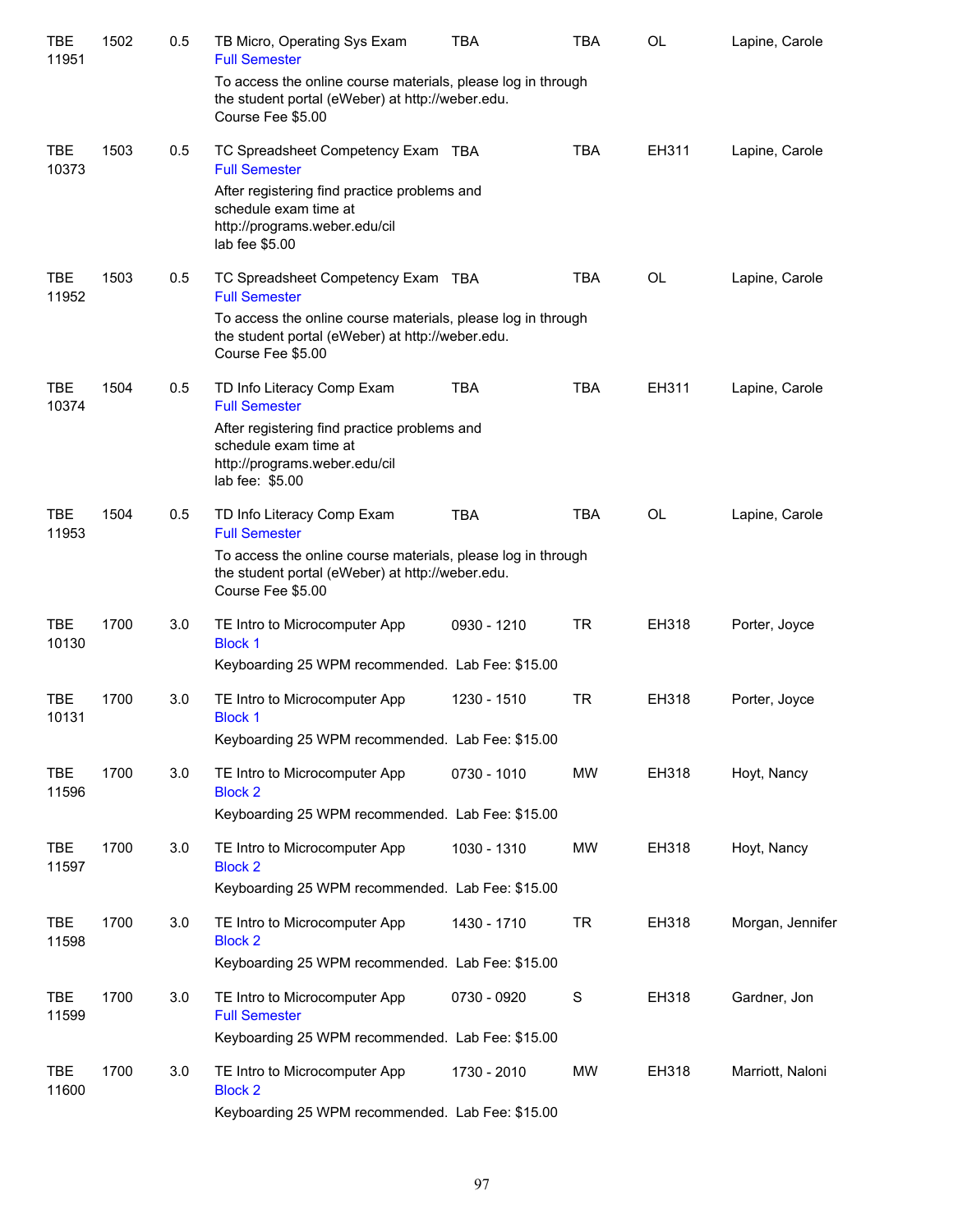| <b>TBE</b><br>11601 | 1700 | 3.0 | TE Intro to Microcomputer App<br><b>Block 2</b><br>Keyboarding 25 WPM recommended. Lab Fee: \$15.00                                                                                            | 1730 - 2010 | <b>TR</b>  | EH318     | Pollard, James     |
|---------------------|------|-----|------------------------------------------------------------------------------------------------------------------------------------------------------------------------------------------------|-------------|------------|-----------|--------------------|
| <b>TBE</b><br>11946 | 1700 | 3.0 | TE Intro to Microcomputer App<br><b>Block 2</b><br>Course Fee \$15.00                                                                                                                          | 0730 - 1010 | TR         | D02315    | Pollard, James     |
| <b>TBE</b><br>11947 | 1700 | 3.0 | TE Intro to Microcomputer App<br><b>Block 2</b><br>Course Fee \$15.00                                                                                                                          | 1030 - 1310 | TR         | D02315    | Morgan, Jennifer   |
| <b>TBE</b><br>10375 | 1701 | 1.0 | TA Intro to Word Processing<br><b>Block 1</b><br>Class runs May 3 through June 18.<br>Come to EH 311 for information the 1st week of the semester.<br>Lab Fee: \$5.00                          | <b>TBA</b>  | <b>TBA</b> | EH311     | Talbot, Alden      |
| <b>TBE</b><br>11954 | 1701 | 1.0 | TA Intro to Word Processing<br><b>Block 1</b><br>To access the online course materials, please log in through<br>the student portal (eWeber) at http://weber.edu.<br>Course Fee \$5.00         | <b>TBA</b>  | <b>TBA</b> | <b>OL</b> | Talbot, Alden      |
| <b>TBE</b><br>10376 | 1702 | 1.0 | TB Intro to Micro, E-mail, Op<br><b>Full Semester</b><br>Class runs May 3 through August 6.<br>Come to EH 311 for information the 1st week of the semester.<br>Lab Fee: \$5.00                 | <b>TBA</b>  | <b>TBA</b> | EH311     | Porter, Joyce      |
| <b>TBE</b><br>11955 | 1702 | 1.0 | TB Intro to Micro, E-mail, Op<br><b>Full Semester</b><br>To access the online course materials, please log in through<br>the student portal (eWeber) at http://weber.edu.<br>Course Fee \$5.00 | <b>TBA</b>  | <b>TBA</b> | <b>OL</b> | Porter, Joyce      |
| <b>TBE</b><br>10377 | 1703 | 1.0 | TC Intro to Spreadsheets<br><b>Full Semester</b><br>Class runs May 3 through August 6.<br>Come to EH 311 for information the 1st week of the semester.<br>Lab Fee: \$5.00                      | <b>TBA</b>  | <b>TBA</b> | EH311     | Porter, Joyce      |
| <b>TBE</b><br>11956 | 1703 | 1.0 | TC Intro to Spreadsheets<br><b>Full Semester</b><br>To access the online course materials, please log in through<br>the student portal (eWeber) at http://weber.edu.<br>Course Fee \$5.00      | <b>TBA</b>  | <b>TBA</b> | <b>OL</b> | Porter, Joyce      |
| <b>TBE</b><br>11948 | 2435 | 3.0 | Cisco Adv LAN/WAN Switching/Ro<br><b>Block 1</b><br>Course Fee \$15.00                                                                                                                         | 1730 - 2010 | TR         | D02311    | Cuddeback, Kenneth |
| TBE<br>10129        | 2532 | 3.0 | Web Page Design/ Development<br><b>Full Semester</b><br>Lab Fee: \$15.00                                                                                                                       | 0730 - 0845 | TR         | EH313     | Porter, Joyce      |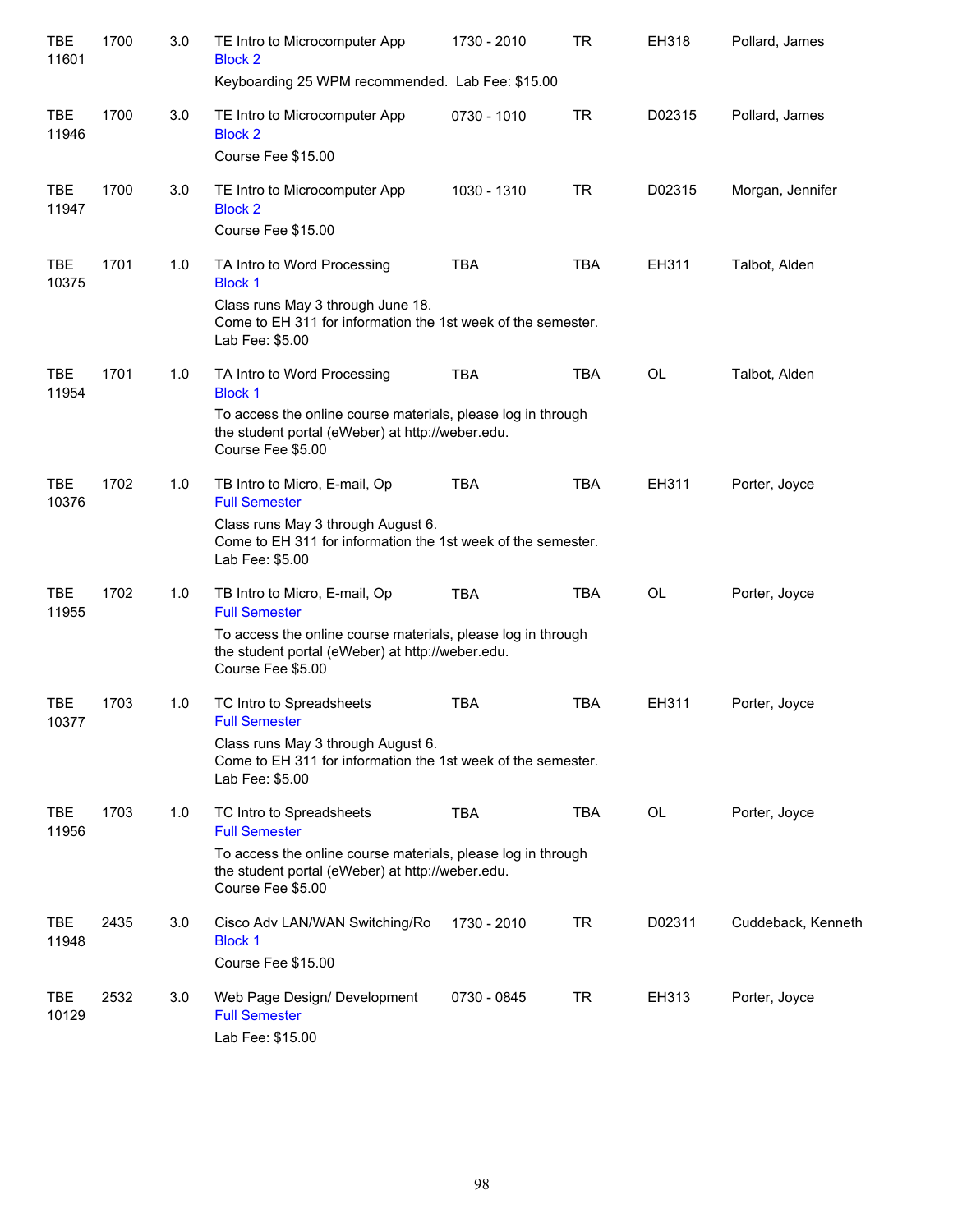| <b>TBE</b><br>11957  | 3090 | 2.0 | <b>Adv Electronic Presentations</b><br><b>Block 1</b>                                                                                 | <b>TBA</b>  | <b>TBA</b> | OL           | MacLeod, Laura         |
|----------------------|------|-----|---------------------------------------------------------------------------------------------------------------------------------------|-------------|------------|--------------|------------------------|
|                      |      |     | To access the online course materials, please log in through<br>the student portal (eWeber) at http://weber.edu.<br>Course Fee \$5.00 |             |            |              |                        |
| <b>TBE</b><br>10127  | 3250 | 3.0 | <b>Business Communication</b><br><b>Block 2</b>                                                                                       | 0730 - 0920 | <b>MWF</b> | EH313        | Lapine, Carole         |
|                      |      |     | Class runs June 21 through August 6<br>-last 7 weeks of semester.                                                                     |             |            |              |                        |
| <b>TBE</b><br>10128  | 3250 | 3.0 | <b>Business Communication</b><br><b>Block 2</b>                                                                                       | 0930 - 1120 | <b>MWF</b> | EH313        | Lapine, Carole         |
|                      |      |     | Class runs June 21 through August 6<br>-last 7 weeks of semester.                                                                     |             |            |              |                        |
| <b>TBE</b><br>10393  | 3532 | 3.0 | Web/Database Integration<br><b>Block 1</b><br>Lab Fee: \$15.00                                                                        | 1730 - 2010 | <b>TR</b>  | EH313        | Tuck, Garth            |
| <b>TBE</b><br>11595  | 3533 | 3.0 | Multimedia Web Animation<br><b>Block 2</b><br>Lab Fee: \$15.00                                                                        | 1730 - 2010 | <b>TR</b>  | EH313        | Tuck, Garth            |
| <b>TBE</b><br>10369  | 4760 | 1.0 | Telecommunications Internship<br><b>Full Semester</b><br>Should take TBE 4760 & TBE 4790 the same semester                            | <b>TBA</b>  | <b>TBA</b> | EH311        | Cuddeback, Kenneth     |
| <b>TBE</b><br>10370  | 4790 | 2.0 | <b>Telecom Senior Project</b><br><b>Full Semester</b><br>Should take TBE 4760 & TBE 4790 the same semester                            | <b>TBA</b>  | <b>TBA</b> | EH311        | Cuddeback, Kenneth     |
| <b>TBE</b><br>10139  | 4800 | 1.0 | Independent Research<br><b>Full Semester</b>                                                                                          | 1730 - 2010 | <b>TR</b>  | EH301        | Talbot, Alden          |
| <b>TBE</b><br>10140  | 4800 | 1.0 | Independent Research<br><b>Full Semester</b>                                                                                          | 1730 - 2010 | <b>TR</b>  | EH301        | Talbot, Alden          |
| <b>TBE</b><br>10368  | 4800 | 1.0 | Independent Research<br><b>Full Semester</b>                                                                                          | 1730 - 2010 | <b>TR</b>  | EH301        | Talbot, Alden          |
| <b>TBE</b><br>10134  | 4860 | 3.0 | <b>BMT</b> Internship<br><b>Full Semester</b>                                                                                         | 1230 - 1510 | <b>TR</b>  | EH301        | Talbot, Alden          |
| <b>THEA</b><br>11566 | 1013 | 3.0 | CA Intro to Theatre/Survey<br><b>Full Semester</b>                                                                                    | <b>TBA</b>  | TBA        | OL           | Lowe, Phillip          |
|                      |      |     | To access the online course materials, please log in through<br>the student portal (eWeber) at http://weber.edu                       |             |            |              |                        |
| <b>THEA</b><br>11357 | 1023 | 3.0 | CA Introduction to Film<br><b>Block 1</b>                                                                                             | 1630 - 1910 | <b>TR</b>  | <b>BC113</b> | Woodmansee, Carla      |
|                      |      |     | This class will meet during the first 7 week block,<br>May 3rd to June 18th. Course Fee \$8.00                                        |             |            |              |                        |
| <b>THEA</b><br>11516 | 1023 | 3.0 | CA Introduction to Film<br><b>Full Semester</b><br>Coure Fee \$8.00                                                                   | 0930 - 1210 | S          | D02325       | Pecchia-Bekkum, Steven |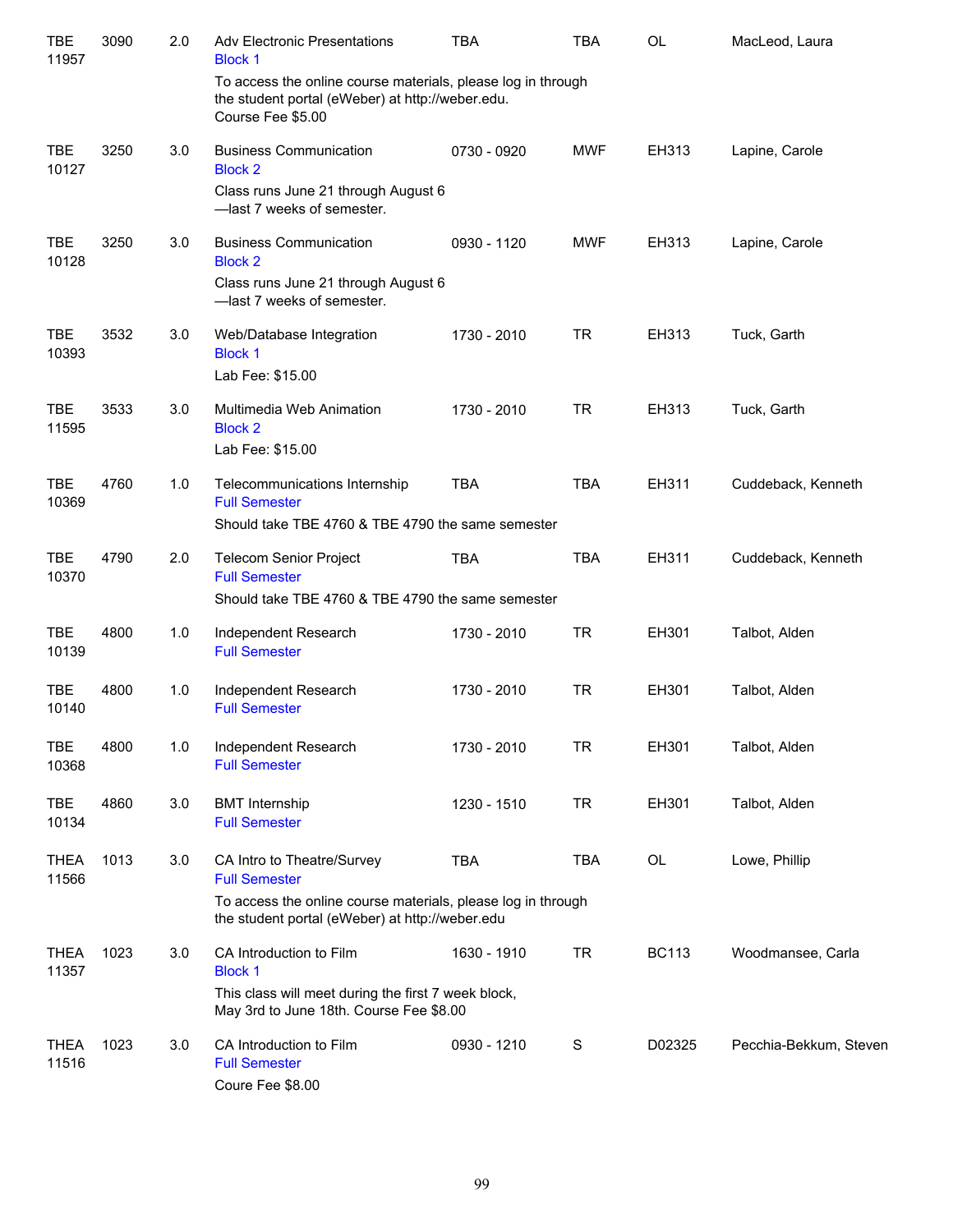| <b>THEA</b><br>11571 | 1023 | 3.0 | CA Introduction to Film<br><b>Block 2</b>                                                                                            | <b>TBA</b>  | <b>TBA</b> | OL           | Zublin, Catherine        |
|----------------------|------|-----|--------------------------------------------------------------------------------------------------------------------------------------|-------------|------------|--------------|--------------------------|
|                      |      |     | To access the online course materials, please log in through<br>the student portal (eWeber) at http://weber.edu<br>Course Fee \$8.00 |             |            |              |                          |
| <b>THEA</b><br>11397 | 1033 | 3.0 | CA Acting I<br><b>Block 1</b>                                                                                                        | 1030 - 1220 | <b>MWF</b> | <b>BC230</b> | Dooley, Lawrence         |
|                      |      |     | This class will meet during the first 7 week block, May<br>3rd to June 18th.                                                         |             |            |              |                          |
| <b>THEA</b><br>11355 | 4651 | 1.0 | Indiv Training in Stage Voice<br><b>Full Semester</b><br>Lab Fee: \$350.                                                             | <b>TBA</b>  | <b>TBA</b> |              | Christian, James         |
| <b>THEA</b><br>10389 | 4830 | 1.0 | <b>Directed Readings</b><br><b>Full Semester</b>                                                                                     | <b>TBA</b>  | <b>TBA</b> |              | Tinkham, Van             |
| <b>THEA</b><br>10390 | 4830 | 1.0 | <b>Directed Readings</b><br><b>Full Semester</b>                                                                                     | <b>TBA</b>  | <b>TBA</b> |              | Tinkham, Van             |
| <b>THEA</b><br>10391 | 4830 | 1.0 | Directed Readings<br><b>Full Semester</b>                                                                                            | <b>TBA</b>  | <b>TBA</b> |              | Tinkham, Van             |
| WS<br>11104          | 1500 | 3.0 | SS/DV Intro to Women's Studies<br><b>Block 1</b>                                                                                     | 1730 - 2010 | <b>TR</b>  | EH205        | Szalay, Eva              |
| WS<br>10929          | 2900 | 1.0 | Topics In Women Studies<br><b>Full Semester</b>                                                                                      | <b>TBA</b>  | <b>TBA</b> |              | Parrilla de Kokal, Maria |
| WS<br>11098          | 4060 | 2.0 | Research Project<br><b>Full Semester</b>                                                                                             | <b>TBA</b>  | <b>TBA</b> |              | Parrilla de Kokal, Maria |
| WS<br>11099          | 4830 | 1.0 | Directed Readings<br><b>Full Semester</b>                                                                                            | <b>TBA</b>  | <b>TBA</b> |              | Parrilla de Kokal, Maria |
| WS<br>11100          | 4830 | 1.0 | Directed Readings<br><b>Full Semester</b>                                                                                            | <b>TBA</b>  | <b>TBA</b> |              | Parrilla de Kokal, Maria |
| WS<br>11101          | 4830 | 1.0 | Directed Readings<br><b>Full Semester</b>                                                                                            | TBA         | <b>TBA</b> |              | Parrilla de Kokal, Maria |
| WS<br>11102          | 4860 | 1.0 | Internship in Women's Studies<br><b>Full Semester</b>                                                                                | <b>TBA</b>  | <b>TBA</b> |              | Parrilla de Kokal, Maria |
| WS<br>11103          | 4860 | 1.0 | Internship in Women's Studies<br><b>Full Semester</b>                                                                                | <b>TBA</b>  | <b>TBA</b> |              | Parrilla de Kokal, Maria |
| WS<br>12191          | 4990 | 2.0 | Senior Seminar<br><b>Block 1</b>                                                                                                     | <b>TBA</b>  | <b>TBA</b> |              | Parrilla de Kokal, Maria |
| <b>ZOOL</b><br>10441 | 1010 | 3.0 | <b>LS Animal Biology</b><br><b>Block 2</b>                                                                                           | 1430 - 1710 | <b>TR</b>  | <b>SL427</b> | Prothero, Walter         |
| <b>ZOOL</b><br>10462 | 1010 | 3.0 | <b>LS Animal Biology</b><br><b>Block 1</b>                                                                                           | 1730 - 2010 | <b>TR</b>  | <b>SL427</b> | Robinson, Ami            |
| <b>ZOOL</b><br>10443 | 1020 | 3.0 | LS Human Biology<br><b>Block 1</b>                                                                                                   | 1630 - 1910 | MW         | ET128        | Gurr, Susan              |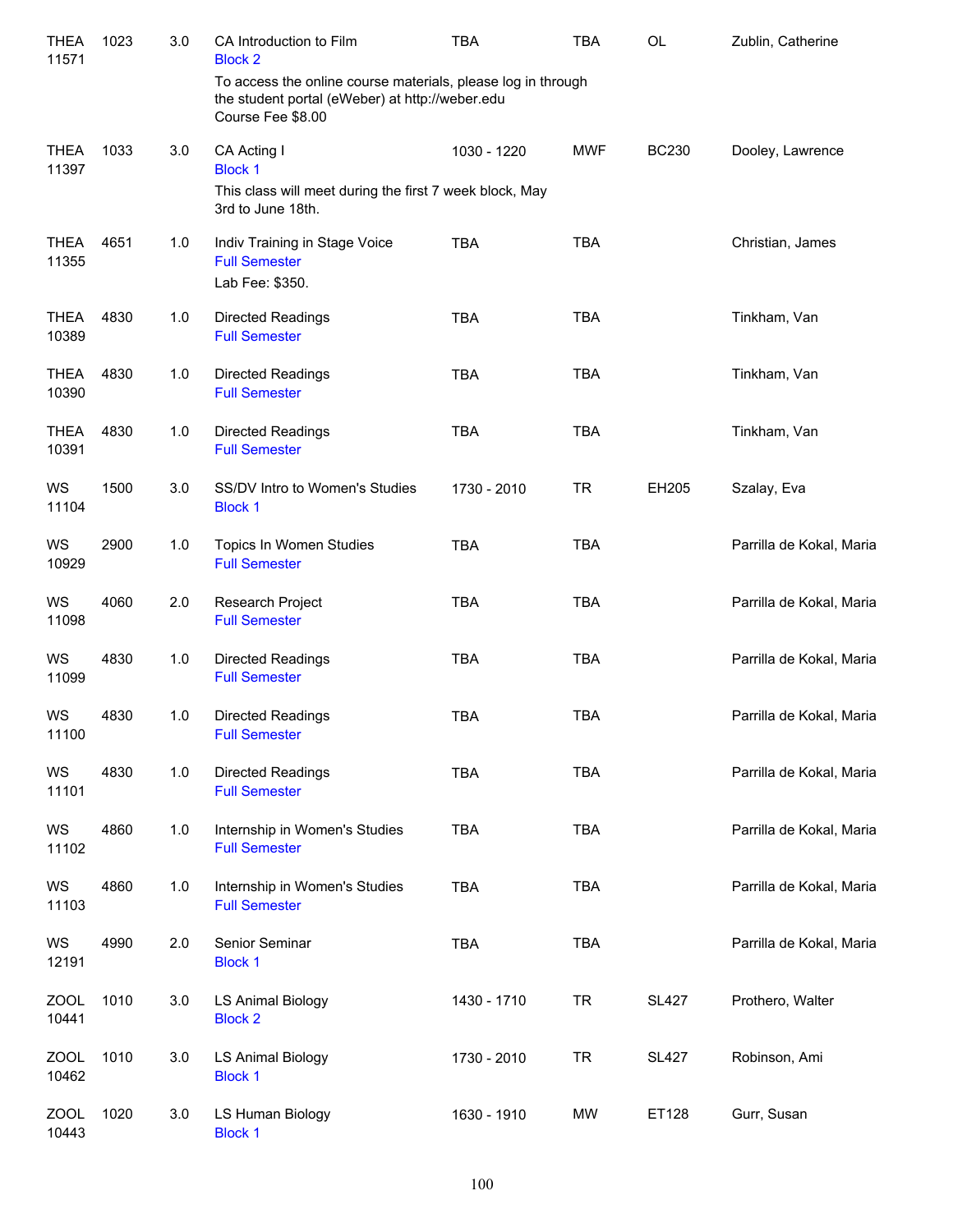| ZOOL<br>10445        | 1020  | 3.0 | LS Human Biology<br><b>Block 2</b>                                                                                                                                                                                     | 1730 - 2010                                                                                                                                                                                                                   | <b>TR</b>    | D02104       | Prothero, Walter   |  |  |  |  |
|----------------------|-------|-----|------------------------------------------------------------------------------------------------------------------------------------------------------------------------------------------------------------------------|-------------------------------------------------------------------------------------------------------------------------------------------------------------------------------------------------------------------------------|--------------|--------------|--------------------|--|--|--|--|
| ZOOL<br>10471        | 1020  | 3.0 | LS Human Biology<br><b>Block 1</b>                                                                                                                                                                                     | <b>TBA</b>                                                                                                                                                                                                                    | <b>TBA</b>   | <b>OL</b>    | Robinson, Ami      |  |  |  |  |
|                      |       |     | To access the online course materials, please log in through<br>the student portal (eWeber) at http://weber.edu and select:<br>"current students"                                                                      |                                                                                                                                                                                                                               |              |              |                    |  |  |  |  |
| <b>ZOOL</b><br>10472 | 1030  | 3.0 | LS The Nature of Sex<br><b>Full Semester</b>                                                                                                                                                                           | <b>TBA</b>                                                                                                                                                                                                                    | <b>TBA</b>   | <b>OL</b>    | Zeveloff, Samuel   |  |  |  |  |
|                      |       |     | To access the online course materials, please log in through<br>the student portal (eWeber) at http://weber.edu and select:<br>"current student"                                                                       |                                                                                                                                                                                                                               |              |              |                    |  |  |  |  |
| <b>ZOOL</b><br>10473 | 1110  | 4.0 | SI Principles of Zoology I<br><b>Full Semester</b>                                                                                                                                                                     | <b>TBA</b>                                                                                                                                                                                                                    | <b>TBA</b>   | <b>OL</b>    | Mull, John         |  |  |  |  |
|                      |       |     | Lab starts Tuesday May 11.                                                                                                                                                                                             | To access the online course materials, please log in through<br>the student portal (eWeber) at http://weber.edu and select:<br>"current studentst" Course Fee \$20.00<br>A lab is required for this class. This is CRN 10463. |              |              |                    |  |  |  |  |
| <b>ZOOL</b><br>10463 | 1110L | 0.0 | Lab<br><b>Full Semester</b>                                                                                                                                                                                            | 1230 - 1630                                                                                                                                                                                                                   | $\mathsf{T}$ | <b>SL429</b> | Mull, John         |  |  |  |  |
|                      |       |     | This is a in-person physical lab attached to ZOOL 1110<br>The lab section is required for the class<br>The lab will not meet the first week of classes<br>The lab will meed the second week and every other Tues after |                                                                                                                                                                                                                               |              |              |                    |  |  |  |  |
| <b>ZOOL</b><br>10464 | 2200  | 4.0 | Human Physiology<br><b>Block 2</b><br>Course Fee \$25.00                                                                                                                                                               | 0930 - 1300                                                                                                                                                                                                                   | <b>MW</b>    | LL130        | Berthelemy, Nicole |  |  |  |  |
| <b>ZOOL</b><br>10465 | 2200L | 0.0 | Human Physiology Lab<br><b>Block 2</b>                                                                                                                                                                                 | 1330 - 1700                                                                                                                                                                                                                   | W            | <b>SL426</b> | Berthelemy, Nicole |  |  |  |  |
| <b>ZOOL</b><br>10474 | 3720  | 3.0 | Evolution<br><b>Full Semester</b>                                                                                                                                                                                      | <b>TBA</b>                                                                                                                                                                                                                    | <b>TBA</b>   | OL           | Zeveloff, Samuel   |  |  |  |  |
|                      |       |     | To access the online materials, please log in through<br>the student portal (eWeber) at http://weber.edu and select:<br>"current students"                                                                             |                                                                                                                                                                                                                               |              |              |                    |  |  |  |  |
| <b>ZOOL</b><br>10467 | 4800  | 1.0 | Problems in Zoology<br><b>Full Semester</b>                                                                                                                                                                            | <b>TBA</b>                                                                                                                                                                                                                    | <b>TBA</b>   |              | Cavitt, John       |  |  |  |  |
| <b>ZOOL</b><br>10468 | 4800  | 1.0 | Problems in Zoology<br><b>Full Semester</b>                                                                                                                                                                            | <b>TBA</b>                                                                                                                                                                                                                    | <b>TBA</b>   |              | Cavitt, John       |  |  |  |  |
| <b>ZOOL</b><br>10469 | 4800  | 1.0 | Problems in Zoology<br><b>Full Semester</b>                                                                                                                                                                            | <b>TBA</b>                                                                                                                                                                                                                    | <b>TBA</b>   |              | Cavitt, John       |  |  |  |  |
| <b>ZOOL</b><br>10470 | 4800  | 1.0 | Problems in Zoology<br><b>Full Semester</b>                                                                                                                                                                            | <b>TBA</b>                                                                                                                                                                                                                    | <b>TBA</b>   |              | Cavitt, John       |  |  |  |  |
| ZOOL<br>10484        | 4800  | 1.0 | Problems in Zoology<br><b>Full Semester</b>                                                                                                                                                                            | <b>TBA</b>                                                                                                                                                                                                                    | <b>TBA</b>   |              | Chung, Brian       |  |  |  |  |
| ZOOL<br>10485        | 4800  | 1.0 | Problems in Zoology<br><b>Full Semester</b>                                                                                                                                                                            | <b>TBA</b>                                                                                                                                                                                                                    | <b>TBA</b>   |              | Chung, Brian       |  |  |  |  |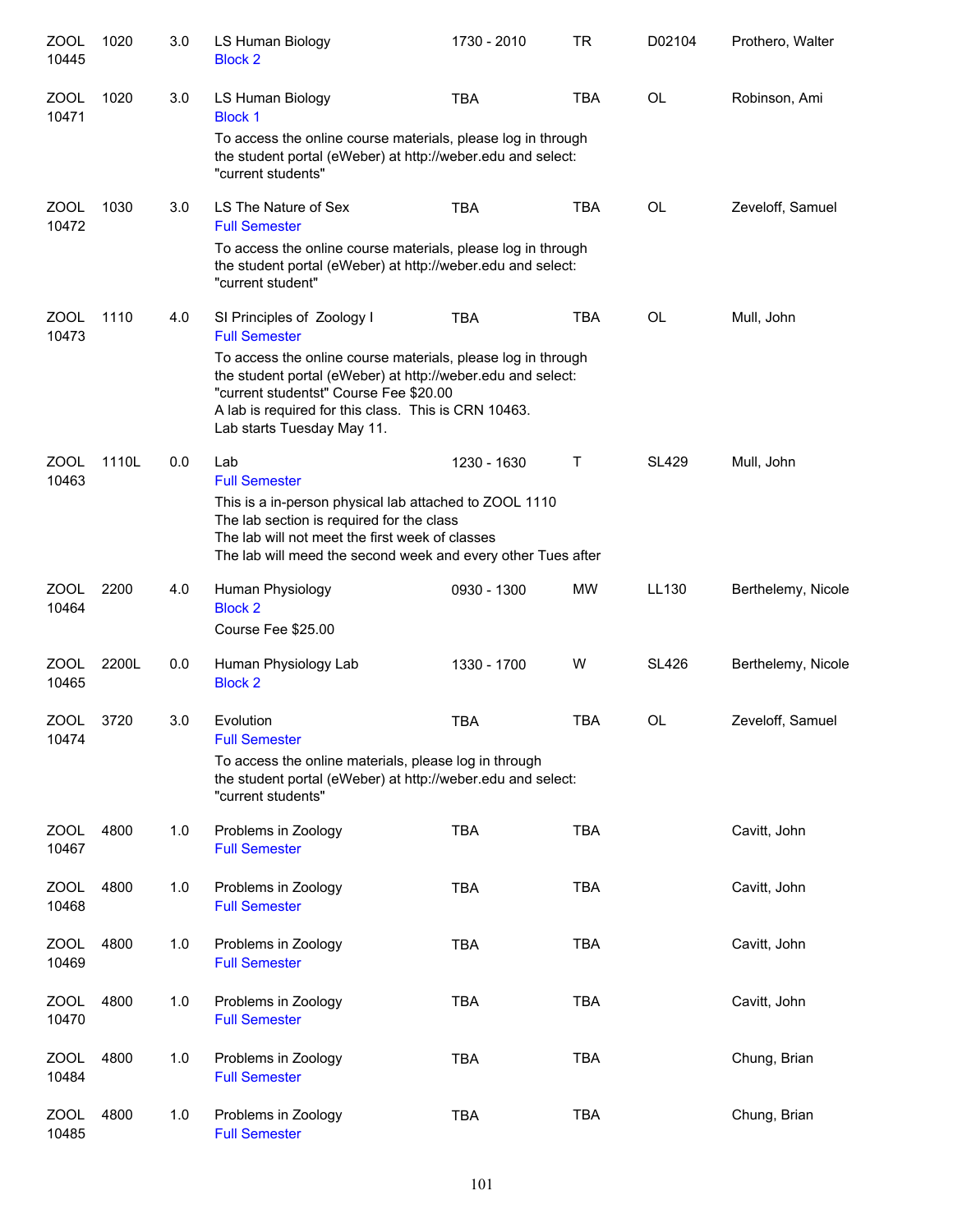| <b>ZOOL</b><br>10486 | 4800 | 1.0 | Problems in Zoology<br><b>Full Semester</b> | <b>TBA</b> | <b>TBA</b> | Chung, Brian           |
|----------------------|------|-----|---------------------------------------------|------------|------------|------------------------|
| ZOOL<br>10487        | 4800 | 1.0 | Problems in Zoology<br><b>Full Semester</b> | <b>TBA</b> | <b>TBA</b> | Chung, Brian           |
| ZOOL<br>10488        | 4800 | 1.0 | Problems in Zoology<br><b>Full Semester</b> | <b>TBA</b> | <b>TBA</b> | Clark, Jonathan        |
| ZOOL<br>10489        | 4800 | 1.0 | Problems in Zoology<br><b>Full Semester</b> | <b>TBA</b> | <b>TBA</b> | Clark, Jonathan        |
| ZOOL<br>10490        | 4800 | 1.0 | Problems in Zoology<br><b>Full Semester</b> | <b>TBA</b> | <b>TBA</b> | Clark, Jonathan        |
| ZOOL<br>10491        | 4800 | 1.0 | Problems in Zoology<br><b>Full Semester</b> | <b>TBA</b> | <b>TBA</b> | Clark, Jonathan        |
| <b>ZOOL</b><br>10492 | 4800 | 1.0 | Problems in Zoology<br><b>Full Semester</b> | <b>TBA</b> | <b>TBA</b> | Hoagstrom, Christopher |
| <b>ZOOL</b><br>10499 | 4800 | 1.0 | Problems in Zoology<br><b>Full Semester</b> | <b>TBA</b> | <b>TBA</b> | Hoagstrom, Christopher |
| ZOOL<br>10501        | 4800 | 1.0 | Problems in Zoology<br><b>Full Semester</b> | <b>TBA</b> | <b>TBA</b> | Hoagstrom, Christopher |
| <b>ZOOL</b><br>10503 | 4800 | 1.0 | Problems in Zoology<br><b>Full Semester</b> | <b>TBA</b> | <b>TBA</b> | Hoagstrom, Christopher |
| <b>ZOOL</b><br>10505 | 4800 | 1.0 | Problems in Zoology<br><b>Full Semester</b> | <b>TBA</b> | <b>TBA</b> | Marshall, Jon          |
| <b>ZOOL</b><br>10506 | 4800 | 1.0 | Problems in Zoology<br><b>Full Semester</b> | <b>TBA</b> | <b>TBA</b> | Marshall, Jon          |
| <b>ZOOL</b><br>10507 | 4800 | 1.0 | Problems in Zoology<br><b>Full Semester</b> | <b>TBA</b> | <b>TBA</b> | Marshall, Jon          |
| <b>ZOOL</b><br>10508 | 4800 | 1.0 | Problems in Zoology<br><b>Full Semester</b> | <b>TBA</b> | <b>TBA</b> | Marshall, Jon          |
| <b>ZOOL</b><br>10509 | 4800 | 1.0 | Problems in Zoology<br><b>Full Semester</b> | <b>TBA</b> | <b>TBA</b> | Meyers, Ronald         |
| ZOOL<br>10510        | 4800 | 1.0 | Problems in Zoology<br><b>Full Semester</b> | <b>TBA</b> | <b>TBA</b> | Meyers, Ronald         |
| <b>ZOOL</b><br>10511 | 4800 | 1.0 | Problems in Zoology<br><b>Full Semester</b> | <b>TBA</b> | <b>TBA</b> | Meyers, Ronald         |
| <b>ZOOL</b><br>10512 | 4800 | 1.0 | Problems in Zoology<br><b>Full Semester</b> | <b>TBA</b> | <b>TBA</b> | Meyers, Ronald         |
| <b>ZOOL</b><br>10513 | 4800 | 1.0 | Problems in Zoology<br><b>Full Semester</b> | <b>TBA</b> | TBA        | Mull, John             |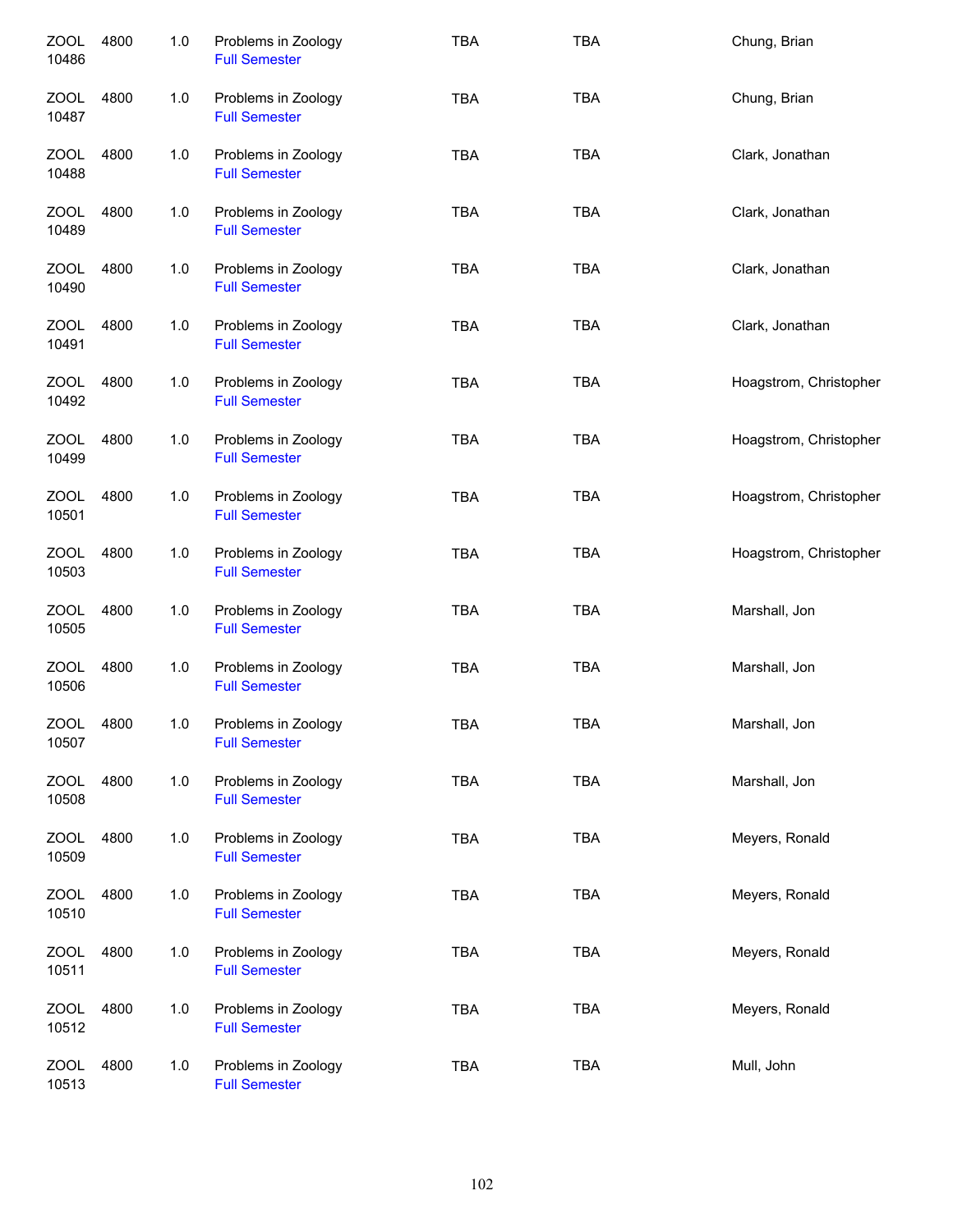| <b>ZOOL</b><br>10514 | 4800 | 1.0   | Problems in Zoology<br><b>Full Semester</b> | <b>TBA</b> | <b>TBA</b> | Mull, John         |
|----------------------|------|-------|---------------------------------------------|------------|------------|--------------------|
| ZOOL<br>10515        | 4800 | 1.0   | Problems in Zoology<br><b>Full Semester</b> | <b>TBA</b> | <b>TBA</b> | Mull, John         |
| ZOOL<br>10516        | 4800 | 1.0   | Problems in Zoology<br><b>Full Semester</b> | <b>TBA</b> | <b>TBA</b> | Mull, John         |
| ZOOL<br>10517        | 4800 | 1.0   | Problems in Zoology<br><b>Full Semester</b> | <b>TBA</b> | <b>TBA</b> | Berthelemy, Nicole |
| ZOOL<br>10518        | 4800 | 1.0   | Problems in Zoology<br><b>Full Semester</b> | <b>TBA</b> | <b>TBA</b> | Berthelemy, Nicole |
| ZOOL<br>10519        | 4800 | 1.0   | Problems in Zoology<br><b>Full Semester</b> | <b>TBA</b> | <b>TBA</b> | Berthelemy, Nicole |
| <b>ZOOL</b><br>10520 | 4800 | 1.0   | Problems in Zoology<br><b>Full Semester</b> | <b>TBA</b> | <b>TBA</b> | Berthelemy, Nicole |
| <b>ZOOL</b><br>10521 | 4800 | 1.0   | Problems in Zoology<br><b>Full Semester</b> | <b>TBA</b> | <b>TBA</b> | Okazaki, Robert    |
| <b>ZOOL</b><br>10522 | 4800 | 1.0   | Problems in Zoology<br><b>Full Semester</b> | <b>TBA</b> | <b>TBA</b> | Okazaki, Robert    |
| <b>ZOOL</b><br>10523 | 4800 | 1.0   | Problems in Zoology<br><b>Full Semester</b> | <b>TBA</b> | <b>TBA</b> | Okazaki, Robert    |
| <b>ZOOL</b><br>10524 | 4800 | 1.0   | Problems in Zoology<br><b>Full Semester</b> | <b>TBA</b> | <b>TBA</b> | Okazaki, Robert    |
| <b>ZOOL</b><br>10526 | 4800 | 1.0   | Problems in Zoology<br><b>Full Semester</b> | <b>TBA</b> | <b>TBA</b> | Skopec, Michele    |
| <b>ZOOL</b><br>10527 | 4800 | 1.0   | Problems in Zoology<br><b>Full Semester</b> | TBA        | <b>TBA</b> | Skopec, Michele    |
| <b>ZOOL</b><br>10528 | 4800 | $1.0$ | Problems in Zoology<br><b>Full Semester</b> | <b>TBA</b> | <b>TBA</b> | Skopec, Michele    |
| <b>ZOOL</b><br>10529 | 4800 | $1.0$ | Problems in Zoology<br><b>Full Semester</b> | <b>TBA</b> | <b>TBA</b> | Skopec, Michele    |
| ZOOL<br>10530        | 4800 | 1.0   | Problems in Zoology<br><b>Full Semester</b> | <b>TBA</b> | <b>TBA</b> | Trask, Barbara     |
| <b>ZOOL</b><br>10531 | 4800 | 1.0   | Problems in Zoology<br><b>Full Semester</b> | <b>TBA</b> | <b>TBA</b> | Trask, Barbara     |
| <b>ZOOL</b><br>10532 | 4800 | 1.0   | Problems in Zoology<br><b>Full Semester</b> | <b>TBA</b> | <b>TBA</b> | Trask, Barbara     |
| <b>ZOOL</b><br>10533 | 4800 | 1.0   | Problems in Zoology<br><b>Full Semester</b> | <b>TBA</b> | <b>TBA</b> | Trask, Barbara     |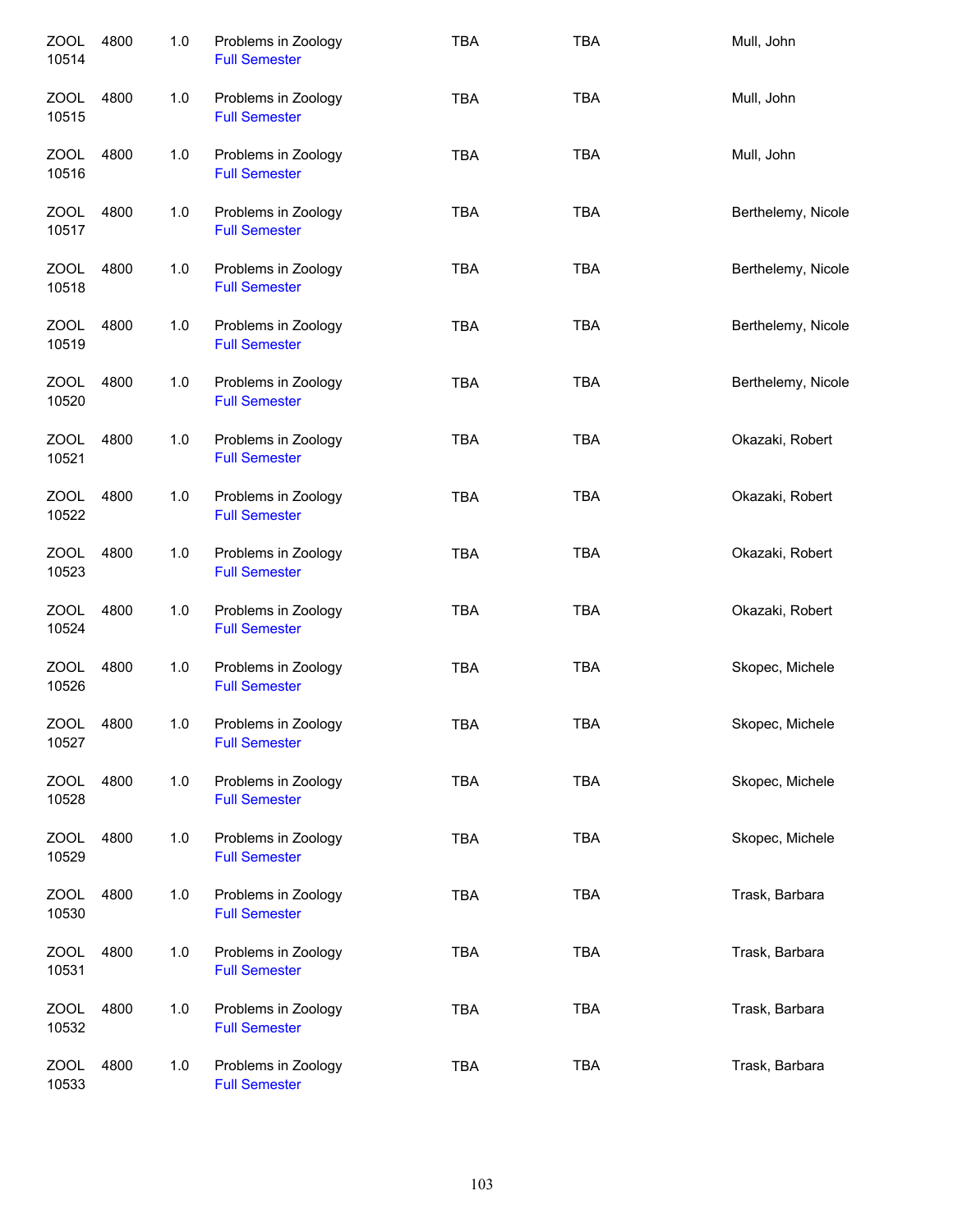| <b>ZOOL</b><br>10534 | 4800 | 1.0   | Problems in Zoology<br><b>Full Semester</b> | <b>TBA</b> | <b>TBA</b> | Zeveloff, Samuel       |
|----------------------|------|-------|---------------------------------------------|------------|------------|------------------------|
| ZOOL<br>10535        | 4800 | 1.0   | Problems in Zoology<br><b>Full Semester</b> | <b>TBA</b> | <b>TBA</b> | Zeveloff, Samuel       |
| ZOOL<br>10536        | 4800 | 1.0   | Problems in Zoology<br><b>Full Semester</b> | <b>TBA</b> | <b>TBA</b> | Zeveloff, Samuel       |
| ZOOL<br>10537        | 4800 | 1.0   | Problems in Zoology<br><b>Full Semester</b> | <b>TBA</b> | <b>TBA</b> | Zeveloff, Samuel       |
| ZOOL<br>10538        | 4830 | 1.0   | Readings in Zoology<br><b>Full Semester</b> | <b>TBA</b> | <b>TBA</b> | Cavitt, John           |
| <b>ZOOL</b><br>10539 | 4830 | 1.0   | Readings in Zoology<br><b>Full Semester</b> | <b>TBA</b> | <b>TBA</b> | Cavitt, John           |
| <b>ZOOL</b><br>10540 | 4830 | 1.0   | Readings in Zoology<br><b>Full Semester</b> | <b>TBA</b> | <b>TBA</b> | Cavitt, John           |
| <b>ZOOL</b><br>10541 | 4830 | 1.0   | Readings in Zoology<br><b>Full Semester</b> | <b>TBA</b> | <b>TBA</b> | Cavitt, John           |
| <b>ZOOL</b><br>10542 | 4830 | 1.0   | Readings in Zoology<br><b>Full Semester</b> | <b>TBA</b> | <b>TBA</b> | Chung, Brian           |
| <b>ZOOL</b><br>10543 | 4830 | 1.0   | Readings in Zoology<br><b>Full Semester</b> | <b>TBA</b> | <b>TBA</b> | Chung, Brian           |
| <b>ZOOL</b><br>10544 | 4830 | 1.0   | Readings in Zoology<br><b>Full Semester</b> | <b>TBA</b> | <b>TBA</b> | Chung, Brian           |
| <b>ZOOL</b><br>10545 | 4830 | $1.0$ | Readings in Zoology<br><b>Full Semester</b> | <b>TBA</b> | <b>TBA</b> | Chung, Brian           |
| <b>ZOOL</b><br>10546 | 4830 | 1.0   | Readings in Zoology<br><b>Full Semester</b> | <b>TBA</b> | <b>TBA</b> | Clark, Jonathan        |
| ZOOL<br>10547        | 4830 | 1.0   | Readings in Zoology<br><b>Full Semester</b> | <b>TBA</b> | <b>TBA</b> | Clark, Jonathan        |
| ZOOL<br>10548        | 4830 | 1.0   | Readings in Zoology<br><b>Full Semester</b> | <b>TBA</b> | <b>TBA</b> | Clark, Jonathan        |
| <b>ZOOL</b><br>10550 | 4830 | 1.0   | Readings in Zoology<br><b>Full Semester</b> | TBA        | <b>TBA</b> | Clark, Jonathan        |
| <b>ZOOL</b><br>10551 | 4830 | 1.0   | Readings in Zoology<br><b>Full Semester</b> | <b>TBA</b> | <b>TBA</b> | Hoagstrom, Christopher |
| <b>ZOOL</b><br>10553 | 4830 | 1.0   | Readings in Zoology<br><b>Full Semester</b> | <b>TBA</b> | <b>TBA</b> | Hoagstrom, Christopher |
| <b>ZOOL</b><br>10554 | 4830 | 1.0   | Readings in Zoology<br><b>Full Semester</b> | <b>TBA</b> | <b>TBA</b> | Hoagstrom, Christopher |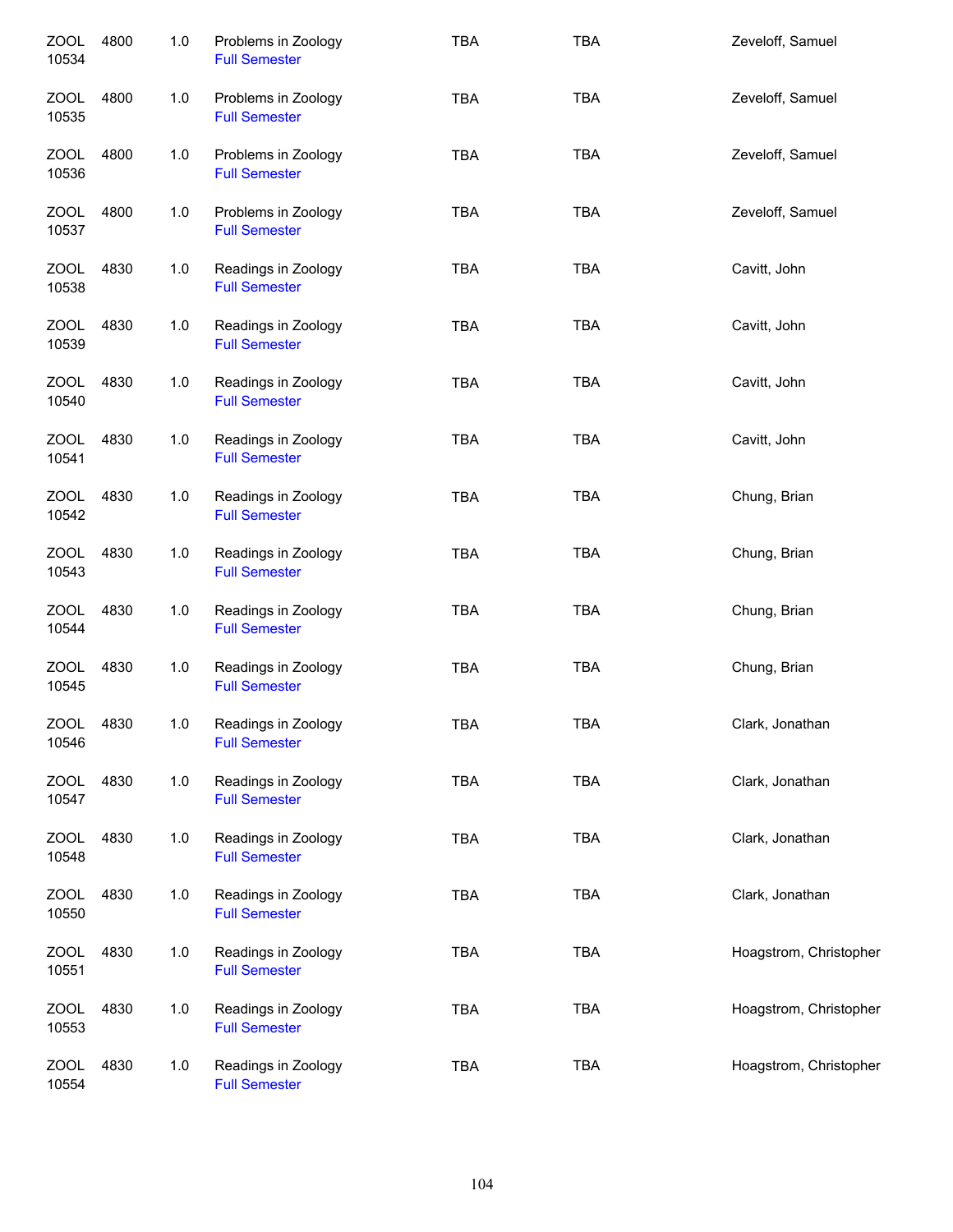| <b>ZOOL</b><br>10555 | 4830 | 1.0 | Readings in Zoology<br><b>Full Semester</b> | <b>TBA</b> | <b>TBA</b> | Hoagstrom, Christopher |
|----------------------|------|-----|---------------------------------------------|------------|------------|------------------------|
| <b>ZOOL</b><br>10556 | 4830 | 1.0 | Readings in Zoology<br><b>Full Semester</b> | <b>TBA</b> | <b>TBA</b> | Marshall, Jon          |
| ZOOL<br>10557        | 4830 | 1.0 | Readings in Zoology<br><b>Full Semester</b> | <b>TBA</b> | <b>TBA</b> | Marshall, Jon          |
| ZOOL<br>10558        | 4830 | 1.0 | Readings in Zoology<br><b>Full Semester</b> | <b>TBA</b> | <b>TBA</b> | Marshall, Jon          |
| ZOOL<br>10559        | 4830 | 1.0 | Readings in Zoology<br><b>Full Semester</b> | <b>TBA</b> | <b>TBA</b> | Marshall, Jon          |
| ZOOL<br>10560        | 4830 | 1.0 | Readings in Zoology<br><b>Full Semester</b> | <b>TBA</b> | <b>TBA</b> | Meyers, Ronald         |
| <b>ZOOL</b><br>10561 | 4830 | 1.0 | Readings in Zoology<br><b>Full Semester</b> | <b>TBA</b> | <b>TBA</b> | Meyers, Ronald         |
| <b>ZOOL</b><br>10562 | 4830 | 1.0 | Readings in Zoology<br><b>Full Semester</b> | <b>TBA</b> | <b>TBA</b> | Meyers, Ronald         |
| <b>ZOOL</b><br>10563 | 4830 | 1.0 | Readings in Zoology<br><b>Full Semester</b> | <b>TBA</b> | <b>TBA</b> | Meyers, Ronald         |
| <b>ZOOL</b><br>10564 | 4830 | 1.0 | Readings in Zoology<br><b>Full Semester</b> | <b>TBA</b> | <b>TBA</b> | Mull, John             |
| <b>ZOOL</b><br>10565 | 4830 | 1.0 | Readings in Zoology<br><b>Full Semester</b> | <b>TBA</b> | <b>TBA</b> | Mull, John             |
| <b>ZOOL</b><br>10566 | 4830 | 1.0 | Readings in Zoology<br><b>Full Semester</b> | <b>TBA</b> | <b>TBA</b> | Mull, John             |
| <b>ZOOL</b><br>10568 | 4830 | 1.0 | Readings in Zoology<br><b>Full Semester</b> | <b>TBA</b> | <b>TBA</b> | Mull, John             |
| ZOOL<br>10570        | 4830 | 1.0 | Readings in Zoology<br><b>Full Semester</b> | TBA        | <b>TBA</b> | Berthelemy, Nicole     |
| ZOOL<br>10571        | 4830 | 1.0 | Readings in Zoology<br><b>Full Semester</b> | TBA        | <b>TBA</b> | Berthelemy, Nicole     |
| ZOOL<br>10572        | 4830 | 1.0 | Readings in Zoology<br><b>Full Semester</b> | <b>TBA</b> | <b>TBA</b> | Berthelemy, Nicole     |
| <b>ZOOL</b><br>10573 | 4830 | 1.0 | Readings in Zoology<br><b>Full Semester</b> | <b>TBA</b> | <b>TBA</b> | Berthelemy, Nicole     |
| <b>ZOOL</b><br>10574 | 4830 | 1.0 | Readings in Zoology<br><b>Full Semester</b> | <b>TBA</b> | <b>TBA</b> | Okazaki, Robert        |
| <b>ZOOL</b><br>10575 | 4830 | 1.0 | Readings in Zoology<br><b>Full Semester</b> | <b>TBA</b> | <b>TBA</b> | Okazaki, Robert        |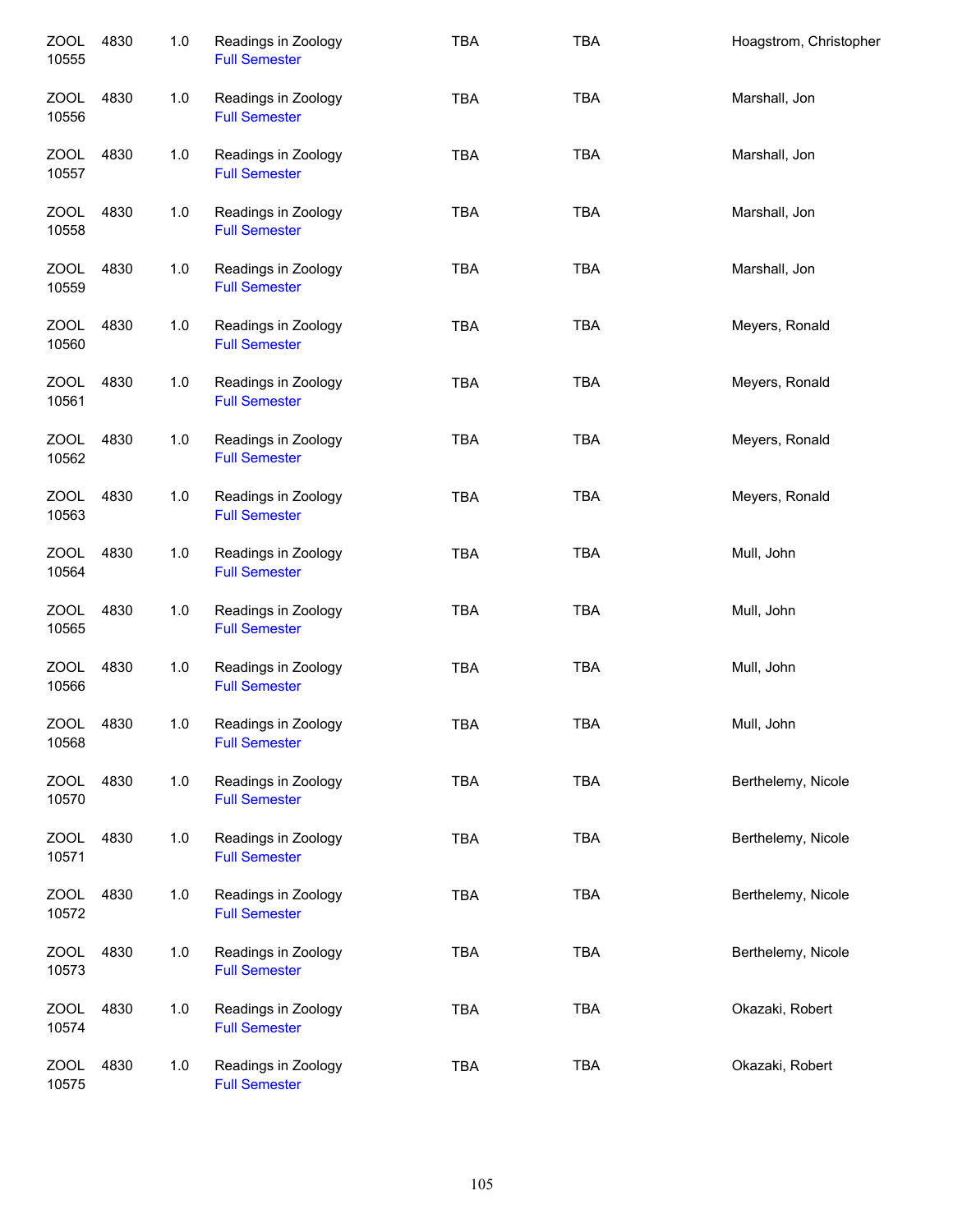| <b>ZOOL</b><br>10576 | 4830 | 1.0 | Readings in Zoology<br><b>Full Semester</b>   | <b>TBA</b> | <b>TBA</b> | Okazaki, Robert  |
|----------------------|------|-----|-----------------------------------------------|------------|------------|------------------|
| ZOOL<br>10577        | 4830 | 1.0 | Readings in Zoology<br><b>Full Semester</b>   | <b>TBA</b> | <b>TBA</b> | Okazaki, Robert  |
| ZOOL<br>10578        | 4830 | 1.0 | Readings in Zoology<br><b>Full Semester</b>   | <b>TBA</b> | <b>TBA</b> | Skopec, Michele  |
| ZOOL<br>10579        | 4830 | 1.0 | Readings in Zoology<br><b>Full Semester</b>   | <b>TBA</b> | <b>TBA</b> | Skopec, Michele  |
| ZOOL<br>10580        | 4830 | 1.0 | Readings in Zoology<br><b>Full Semester</b>   | <b>TBA</b> | <b>TBA</b> | Skopec, Michele  |
| <b>ZOOL</b><br>10581 | 4830 | 1.0 | Readings in Zoology<br><b>Full Semester</b>   | <b>TBA</b> | <b>TBA</b> | Skopec, Michele  |
| ZOOL<br>10582        | 4830 | 1.0 | Readings in Zoology<br><b>Full Semester</b>   | <b>TBA</b> | <b>TBA</b> | Trask, Barbara   |
| <b>ZOOL</b><br>10583 | 4830 | 1.0 | Readings in Zoology<br><b>Full Semester</b>   | <b>TBA</b> | <b>TBA</b> | Trask, Barbara   |
| <b>ZOOL</b><br>10584 | 4830 | 1.0 | Readings in Zoology<br><b>Full Semester</b>   | <b>TBA</b> | <b>TBA</b> | Trask, Barbara   |
| <b>ZOOL</b><br>10585 | 4830 | 1.0 | Readings in Zoology<br><b>Full Semester</b>   | <b>TBA</b> | <b>TBA</b> | Trask, Barbara   |
| <b>ZOOL</b><br>10587 | 4830 | 1.0 | Readings in Zoology<br><b>Full Semester</b>   | <b>TBA</b> | <b>TBA</b> | Zeveloff, Samuel |
| <b>ZOOL</b><br>10589 | 4830 | 1.0 | Readings in Zoology<br><b>Full Semester</b>   | <b>TBA</b> | <b>TBA</b> | Zeveloff, Samuel |
| <b>ZOOL</b><br>10591 | 4830 | 1.0 | Readings in Zoology<br><b>Full Semester</b>   | <b>TBA</b> | TBA        | Zeveloff, Samuel |
| <b>ZOOL</b><br>10593 | 4830 | 1.0 | Readings in Zoology<br><b>Full Semester</b>   | <b>TBA</b> | <b>TBA</b> | Zeveloff, Samuel |
| ZOOL<br>10601        | 4890 | 1.0 | Co-op Work Experience<br><b>Full Semester</b> | <b>TBA</b> | <b>TBA</b> | Zeveloff, Samuel |
| <b>ZOOL</b><br>10602 | 4890 | 1.0 | Co-op Work Experience<br><b>Full Semester</b> | <b>TBA</b> | <b>TBA</b> | Zeveloff, Samuel |
| <b>ZOOL</b><br>10603 | 4890 | 1.0 | Co-op Work Experience<br><b>Full Semester</b> | <b>TBA</b> | <b>TBA</b> | Zeveloff, Samuel |
| <b>ZOOL</b><br>10604 | 4890 | 1.0 | Co-op Work Experience<br><b>Full Semester</b> | <b>TBA</b> | <b>TBA</b> | Zeveloff, Samuel |